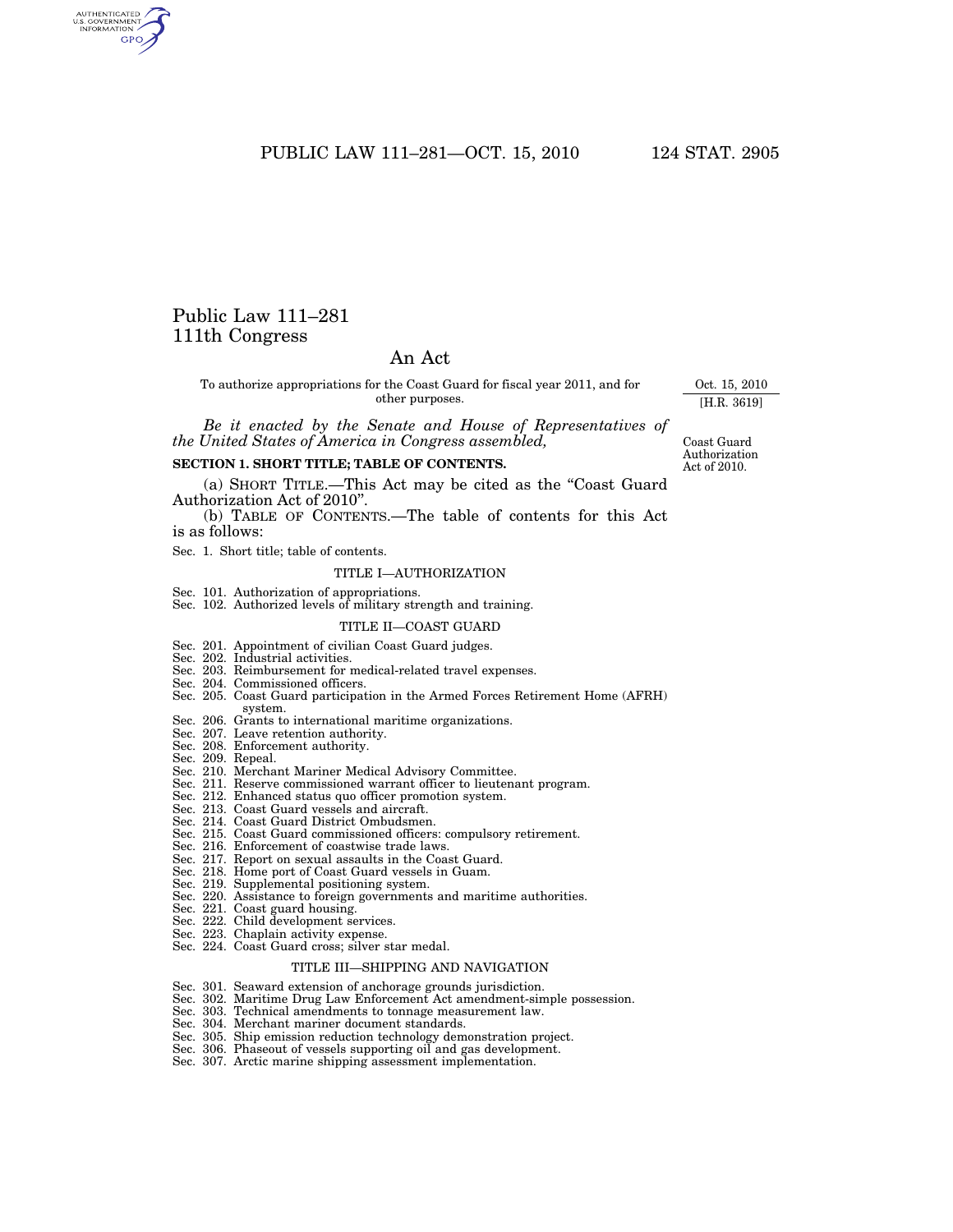#### TITLE IV—ACQUISITION REFORM

- Sec. 401. Chief Acquisition Officer.
- Sec. 402. Acquisitions.
- Sec. 403. National Security Cutters.
- Sec. 404. Acquisition workforce expedited hiring authority.

#### TITLE V—COAST GUARD MODERNIZATION

Sec. 501. Short title.

#### Subtitle A—Coast Guard Leadership

Sec. 511. Vice admirals.

#### Subtitle B—Workforce Expertise

- 
- Sec. 521. Prevention and response staff. Sec. 522. Marine safety mission priorities and long-term goals.
- Sec. 523. Powers and duties.
- Sec. 524. Appeals and waivers.
- Sec. 525. Coast Guard Academy.
- Sec. 526. Report regarding civilian marine inspectors.

#### TITLE VI—MARINE SAFETY

- Sec. 601. Short title.
- Sec. 602. Vessel size limits.
- Sec. 603. Cold weather survival training.
- Sec. 604. Fishing vessel safety.
- Sec. 605. Mariner records.
- Sec. 606. Deletion of exemption of license requirement for operators of certain towing vessels.
- 
- Sec. 607. Log books. Sec. 608. Safe operations and equipment standards.
- Sec. 609. Approval of survival craft. Sec. 610. Safety management.
- 
- Sec. 611. Protection against discrimination. Sec. 612. Oil fuel tank protection.
- 
- Sec. 613. Oaths.
- Sec. 614. Duration of licenses, certificates of registry, and merchant mariners' documents.
- Sec. 615. Authorization to extend the duration of licenses, certificates of registry, and merchant mariners' documents.
- Sec. 616. Merchant mariner assistance report.
- Sec. 617. Offshore supply vessels.
- 
- Sec. 618. Associated equipment. Sec. 619. Lifesaving devices on uninspected vessels.
- Sec. 620. Study of blended fuels in marine application.
- Sec. 621. Renewal of advisory committees.
- Sec. 622. Delegation of authority.

# TITLE VII—OIL POLLUTION PREVENTION

- Sec. 701. Rulemakings.
- Sec. 702. Oil transfers from vessels.
- Sec. 703. Improvements to reduce human error and near miss incidents.
- Sec. 704. Olympic Coast National Marine Sanctuary.
- Sec. 705. Prevention of small oil spills.
- Sec. 706. Improved coordination with tribal governments.
- Sec. 707. Report on availability of technology to detect the loss of oil.
- Sec. 708. Use of oil spill liability trust fund.
- Sec. 709. International efforts on enforcement.
- Sec. 710. Higher volume port area regulatory definition change.
- Sec. 711. Tug escorts for laden oil tankers.
- Sec. 712. Extension of financial responsibility.
- Sec. 713. Liability for use of single-hull vessels.

# TITLE VIII—PORT SECURITY

- Sec. 801. America's Waterway Watch Program.
- Transportation Worker Identification Credential.
- Sec. 803. Interagency operational centers for port security.
- Sec. 804. Deployable, specialized forces. Sec. 805. Coast Guard detection canine team program expansion.
- 
- Sec. 806. Coast Guard port assistance Program.
- Sec. 807. Maritime biometric identification.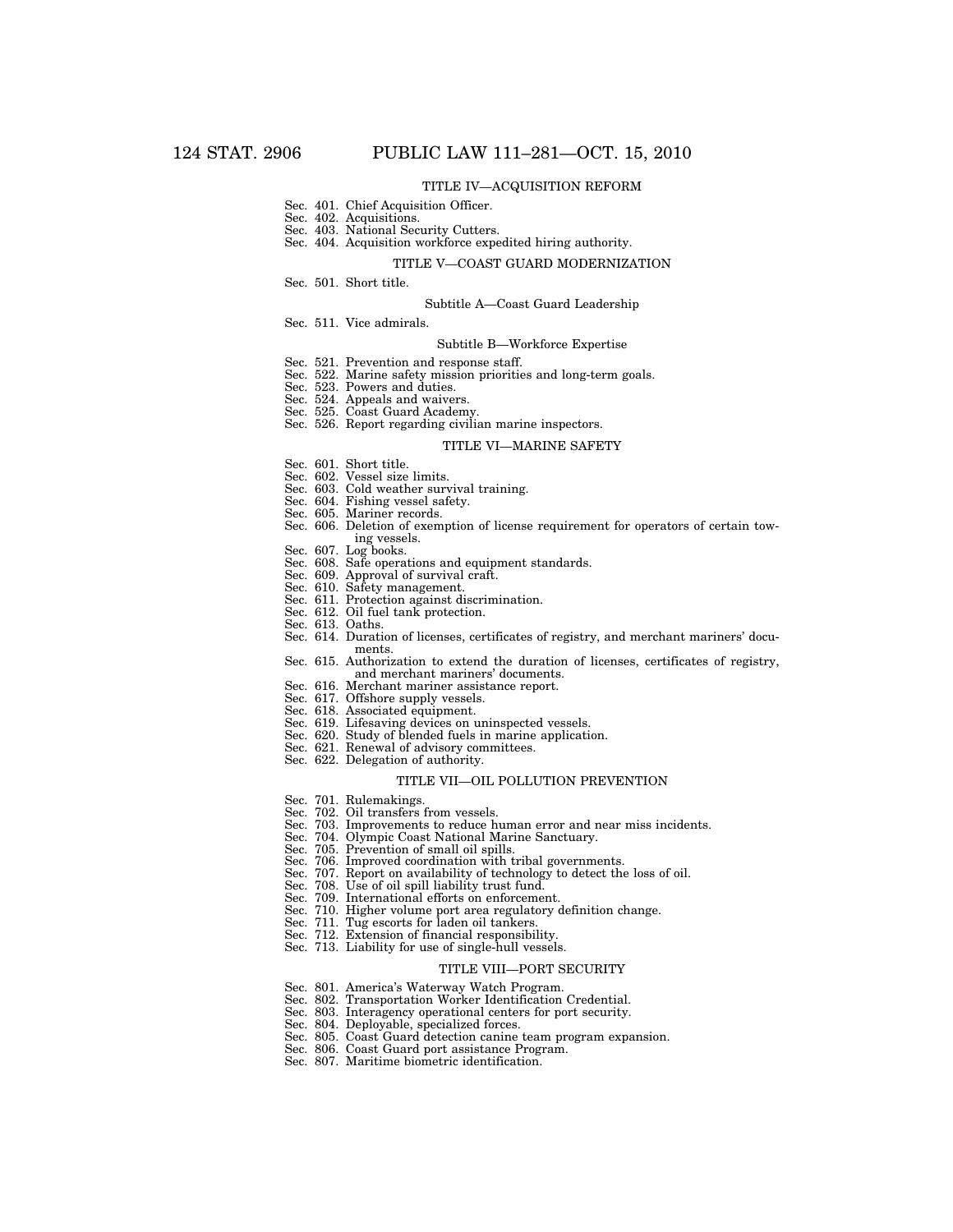- Sec. 808. Pilot Program for fingerprinting of maritime workers.
- Sec. 809. Transportation security cards on vessels. Sec. 810. Maritime Security Advisory Committees.
- 
- Sec. 811. Seamen's shoreside access.
- Sec. 812. Waterside security of especially hazardous cargo. Sec. 813. Review of liquefied natural gas facilities.
- 
- Sec. 814. Use of secondary authentication for transportation security cards. Sec. 815. Assessment of transportation security card enrollment sites.
- Sec. 816. Assessment of the feasibility of efforts to mitigate the threat of small boat attack in major ports.
- 
- Sec. 817. Report and recommendation for uniform security background checks. Sec. 818. Transportation security cards: access pending issuance; deadlines for processing; receipt. Sec. 819. Harmonizing security card expirations. Sec. 820. Clarification of rulemaking authority. Sec. 821. Port security training and certification.
- 
- 
- 
- Sec. 822. Integration of security plans and systems with local port authorities, State harbor divisions, and law enforcement agencies.
- Sec. 823. Transportation security cards.
- Sec. 824. Pre-positioning interoperable communications equipment at interagency operational centers.
- Sec. 825. International port and facility inspection coordination.
- Sec. 826. Area transportation security incident mitigation plan. Sec. 827. Risk based resource allocation.
- Sec. 827. Risk based resource<br>Sec. 828. Port security zones.
- 

#### TITLE IX—MISCELLANEOUS PROVISIONS

- Sec. 901. Waivers.
- Sec. 902. Crew wages on passenger vessels.
- Sec. 903. Technical corrections.
- 
- 
- Sec. 904. Manning requirement. Sec. 905. Study of bridges over navigable waters. Sec. 906. Limitation on jurisdiction of States to tax certain seamen.
- Sec. 907. Land conveyance, Coast Guard property in Marquette County, Michigan, to the City of Marquette, Michigan.
- Sec. 908. Mission requirement analysis for navigable portions of the Rio Grande River, Texas, international water boundary. Sec. 909. Conveyance of Coast Guard property in Cheboygan, Michigan.
- 
- Sec. 910. Alternative licensing program for operators of uninspected passenger vessels on Lake Texoma in Texas and Oklahoma.
- Sec. 911. Strategy regarding drug trafficking vessels.
- Sec. 912. Use of force against piracy.
- Sec. 913. Technical amendments to chapter 313 of title 46, United States Code.
- Sec. 914. Conveyance of Coast Guard vessels for public purposes.
- 
- Sec. 915. Assessment of certain aids to navigation and traffic flow. Sec. 916. Fresnel Lens from Presque Isle Light Station in Presque Isle, Michigan.
- Sec. 917. Maritime Law Enforcement. Sec. 918. Capital investment plan. Sec. 919. Reports.
- 
- 
- Sec. 920. Compliance provision.
- Sec. 921. Conveyance of Coast Guard property in Portland, Maine.

#### TITLE X—CLEAN HULLS

# Subtitle A—General Provisions

- Sec. 1011. Definitions.
- Sec. 1012. Covered vessels.
- Sec. 1013. Administration and enforcement.
- Sec. 1014. Compliance with international law.
- Sec. 1015. Utilization of personnel, facilities or equipment of other Federal departments and agencies.

#### Subtitle B—Implementation of the Convention

- Sec. 1021. Certificates.
- 
- Sec. 1022. Declaration.<br>Sec. 1023. Other compl Other compliance documentation.
- Sec. 1024. Process for considering additional controls.
- Sec. 1025. Scientific and technical research and monitoring; communication and in-
- formation.
- Sec. 1026. Communication and exchange of information.

#### Subtitle C—Prohibitions and Enforcement Authority

Sec. 1031. Prohibitions.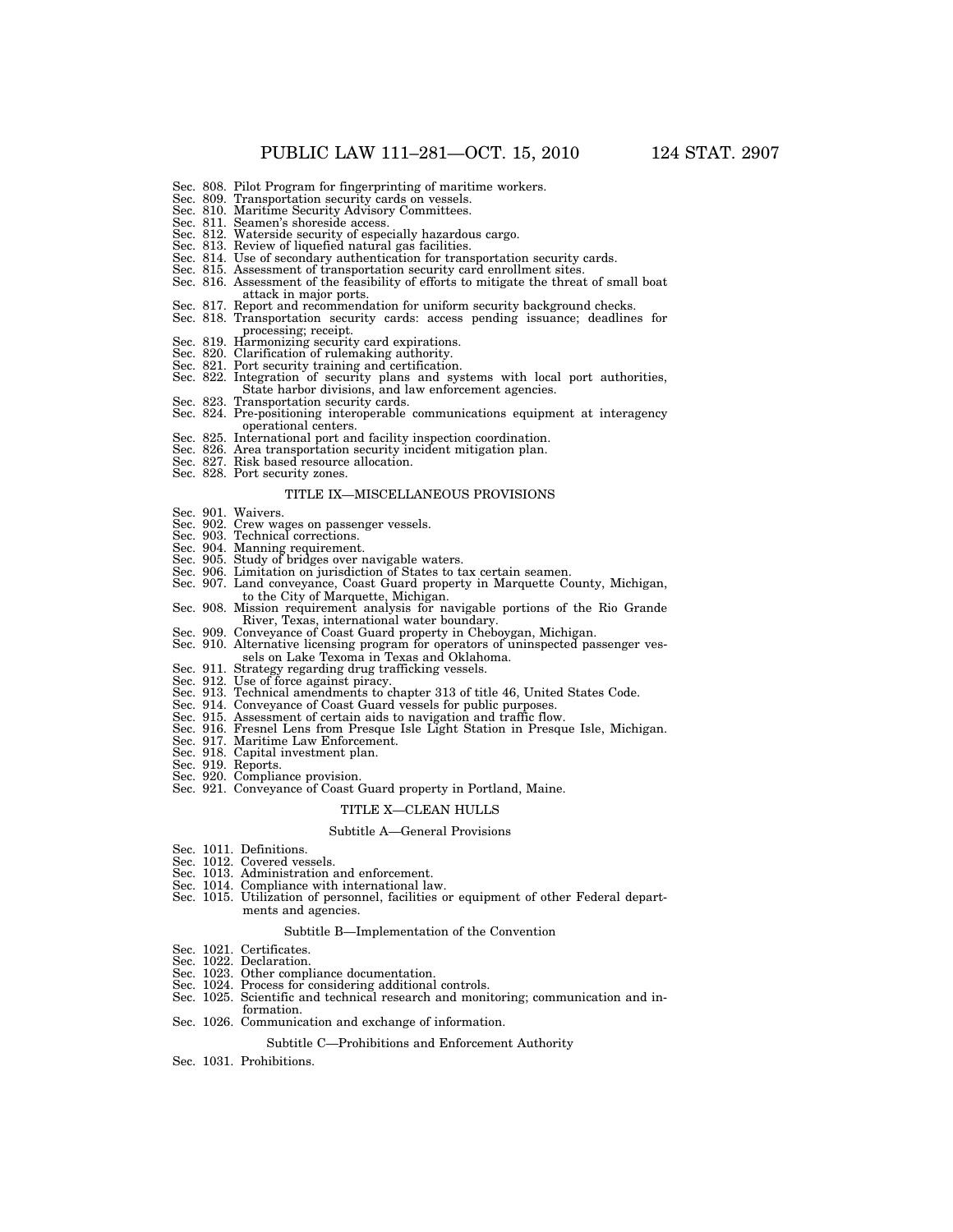- Sec. 1032. Investigations and inspections by Secretary.
- Sec. 1033. EPA enforcement.
- Sec. 1034. Additional authority of the Administrator.

#### Subtitle D—Action on Violation, Penalties, and Referrals

- 
- 
- 
- Sec. 1041. Criminal enforcement. Sec. 1042. Civil enforcement. Sec. 1043. Liability in rem. Sec. 1044. Vessel clearance or permits; refusal or revocation; bond or other surety.
- Sec. 1045. Warnings, detentions, dismissals, exclusion. Sec. 1046. Referrals for appropriate action by foreign country.
- 
- Sec. 1047. Remedies not affected.
- Sec. 1048. Repeal.

# **TITLE I—AUTHORIZATION**

#### **SEC. 101. AUTHORIZATION OF APPROPRIATIONS.**

Funds are authorized to be appropriated for fiscal year 2011 for necessary expenses of the Coast Guard as follows:

(1) For the operation and maintenance of the Coast Guard, \$6,970,681,000 of which \$24,500,000 is authorized to be derived from the Oil Spill Liability Trust Fund to carry out the purposes of section  $1012(a)(5)$  of the Oil Pollution Act of 1990 (33 U.S.C.  $2712(a)(5)$ ).

(2) For the acquisition, construction, rebuilding, and improvement of aids to navigation, shore and offshore facilities, vessels, and aircraft, including equipment related thereto, \$1,640,000,000, of which—

(A) \$20,000,000 shall be derived from the Oil Spill Liability Trust Fund to carry out the purposes of section  $1012(a)$ <sup>5</sup>) of the Oil Pollution Act of 1990, to remain available until expended;

(B) \$1,233,502,000 is authorized for the Integrated Deepwater System Program; and

(C) \$100,000,000 is authorized for shore facilities and aids to navigation.

(3) To the Commandant of the Coast Guard for research, development, test, and evaluation of technologies, materials, and human factors directly relating to improving the performance of the Coast Guard's mission in search and rescue, aids to navigation, marine safety, marine environmental protection, enforcement of laws and treaties, ice operations, oceanographic research, and defense readiness, \$28,034,000, to remain available until expended, of which \$500,000 shall be derived from the Oil Spill Liability Trust Fund to carry out the purposes of section 1012(a)(5) of the Oil Pollution Act of 1990.

(4) For retired pay (including the payment of obligations otherwise chargeable to lapsed appropriations for this purpose), payments under the Retired Serviceman's Family Protection and Survivor Benefit Plans, and payments for medical care of retired personnel and their dependents under chapter 55 of title 10, United States Code, \$1,400,700,000, to remain available until expended.

(5) For alteration or removal of bridges over navigable waters of the United States constituting obstructions to navigation, and for personnel and administrative costs associated with the Bridge Alteration Program, \$16,000,000.

(6) For environmental compliance and restoration at Coast Guard facilities (other than parts and equipment associated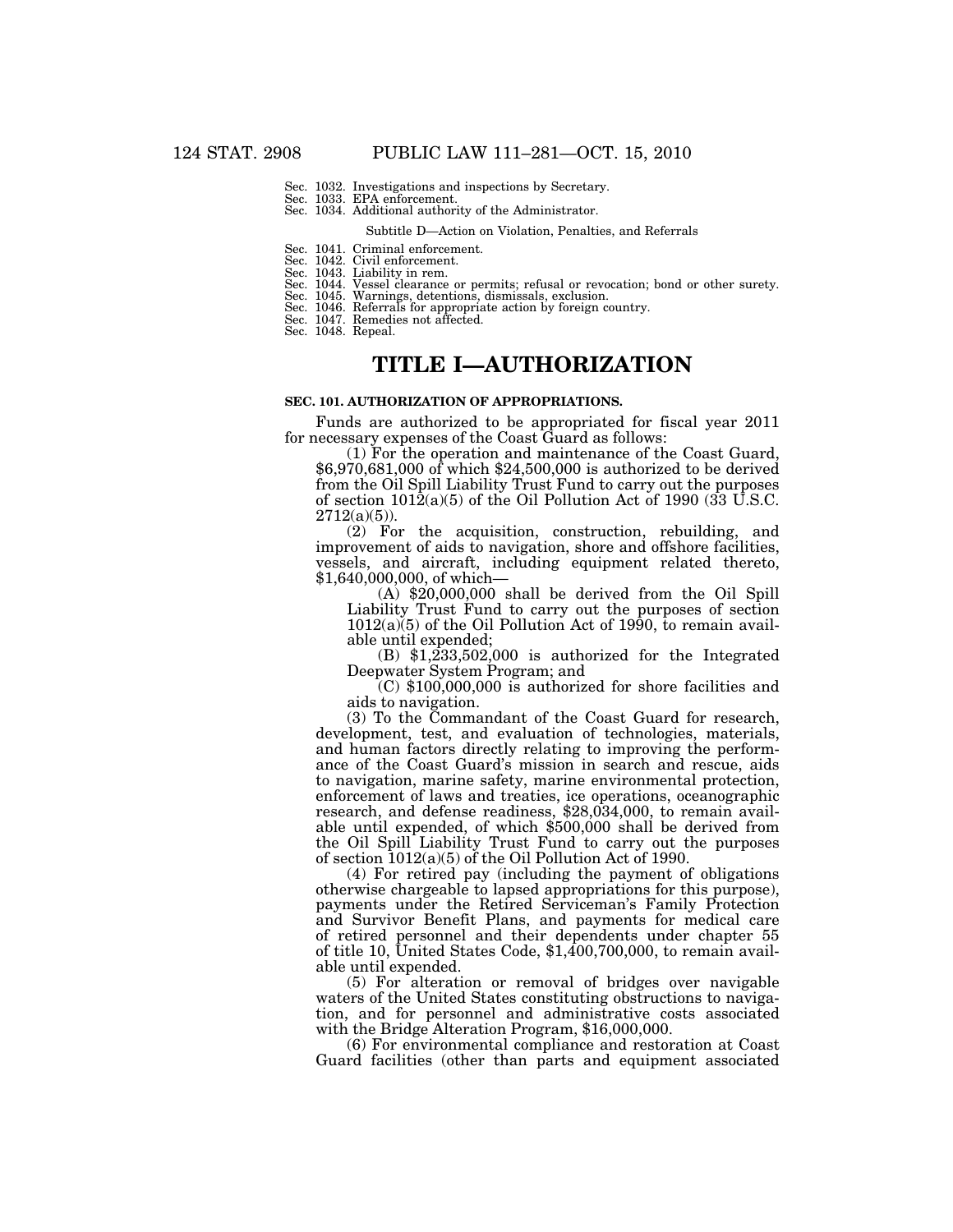with operation and maintenance), \$13,329,000, to remain available until expended.

(7) For the Coast Guard Reserve program, including personnel and training costs, equipment, and services, \$135,675,000.

## **SEC. 102. AUTHORIZED LEVELS OF MILITARY STRENGTH AND TRAINING.**

(a) ACTIVE DUTY STRENGTH.—The Coast Guard is authorized an end-of-year strength for active duty personnel of 47,000 for the fiscal year ending on September 30, 2011.

(b) MILITARY TRAINING STUDENT LOADS.—For fiscal year 2011, the Coast Guard is authorized average military training student loads as follows:

(1) For recruit and special training, 2,500 student years. (2) For flight training, 165 student years.

(3) For professional training in military and civilian institutions, 350 student years.

(4) For officer acquisition, 1,200 student years.

# **TITLE II—COAST GUARD**

#### **SEC. 201. APPOINTMENT OF CIVILIAN COAST GUARD JUDGES.**

(a) IN GENERAL.—Chapter 7 of title 14, United States Code, is amended by adding at the end the following:

#### **''§ 153. Appointment of judges**

''The Secretary may appoint civilian employees of the department in which the Coast Guard is operating as appellate military judges, available for assignment to the Coast Guard Court of Criminal Appeals as provided for in section 866(a) of title 10.''.

(b) CLERICAL AMENDMENT.—The analysis for such chapter is 14 USC 141. amended by adding at the end the following:

''153. Appointment of judges.''.

# **SEC. 202. INDUSTRIAL ACTIVITIES.**

Section 151 of title 14, United States Code, is amended— (1) by inserting " $(a)$  In GENERAL.—" before "All orders"; and

(2) by adding at the end the following:

''(b) ORDERS AND AGREEMENTS FOR INDUSTRIAL ACTIVITIES.— Under this section, the Coast Guard industrial activities may accept orders from and enter into reimbursable agreements with establishments, agencies, and departments of the Department of Defense and the Department of Homeland Security.''.

#### **SEC. 203. REIMBURSEMENT FOR MEDICAL-RELATED TRAVEL EXPENSES.**

(a) IN GENERAL.—Chapter 13 of title 14, United States Code, is amended by adding at the end the following:

# **''§ 518. Reimbursement for medical-related travel expenses for certain persons residing on islands in the continental United States**

''In any case in which a covered beneficiary (as defined in section 1072(5) of title 10) resides on an island that is located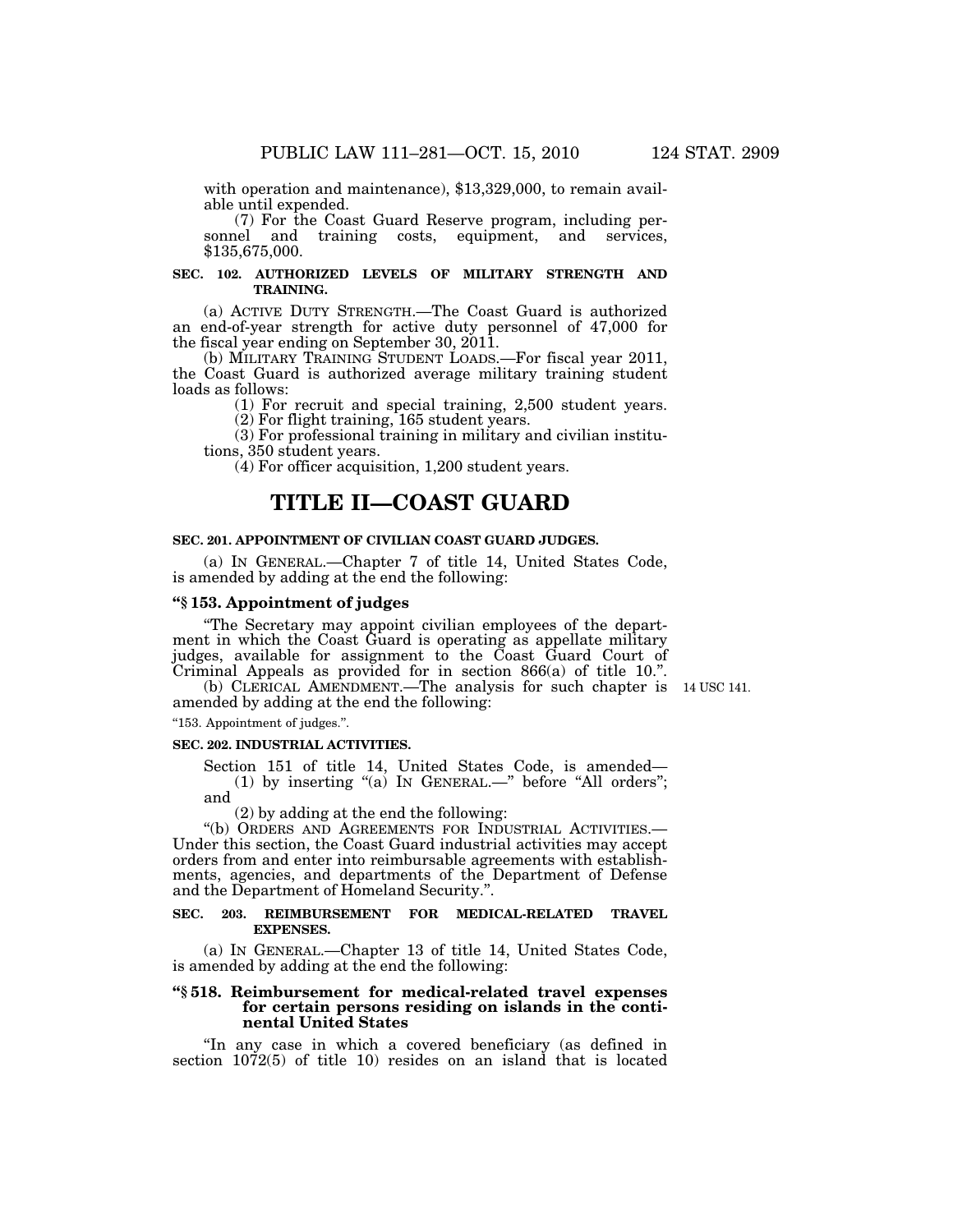in the 48 contiguous States and the District of Columbia and that lacks public access roads to the mainland and is referred by a primary care physician to a specialty care provider (as defined in section 1074i(b) of title 10) on the mainland who provides services less than 100 miles from the location where the beneficiary resides, the Secretary shall reimburse the reasonable travel expenses of the covered beneficiary and, when accompaniment by an adult is necessary, for a parent or guardian of the covered beneficiary or another member of the covered beneficiary's family who is at least 21 years of age.''.

14 USC 461.

(b) CLERICAL AMENDMENT.—The analysis for such chapter is amended by adding at the end the following:

''518. Reimbursement for medical-related travel expenses for certain persons residing on islands in the continental United States.''.

#### **SEC. 204. COMMISSIONED OFFICERS.**

(a) ACTIVE DUTY PROMOTION LIST.—Section 42 of title 14, United States Code, is amended to read as follows:

# **''§ 42. Number and distribution of commissioned officers on active duty promotion list**

''(a) MAXIMUM TOTAL NUMBER.—The total number of Coast Guard commissioned officers on the active duty promotion list, excluding warrant officers, shall not exceed 7,200; except that the Commandant may temporarily increase that number by up to 2 percent for no more than 60 days following the date of the commissioning of a Coast Guard Academy class.

''(b) DISTRIBUTION PERCENTAGES BY GRADE.—

''(1) REQUIRED.—The total number of commissioned officers authorized by this section shall be distributed in grade in the following percentages: 0.375 percent for rear admiral; 0.375 percent for rear admiral (lower half); 6.0 percent for captain; 15.0 percent for commander; and 22.0 percent for lieutenant commander.

''(2) DISCRETIONARY.—The Secretary shall prescribe the percentages applicable to the grades of lieutenant, lieutenant (junior grade), and ensign.

"(3) AUTHORITY OF SECRETARY TO REDUCE PERCENTAGE.-The Secretary—

''(A) may reduce, as the needs of the Coast Guard require, any of the percentages set forth in paragraph (1); and

''(B) shall apply that total percentage reduction to any other lower grade or combination of lower grades.

''(c) COMPUTATIONS.—

"(1) IN GENERAL.—The Secretary shall compute, at least once each year, the total number of commissioned officers authorized to serve in each grade by applying the grade distribution percentages established by or under this section to the total number of commissioned officers listed on the current active duty promotion list.

"(2) ROUNDING FRACTIONS.—Subject to subsection (a), in making the computations under paragraph (1), any fraction shall be rounded to the nearest whole number.

''(3) TREATMENT OF OFFICERS SERVING OUTSIDE COAST GUARD.—The number of commissioned officers on the active duty promotion list below the rank of rear admiral (lower

Applicability.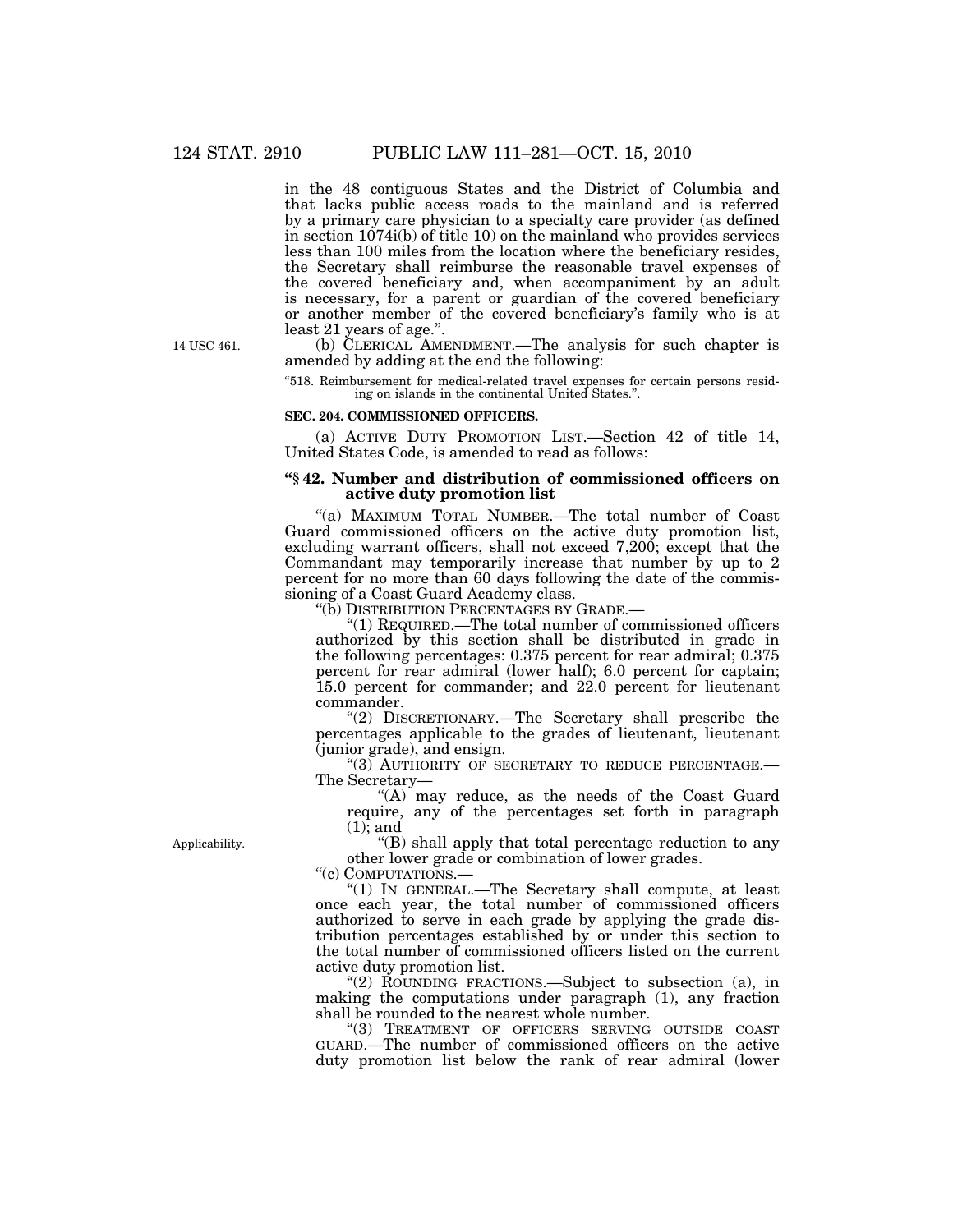half) serving with other Federal departments or agencies on a reimbursable basis or excluded under section 324(d) of title 49 shall not be counted against the total number of commissioned officers authorized to serve in each grade.

''(d) USE OF NUMBERS; TEMPORARY INCREASES.—The numbers resulting from computations under subsection (c) shall be, for all purposes, the authorized number in each grade; except that the authorized number for a grade is temporarily increased during the period between one computation and the next by the number of officers originally appointed in that grade during that period and the number of officers of that grade for whom vacancies exist in the next higher grade but whose promotion has been delayed for any reason.<br>"(e) OFFICERS SERVING COAST GUARD ACADEMY AND RESERVE.—

The number of officers authorized to be serving on active duty in each grade of the permanent commissioned teaching staff of the Coast Guard Academy and of the Reserve serving in connection with organizing, administering, recruiting, instructing, or training the reserve components shall be prescribed by the Secretary.''.

(b) CLERICAL AMENDMENT.—The analysis for chapter 3 of such 14 USC 41. title is amended by striking the item relating to section 42 and inserting the following:

"42. Number and distribution of commissioned officers on active duty promotion list.''.

# **SEC. 205. COAST GUARD PARTICIPATION IN THE ARMED FORCES RETIREMENT HOME (AFRH) SYSTEM.**

(a) IN GENERAL.—Section 1502 of the Armed Forces Retirement Home Act of 1991 (24 U.S.C. 401) is amended—

(1) by striking paragraph (4);

 $(2)$  in paragraph  $(5)$ —

(A) by striking "and" at the end of subparagraph  $(C)$ ;

(B) by striking the period at the end of subparagraph (D) and inserting "; and"; and

(C) by inserting at the end the following:

''(E) the Assistant Commandant of the Coast Guard for Human Resources.''; and

(3) by adding at the end of paragraph (6) the following: ''(E) The Master Chief Petty Officer of the Coast Guard.''.

(b) CONFORMING AMENDMENTS.—(1) Section 2772 of title 10, United States Code, is amended—

(A) in subsection (a) by inserting ''or, in the case of the Coast Guard, the Commandant'' after ''concerned''; and

(B) by striking subsection (c).

(2) Section 1007(i) of title 37, United States Code, is amended— (A) in paragraph (3) by inserting ''or, in the case of the

Coast Guard, the Commandant'' after ''Secretary of Defense''; (B) by striking paragraph (4); and

(C) by redesignating paragraph (5) as paragraph (4).

# **SEC. 206. GRANTS TO INTERNATIONAL MARITIME ORGANIZATIONS.**

Section 149 of title 14, United States Code, is amended by adding at the end the following:

"(c) GRANTS TO INTERNATIONAL MARITIME ORGANIZATIONS.— After consultation with the Secretary of State, the Commandant may make grants to, or enter into cooperative agreements, contracts,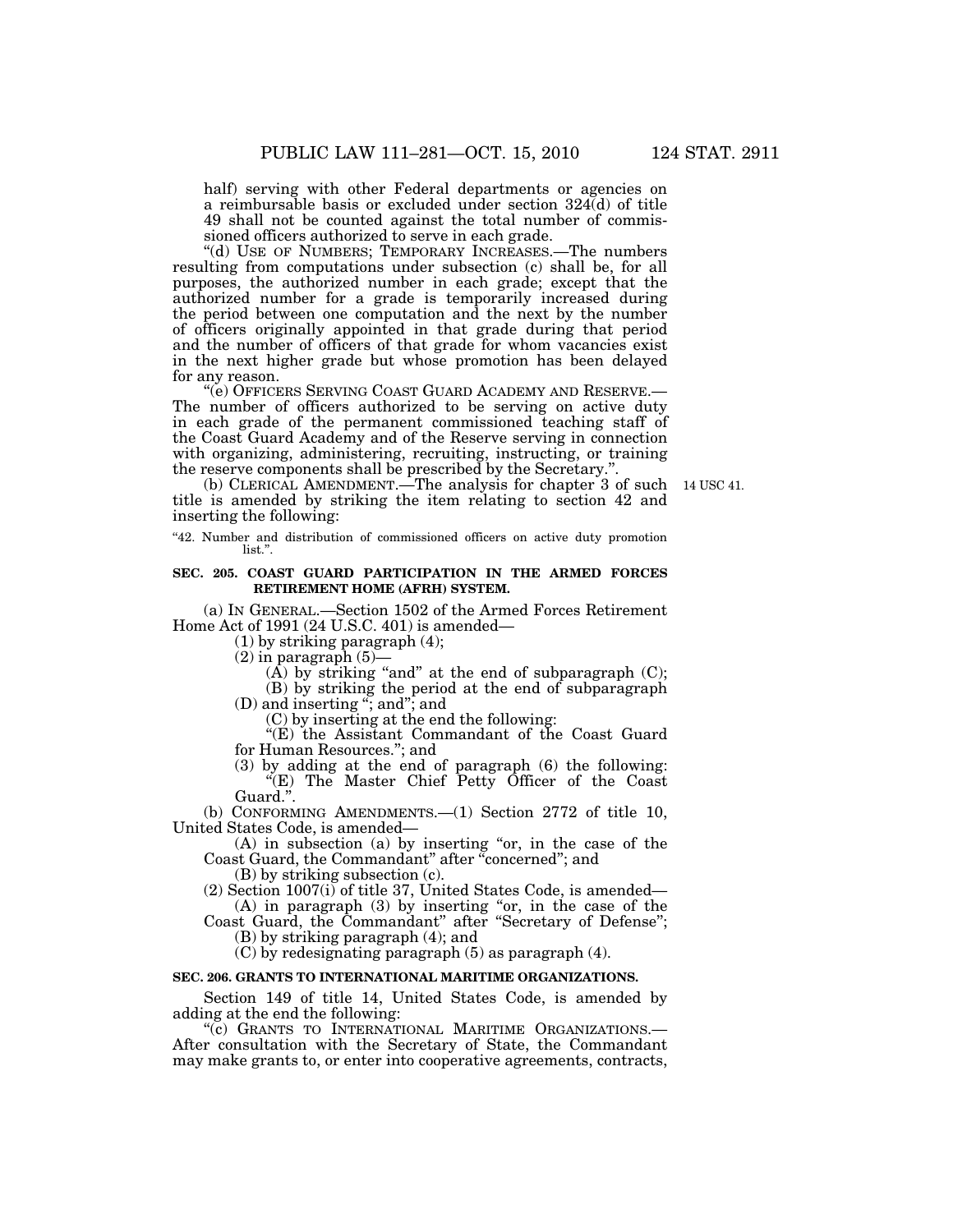or other agreements with, international maritime organizations for the purpose of acquiring information or data about merchant vessel inspections, security, safety, environmental protection, classification, and port state or flag state law enforcement or oversight.''.

# **SEC. 207. LEAVE RETENTION AUTHORITY.**

(a) IN GENERAL.—Chapter 11 of title 14, United States Code, is amended by inserting after section 425 the following:

# **''§ 426. Emergency leave retention authority**

"(a) IN GENERAL.—A duty assignment for an active duty member of the Coast Guard in support of a declaration of a major disaster or emergency by the President under the Robert T. Stafford Disaster Relief and Emergency Assistance Act (42 U.S.C. 5121 et seq.) or in response to a spill of national significance shall be treated, for the purpose of section  $701(f)(2)$  of title 10, as a duty assignment in support of a contingency operation.

''(b) DEFINITIONS.—In this section:

"(1) SPILL OF NATIONAL SIGNIFICANCE.—The term 'spill of national significance' means a discharge of oil or a hazardous substance that is declared by the Commandant to be a spill of national significance.

"(2) DISCHARGE.—The term 'discharge' has the meaning given that term in section 1001 of the Oil Pollution Act of 1990 (33 U.S.C. 2701).''.

14 USC 211.

(b) CLERICAL AMENDMENT.—The analysis for such chapter is amended by inserting after the item relating to section 425 the following:

"426. Emergency leave retention authority.".

(c) APPLICATION.—The amendments made by this section shall be deemed to have been enacted on April 19, 2010.

#### **SEC. 208. ENFORCEMENT AUTHORITY.**

(a) IN GENERAL.—Chapter 5 of title 14, United States Code, is amended by adding at the end the following:

#### **''§ 99. Enforcement authority**

''Subject to guidelines approved by the Secretary, members of the Coast Guard, in the performance of official duties, may—

''(1) carry a firearm; and

"(2) while at a facility (as defined in section 70101 of title 46)

"(A) make an arrest without warrant for any offense against the United States committed in their presence; and

''(B) seize property as otherwise provided by law.''.

(b) CONFORMING REPEAL.—Section 70117 of title 46, United States Code, and the item relating to such section in the analysis at the beginning of chapter 701 of such title, are repealed.

(c) CLERICAL AMENDMENT.—The analysis for such chapter is amended by adding at the end the following:

''99. Enforcement authority.''.

14 USC 211.

14 USC 81.

# **SEC. 209. REPEAL.**

Section 216 of title 14, United States Code, and the item relating to such section in the analysis for chapter 11 of such title, are repealed.

Effective date. 14 USC 426 note.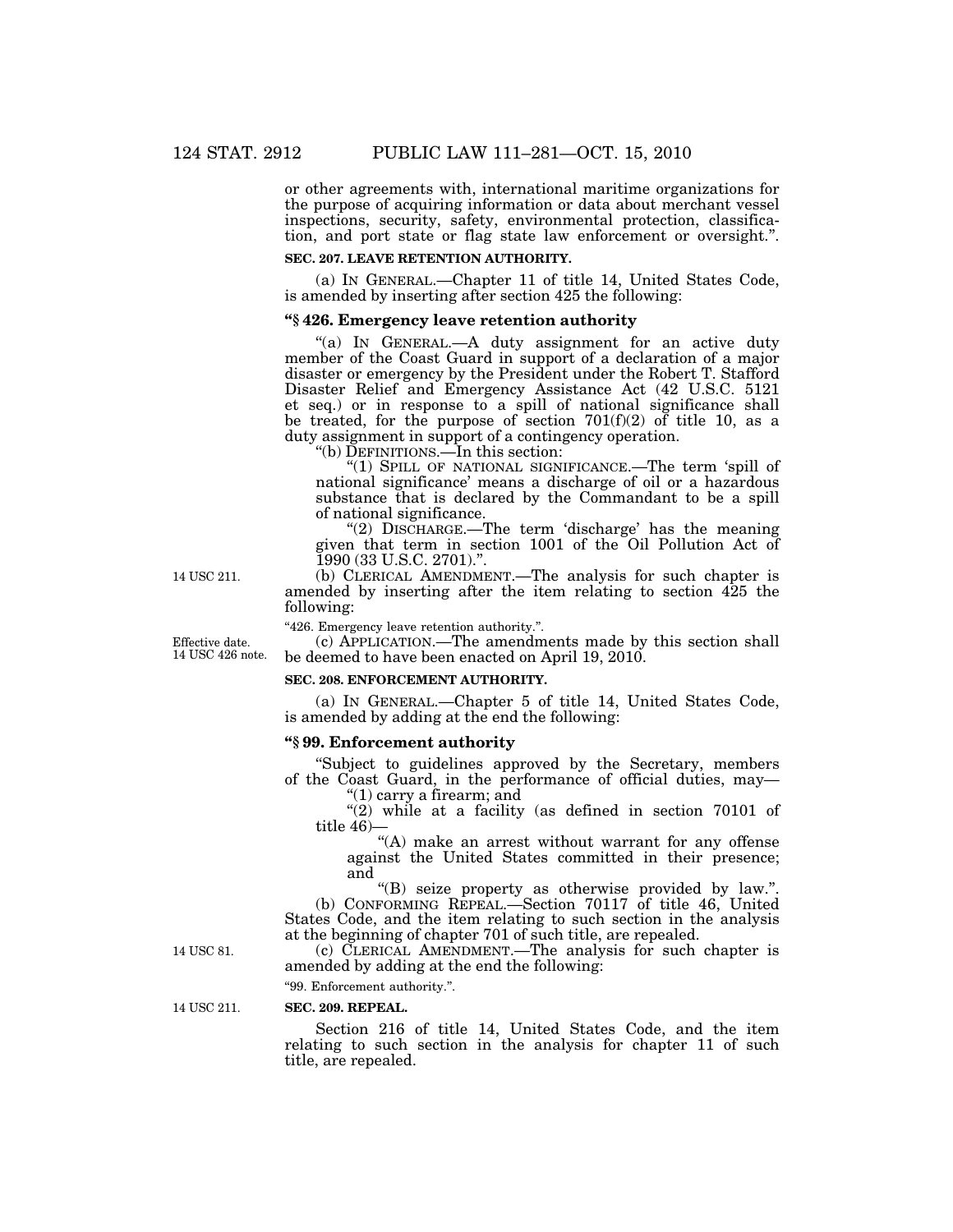## **SEC. 210. MERCHANT MARINER MEDICAL ADVISORY COMMITTEE.**

(a) IN GENERAL.—Chapter 71 of title 46, United States Code, is amended by adding at the end the following new section:

# **''§ 7115. Merchant Mariner Medical Advisory Committee**

''(a) ESTABLISHMENT.— ''(1) IN GENERAL.—There is established a Merchant Mariner Medical Advisory Committee (in this section referred to as the 'Committee').

''(2) FUNCTIONS.—The Committee shall advise the Secretary on matters relating to—

''(A) medical certification determinations for issuance of licences, certificates of registry, and merchant mariners' documents;

''(B) medical standards and guidelines for the physical qualifications of operators of commercial vessels;

''(C) medical examiner education; and

"(D) medical research.

''(b) MEMBERSHIP.—

''(1) IN GENERAL.—The Committee shall consist of 14 members, none of whom is a Federal employee, and shall include—

''(A) ten who are health-care professionals with particular expertise, knowledge, or experience regarding the medical examinations of merchant mariners or occupational medicine; and

''(B) four who are professional mariners with knowledge and experience in mariner occupational requirements.

"(2) STATUS OF MEMBERS.—Members of the Committee shall not be considered Federal employees or otherwise in the service or the employment of the Federal Government, except that members shall be considered special Government employees, as defined in section 202(a) of title 18, United States Code, and shall be subject to any administrative standards of conduct applicable to the employees of the department in which the Coast Guard is operating.

''(c) APPOINTMENTS; TERMS; VACANCIES.—

"(1) APPOINTMENTS.—The Secretary shall appoint the members of the Committee, and each member shall serve at the pleasure of the Secretary.

"(2) TERMS.—Each member shall be appointed for a term of five years, except that, of the members first appointed, three members shall be appointed for a term of two years.

''(3) VACANCIES.—Any member appointed to fill the vacancy prior to the expiration of the term for which that member's predecessor was appointed shall be appointed for the remainder of that term.

''(d) CHAIRMAN AND VICE CHAIRMAN.—The Secretary shall designate one member of the Committee as the Chairman and one member as the Vice Chairman. The Vice Chairman shall act as Chairman in the absence or incapacity of, or in the event of a vacancy in the office of, the Chairman.

''(e) COMPENSATION; REIMBURSEMENT.—Members of the Committee shall serve without compensation, except that, while engaged in the performance of duties away from their homes or regular places of business of the member, the member of the Committee may be allowed travel expenses, including per diem in lieu of subsistence, as authorized by section 5703 of title 5.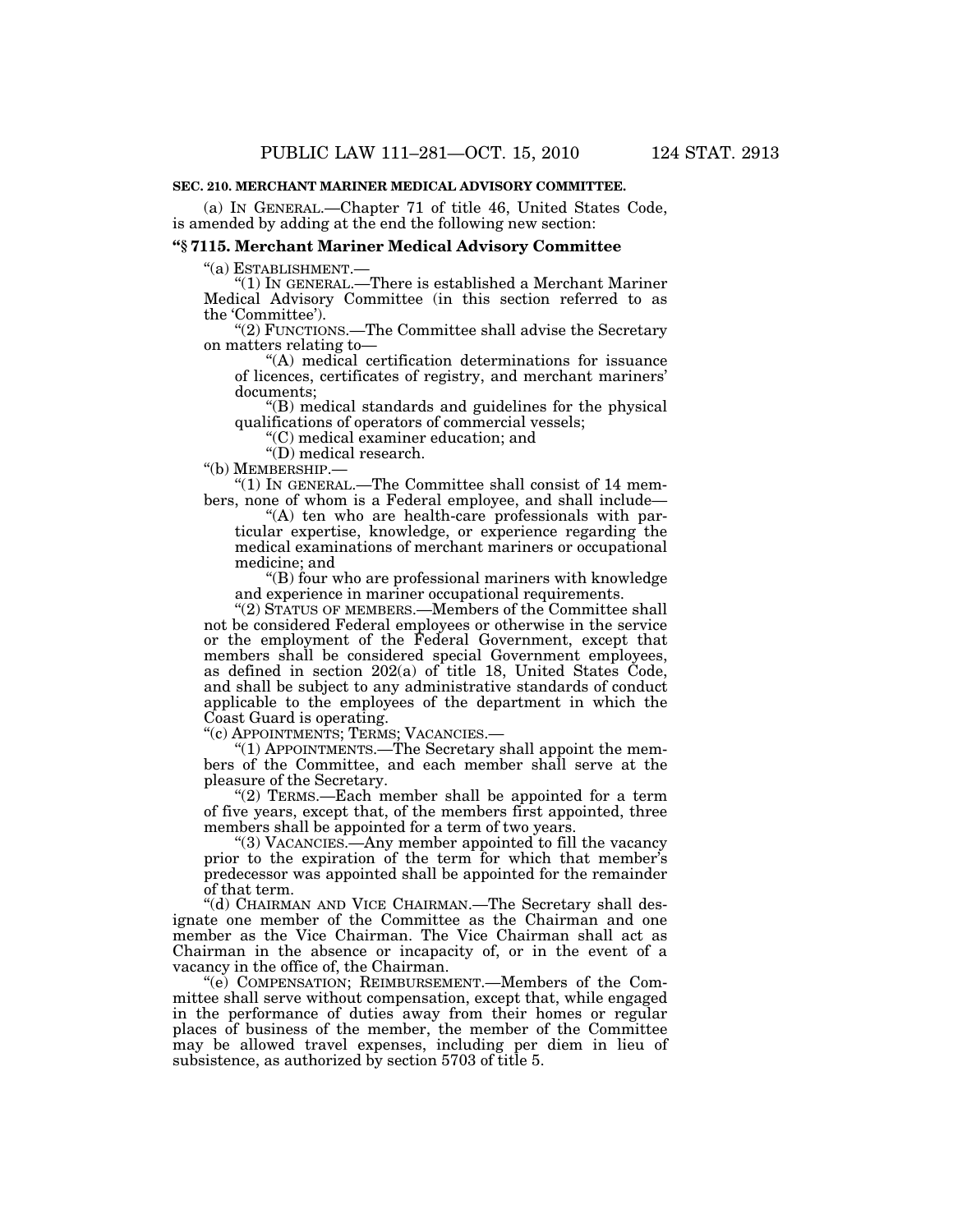''(f) STAFF; SERVICES.—The Secretary shall furnish to the Committee the personnel and services as are considered necessary for the conduct of its business."

Deadline. 14 USC 7115 note.

14 USC 7101.

(b) FIRST MEETING.—No later than six months after the date of enactment of this Act, the Merchant Mariner Medical Advisory Committee established by the amendment made by this section shall hold its first meeting.

(c) CLERICAL AMENDMENT.—The analysis for chapter 71 of that title is amended by adding at the end the following:

''7115. Merchant Mariner Medical Advisory Committee.''.

#### **SEC. 211. RESERVE COMMISSIONED WARRANT OFFICER TO LIEUTEN-ANT PROGRAM.**

Section 214(a) of title 14, United States Code, is amended to read as follows:

"(a) The president may appoint temporary commissioned officers—

" $(1)$  in the Regular Coast Guard in a grade, not above lieutenant, appropriate to their qualifications, experience, and length of service, as the needs of the Coast Guard may require, from among the commissioned warrant officers, warrant officers, and enlisted members of the Coast Guard, and from holders of licenses issued under chapter 71 of title 46; and

"(2) in the Coast Guard Reserve in a grade, not above lieutenant, appropriate to their qualifications, experience, and length of service, as the needs of the Coast Guard may require, from among the commissioned warrant officers of the Coast Guard Reserve.''.

#### **SEC. 212. ENHANCED STATUS QUO OFFICER PROMOTION SYSTEM.**

Chapter 11 of title 14, United States Code, is amended—

 $(1)$  in section 253(a)-

(A) by inserting "and" after "considered,"; and

(B) by striking '', and the number of officers the board may recommend for promotion'';

 $(2)$  in section 258–

(A) by inserting "(a) In GENERAL.—" before "The Secretary shall'' ;

(B) in subsection (a) (as so designated) by striking the colon at the end of the material preceding paragraph

 $(1)$  and inserting "—"; and

(C) by adding at the end the following:

''(b) PROVISION OF DIRECTION AND GUIDANCE.—

" $(1)$  In addition to the information provided pursuant to subsection (a), the Secretary may furnish the selection board—

''(A) specific direction relating to the needs of the Coast Guard for officers having particular skills, including direction relating to the need for a minimum number of officers with particular skills within a specialty; and

''(B) any other guidance that the Secretary believes may be necessary to enable the board to properly perform its functions.

''(2) Selections made based on the direction and guidance provided under this subsection shall not exceed the maximum percentage of officers who may be selected from below the announced promotion zone at any given selection board convened under section 251 of this title.'';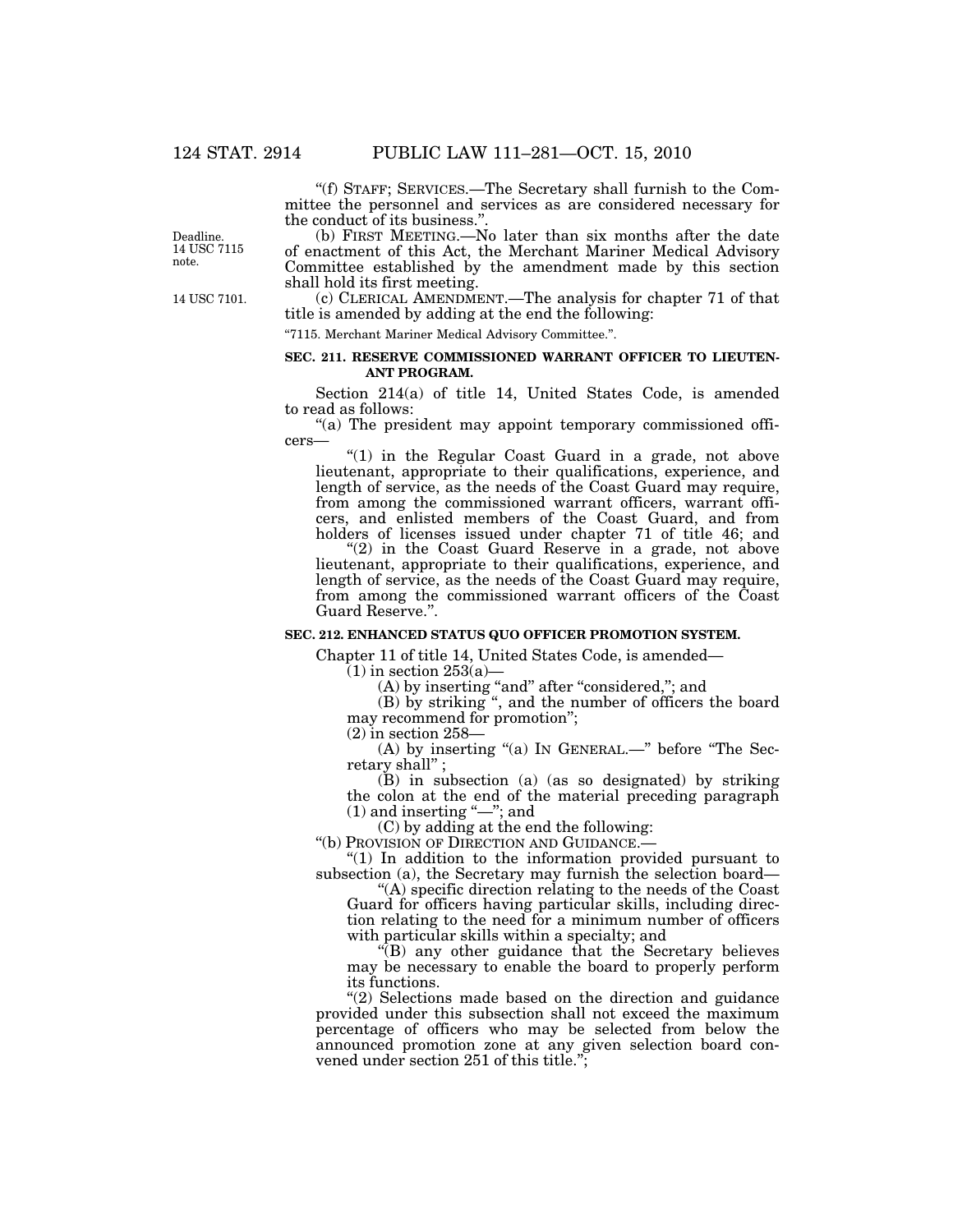(3) in section 259(a), by inserting after ''whom the board'' the following: '', giving due consideration to the needs of the Coast Guard for officers with particular skills so noted in specific direction furnished to the board by the Secretary under section 258 of this title,''; and

(4) in section 260(b), by inserting after ''qualified for promotion" the following: "to meet the needs of the service (as noted in specific direction furnished the board by the Secretary under section 258 of this title)''.

# **SEC. 213. COAST GUARD VESSELS AND AIRCRAFT.**

(a) AUTHORITY TO FIRE AT OR INTO A VESSEL.—Section 637(c) of title 14, United States Code, is amended—

 $(1)$  in paragraph  $(1)$ , by striking "; or" and inserting a semicolon;

(2) in paragraph (2), by striking the period at the end and inserting ''; or''; and

(3) by adding at the end the following:

''(3) any other vessel or aircraft on government noncommercial service when—

''(A) the vessel or aircraft is under the tactical control of the Coast Guard; and

''(B) at least one member of the Coast Guard is assigned and conducting a Coast Guard mission on the vessel or aircraft.''.

(b) AUTHORITY TO DISPLAY COAST GUARD ENSIGNS AND PEN-NANTS.—Section 638(a) of title 14, United States Code, is amended by striking "Coast Guard vessels and aircraft" and inserting "Vessels and aircraft authorized by the Secretary''.

#### **SEC. 214. COAST GUARD DISTRICT OMBUDSMEN.**

(a) IN GENERAL.—Chapter 3 of title 14, United States Code, is amended by adding at the end the following new section:

## **''§ 55. District Ombudsmen**

"(a) IN GENERAL.—The Commandant shall appoint in each Appointment. Coast Guard District a District Ombudsman to serve as a liaison between ports, terminal operators, shipowners, and labor representatives and the Coast Guard.

''(b) PURPOSE.—The purpose of the District Ombudsman shall be the following:

"(1)  $T_0$  support the operations of the Coast Guard in each port in the District for which the District Ombudsman is appointed.

"(2) To improve communications between and among port stakeholders including, port and terminal operators, ship owners, labor representatives, and the Coast Guard.

''(3) To seek to resolve disputes between the Coast Guard and all petitioners regarding requirements imposed or services provided by the Coast Guard.

''(c) FUNCTIONS.— ''(1) COMPLAINTS.—The District Ombudsman may examine complaints brought to the attention of the District Ombudsman by a petitioner operating in a port or by Coast Guard personnel.<br>"(2) GUIDELINES FOR DISPUTES.—

"(A) IN GENERAL.—The District Ombudsman shall develop guidelines regarding the types of disputes with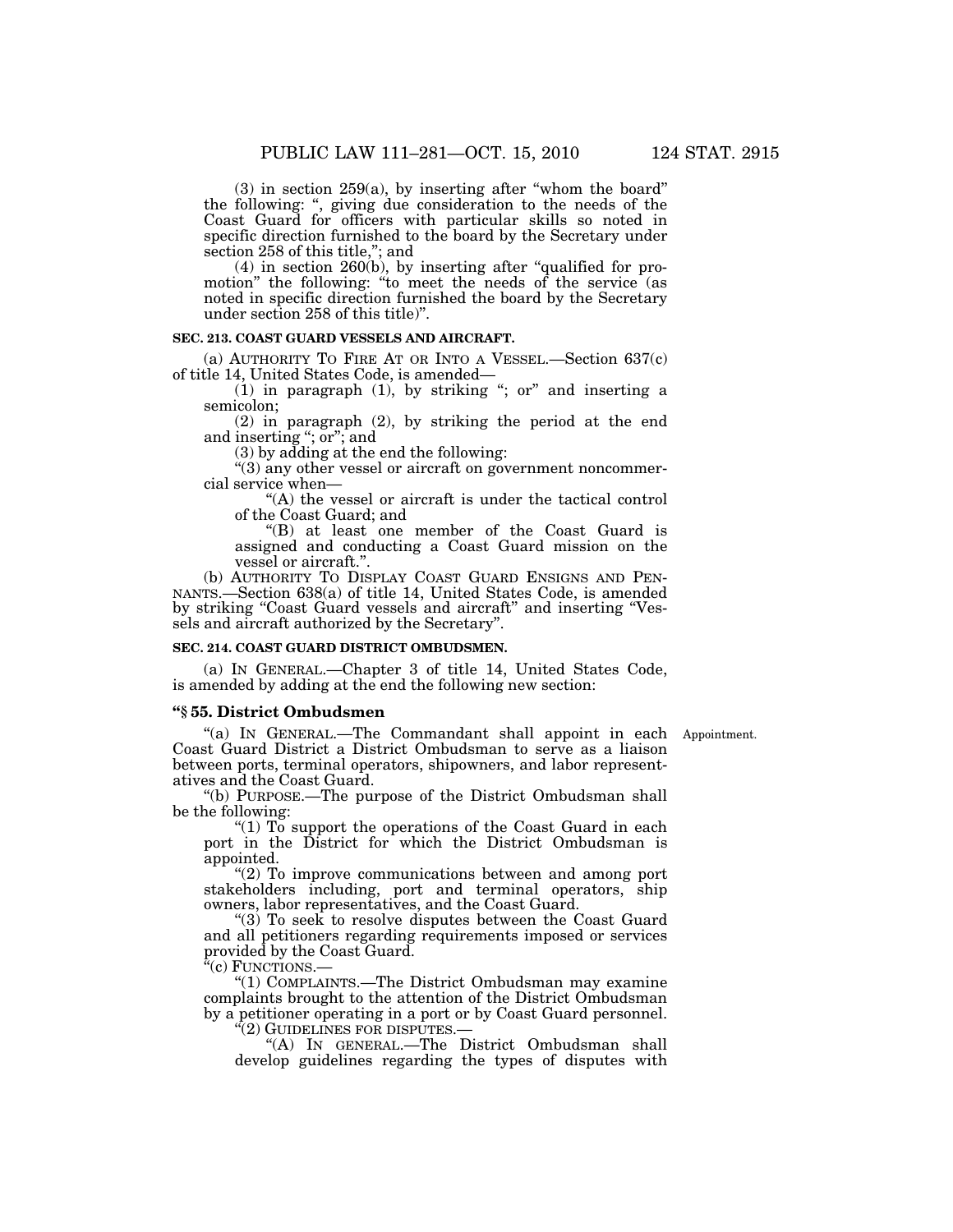respect to which the District Ombudsman will provide assistance.

''(B) LIMITATION.—The District Ombudsman shall not provide assistance with respect to a dispute unless it involves the impact of Coast Guard requirements on port business and the flow of commerce.

''(C) PRIORITY.—In providing such assistance, the District Ombudsman shall give priority to complaints brought by petitioners who believe they will suffer a significant hardship as the result of implementing a Coast Guard requirement or being denied a Coast Guard service.

''(3) CONSULTATION.—The District Ombudsman may consult with any Coast Guard personnel who can aid in the investigation of a complaint.

''(4) ACCESS TO INFORMATION.—The District Ombudsman shall have access to any Coast Guard document, including any record or report, that will aid the District Ombudsman in obtaining the information needed to conduct an investigation of a complaint.

''(5) REPORTS.—At the conclusion of an investigation, the District Ombudsman shall submit a report on the findings and recommendations of the District Ombudsman, to the Commander of the District in which the petitioner who brought the complaint is located or operating.

''(6) DEADLINE.—The District Ombudsman shall seek to resolve each complaint brought in accordance with the guidelines—

''(A) in a timely fashion; and

''(B) not later than 4 months after the complaint is officially accepted by the District Ombudsman.

''(d) APPOINTMENT.—The Commandant shall appoint as the District Ombudsman an individual who has experience in port and transportation systems and knowledge of port operations or of maritime commerce (or both).

''(e) ANNUAL REPORTS.—The Secretary shall report annually to the Committee on Transportation and Infrastructure of the House of Representatives and the Committee on Commerce, Science, and Transportation of the Senate on the matters brought before the District Ombudsmen, including—

"(1) the number of matters brought before each District Ombudsman;

 $''(2)$  a brief summary of each such matter; and

''(3) the eventual resolution of each such matter.''.

(b) CLERICAL AMENDMENT.—The analysis at the beginning of that chapter is amended by adding at the end the following new item:

''55. District Ombudsmen.''.

#### **SEC. 215. COAST GUARD COMMISSIONED OFFICERS: COMPULSORY RETIREMENT.**

(a) IN GENERAL.—Chapter 11 of title 14, United States Code, is amended by striking section 293 and inserting the following:

#### **''§ 293. Compulsory retirement**

''(a) REGULAR COMMISSIONED OFFICERS.—Any regular commissioned officer, except a commissioned warrant officer, serving in a grade below rear admiral (lower half) shall be retired on the

14 USC 41.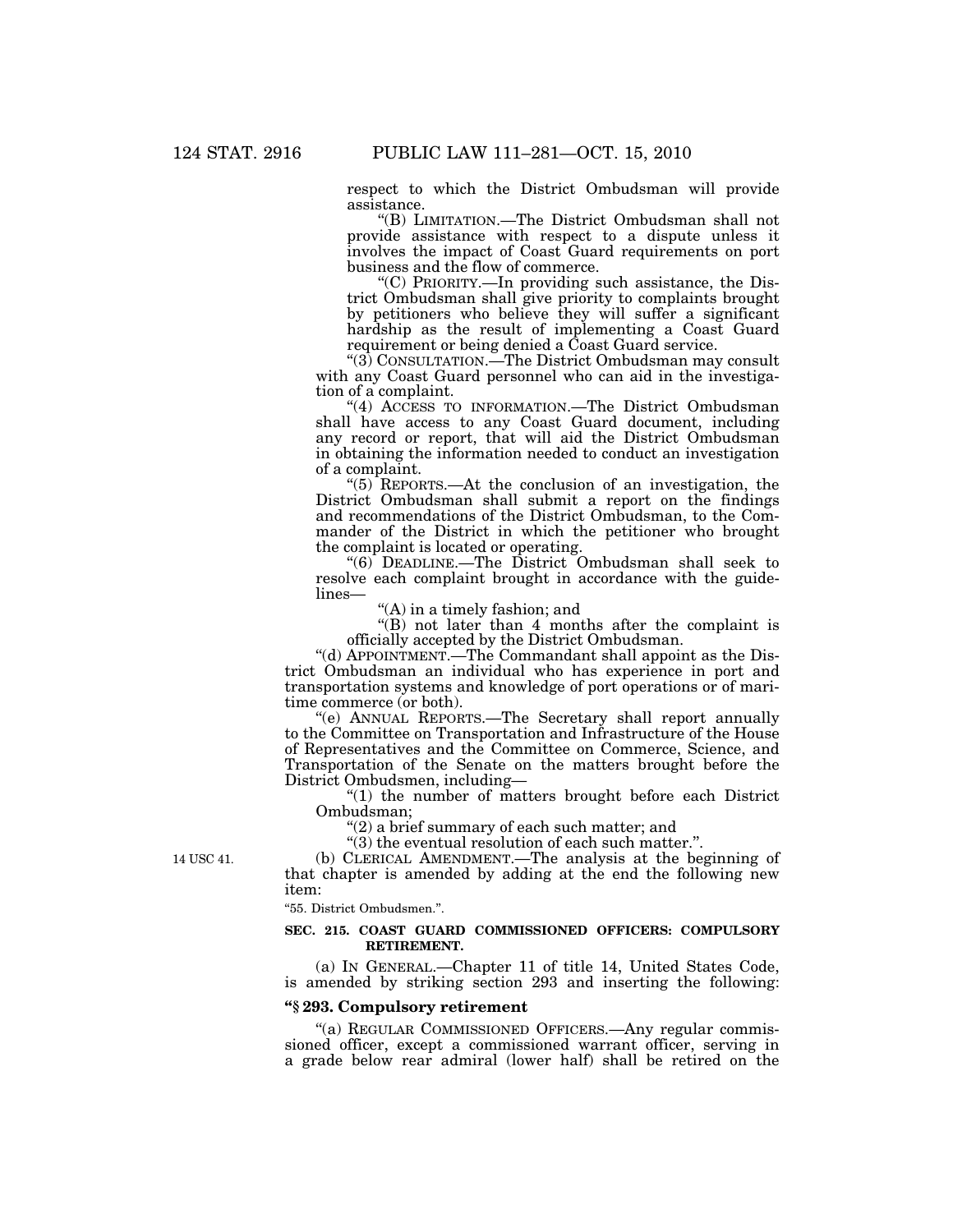first day of the month following the month in which the officer becomes 62 years of age.

''(b) FLAG-OFFICER GRADES.—(1) Except as provided in paragraph (2), any regular commissioned officer serving in a grade of rear admiral (lower half) or above shall be retired on the first day of the month following the month in which the officer becomes 64 years of age.

" $(2)$  The retirement of an officer under paragraph  $(1)$  may be deferred—

"(A) by the President, but such a deferment may not extend beyond the first day of the month following the month in which the officer becomes 68 years of age; or

''(B) by the Secretary of the department in which the Coast Guard is operating, but such a deferment may not extend beyond the first day of the month following the month in which the officer becomes 66 years of age.''.

(b) CLERICAL AMENDMENT.—The analysis at the beginning of 14 USC 211. such chapter is amended by striking the item relating to such section and inserting the following:

''293. Compulsory retirement.''.

## **SEC. 216. ENFORCEMENT OF COASTWISE TRADE LAWS.**

(a) IN GENERAL.—Chapter 5 of title 14, United States Code, is further amended by adding at the end the following:

# **''§ 100. Enforcement of coastwise trade laws**

''Officers and members of the Coast Guard are authorized to enforce chapter 551 of title 46. The Secretary shall establish a program for these officers and members to enforce that chapter.''.

(b) CLERICAL AMENDMENT.—The analysis for that chapter is 14 USC 81. further amended by adding at the end the following new item:

''100. Enforcement of coastwise trade laws.''.

(c) REPORT.—The Secretary of the department in which the Coast Guard is operating shall submit a report to the Committee on Transportation and Infrastructure of the House of Representatives and the Senate Committee on Commerce, Science, and Transportation within 1 year after the date of enactment of this Act on the enforcement strategies and enforcement actions taken to enforce the coastwise trade laws.

# **SEC. 217. REPORT ON SEXUAL ASSAULTS IN THE COAST GUARD.**

(a) IN GENERAL.—Not later than January 15 of each year, the Commandant of the Coast Guard shall submit a report on the sexual assaults involving members of the Coast Guard to the Committee on Transportation and Infrastructure and the Committee on Homeland Security of the House of Representatives and the Committee on Commerce, Science, and Transportation of the Senate.

(b) CONTENTS.—The report required under subsection (a) shall contain the following:

(1) The number of sexual assaults against members of the Coast Guard, and the number of sexual assaults by members of the Coast Guard, that were reported to military officials during the year covered by such report, and the number of the cases so reported that were substantiated.

 $14$  USC 93 note.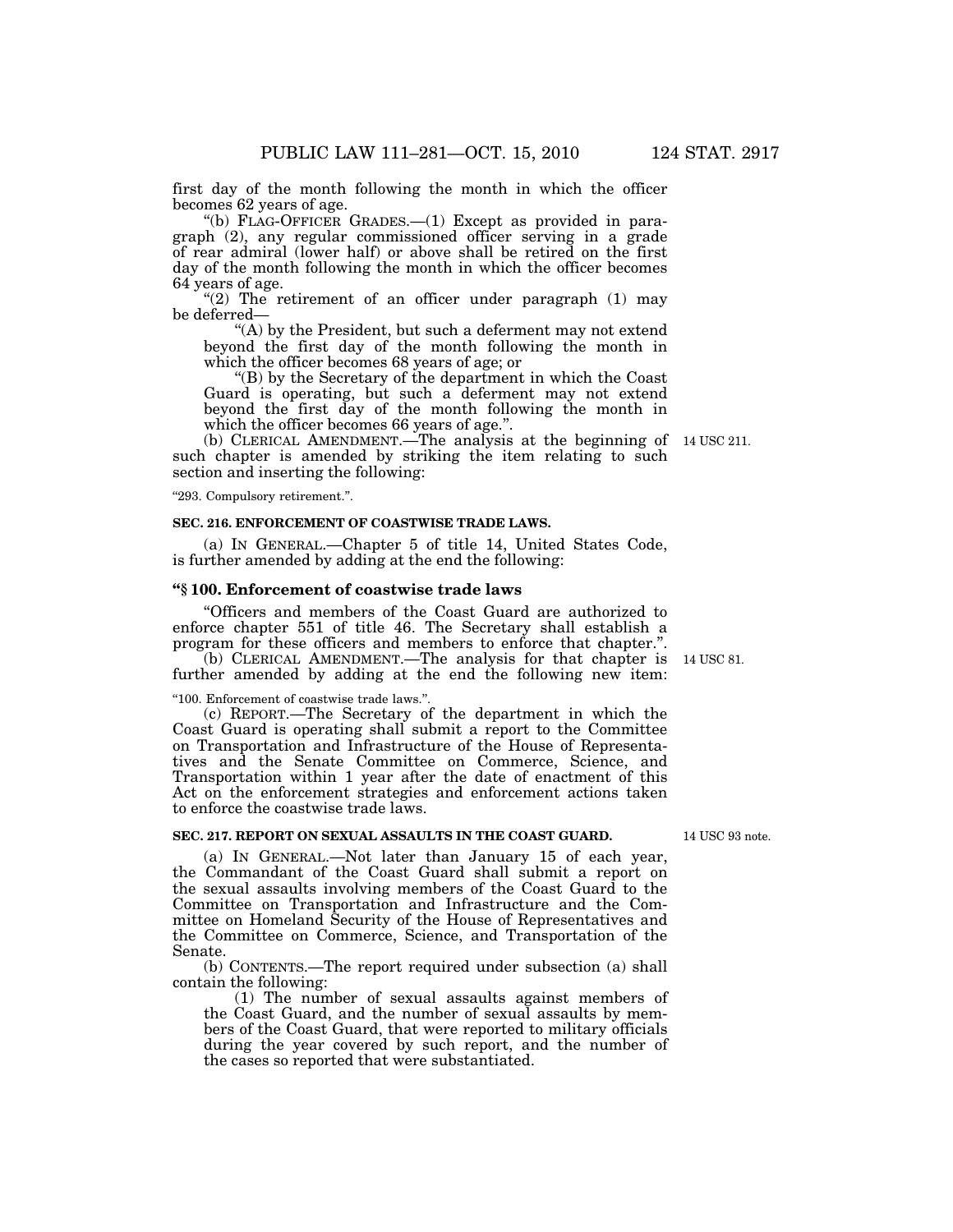(2) A synopsis of, and the disciplinary action taken in, each substantiated case.

(3) The policies, procedures, and processes implemented by the Secretary concerned during the year covered by such report in response to incidents of sexual assault involving members of the Coast Guard concerned.

(4) A plan for the actions that are to be taken in the year following the year covered by such report on the prevention of and response to sexual assault involving members of the Coast Guard concerned.

## **SEC. 218. HOME PORT OF COAST GUARD VESSELS IN GUAM.**

Section 96 of title 14, United States Code, is amended—

(1) by striking ''a State of the United States'' and inserting ''the United States or Guam''; and

(2) by inserting ''or Guam'' after ''outside the United States''.

#### **SEC. 219. SUPPLEMENTAL POSITIONING SYSTEM.**

Deadline. Study. Notification.

Not later than 180 days after date of enactment of this Act, the Secretary of the department in which the Coast Guard is operating in consultation with the Commandant of the Coast Guard shall conclude their study of whether a single, domestic system is needed as a back-up navigation system to the Global Positioning System and notify the Committee on Transportation and Infrastructure of the House of Representatives and the Committee on Commerce, Science, and Transportation of the Senate the results of such determination.

## **SEC. 220. ASSISTANCE TO FOREIGN GOVERNMENTS AND MARITIME AUTHORITIES.**

Section 149 of title 14, United States Code, as amended by section 206, is further amended by adding at the end the following: ''(d) AUTHORIZED ACTIVITIES.—

''(1) The Commandant may use funds for—

''(A) the activities of traveling contact teams, including any transportation expense, translation services expense, or administrative expense that is related to such activities;

''(B) the activities of maritime authority liaison teams of foreign governments making reciprocal visits to Coast Guard units, including any transportation expense, translation services expense, or administrative expense that is related to such activities;

''(C) seminars and conferences involving members of maritime authorities of foreign governments;

''(D) distribution of publications pertinent to engagement with maritime authorities of foreign governments; and

''(E) personnel expenses for Coast Guard civilian and military personnel to the extent that those expenses relate to participation in an activity described in subparagraph  $(C)$  or  $(D)$ .

''(2) An activity may not be conducted under this subsection with a foreign country unless the Secretary of State approves the conduct of such activity in that foreign country.''.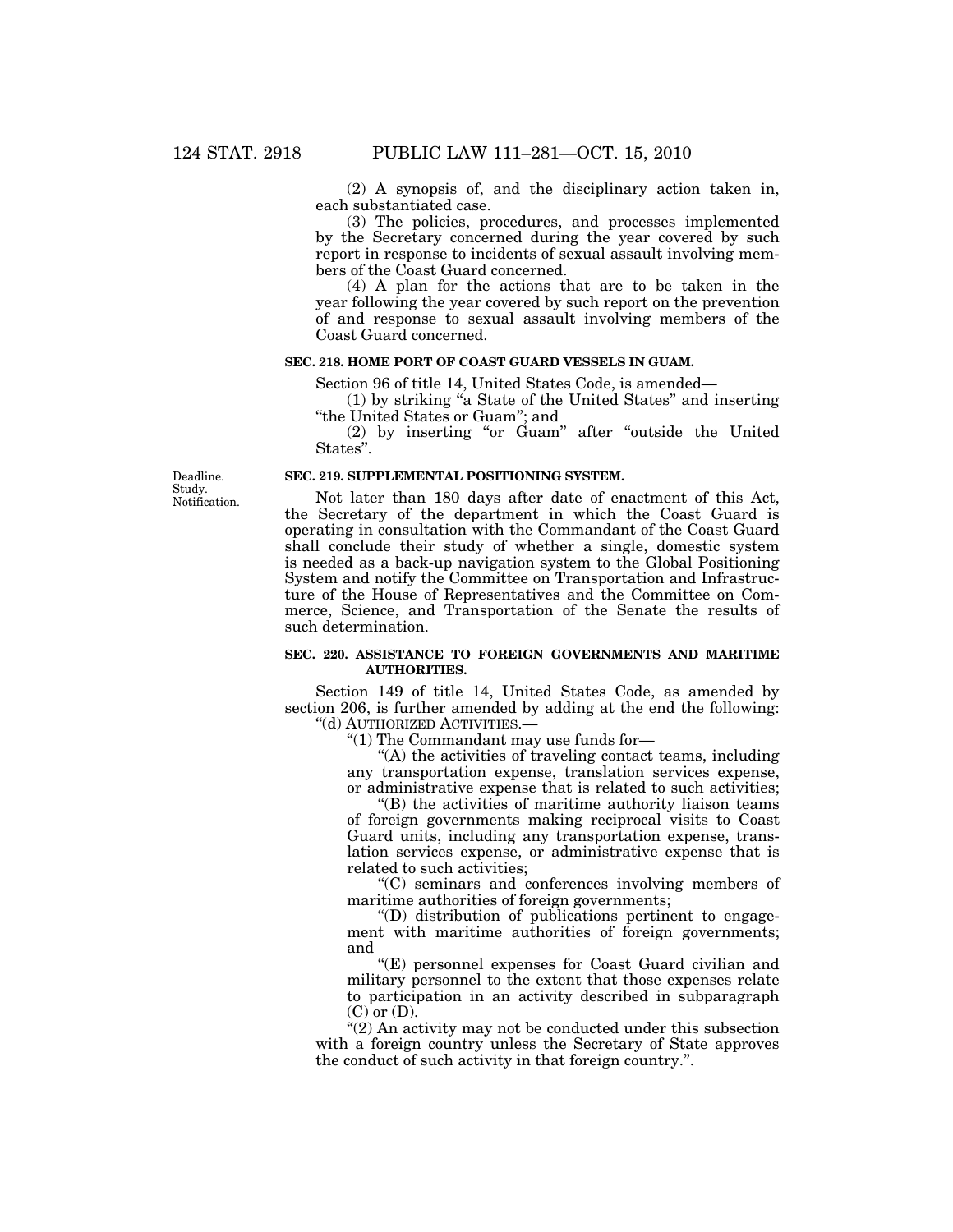# **SEC. 221. COAST GUARD HOUSING.**

(a) IN GENERAL.—Chapter 18 of title 14, United States Code, is amended—

 $(1)$  in section 680—

(A) by striking paragraphs (1), (2), and (3) and inserting the following new paragraphs:

''(1) The term 'construct' means to build, renovate, or improve military family housing and military unaccompanied housing.

" $(2)$  The term 'construction' means building, renovating, or improving military family housing and military unaccompanied housing.''; and

(B) by redesignating paragraphs (4) and (5) as paragraphs (3) and (4), respectively;

 $(2)$  in section 681(a)-

(A) in the matter preceding paragraph (1), by striking "exercise any authority or any combination of authorities provided under this chapter in order to provide for the acquisition or construction by private persons, including a small business concern qualified under section 8(a) of the Small Business Act  $(15 \text{ U.S.C. } 637(a))$ , of the following:" and inserting "acquire or construct the following:";

(B) in paragraph (1), by striking ''Family housing units'' and inserting ''Military family housing''; and

(C) in paragraph (2), by striking ''Unaccompanied housing units'' and inserting ''Military unaccompanied housing'';

(3) by repealing sections 682, 683, and 684;

(4) by amending section 685 to read as follows:

#### **''§ 685. Conveyance of real property**

''(a) CONVEYANCE AUTHORIZED.—Notwithstanding any other provision of law, the Secretary may convey, at fair market value, real property, owned or under the administrative control of the Coast Guard, for the purpose of expending the proceeds from such conveyance to acquire and construct military family housing and military unaccompanied housing.

''(b) TERMS AND CONDITIONS.—

"(1) The conveyance of real property under this section shall be by sale, for cash. The Secretary shall deposit the proceeds from the sale in the Coast Guard Housing Fund established under section 687 of this title, for the purpose of expending such proceeds to acquire and construct military family housing and military unaccompanied housing.

" $(2)$  The conveyance of real property under this section shall not diminish the mission capacity of the Coast Guard, but further the mission support capability of the Coast Guard with regard to military family housing or military unaccompanied housing.

'(c) RELATIONSHIP TO ENVIRONMENTAL LAW.—This section does not affect or limit the application of or obligation to comply with any environmental law, including section 120(h) of the Comprehensive Environmental Response, Compensation, and Liability Act of 1980 (42 U.S.C. 9620(h)).'';

(5) by repealing section 686;

(6) in section 687—

 $(A)$  in subsection  $(b)$ —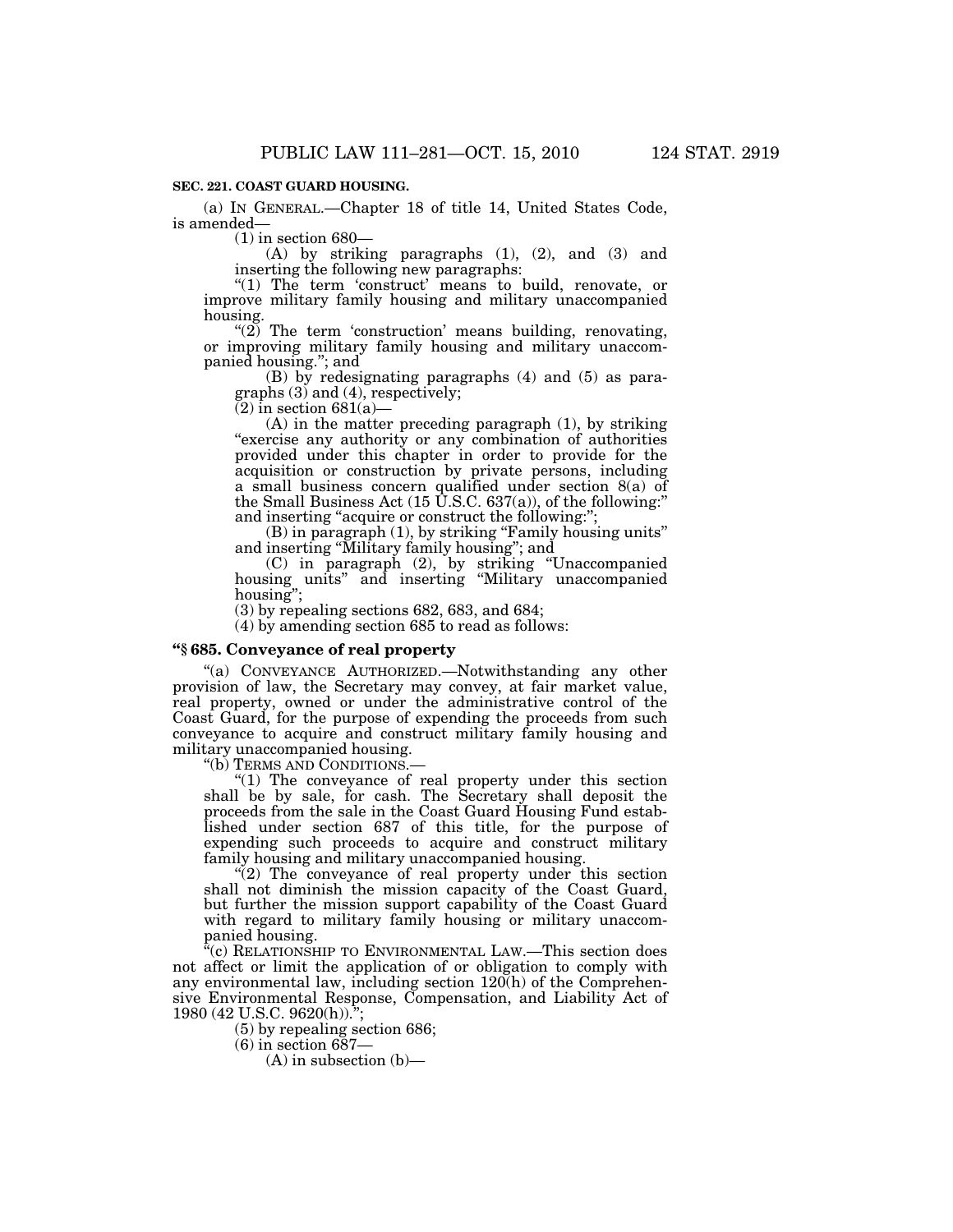(i) in paragraph (2), by striking ''or unaccompanied'' and inserting ''or military unaccompanied'';

 $(ii)$  in paragraph  $(3)$ —

(I) by striking "or lease";

(II) by striking ''or facilities''; and

(III) by striking ''military family and'' and inserting ''military family housing and''; and

(iii) by repealing paragraph (4);

(B) subsection (c), by amending paragraph (1) to read as follows:(1) In such amounts as provided in appropriations Acts, and except as provided in subsection (d), the Secretary may use amounts in the Coast Guard Housing Fund to carry out activities under this chapter with respect to military family housing and military unaccompanied housing, including—

 $(A)$  the planning, execution, and administration of the conveyance of real property;

''(B) all necessary expenses, including expenses for environmental compliance and restoration, to prepare real property for conveyance; and

" $(C)$  the conveyance of real property.";

 $(C)$  in subsection (e), by striking "or  $(b)(3)$ "; and

(D) by repealing subsections (f) and (g);

(7) by repealing 687a;

(8) by amending section 688 to read as follows:

# **''§ 688. Reports**

''The Secretary shall prepare and submit to Congress, concurrent with the budget submitted pursuant to section 1105 of title 31, a report identifying the contracts or agreements for the conveyance of properties pursuant to this chapter executed during the prior calendar year.''; and

 $(9)$  by repealing section 689.

(b) SAVINGS CLAUSE.—This section shall not affect any action commenced prior to the date of enactment of this Act.

(c) CLERICAL AMENDMENT.—The chapter analysis at the beginning of such chapter is amended—

(1) by striking the items relating to sections 682, 683, 684, 686, 687a, and 689; and

(2) by amending the item relating to section 685 to read as follows:

"685. Conveyance of real property.".

#### **SEC. 222. CHILD DEVELOPMENT SERVICES.**

Section 515 of title 14, United States Code, is amended—

(1) by striking subsection (b) and inserting the following:  $*(b)(1)$  The Commandant is authorized to use appropriated funds available to the Coast Guard to provide child development services.

 $\Gamma(2)(A)$  The Commandant is authorized to establish, by regulations, fees to be charged parents for the attendance of children at Coast Guard child development centers.

"(B) Fees to be charged, pursuant to subparagraph (A), shall be based on family income, except that the Commandant may, on a case-by-base basis, establish fees at lower rates if such rates would not be competitive with rates at local child development centers.

14 USC 687a.

14 USC 680.

14 USC 680 note.

Regulations. Fees.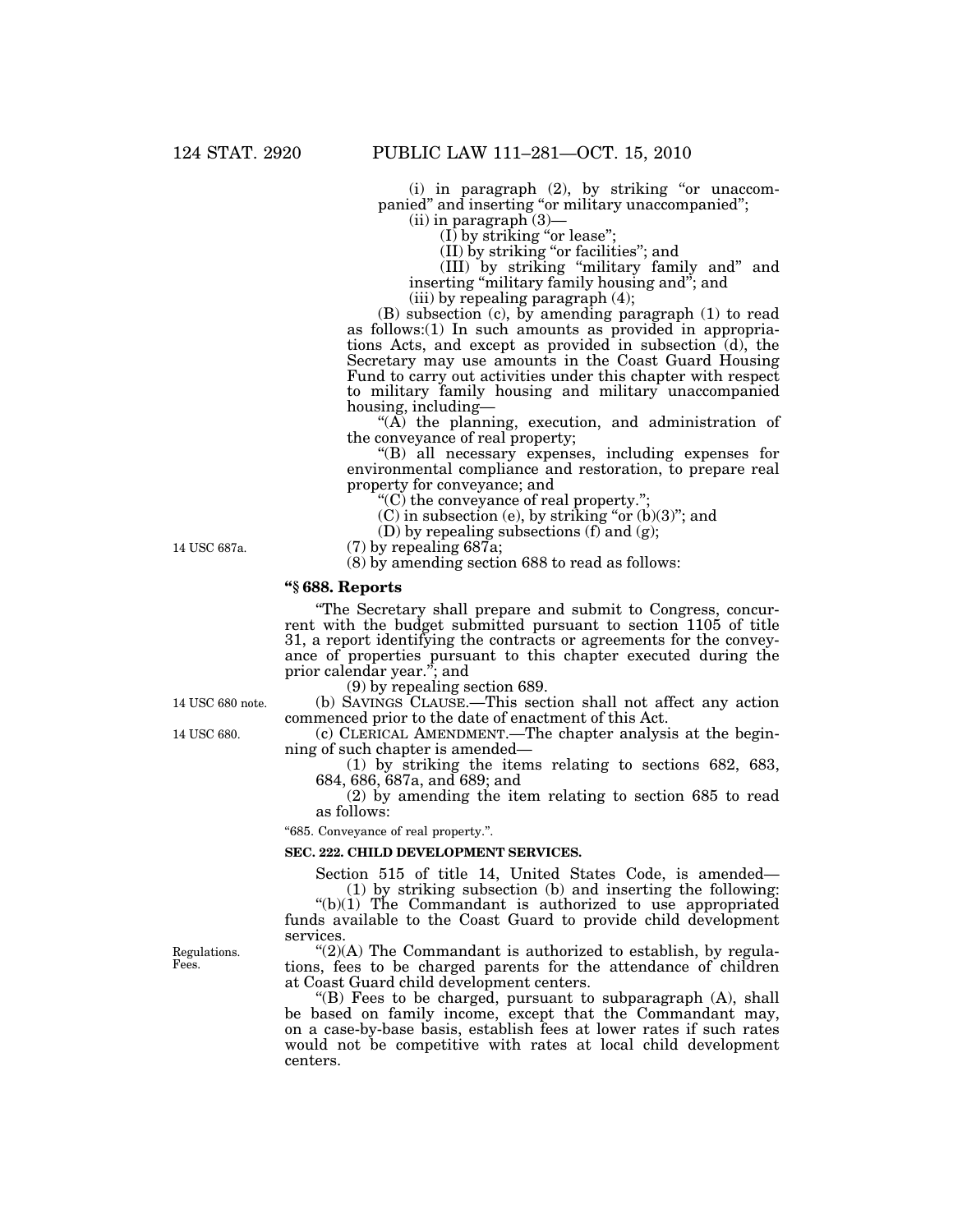"(C) The Commandant is authorized to collect and expend fees, established pursuant to this subparagraph, and such fees shall, without further appropriation, remain available until expended for the purpose of providing services, including the compensation of employees and the purchase of consumable and disposable items, at Coast Guard child development centers.

''(3) The Commandant is authorized to use appropriated funds available to the Coast Guard to provide assistance to family home daycare providers so that family home daycare services can be provided to uniformed service members and civilian employees of the Coast Guard at a cost comparable to the cost of services provided by Coast Guard child development centers."

(2) by repealing subsections (d) and (e); and

(3) by redesignating subsections (f) and (g) as subsections (d) and (e), respectively.

## **SEC. 223. CHAPLAIN ACTIVITY EXPENSE.**

Section 145 of title 14, United States Code, is amended—  $(1)$  in subsection  $(a)$ —

 $(A)$  in paragraph  $(2)$ , by striking "and" at the end;

(B) in paragraph (3), by striking the period at the end and inserting "; and"; and

(C) by adding at the end the following new paragraph: "(4) detail personnel from the Chaplain Corps to provide services, pursuant to section 1789 of title 10, to the Coast Guard.''; and

(2) by adding at the end the following new subsection: " $(d)(1)$  As part of the services provided by the Secretary of the Navy pursuant to subsection  $(a)(4)$ , the Secretary may provide support services to chaplain-led programs to assist members of the Coast Guard on active duty and their dependents, and members of the reserve component in an active status and their dependents, in building and maintaining a strong family structure.

"(2) In this subsection, the term 'support services' include transportation, food, lodging, child care, supplies, fees, and training materials for members of the Coast Guard on active duty and their dependents, and members of the reserve component in an active status and their dependents, while participating in programs referred to in paragraph (1), including participation at retreats and conferences.

"(3) In this subsection, the term 'dependents' has the same meaning as defined in section 1072(2) of title 10.''.

#### **SEC. 224. COAST GUARD CROSS; SILVER STAR MEDAL.**

(a) COAST GUARD CROSS.—Chapter 13 of title 14, United States Code, is amended by inserting after section 491 the following new section:

#### **''§ 491a. Coast Guard cross**

''The President may award a Coast Guard cross of appropriate design, with ribbons and appurtenances, to a person who, while serving in any capacity with the Coast Guard, when the Coast Guard is not operating under the Department of the Navy, distinguishes himself or herself by extraordinary heroism not justifying the award of a medal of honor—

" $(1)$  while engaged in an action against an enemy of the United States;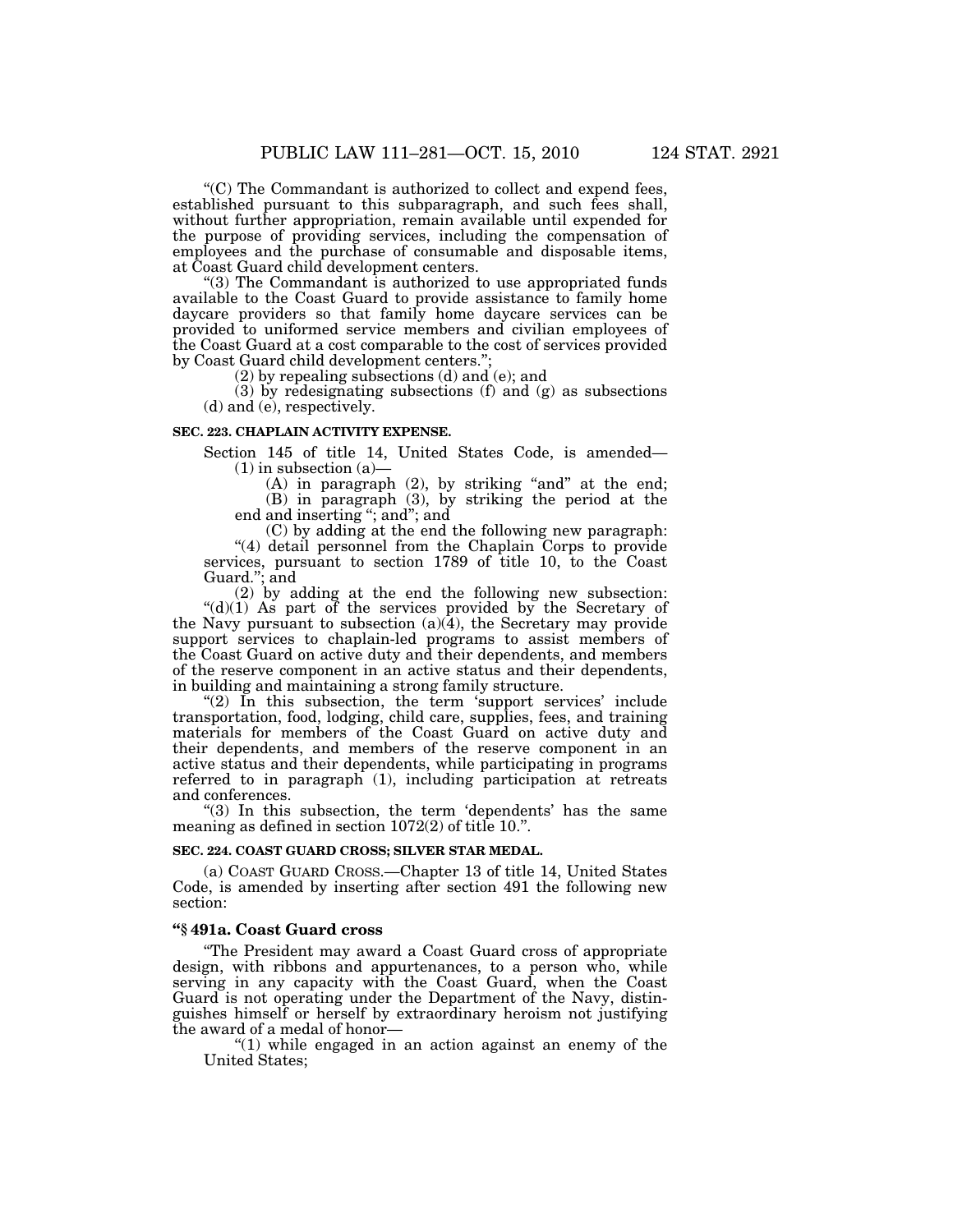"(2) while engaged in military operations involving conflict with an opposing foreign force or international terrorist organization; or

''(3) while serving with friendly foreign forces engaged in an armed conflict against an opposing armed force in which the United States is not a belligerent party.''.

(b) SILVER STAR MEDAL.—Such chapter is further amended— (1) by striking the designation and heading of section 492a and inserting the following:

#### **''§ 492b. Distinguished flying cross'';**

and

(2) by inserting after section 492 the following new section:

# **''§ 492a. Silver star medal**

''The President may award a silver star medal of appropriate design, with ribbons and appurtenances, to a person who, while serving in any capacity with the Coast Guard, when the Coast Guard is not operating under the Department of the Navy, is cited for gallantry in action that does not warrant a medal of honor or Coast Guard cross—

 $''(1)$  while engaged in an action against an enemy of the United States;

"(2) while engaged in military operations involving conflict with an opposing foreign force or international terrorist organization; or

''(3) while serving with friendly foreign forces engaged in an armed conflict against an opposing armed force in which the United States is not a belligerent party.''.

(c) CONFORMING AMENDMENTS.—Such chapter is further amended—

(1) in section 494, by striking ''distinguished service medal, distinguished flying cross," and inserting "Coast Guard cross, distinguished service medal, silver star medal, distinguished flying cross," in both places it appears;

 $(2)$  in section 496–

(A) in the matter preceding paragraph (1) of subsection (a), by striking ''distinguished service medal, distinguished flying cross,'' and inserting ''Coast Guard cross, distinguished service medal, silver star medal, distinguished flying cross,''; and

(B) in subsection (b)(2), by striking ''distinguished service medal, distinguished flying cross,'' and inserting ''Coast Guard cross, distinguished service medal, silver star medal, distinguished flying cross,''; and

(3) in section 497, by striking ''distinguished service medal, distinguished flying cross," and inserting "Coast Guard cross, distinguished service medal, silver star medal, distinguished flying cross,".

14 USC 461.

(d) CLERICAL AMENDMENTS.—The analysis at the beginning of such chapter is amended—

(1) by inserting after the item relating to section 491 the following new item:

''491a. Coast Guard cross.''.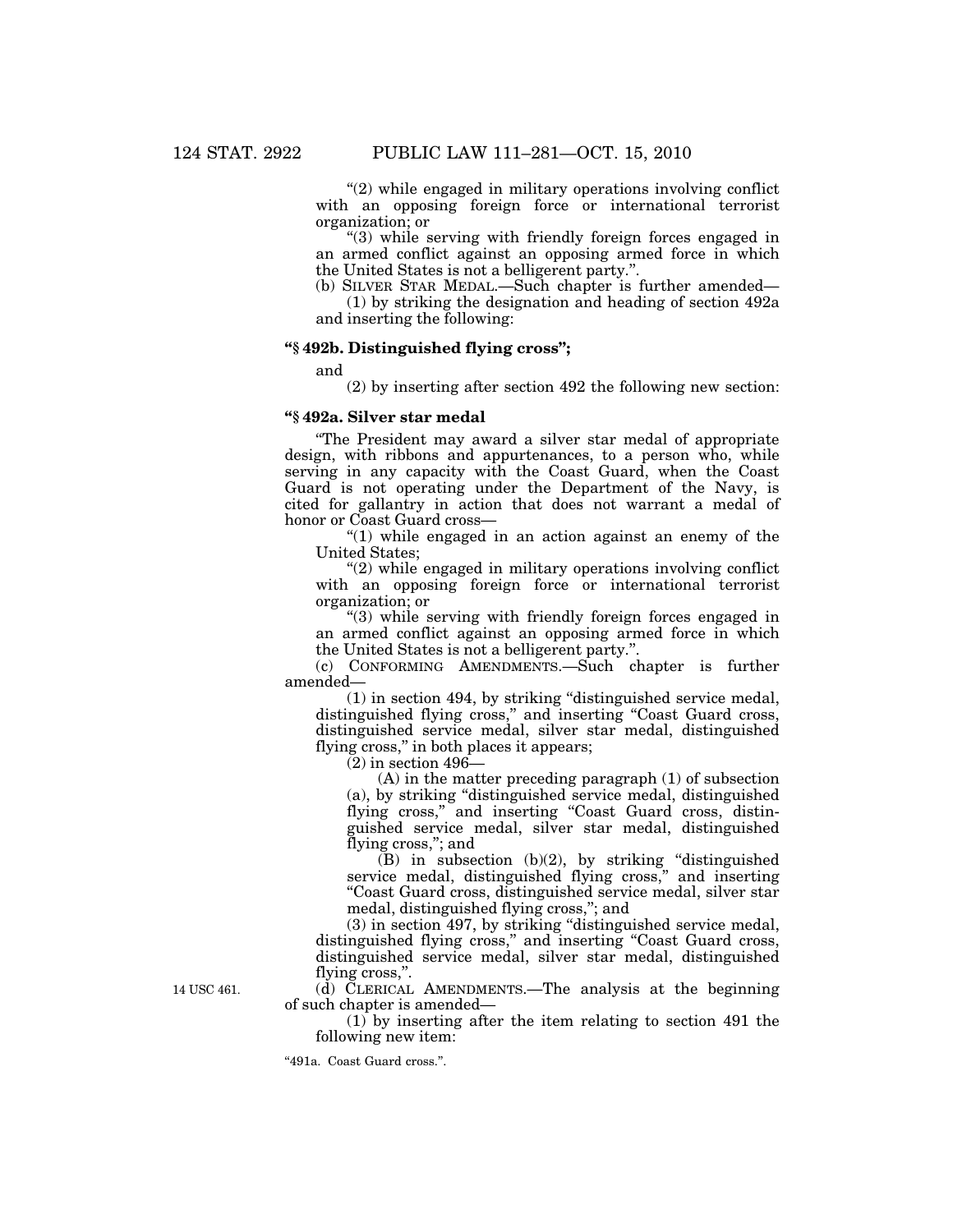(2) by striking the item relating to section 492a and inserting the following new items:

"492a. Silver star medal.

''492b. Distinguished flying cross.''.

# **TITLE III—SHIPPING AND NAVIGATION**

## **SEC. 301. SEAWARD EXTENSION OF ANCHORAGE GROUNDS JURISDIC-TION.**

Section 7 of the Rivers and Harbors Appropriations Act of 1915 (33 U.S.C. 471) is amended—

(1) by striking ''That the'' and inserting the following:

''(a) IN GENERAL.—The''.

(2) in subsection (a) (as designated by paragraph (1)) by striking ''\$100; and the'' and inserting ''up to \$10,000. Each day during which a violation continues shall constitute a separate violation. The''; and

(3) by adding at the end the following:

''(b) DEFINITION.—As used in this section 'navigable waters of the United States' includes all waters of the territorial sea of the United States as described in Presidential Proclamation No. 5928 of December 27, 1988.''.

## **SEC. 302. MARITIME DRUG LAW ENFORCEMENT ACT AMENDMENT-SIMPLE POSSESSION.**

Section 70506 of title 46, United States Code, is amended by adding at the end the following:

''(c) SIMPLE POSSESSION.—

"(1) In GENERAL.—Any individual on a vessel subject to Penalty. the jurisdiction of the United States who is found by the Secretary, after notice and an opportunity for a hearing, to have knowingly or intentionally possessed a controlled substance within the meaning of the Controlled Substances Act (21 U.S.C. 812) shall be liable to the United States for a civil penalty of not to exceed 5,000 for each violation. The Secretary shall notify the individual in writing of the amount of the civil penalty. Notification.

"(2) DETERMINATION OF AMOUNT.—In determining the amount of the penalty, the Secretary shall consider the nature, circumstances, extent, and gravity of the prohibited acts committed and, with respect to the violator, the degree of culpability, any history of prior offenses, ability to pay, and other matters that justice requires.

"(3) TREATMENT OF CIVIL PENALTY ASSESSMENT.- Assessment of a civil penalty under this subsection shall not be considered a conviction for purposes of State or Federal law but may be considered proof of possession if such a determination is relevant.''.

## **SEC. 303. TECHNICAL AMENDMENTS TO TONNAGE MEASUREMENT LAW.**

(a) DEFINITIONS.—Section 14101(4) of title 46, United States Code, is amended—

(1) by striking ''engaged'' the first place it appears and inserting "that engages";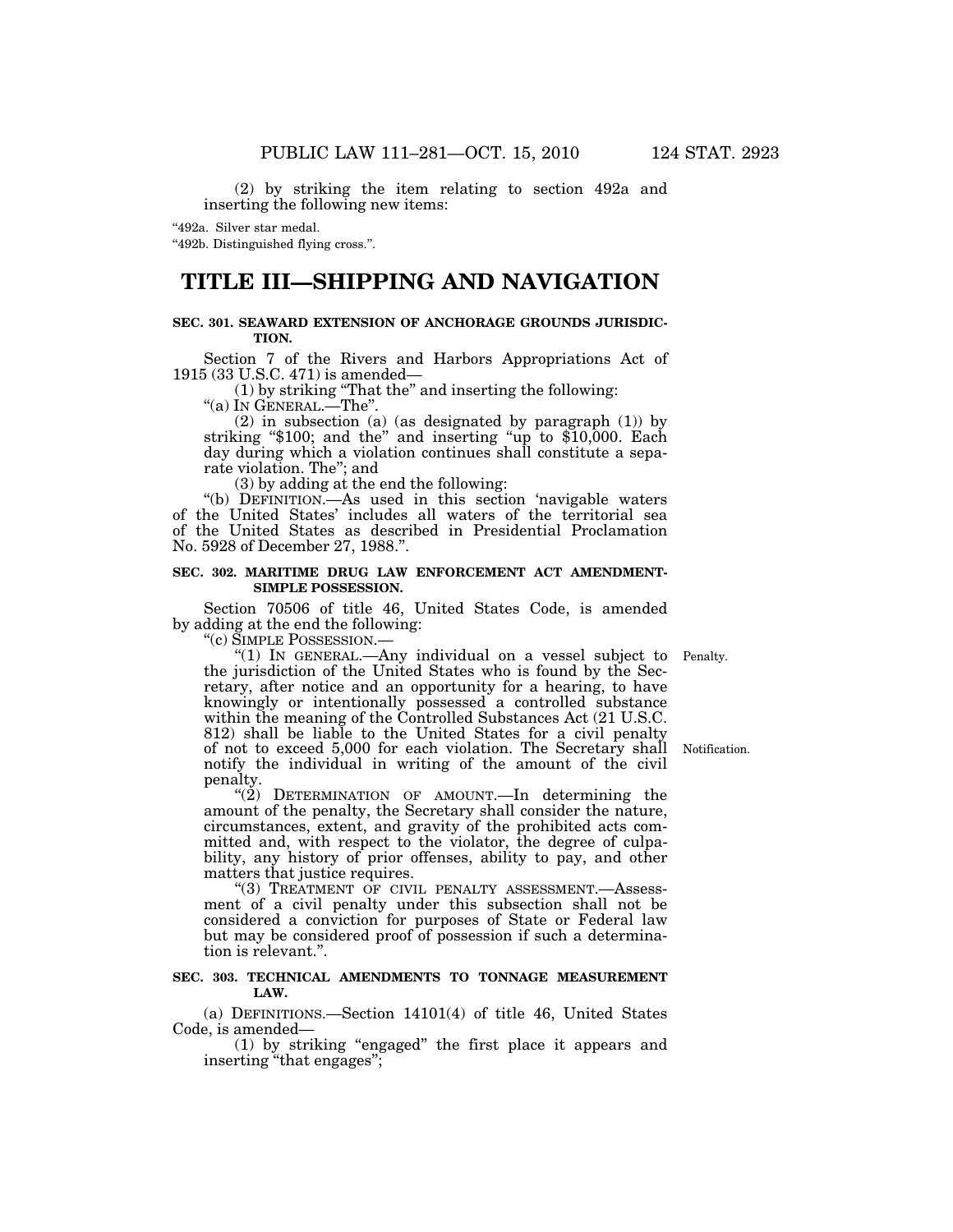$(2)$  in subparagraph  $(A)$ , by striking "arriving" and inserting ''that arrives'';

(3) in subparagraph (B)—

(A) by striking "making" and inserting "that makes"; and

(B) by striking ''(except a foreign vessel engaged on that voyage)'';

(4) in subparagraph (C), by striking ''departing'' and inserting ''that departs''; and

 $(5)$  in subparagraph  $(D)$ , by striking "making" and inserting ''that makes''.

(b) DELEGATION OF AUTHORITY.—Section 14103(c) of that title is amended by striking ''intended to be engaged on'' and inserting ''that engages on''.

(c) APPLICATION.—Section 14301 of that title is amended—

(1) by amending subsection (a) to read as follows:

"(a) Except as otherwise provided in this section, this chapter applies to any vessel for which the application of an international agreement or other law of the United States to the vessel depends on the vessel's tonnage.'';

 $(2)$  in subsection  $(b)$ –

(A) in paragraph (1), by striking the period at the end and inserting '', unless the government of the country to which the vessel belongs elects to measure the vessel under this chapter.'';

(B) in paragraph (3), by inserting ''of United States or Canadian registry or nationality, or a vessel operated under the authority of the United States or Canada, and that is'' after ''vessel'';

(C) in paragraph (4), by striking ''a vessel (except a vessel engaged'' and inserting ''a vessel of United States registry or nationality, or one operated under the authority of the United States (except a vessel that engages'';

(D) by striking paragraph (5);

(E) by redesignating paragraph (6) as paragraph (5); and

(F) by amending paragraph (5), as so redesignated, to read as follows:

''(5) a barge of United States registry or nationality, or a barge operated under the authority of the United States (except a barge that engages on a foreign voyage) unless the owner requests.'';

(3) by striking subsection (c);

(4) by redesignating subsections (d) and (e) as subsections (c) and (d), respectively; and

(5) in subsection (c), as redesignated, by striking ''After July 18, 1994, an existing vessel (except an existing vessel referred to in subsection  $(b)(5)(A)$  or  $(B)$  of this section)" and inserting ''An existing vessel that has not undergone a change that the Secretary finds substantially affects the vessel's gross tonnage (or a vessel to which IMO Resolutions A.494 (XII) of November 19, 1981, A.540 (XIII) of November 17, 1983, or A.541 (XIII) of November 17, 1983, apply)''.

(d) MEASUREMENT.—Section 14302(b) of that title is amended to read as follows:

''(b) A vessel measured under this chapter may not be required to be measured under another law.''.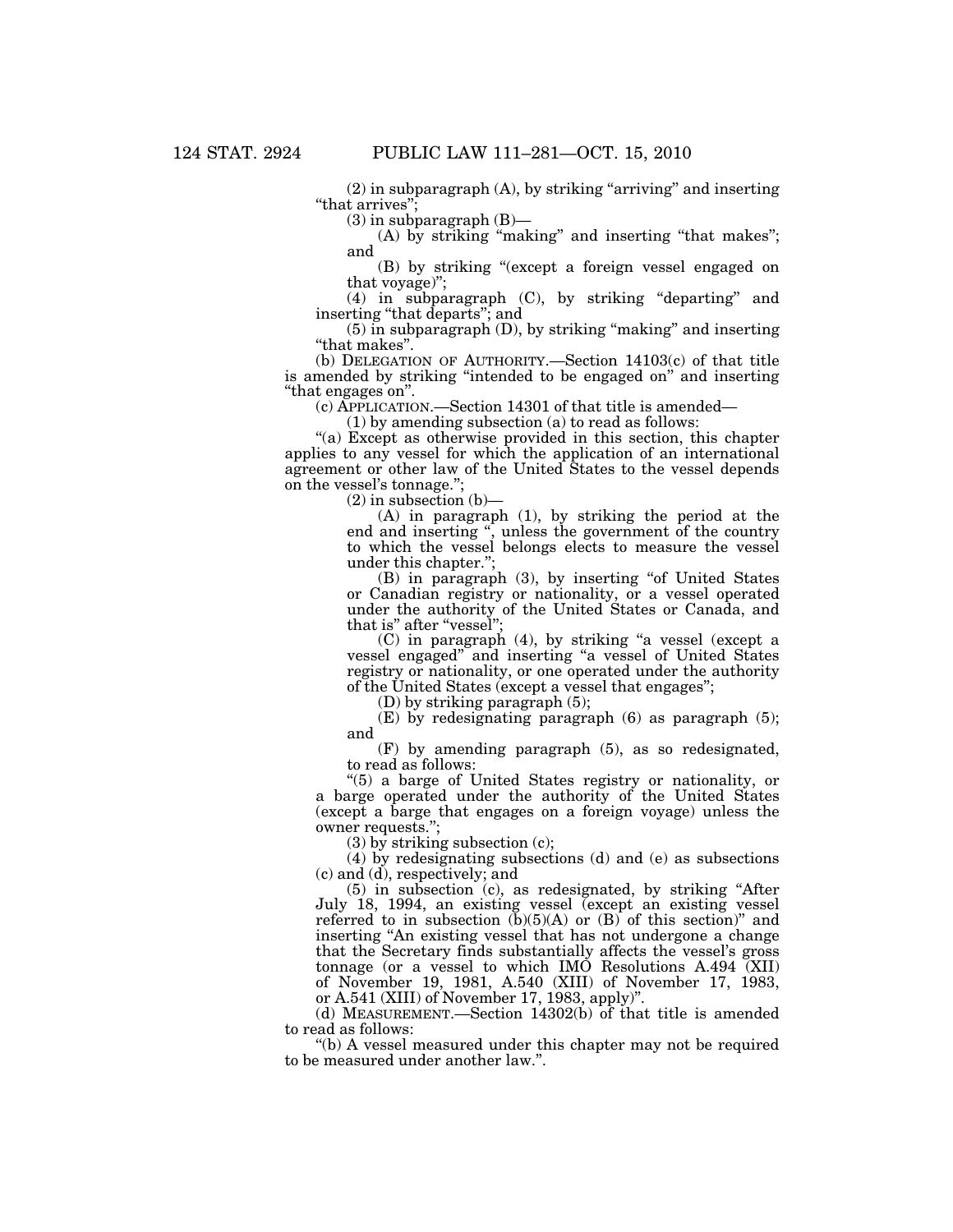(e) TONNAGE CERTIFICATE.—

(1) ISSUANCE.—Section 14303 of title 46, United States Code, is amended—

(A) in subsection (a), by adding at the end the following: ''For a vessel to which the Convention does not apply, the Secretary shall prescribe a certificate to be issued as evidence of a vessel's measurement under this chapter.'';

(B) in subsection (b), by inserting ''issued under this section" after "certificate"; and

(C) in the section heading by striking ''**International**'' and ''**(1969)**''.

(2) MAINTENANCE.—Section 14503 of that title is amended—

(A) by designating the existing text as subsection (a); and

(B) by adding at the end the following new subsection: ''(b) The certificate shall be maintained as required by the Secretary.''.

(3) CLERICAL AMENDMENT.—The analysis at the beginning of chapter 143 of that title is amended by striking the item relating to section 14303 and inserting the following:

''14303. Tonnage Certificate.''.

(f) OPTIONAL REGULATORY MEASUREMENT.—Section 14305(a) of that title is amended by striking ''documented vessel measured under this chapter,'' and inserting ''vessel measured under this chapter that is of United States registry or nationality, or a vessel operated under the authority of the United States,''.

(g) APPLICATION.—Section 14501 of that title is amended— (1) by amending paragraph (1) to read as follows:

"(1) A vessel not measured under chapter 143 of this title if the application of an international agreement or other law of the United States to the vessel depends on the vessel's tonnage.''; and

 $(2)$  in paragraph  $(2)$ , by striking "a vessel" and inserting "A vessel"

(h) DUAL TONNAGE MEASUREMENT.—Section 14513(c) of that title is amended—

 $(1)$  in paragraph  $(1)$ —

 $(A)$  by striking "vessel's tonnage mark is below the uppermost part of the load line marks,'' and inserting ''vessel is assigned two sets of gross and net tonnages under this section,''; and

(B) by inserting "vessel's tonnage" before "mark" the second place such term appears; and

(2) in paragraph (2), by striking the period at the end and inserting "as assigned under this section."

(i) RECIPROCITY FOR FOREIGN VESSELS.—Subchapter II of chapter 145 of that title is amended by adding at the end the following:

# **''§ 14514. Reciprocity for foreign vessels**

''For a foreign vessel not measured under chapter 143, if the Secretary finds that the laws and regulations of a foreign country related to measurement of vessels are substantially similar to those of this chapter and the regulations prescribed under this chapter, the Secretary may accept the measurement and certificate of a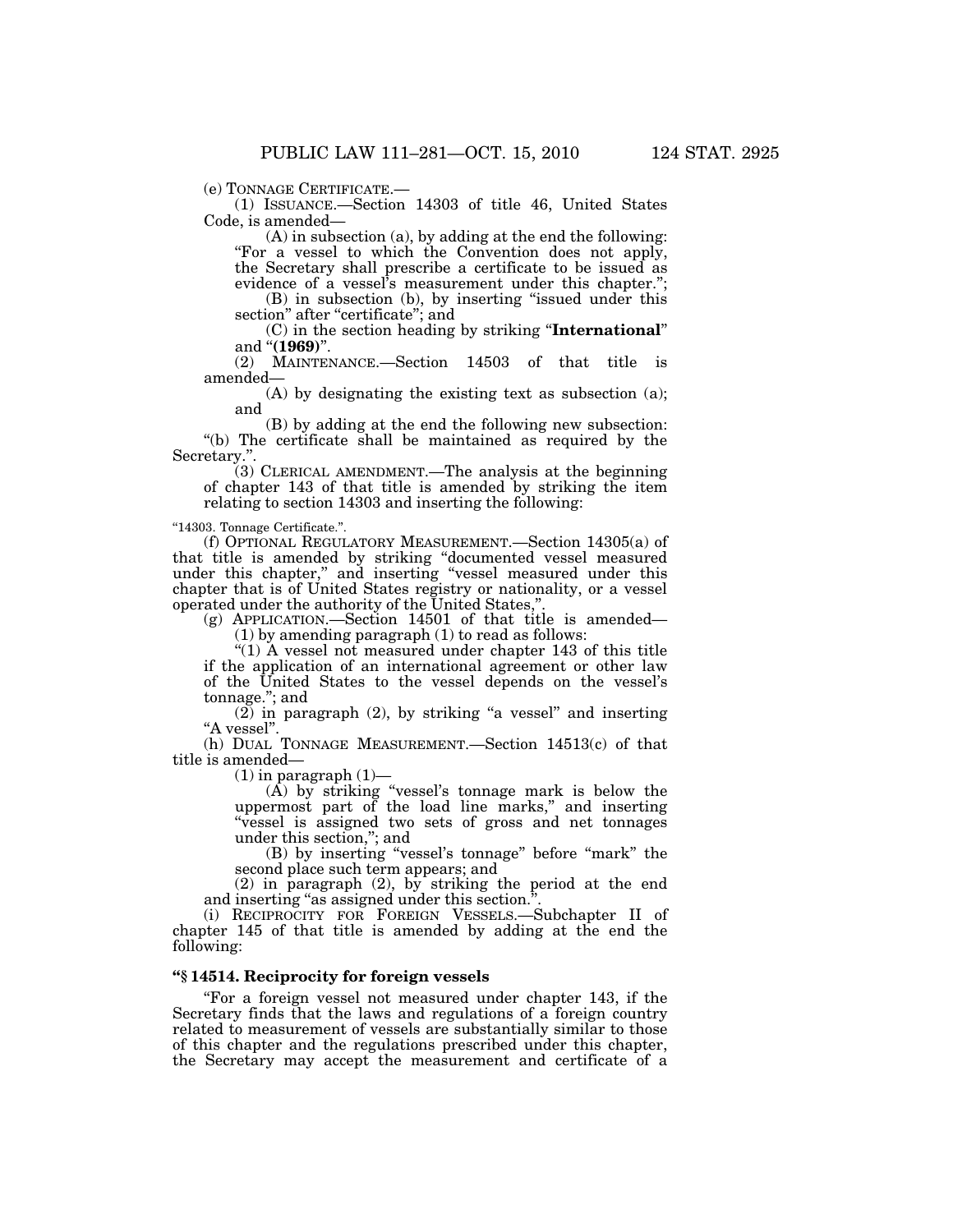vessel of that foreign country as complying with this chapter and the regulations prescribed under this chapter.''.

46 USC 14501.

(j) CLERICAL AMENDMENT.—The analysis for subchapter II of chapter 145 of such title is amended by adding at the end the following:

**SEC. 304. MERCHANT MARINER DOCUMENT STANDARDS.** 

''14514. Reciprocity for foreign vessels.''.

#### Deadline.

Not later than 270 days after the date of enactment of this Act, the Secretary of the department in which the Coast Guard is operating shall submit to the Committee on Transportation and Infrastructure of the House of Representatives and the Committee on Commerce, Science, and Transportation of the Senate—

(1) a plan, including estimated costs, to ensure that the process for an application, by an individual who has, or has applied for, a transportation security card under section 70105 of title 46, United States Code, for a merchant mariner document can be completed entirely by mail; and

(2) a report on the feasibility of, and a timeline to, redesign the merchant mariner document to comply with the requirements of such section, including a biometric identifier, and all relevant international conventions, including the International Labour Organization Convention Number 185 concerning the seafarers identity document, and include a review on whether or not such redesign will eliminate the need for separate identity credentials and background screening and streamline the application process for mariners.

#### **SEC. 305. SHIP EMISSION REDUCTION TECHNOLOGY DEMONSTRATION PROJECT.**

(a) STUDY.—The Commandant of the Coast Guard, in conjunction with the Administrator of the Environmental Protection Agency, shall conduct a study—

(1) that surveys new technology and new applications of existing technology for reducing air emissions from cargo or passenger vessels that operate in United States waters and ports; and

(2) that identifies the impediments, including any laws or regulations, to demonstrating the technology identified in paragraph (1).

(b) REPORT.—Within 180 days after the date of enactment of this Act, the Commandant shall submit a report on the results of the study conducted under subsection (a) to the Committee on Transportation and Infrastructure and the Committee on Energy and Commerce of the House of Representatives and the Committee on Commerce, Science, and Transportation and the Committee on Environment and Public Works of the Senate.

#### **SEC. 306. PHASEOUT OF VESSELS SUPPORTING OIL AND GAS DEVELOP-MENT.**

(a) IN GENERAL.—Notwithstanding section 12111(d) of title 46, United States Code, foreign-flag vessels may be chartered by, or on behalf of, a lessee to be employed for the setting, relocation, or recovery of anchors or other mooring equipment of a mobile offshore drilling unit that is located over the Outer Continental Shelf (as defined in section 2(a) of the Outer Continental Shelf

Determination. Federal Register, publication.

Plans.

Reports.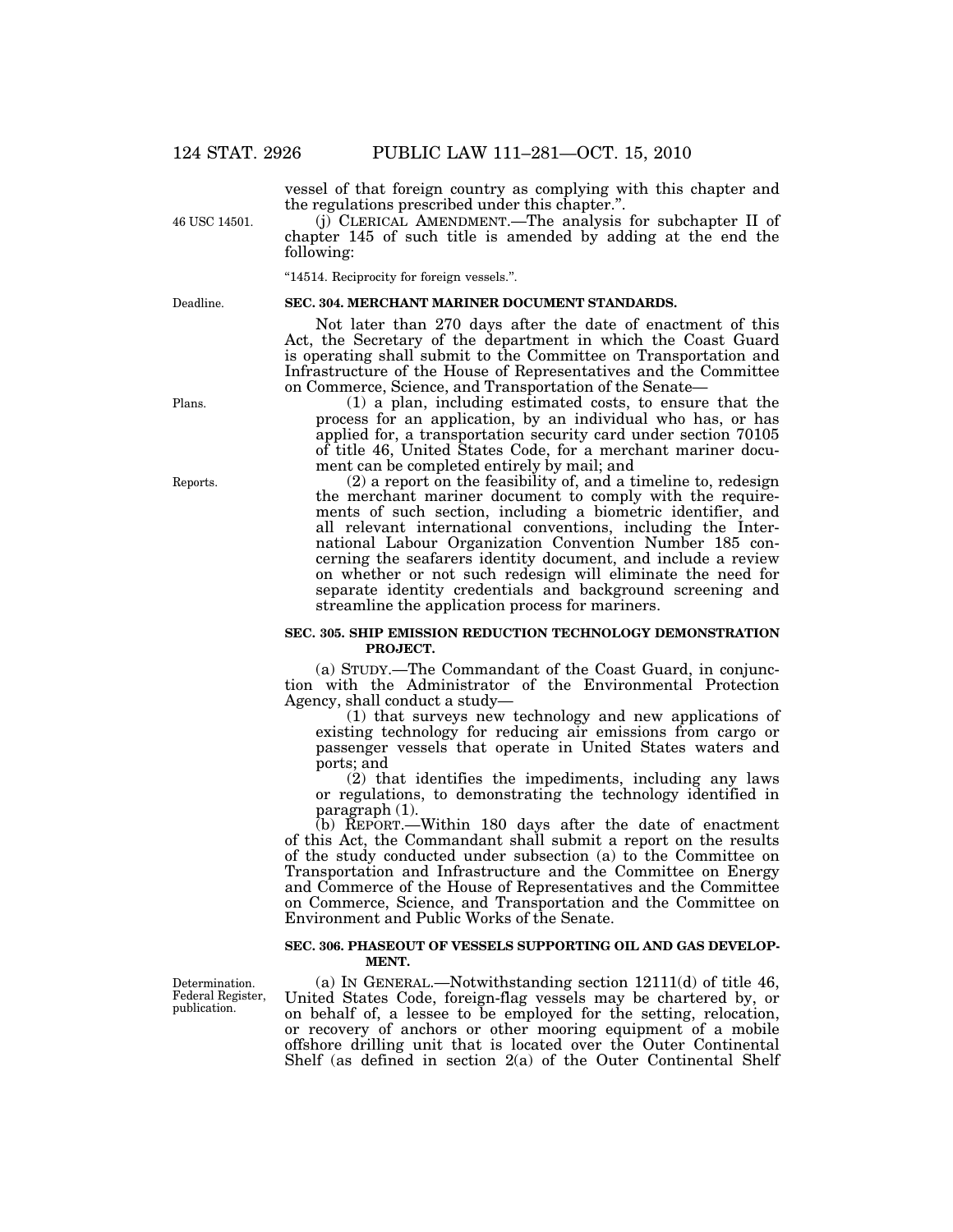Lands Act (43 U.S.C. 1331(a)) for operations in support of exploration, or flow-testing and stimulation of wells, for offshore mineral or energy resources in the Beaufort Sea or the Chukchi Sea adjacent

to Alaska— (1) for a 1-year period from the date the lessee gives the Notice. Secretary of Transportation written notice of the commencement of such exploration drilling if the Secretary determines, after publishing notice in the Federal Register, that insufficient vessels documented under section 12111(d) of title 46, United States Code, are reasonably available and suitable for these support operations and all such reasonably available and suitable vessels are employed in support of such operations; and

(2) for an additional period until such vessels are available if the Secretary of Transportation determines—

(A) that, by April 30 of the year following the commencement of exploration drilling, the lessee has entered into a binding agreement to employ a suitable vessel or vessels to be documented under section 12111(d) of title 46, United States Code, in sufficient numbers and with sufficient suitability to replace any foreign-flag vessel or vessels operating under this section; and

(B) after publishing notice in the Federal Register, that insufficient vessels documented under section 12111(d) of title 46, United States Code, are reasonably available and suitable for these support operations and all such reasonably available and suitable vessels are employed in support of such operations.

(b) EXPIRATION.—Irrespective of the year in which the commitment referred to in subsection  $(a)(2)(A)$  occurs, foreign-flag anchor handling vessels may not be employed for the setting, relocation, or recovery of anchors or other mooring equipment of a mobile offshore drilling unit after December 31, 2017.

(c) LESSEE DEFINED.—In this section, the term ''lessee'' means the holder of a lease (as defined in section 1331(c) of title 43, United States Code), who, prior to giving the written notice in subsection  $(a)(1)$ , has entered into a binding agreement to employ a suitable vessel documented or to be documented under 12111(d) of title 46, United States Code.

(d) SAVINGS PROVISION.—Nothing in subsection (a) may be construed to authorize the employment in the coastwise trade of a vessel that does not meet the requirements of 12111 of title 46, United States Code.

#### **SEC. 307. ARCTIC MARINE SHIPPING ASSESSMENT IMPLEMENTATION.** 14 USC 92 note.

(a) PURPOSE.—The purpose of this section is to ensure safe and secure maritime shipping in the Arctic including the availability of aids to navigation, vessel escorts, spill response capability, and maritime search and rescue in the Arctic.

(b) INTERNATIONAL MARITIME ORGANIZATION AGREEMENTS.— To carry out the purpose of this section, the Secretary of the department in which the Coast Guard is operating is encouraged to enter into negotiations through the International Maritime Organization to conclude and execute agreements to promote coordinated action among the United States, Russia, Canada, Iceland, Norway, and Denmark and other seafaring and Arctic nations to ensure, in the Arctic—

(1) placement and maintenance of aids to navigation;

Notice.

Deadline. Contracts.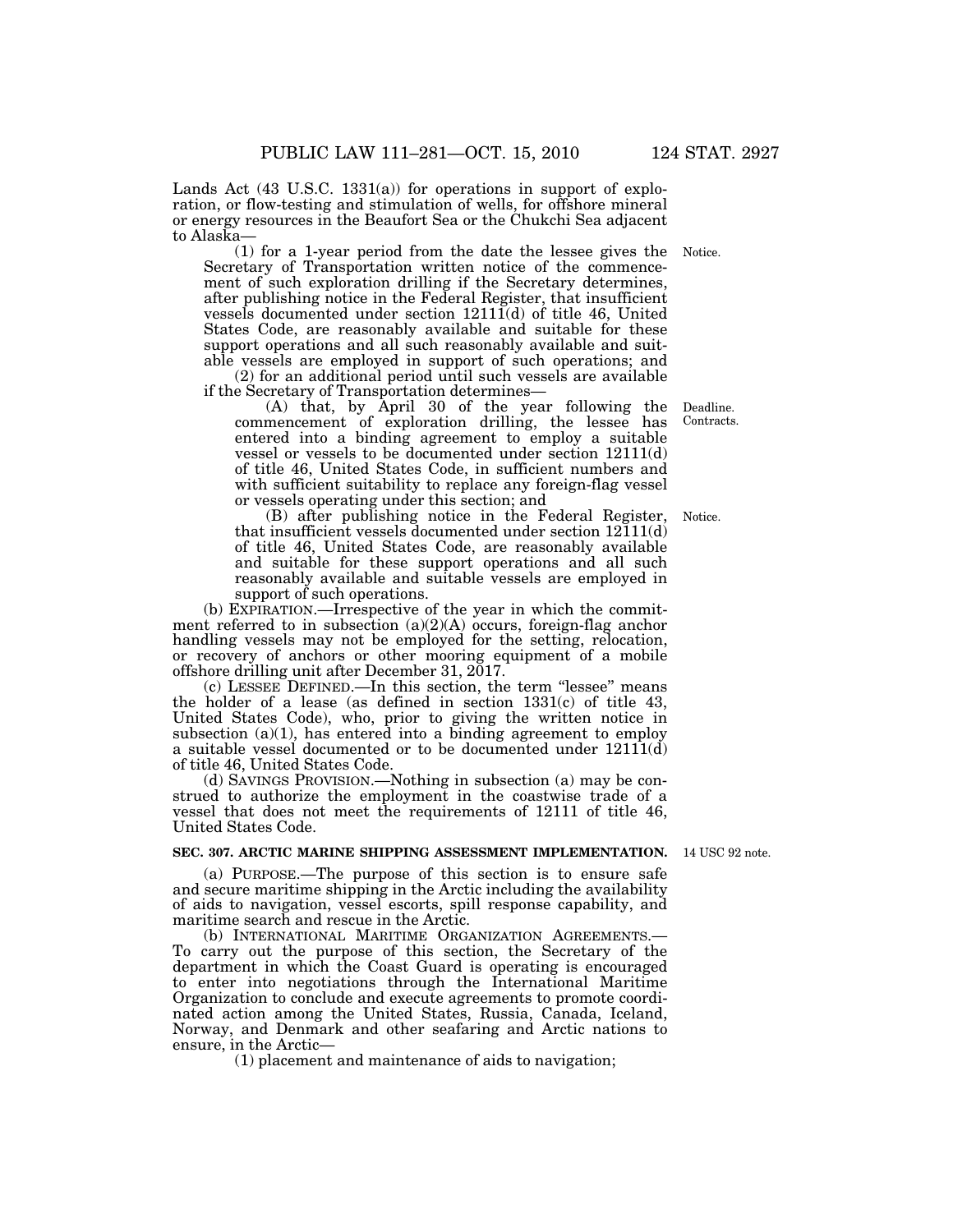(2) appropriate marine safety, tug, and salvage capabilities;

(3) oil spill prevention and response capability;

(4) maritime domain awareness, including long-range vessel tracking; and

(5) search and rescue.

(c) COORDINATION BY COMMITTEE ON THE MARITIME TRANSPOR- TATION SYSTEM.—The Committee on the Maritime Transportation System established under a directive of the President in the Ocean Action Plan, issued December 17, 2004, shall coordinate the establishment of domestic transportation policies in the Arctic necessary to carry out the purpose of this section.

(d) AGREEMENTS AND CONTRACTS.—The Secretary of the department in which the Coast Guard is operating may, subject to the availability of appropriations, enter into cooperative agreements, contracts, or other agreements with, or make grants to individuals and governments to carry out the purpose of this section or any agreements established under subsection (b).

(e) ICEBREAKING.—The Secretary of the department in which the Coast Guard is operating shall promote safe maritime navigation by means of icebreaking where necessary, feasible, and effective to carry out the purposes of this section.

(f) INDEPENDENT ICE BREAKER ANALYSES.—

(1) IN GENERAL.—Not later than 90 days after the date of enactment of this Act, the Secretary of the department in which the Coast Guard is operating shall require a nongovernmental, independent third party (other than the National Academy of Sciences) that has extensive experience in the analysis of military procurements, to—

(A) conduct a comparative cost-benefit analysis, taking into account future Coast Guard budget projections (which assume Coast Guard budget growth of no more than inflation) and other recapitalization needs, of—

(i) rebuilding, renovating, or improving the existing fleet of polar icebreakers for operation by the Coast Guard;

(ii) constructing new polar icebreakers for operation by the Coast Guard;

(iii) construction of new polar icebreakers by the National Science Foundation for operation by the Foundation;

(iv) rebuilding, renovating, or improving the existing fleet of polar icebreakers by the National Science Foundation for operation by the Foundation; and

(v) any combination of the activities described in clause (i), (ii), (iii), or (iv) to carry out the missions of the Coast Guard and the National Science Foundation; and

(B) conduct a comprehensive analysis of the impact on all Coast Guard activities, including operations, maintenance, procurements, and end strength, of the acquisition of polar icebreakers described in subparagraph (A) by the Coast Guard or the National Science Foundation assuming that total Coast Guard funding will not increase more than the annual rate of inflation.

(2) REPORT.—Not later than 1 year after the date of enactment of this Act, the Secretary of the department in which

Deadline.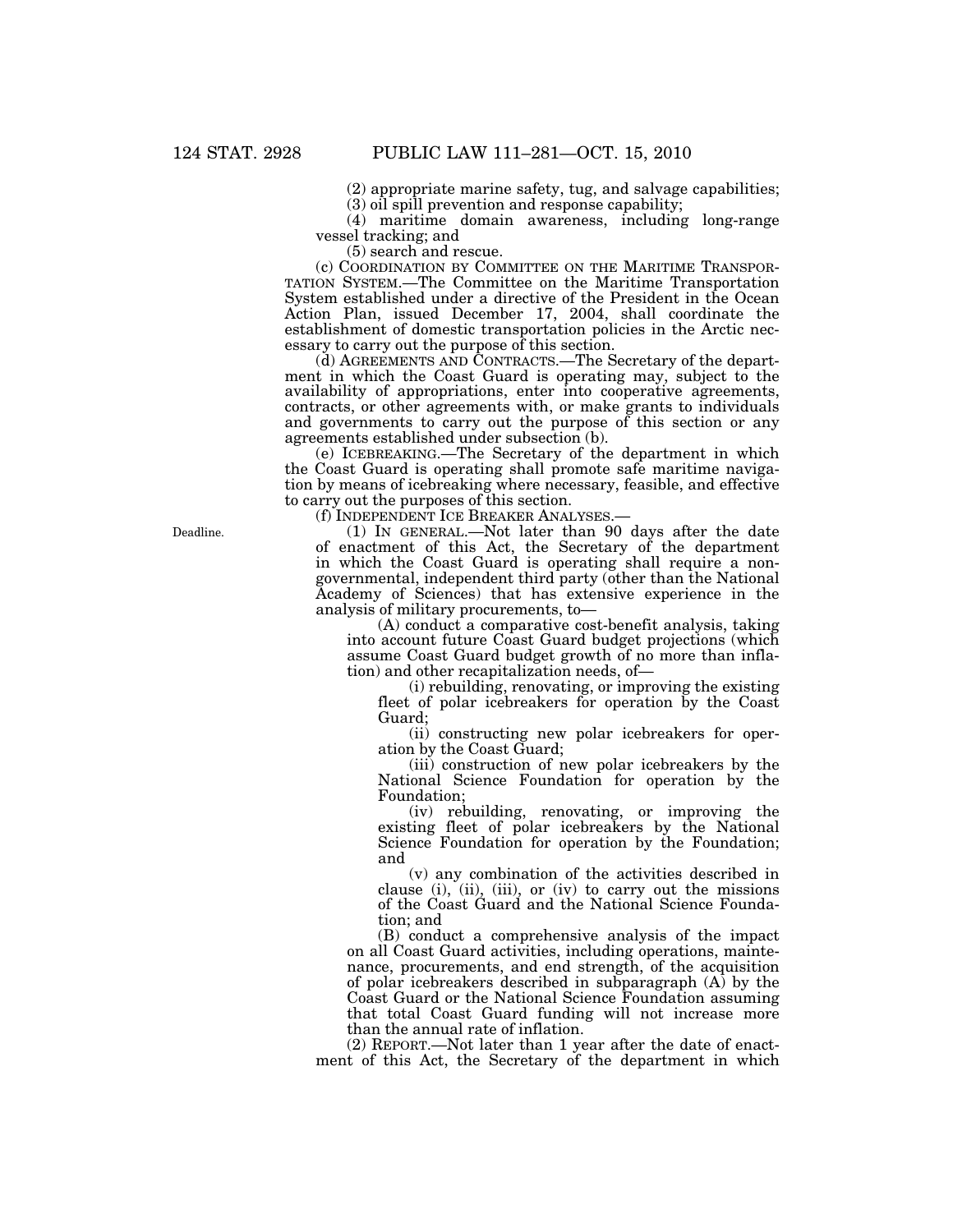the Coast Guard is operating shall submit a report containing the results of the analyses required under paragraph (1), together with recommendations the Commandant considers appropriate under section 93(a)(24) of title 14, United States Code, to the Committee on Commerce, Science, and Transportation of the Senate and the Committee on Transportation and Infrastructure of the House of Representatives.

(g) HIGH-LATITUDE STUDY.—Not later than 90 days after the Deadline. date of enactment of this Act or the date of completion of the ongoing High-Latitude Study to assess polar icebreaking mission requirements for all Coast Guard missions including search and rescue, marine pollution response and prevention, fisheries enforcement, and maritime commerce, whichever occurs later, the Commandant of the Coast Guard shall submit a report containing the results of the study, together with recommendations the Commandant considers appropriate under section  $93(a)(24)$  of title 14, United States Code, to the Committee on Commerce, Science, and Transportation of the Senate and the Committee on Transportation and Infrastructure of the House of Representatives.

(h) ARCTIC DEFINITION.—In this section the term ''Arctic'' has the same meaning as in section 112 of the Arctic Research and Policy Act of 1984 (15 U.S.C. 4111).

# **TITLE IV—ACQUISITION REFORM**

#### **SEC. 401. CHIEF ACQUISITION OFFICER.**

(a) IN GENERAL.—Chapter 3 of title 14, United States Code, is further amended by adding at the end the following:

#### **''§ 56. Chief Acquisition Officer**

''(a) IN GENERAL.—There shall be in the Coast Guard a Chief Acquisition Officer selected by the Commandant who shall be a Rear Admiral or civilian from the Senior Executive Service (career reserved) and who meets the qualifications set forth under subsection (b). The Chief Acquisition Officer shall serve at the Assistant Commandant level and have acquisition management as that individual's primary duty.

''(b) QUALIFICATIONS.—

"(1) The Chief Acquisition Officer and any flag officer serving in the Acquisition Directorate shall be an acquisition professional with a Level III acquisition management certification and must have at least 10 years experience in an acquisition position, of which at least 4 years were spent as—

''(A) the program executive officer;

''(B) the program manager of a Level 1 or Level 2 acquisition project or program;

''(C) the deputy program manager of a Level 1 or Level 2 acquisition;

''(D) the project manager of a Level 1 or Level 2 acquisition; or

''(E) any other acquisition position of significant responsibility in which the primary duties are supervisory or management duties.

"(2) The Commandant shall periodically publish a list of Lists. the positions designated under paragraph (1).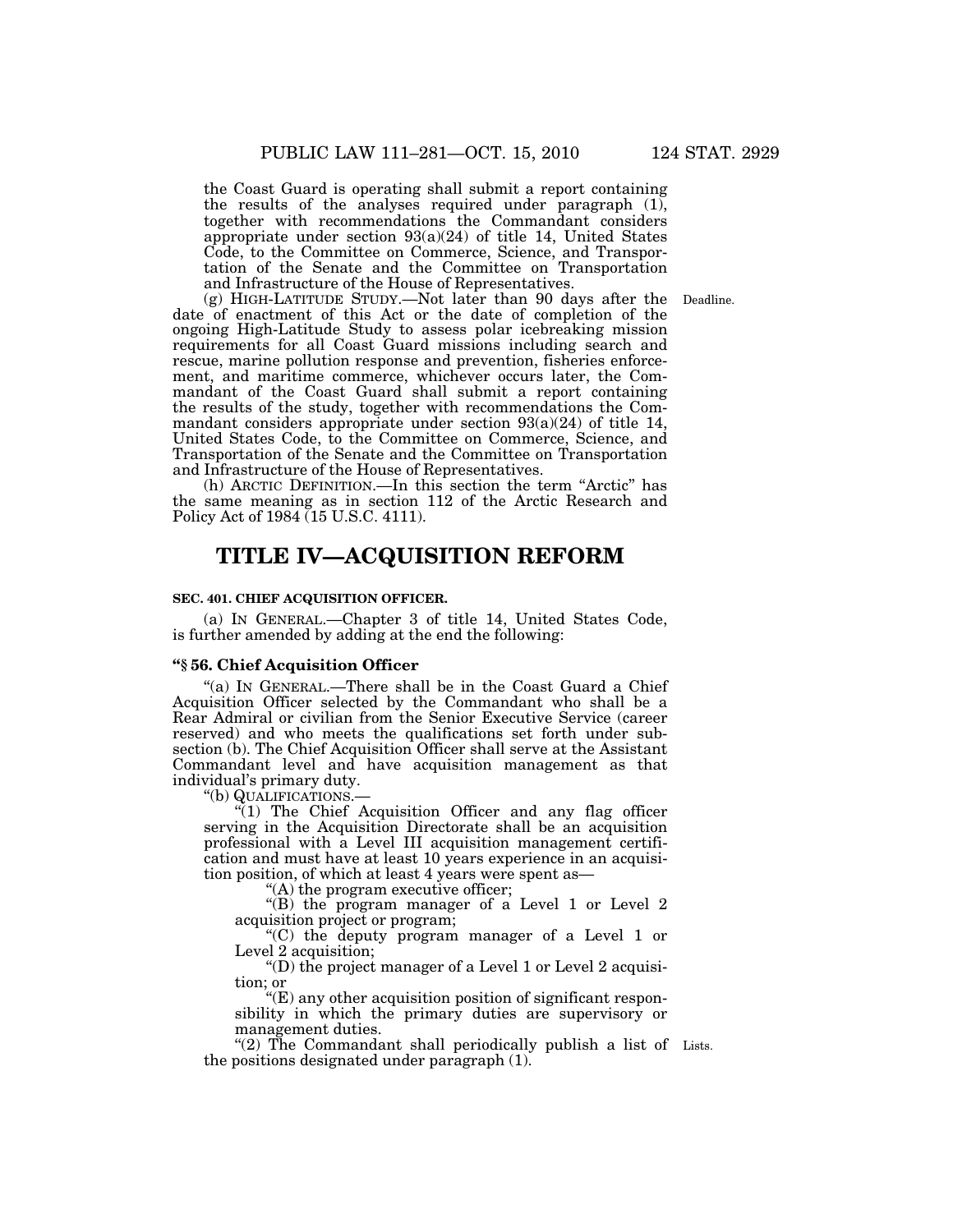''(3) In this subsection each of the terms 'Level 1 acquisition' and 'Level 2 acquisition' has the meaning that term has in chapter 15 of this title.

"(c) FUNCTIONS OF THE CHIEF ACQUISITION OFFICER.—The functions of the Chief Acquisition Officer include—

''(1) monitoring the performance of acquisition projects and programs on the basis of applicable performance measurements and advising the Commandant, through the chain of command, regarding the appropriate business strategy to achieve the missions of the Coast Guard;

 $''(2)$  maximizing the use of full and open competition at the prime contract and subcontract levels in the acquisition of property, capabilities, assets, and services by the Coast Guard by establishing policies, procedures, and practices that ensure that the Coast Guard receives a sufficient number of sealed bids or competitive proposals from responsible sources to fulfill the Government's requirements, including performance and delivery schedules, at the lowest cost or best value considering the nature of the property, capability, asset, or service procured;

''(3) making acquisition decisions in concurrence with the technical authority, or technical authorities, of the Coast Guard, as designated by the Commandant, consistent with all other applicable laws and decisions establishing procedures within the Coast Guard;

''(4) ensuring the use of detailed performance specifications in instances in which performance-based contracting is used;

''(5) managing the direction of acquisition policy for the Coast Guard, including implementation of the unique acquisition policies, regulations, and standards of the Coast Guard;

''(6) developing and maintaining an acquisition career management program in the Coast Guard to ensure that there is an adequate acquisition workforce;

''(7) assessing the requirements established for Coast Guard personnel regarding knowledge and skill in acquisition resources and management and the adequacy of such requirements for facilitating the achievement of the performance goals established for acquisition management;

''(8) developing strategies and specific plans for hiring, training, and professional development; and

 $(9)$  reporting to the Commandant, through the chain of command, on the progress made in improving acquisition management capability.".

(b) CLERICAL AMENDMENT.—The table of contents for chapter 3 of title 14, United States Code, is amended by adding at the end the following:

''56. Chief Acquisition Officer.''.

(c) SELECTION DEADLINE.—As soon as practicable after the date of enactment of this Act, but no later than October 1, 2011, the Commandant of the Coast Guard shall select a Chief Acquisition Officer under section 56 of title 14, United States Code, as amended by this section.

(d) SPECIAL RATE SUPPLEMENTS.—

(1) REQUIREMENT TO ESTABLISH.—Not later than 1 year after the date of enactment of this Act and in accordance with part 9701.333 of title 5, Code of Federal Regulations,

14 USC 41.

14 USC 56 note.

Deadline. 14 USC 56 note.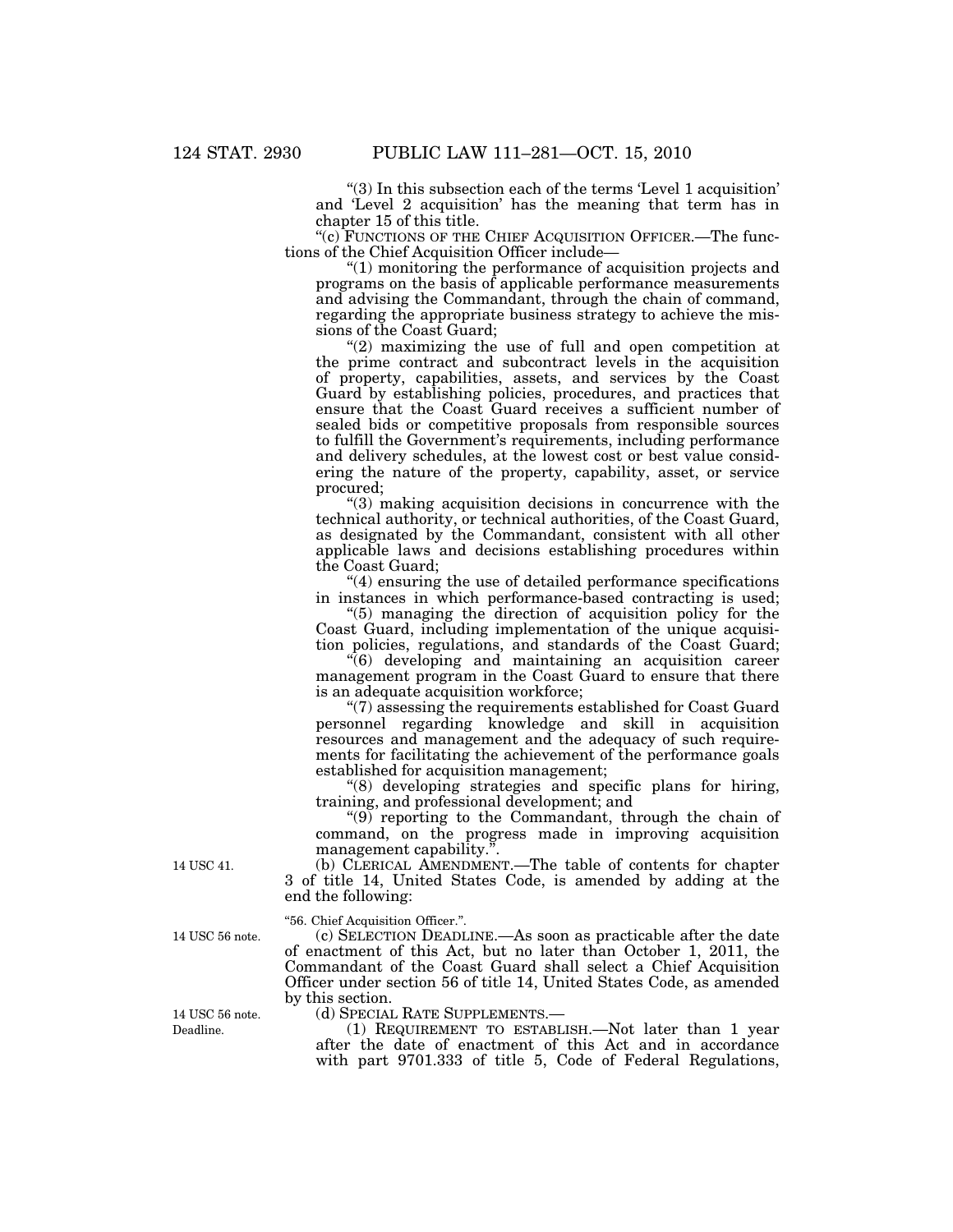the Commandant of the Coast Guard shall establish special rate supplements that provide higher pay levels for employees necessary to carry out the amendment made by this section.

(2) SUBJECT TO APPROPRIATIONS.—The requirement under paragraph (1) is subject to the availability of appropriations.

(e) ELEVATION OF DISPUTES TO THE CHIEF ACQUISITION OFFICER.—If, after 90 days following the elevation to the Chief Acquisition Officer of any design or other dispute regarding Level 1 or Level 2 acquisition, the dispute remains unresolved, the Commandant shall provide to the appropriate congressional committees a detailed description of the issue and the rationale underlying the decision taken by the Chief Acquisition Officer to resolve the issue.

#### **SEC. 402. ACQUISITIONS.**

(a) IN GENERAL.—Part I of title 14, United States Code, is 14 USC 561. amended by inserting after chapter 13 the following:

#### ''CHAPTER 15—ACQUISITIONS

#### ''SUBCHAPTER I—GENERAL PROVISIONS

''Sec.

''561. Acquisition directorate.

''562. Improvements in Coast Guard acquisition management.

''563. Recognition of Coast Guard personnel for excellence in acquisition.

''564. Prohibition on use of lead systems integrators.

''565. Required contract terms.

''566. Department of Defense consultation.

''567. Undefinitized contractual actions.

''568. Guidance on excessive pass-through charges.

''569. Report on former Coast Guard officials employed by contractors to the agency.

#### ''SUBCHAPTER II—IMPROVED ACQUISITION PROCESS AND PROCEDURES

''Sec.

''571. Identification of major system acquisitions. ''572. Acquisition.

''573. Preliminary development and demonstration.

''574. Acquisition, production, deployment, and support.

''575. Acquisition program baseline breach.

''576. Acquisition approval authority.

''SUBCHAPTER III—DEFINITIONS

''581. Definitions.

#### ''SUBCHAPTER I—GENERAL PROVISIONS

# **''§ 561. Acquisition directorate**

''(a) ESTABLISHMENT.—The Commandant of the Coast Guard shall establish an acquisition directorate to provide guidance and oversight for the implementation and management of all Coast Guard acquisition processes, programs, and projects.

''(b) MISSION.—The mission of the acquisition directorate is—

 $''(1)$  to acquire and deliver assets and systems that increase operational readiness, enhance mission performance, and create a safe working environment; and

" $(2)$  to assist in the development of a workforce that is trained and qualified to further the Coast Guard's missions and deliver the best-value products and services to the Nation.

## **''§ 562. Improvements in Coast Guard acquisition management**

''(a) PROJECT OR PROGRAM MANAGERS.—

Deadline. 14 USC 56 note.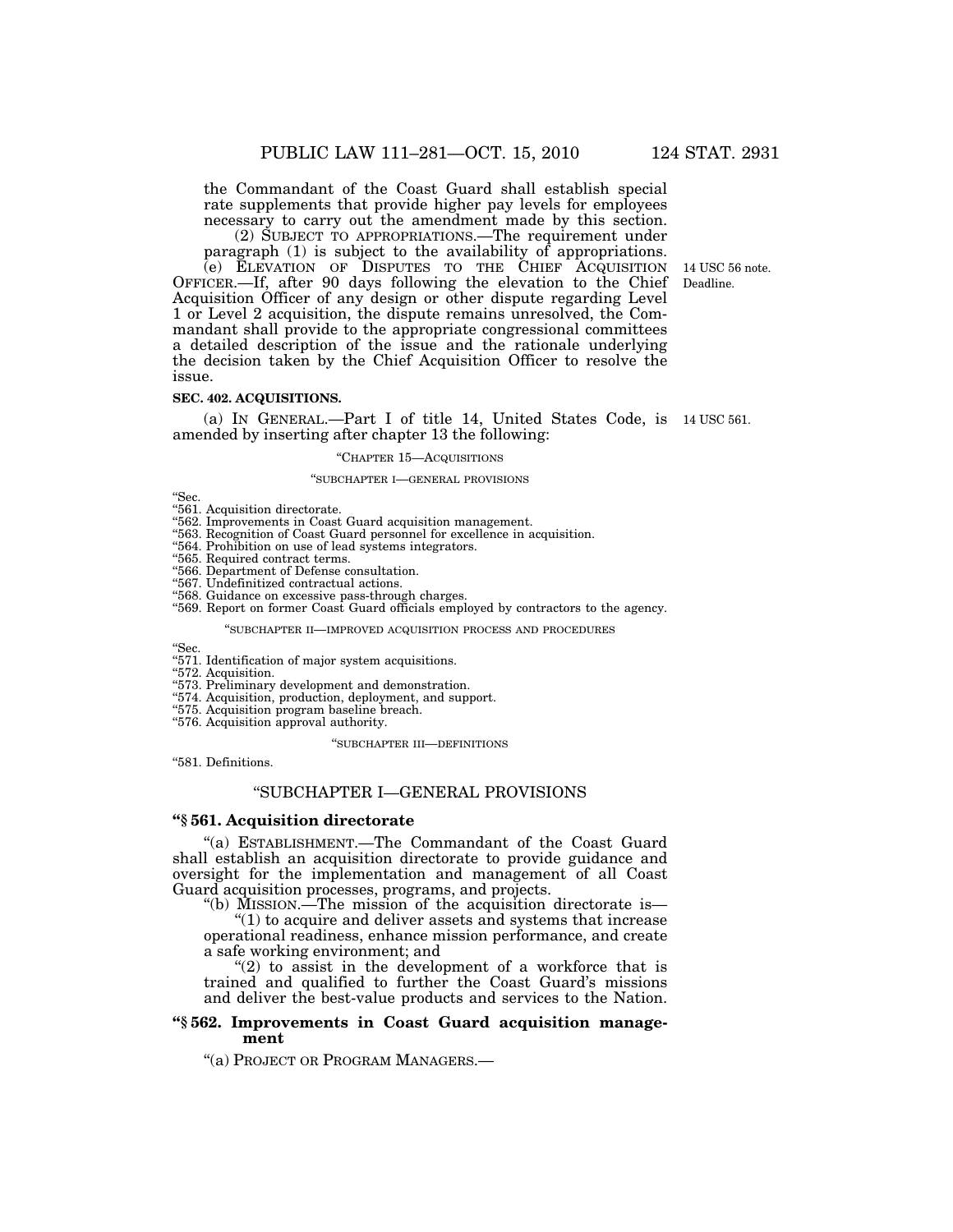''(1) LEVEL 1 PROJECTS.—An individual may not be assigned as the project or program manager for a Level 1 acquisition unless the individual holds a Level III acquisition certification as a program manager.

 $\sqrt{2}$ ) LEVEL 2 PROJECTS.—An individual may not be assigned as the project or program manager for a Level 2 acquisition unless the individual holds a Level II acquisition certification as a program manager.

"(b) GUIDANCE ON TENURE AND ACCOUNTABILITY OF PROGRAM AND PROJECT MANAGERS.—

"(1) ISSUANCE OF GUIDANCE.—Not later than one year after the date of enactment of the Coast Guard Authorization Act for Fiscal Years 2010 and 2011, the Commandant shall issue guidance to address the qualifications, resources, responsibilities, tenure, and accountability of program and project managers for the management of acquisition projects and programs. The guidance shall address, at a minimum—

''(A) the qualifications required for project or program managers, including the number of years of acquisition experience and the professional training levels to be required of those appointed to project or program management positions;

''(B) authorities available to project or program managers, including, to the extent appropriate, the authority to object to the addition of new program requirements that would be inconsistent with the parameters established for an acquisition program; and

''(C) the extent to which a project or program manager who initiates a new acquisition project or program will continue in management of that project or program without interruption until the delivery of the first production units of the program.

 $"(2)$  STRATEGY. $-$ 

''(A) IN GENERAL.—Not later than 18 months after the date of enactment of this section, the Commandant shall develop a comprehensive strategy for enhancing the role of Coast Guard project or program managers in developing and carrying out acquisition programs.

''(B) MATTERS TO BE ADDRESSED.—The strategy required by this section shall address, at a minimum—

"(i) the creation of a specific career path and career opportunities for individuals who are or may become project or program managers, including the rotational assignments that will be provided to project or program managers;

''(ii) the provision of enhanced training and educational opportunities for individuals who are or may become project or program managers;

''(iii) the provision of mentoring support to current and future project or program managers by experienced senior executives and program managers within the Coast Guard, and through rotational assignments to the Department of Defense;

"(iv) the methods by which the Coast Guard will collect and disseminate best practices and lessons learned on systems acquisition to enhance project and program management throughout the Coast Guard;

Deadline.

Deadline.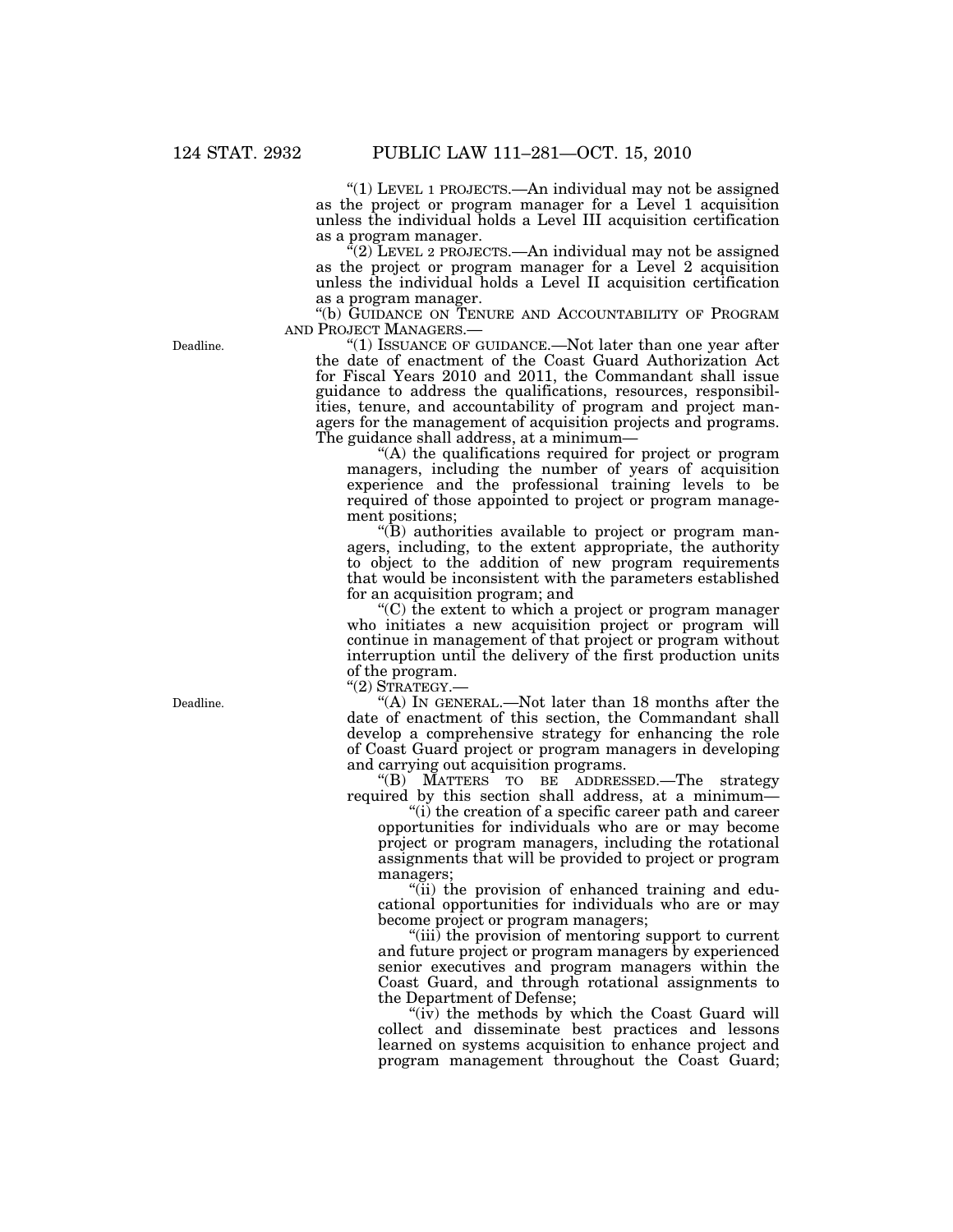" $(v)$  the templates and tools that will be used to support improved data gathering and analysis for project and program management and oversight purposes, including the metrics that will be utilized to assess the effectiveness of Coast Guard project or program managers in managing systems acquisition efforts; and

"(vi) the methods by which the accountability of project or program managers for the results of acquisition projects and programs will be increased.<br>"(c) ACQUISITION WORKFORCE.—

 $''(1)$  In GENERAL.—The Commandant shall designate a sufficient number of positions to be in the Coast Guard's acquisition workforce to perform acquisition-related functions at Coast Guard headquarters and field activities.

''(2) REQUIRED POSITIONS.—In designating positions under subsection (a), the Commandant shall include, at a minimum, positions encompassing the following competencies and functions:

''(A) Program management.

''(B) Systems planning, research, development, engineering, and testing.

''(C) Procurement, including contracting.

''(D) Industrial and contract property management.

''(E) Life-cycle logistics.

 $\mathcal{C}(F)$  Quality control and assurance.

''(G) Manufacturing and production.

''(H) Business, cost estimating, financial management, and auditing.

''(I) Acquisition education, training, and career development.

''(J) Construction and facilities engineering.

"(K) Testing and evaluation.

"(3) ACQUISITION MANAGEMENT HEADQUARTER ACTIVITIES.-The Commandant shall also designate as positions in the acquisition workforce under paragraph (1) those acquisitionrelated positions located at Coast Guard headquarters units.

''(4) APPROPRIATE EXPERTISE REQUIRED.—The Commandant shall ensure that each individual assigned to a position in the acquisition workforce has the appropriate expertise to carry out the responsibilities of that position.

''(d) MANAGEMENT INFORMATION SYSTEM.—

''(1) IN GENERAL.—The Commandant shall establish a management information system capability to improve acquisition workforce management and reporting.

''(2) INFORMATION MAINTAINED.—Information maintained with such capability shall include the following standardized information on individuals assigned to positions in the workforce:

''(A) Qualifications, assignment history, and tenure of those individuals assigned to positions in the acquisition workforce or holding acquisition-related certifications.

''(B) Promotion rates for officers and members of the

Coast Guard in the acquisition workforce.<br>"(e) REPORT ON ADEQUACY OF ACQUISITION WORKFORCE.—

"(1) IN GENERAL.—The Commandant shall report to the appropriate congressional committees and the Committee on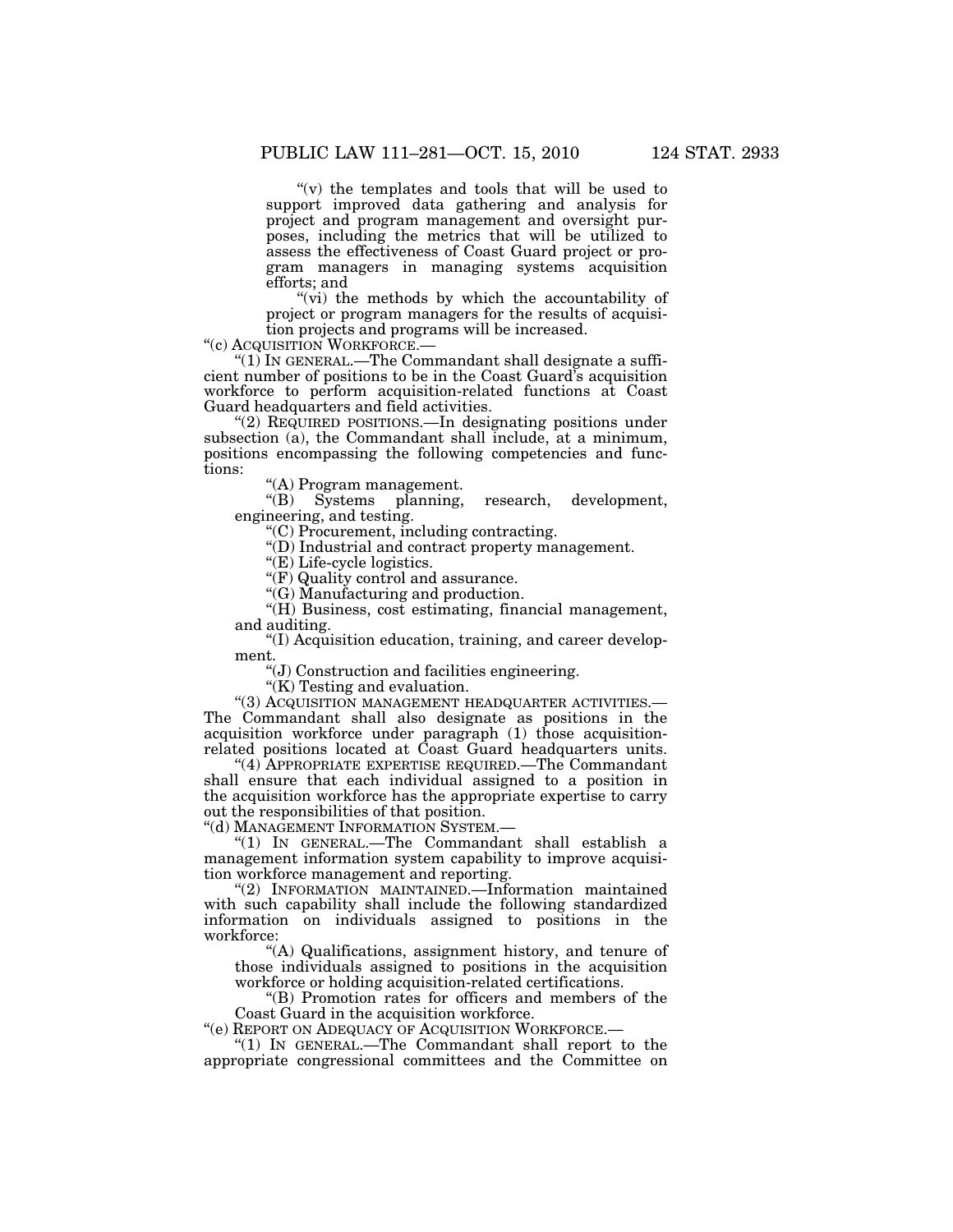Homeland Security of the House of Representatives by July 1 of each year on the scope of the acquisition activities to be performed in the next fiscal year and on the adequacy of the current acquisition workforce to meet that anticipated workload.

''(2) CONTENTS.—The report shall—

''(A) specify the number of officers, members, and employees of the Coast Guard currently and planned to be assigned to each position designated under subsection  $(c)$ ; and

''(B) identify positions that are understaffed to meet the anticipated acquisition workload, and actions that will be taken to correct such understaffing.

''(f) APPOINTMENTS TO ACQUISITION POSITIONS.—The Commandant shall ensure that no requirement or preference for officers or members of the Coast Guard is used in the consideration of persons for positions in the acquisition workforce.

''(g) CAREER PATHS.—

''(1) IDENTIFICATION OF CAREER PATHS.—To establish acquisition management as a core competency of the Coast Guard, the Commandant shall—

''(A) ensure that career paths for officers, members, and employees of the Coast Guard who wish to pursue careers in acquisition are identified in terms of the education, training, experience, and assignments necessary for career progression of those officers, members, and employees to the most senior positions in the acquisition workforce; and

''(B) publish information on such career paths.

"(2) PROMOTION PARITY.—The Commandant shall ensure that promotion parity is established for officers and members of the Coast Guard who have been assigned to the acquisition workforce relative to officers and members who have not been assigned to the acquisition workforce.

#### **''§ 563. Recognition of Coast Guard personnel for excellence in acquisition**

"(a) IN GENERAL.—Not later than 180 days after the date of enactment of the Coast Guard Authorization Act for Fiscal Years 2010 and 2011, the Commandant shall commence implementation of a program to recognize excellent performance by individuals and teams comprised of officers, members, and employees of the Coast Guard that contributed to the long-term success of a Coast Guard acquisition project or program.

''(b) ELEMENTS.—The program shall include—

"(1) specific award categories, criteria, and eligibility and manners of recognition;

"(2) procedures for the nomination by personnel of the Coast Guard of individuals and teams comprised of officers, members, and employees of the Coast Guard for recognition under the program; and

''(3) procedures for the evaluation of nominations for recognition under the program by one or more panels of individuals from the Government, academia, and the private sector who have such expertise and are appointed in such manner as the Commandant shall establish for the purposes of this program.

Publication.

Deadline.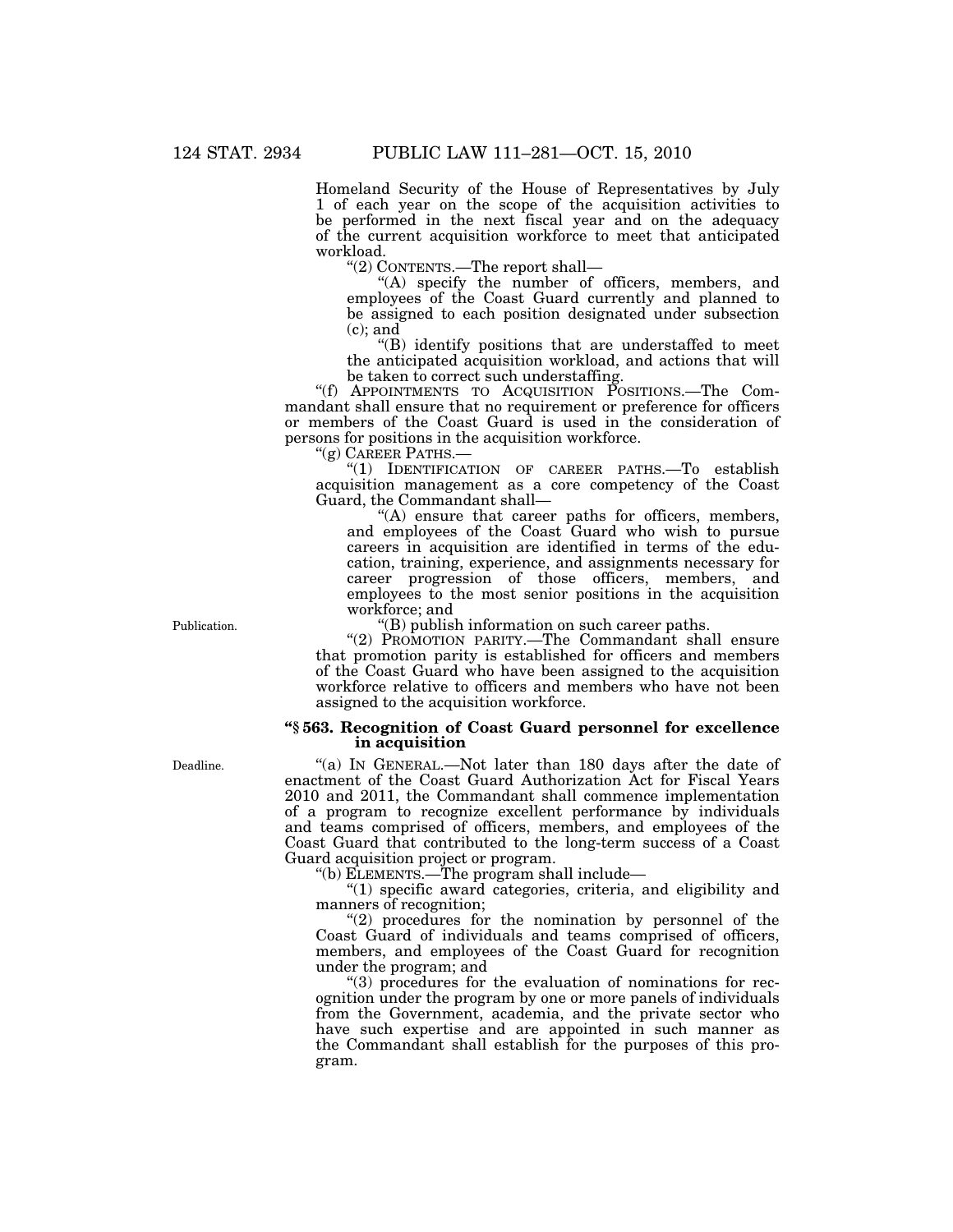''(c) AWARD OF CASH BONUSES.—As part of the program required by subsection (a), the Commandant, subject to the availability of appropriations, may award to any civilian employee recognized pursuant to the program a cash bonus to the extent that the performance of such individual so recognized warrants the award of such bonus.

# **''§ 564. Prohibition on use of lead systems integrators**

"(a) IN GENERAL.—<br>"(1) USE OF LEAD SYSTEMS INTEGRATOR.—Except as provided in subsection (b), the Commandant may not use a private sector entity as a lead systems integrator for an acquisition contract awarded or delivery order or task order issued after the date of enactment of the Coast Guard Authorization Act for Fiscal Years 2010 and 2011.

"(2) FULL AND OPEN COMPETITION.—The Commandant and any lead systems integrator engaged by the Coast Guard, pursuant to the exceptions described in subsection (b), shall use full and open competition for any acquisition contract awarded after the date of enactment of that Act, unless otherwise excepted in accordance with Federal acquisition laws and regulations promulgated under those laws, including the Federal Acquisition Regulation.

"(3) NO EFFECT ON SMALL BUSINESS ACT.—Nothing in this subsection shall be construed to supersede or otherwise affect the authorities provided by and under the Small Business Act (15 U.S.C. 631 et seq.).

''(b) EXCEPTIONS.—

'(1) NATIONAL DISTRESS AND RESPONSE SYSTEM MODERNIZA-TION PROGRAM; C4ISR; NATIONAL SECURITY CUTTERS 2 AND 3.— Notwithstanding subsection (a), the Commandant may use a private sector entity as a lead systems integrator for the Coast Guard to complete the National Distress and Response System Modernization Program (otherwise known as the 'Rescue 21' program), the C4ISR projects directly related to the Integrated Deepwater program, and National Security Cutters 2 and 3, if the Secretary of the department in which the Coast Guard is operating certifies that—

" $(\overline{A})$  the acquisition is in accordance with Federal law and the Federal Acquisition Regulation; and

''(B) the acquisition and the use of a private sector lead systems integrator for the acquisition is in the best interest of the Federal Government.

"(2) REPORT ON DECISIONMAKING PROCESS.—If the Commandant uses a private sector lead systems integrator for an acquisition, the Commandant shall notify in writing the appropriate congressional committees of the Commandant's determination and shall provide to such committees a detailed rationale for the determination, at least 30 days before the award of a contract or issuance of a delivery order or task order, using a private sector lead systems integrator, including a comparison of the cost of the acquisition through the private sector lead systems integrator with the expected cost if the acquisition were awarded directly to the manufacturer or shipyard. For purposes of that comparison, the cost of award directly to a manufacturer or shipyard shall include the costs of Government contract management and oversight.

Certification.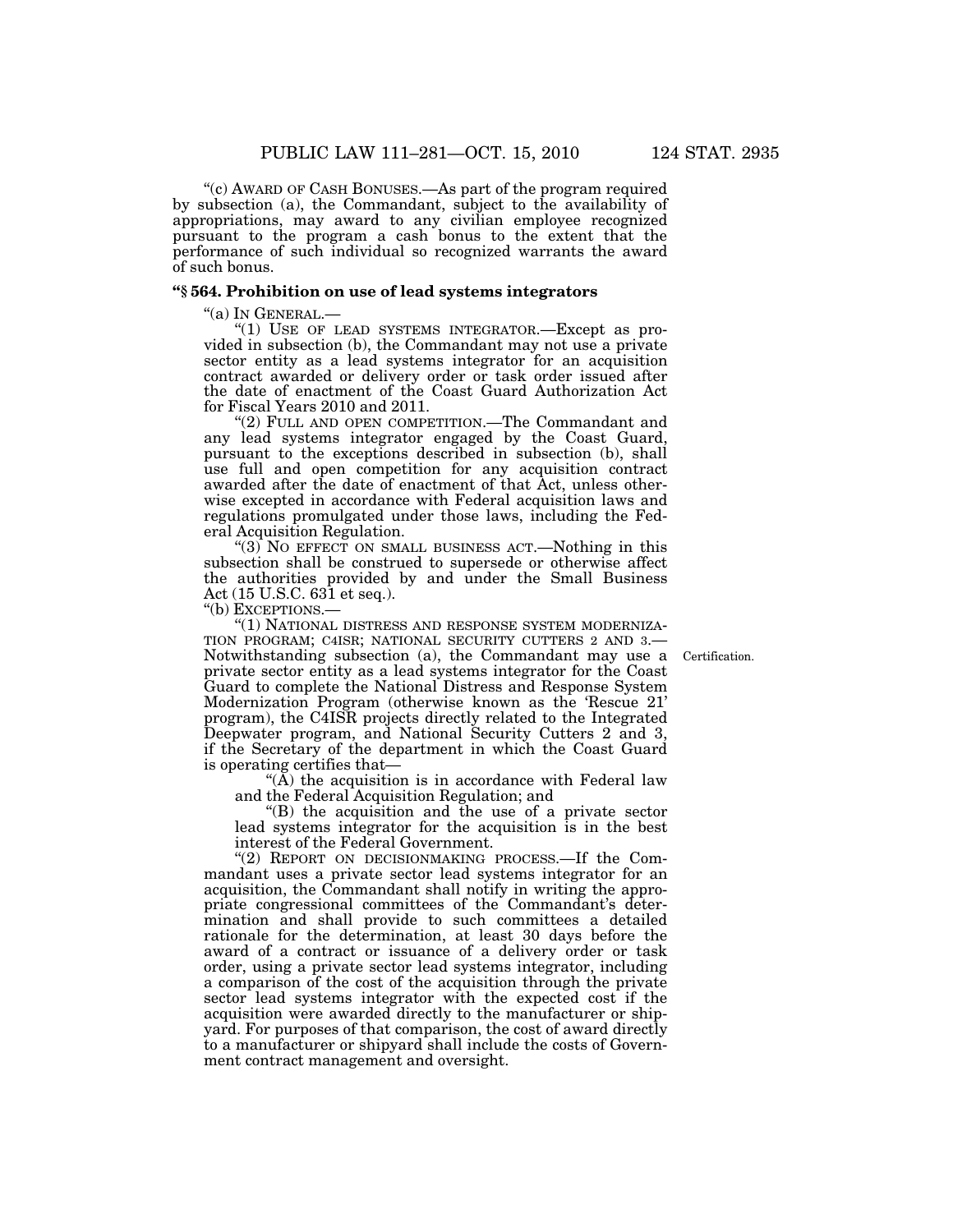"(c) LIMITATION ON LEAD SYSTEMS INTEGRATORS.—Neither an entity performing lead systems integrator functions for a Coast Guard acquisition nor a Tier 1 subcontractor for any acquisition may have a financial interest in a subcontractor below the Tier 1 subcontractor level unless—

 $(1)$  the subcontractor was selected by the prime contractor through full and open competition for such procurement;

 $\sqrt{\frac{2}{2}}$  the procurement was awarded by the lead systems integrator or a subcontractor through full and open competition;

 $\sqrt[4]{(3)}$  the procurement was awarded by a subcontractor through a process over which the lead systems integrator and a Tier 1 subcontractor exercised no control; or

''(4) the Commandant has determined that the procurement was awarded in a manner consistent with Federal acquisition laws and regulations promulgated under those laws, including the Federal Acquisition Regulation.

''(d) TERMINATION DATE FOR EXCEPTIONS.—Except as described in subsection (b)(1), the Commandant may not use a private sector entity as a lead systems integrator for acquisition contracts awarded, or task orders or delivery orders issued, after the earlier of—

''(1) September 30, 2011; or

''(2) the date on which the Commandant certifies in writing to the appropriate congressional committees that the Coast Guard has available and can retain sufficient acquisition workforce personnel and expertise within the Coast Guard, through an arrangement with other Federal agencies, or through contracts or other arrangements with private sector entities, to perform the functions and responsibilities of the lead systems integrator in an efficient and cost-effective manner.

# **''§ 565. Required contract terms**

"(a) IN GENERAL.—The Commandant shall ensure that a contract awarded or a delivery order or task order issued for an acquisition of a capability or an asset with an expected service life of 10 or more years and with a total acquisition cost that is equal to or exceeds \$10,000,000 awarded or issued by the Coast Guard after the date of enactment of the Coast Guard Authorization Act for Fiscal Years 2010 and 2011—

"(1) provides that all certifications for an end-state capability or asset under such contract, delivery order, or task order, respectively, will be conducted by the Commandant or an independent third party, and that self-certification by a contractor or subcontractor is not allowed;

" $(2)$  provides that the Commandant shall maintain the authority to establish, approve, and maintain technical requirements;

 $\degree$ (3) requires that any measurement of contractor and subcontractor performance be based on the status of all work performed, including the extent to which the work performed met all performance, cost, and schedule requirements;

 $\mathcal{L}(4)$  specifies that, for the acquisition or upgrade of air, surface, or shore capabilities and assets for which compliance with TEMPEST certification is a requirement, the standard for determining such compliance will be the air, surface, or

Certification.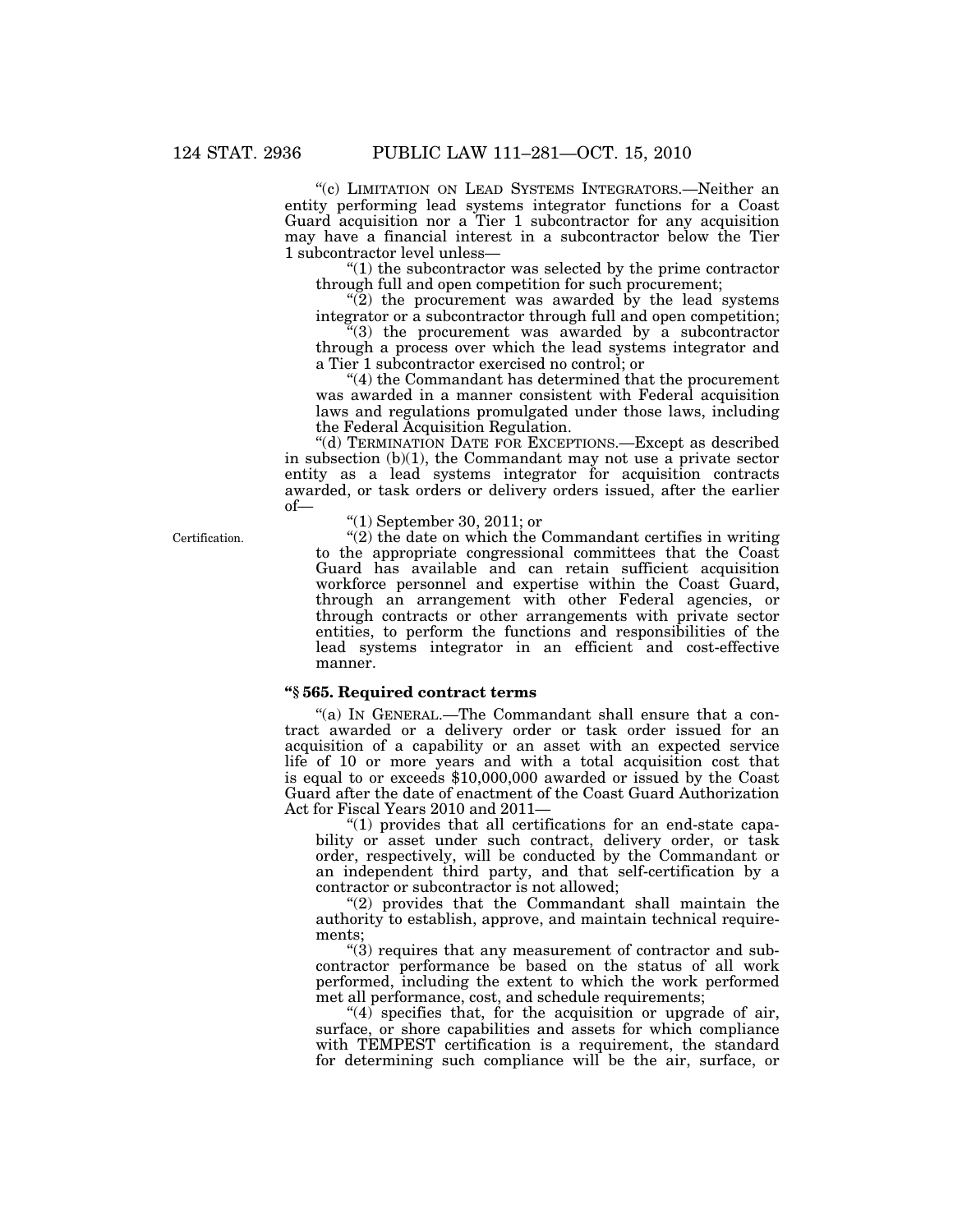shore standard then used by the Department of the Navy for that type of capability or asset; and

''(5) for any contract awarded to acquire an Offshore Patrol Cutter, includes provisions specifying the service life, fatigue life, and days underway in general Atlantic and North Pacific Sea conditions, maximum range, and maximum speed the cutter will be built to achieve.

''(b) PROHIBITED PROVISIONS.—

''(1) IN GENERAL.—The Commandant shall ensure that any contract awarded or delivery order or task order issued by the Coast Guard after the date of enactment of the Coast Guard Authorization Act of 2010 does not include any provision allowing for equitable adjustment that is not consistent with the Federal Acquisition Regulations.

"(2) EXTENSION OF PROGRAM.—A contract, contract modification, or award term extending a contract with a lead systems integrator—

''(A) may not include any minimum requirements for the purchase of a given or determinable number of specific capabilities or assets; and

''(B) shall be reviewed by an independent third party with expertise in acquisition management, and the results of that review shall be submitted to the appropriate congressional committees at least 60 days prior to the award of the contract, contract modification, or award term.

''(c) INTEGRATED PRODUCT TEAMS.—Integrated product teams, and all teams that oversee integrated product teams, shall be chaired by officers, members, or employees of the Coast Guard.

''(d) TECHNICAL AUTHORITY.—The Commandant shall maintain or designate the technical authority to establish, approve, and maintain technical requirements. Any such designation shall be made in writing and may not be delegated to the authority of the Chief Acquisition Officer established by section 56 of this title.

#### **''§ 566. Department of Defense consultation**

''(a) IN GENERAL.—The Commandant shall make arrangements as appropriate with the Secretary of Defense for support in contracting and management of Coast Guard acquisition programs. The Commandant shall also seek opportunities to make use of Department of Defense contracts, and contracts of other appropriate agencies, to obtain the best possible price for assets acquired for the Coast Guard.

''(b) INTERSERVICE TECHNICAL ASSISTANCE.—The Commandant shall seek to enter into a memorandum of understanding or a memorandum of agreement with the Secretary of the Navy to obtain the assistance of the Office of the Assistant Secretary of the Navy for Research, Development, and Acquisition, including the Navy Systems Command, with the oversight of Coast Guard major acquisition programs. The memorandum of understanding or memorandum of agreement shall, at a minimum, provide for—

 $(1)$  the exchange of technical assistance and support that the Assistant Commandants for Acquisition, Human Resources, Engineering, and Information technology may identify;

" $(2)$  the use, as appropriate, of Navy technical expertise; and

Review. Deadline.

Memorandum.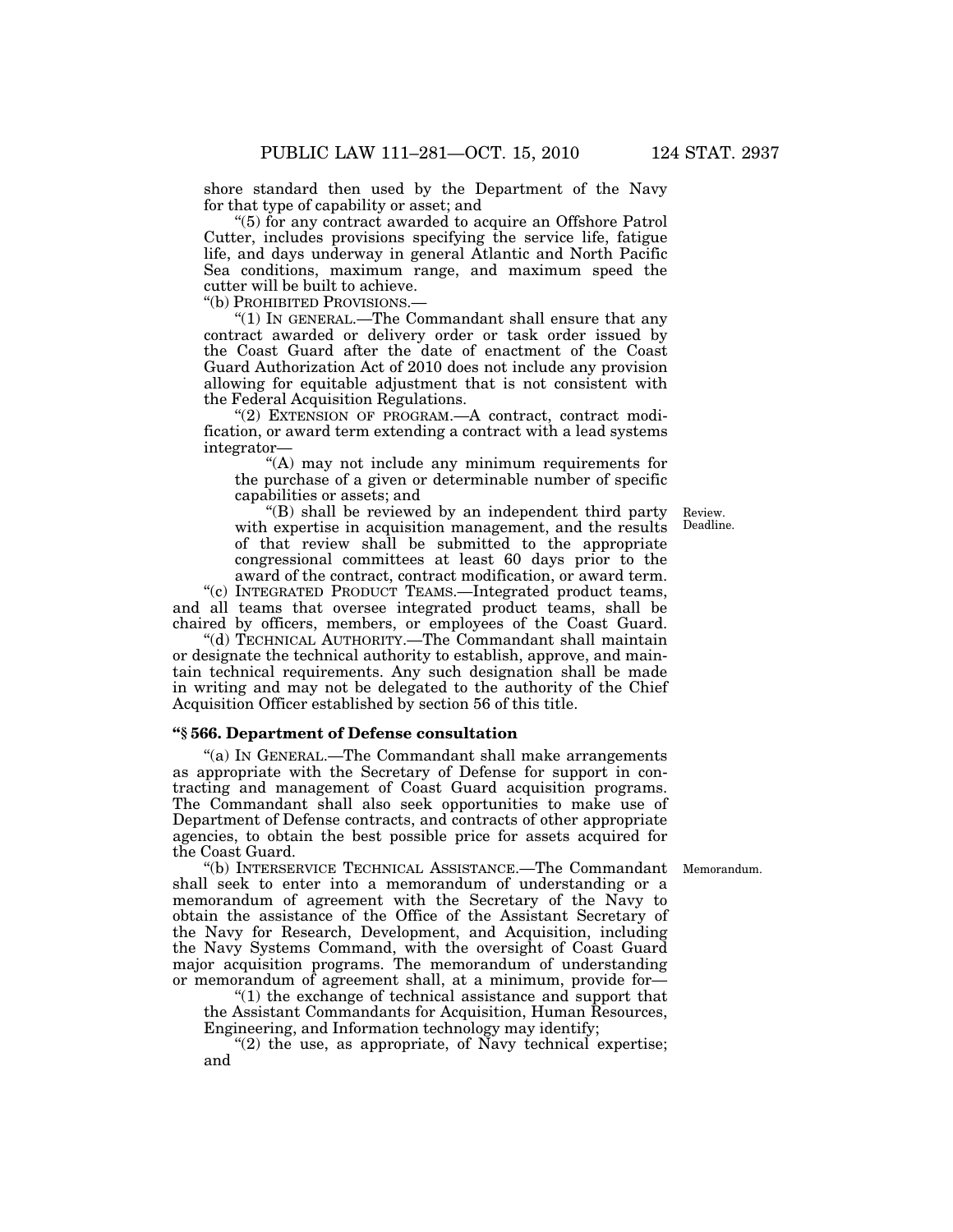"(3) the temporary assignment or exchange of personnel between the Coast Guard and the Office of the Assistant Secretary of the Navy for Research, Development, and Acquisition, including Naval Systems Command, to facilitate the development of organic capabilities in the Coast Guard.

''(c) TECHNICAL REQUIREMENT APPROVAL PROCEDURES.—The Chief Acquisition Officer shall adopt, to the extent practicable, procedures modeled after those used by the Navy Senior Acquisition Official to approve all technical requirements.

''(d) ASSESSMENT.—Within 180 days after the date of enactment of the Coast Guard Authorization Act for fiscal years 2010 and 2011, the Comptroller General of the United States shall transmit a report to the appropriate congressional committees that—

''(1) contains an assessment of current Coast Guard acquisition and management capabilities to manage Level 1 and Level 2 acquisitions;

 $\mathcal{E}(2)$  includes recommendations as to how the Coast Guard can improve its acquisition management, either through internal reforms or by seeking acquisition expertise from the Department of Defense; and

''(3) addresses specifically the question of whether the Coast Guard can better leverage Department of Defense or other agencies' contracts that would meet the needs of Level 1 or Level 2 acquisitions in order to obtain the best possible price.

# **''§ 567. Undefinitized contractual actions**

''(a) IN GENERAL.—The Coast Guard may not enter into an undefinitized contractual action unless such action is directly approved by the Head of Contracting Activity of the Coast Guard.

''(b) REQUESTS FOR UNDEFINITIZED CONTRACTUAL ACTIONS.— Any request to the Head of Contracting Activity for approval of an undefinitized contractual action shall include a description of the anticipated effect on requirements of the Coast Guard if a delay is incurred for the purposes of determining contractual terms, specifications, and price before performance is begun under the contractual action.<br>
"(c) REQUIRI

REQUIREMENTS FOR UNDEFINITIZED CONTRACTUAL ACTIONS.

"(1) DEADLINE FOR AGREEMENT ON TERMS, SPECIFICATIONS, AND PRICE.—A contracting officer of the Coast Guard may not enter into an undefinitized contractual action unless the contractual action provides for agreement upon contractual terms, specification, and price by the earlier of—

"(A) the end of the  $180$ -day period beginning on the date on which the contractor submits a qualifying proposal to definitize the contractual terms, specifications, and price; or

''(B) the date on which the amount of funds obligated under the contractual action is equal to more than 50 percent of the negotiated overall ceiling price for the contractual action.

''(2) LIMITATION ON OBLIGATIONS.—

''(A) IN GENERAL.—Except as provided in subparagraph (B), the contracting officer for an undefinitized contractual action may not obligate under such contractual action an amount that exceeds 50 percent of the negotiated overall

Deadline. Reports.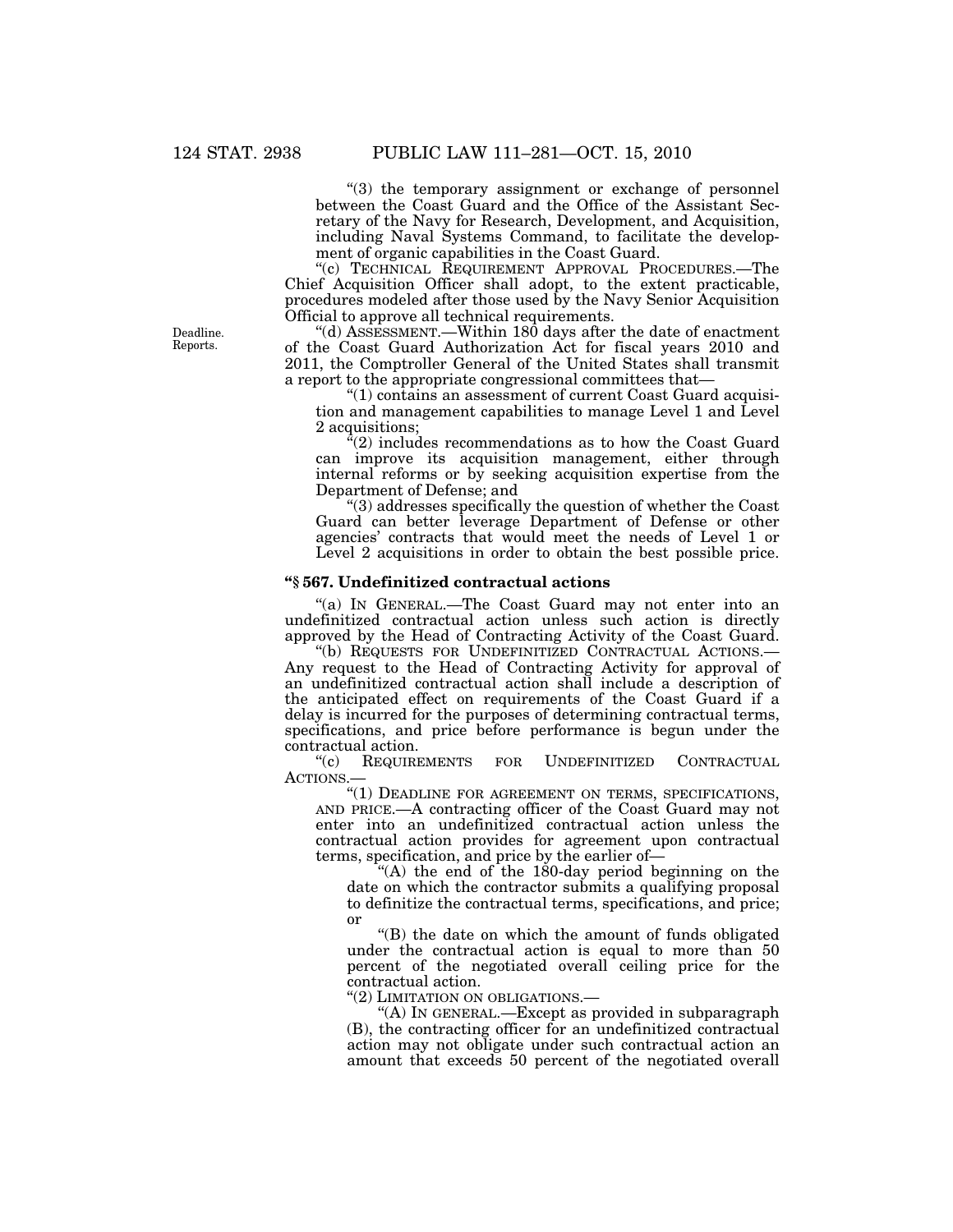ceiling price until the contractual terms, specifications, and price are definitized for such contractual action.

''(B) EXCEPTION.—Notwithstanding subparagraph (A), if a contractor submits a qualifying proposal to definitize an undefinitized contractual action before an amount that exceeds 50 percent of the negotiated overall ceiling price is obligated on such action, the contracting officer for such action may not obligate with respect to such contractual action an amount that exceeds 75 percent of the negotiated overall ceiling price until the contractual terms, specifications, and price are definitized for such contractual action. ''(3) WAIVER.—The Commandant may waive the application

of this subsection with respect to a contract if the Commandant determines that the waiver is necessary to support—

"(A) a contingency operation (as that term is defined in section  $101(a)(13)$  of title 10);

 $\mathrm{``(B)}$  operations to prevent or respond to a transportation security incident (as defined in section  $70101(6)$  of title 46);

''(C) an operation in response to an emergency that poses an unacceptable threat to human health or safety or to the marine environment; or

 $'(D)$  an operation in response to a natural disaster or major disaster or emergency designated by the President under the Robert T. Stafford Disaster Relief and Emergency Assistance Act (42 U.S.C. 5121 et seq.).

''(4) LIMITATION ON APPLICATION.—This subsection does not apply to an undefinitized contractual action for the purchase of initial spares.

"(d) INCLUSION OF NONURGENT REQUIREMENTS.—Requirements for spare parts and support equipment that are not needed on an urgent basis may not be included in an undefinitized contractual action by the Coast Guard for spare parts and support equipment that are needed on an urgent basis unless the Commandant approves such inclusion as being—

''(1) good business practice; and

 $''(2)$  in the best interests of the United States.

''(e) MODIFICATION OF SCOPE.—The scope of an undefinitized contractual action under which performance has begun may not be modified unless the Commandant approves such modification as being—

''(1) good business practice; and

''(2) in the best interests of the United States.

''(f) ALLOWABLE PROFIT.—The Commandant shall ensure that the profit allowed on an undefinitized contractual action for which the final price is negotiated after a substantial portion of the performance required is completed reflects—

''(1) the possible reduced cost risk of the contractor with respect to costs incurred during performance of the contract before the final price is negotiated; and

" $(2)$  the reduced cost risk of the contractor with respect to costs incurred during performance of the remaining portion of the contract.

''(g) DEFINITIONS.—In this section:

''(1) UNDEFINITIZED CONTRACTUAL ACTION.— ''(A) IN GENERAL.—Except as provided in subparagraph

(B), the term 'undefinitized contractual action' means a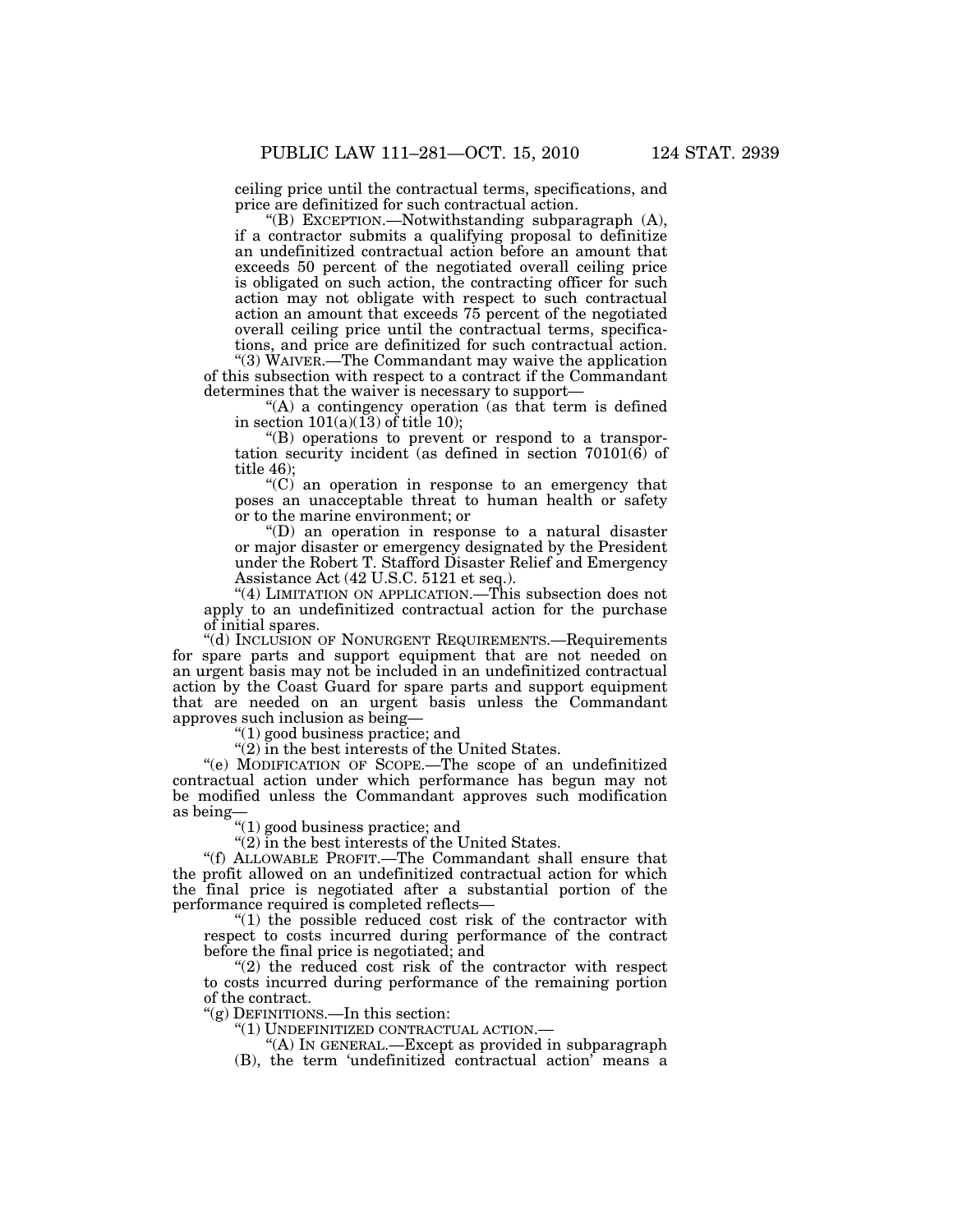new procurement action entered into by the Coast Guard for which the contractual terms, specifications, or price are not agreed upon before performance is begun under the action.

''(B) EXCLUSION.—The term 'undefinitized contractual action' does not include contractual actions with respect to—

''(i) foreign military sales;

"(ii) purchases in an amount not in excess of the amount of the simplified acquisition threshold; or

''(iii) special access programs.

''(2) QUALIFYING PROPOSAL.—The term ''qualifying proposal' means a proposal that contains sufficient information to enable complete and meaningful audits of the information contained in the proposal as determined by the contracting officer.

#### **''§ 568. Guidance on excessive pass-through charges**

''(a) IN GENERAL.—Not later than 180 days after the date of enactment of the Coast Guard Authorization Act for Fiscal Years 2010 and 2011, the Commandant shall issue guidance to ensure that pass-through charges on contracts, subcontracts, delivery orders, and task orders that are entered into with a private entity acting as a lead systems integrator by or on behalf of the Coast Guard are not excessive in relation to the cost of work performed by the relevant contractor or subcontractor. The guidance shall, at a minimum—

 $''(1)$  set forth clear standards for determining when no, or negligible, value has been added to a contract by a contractor or subcontractor;

 $(2)$  set forth procedures for preventing the payment by the Government of excessive pass-through charges; and

''(3) identify any exceptions determined by the Commandant to be in the best interest of the Government.

''(b) EXCESSIVE PASS-THROUGH CHARGE DEFINED.—In this section the term 'excessive pass-through charge', with respect to a contractor or subcontractor that adds no, or negligible, value to a contract or subcontract, means a charge to the Government by the contractor or subcontractor that is for overhead or profit on work performed by a lower tier contractor or subcontractor, other than reasonable charges for the direct costs of managing lower tier contractors and subcontracts and overhead and profit based on such direct costs.

''(c) APPLICATION OF GUIDANCE.—The guidance under this subsection shall apply to contracts awarded to a private entity acting as a lead systems integrator by or on behalf of the Coast Guard on or after the date that is 360 days after the date of enactment of the Coast Guard Authorization Act for Fiscal Years 2010 and 2011.

#### **''§ 569. Report on former Coast Guard officials employed by contractors to the agency**

"(a) REPORT REQUIRED.—Not later than December 31, 2011, and annually thereafter, the Comptroller General of the United States shall submit a report to the appropriate congressional committees on the employment during the preceding year by Coast Guard contractors of individuals who were Coast Guard officials in the previous 5-year period. The report shall assess the extent

Deadline.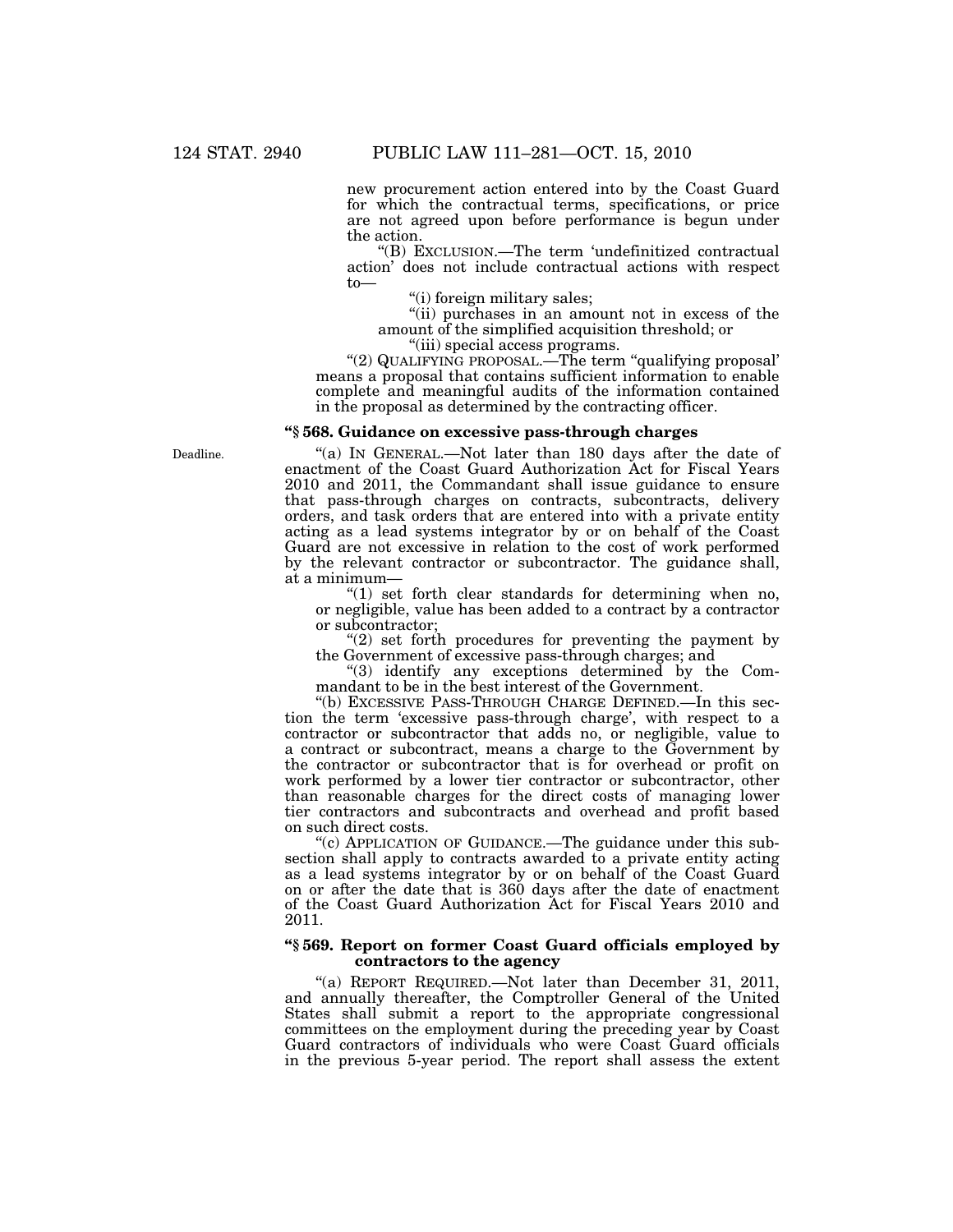to which former Coast Guard officials were provided compensation by Coast Guard contractors in the preceding calendar year.

''(b) OBJECTIVES OF REPORT.—At a minimum, the report required by this section shall assess the extent to which former Coast Guard officials who receive compensation from Coast Guard contractors have been assigned by those contractors to work on contracts or programs between the contractor and the Coast Guard, including contracts or programs for which the former official personally had oversight responsibility or decisionmaking authority when they served in or worked for the Coast Guard.

''(c) CONFIDENTIALITY REQUIREMENT.—The report required by this subsection shall not include the names of the former Coast Guard officials who receive compensation from Coast Guard contractors.

''(d) ACCESS TO INFORMATION.—A Coast Guard contractor shall provide the Comptroller General access to information requested by the Comptroller General for the purpose of conducting the study required by this section.

''(e) DEFINITIONS.—In this section:

''(1) COAST GUARD CONTRACTOR.—The term 'Coast Guard contractor' includes any person that received at least \$10,000,000 in contractor awards from the Coast Guard in the calendar year covered by the annual report.

"(2) COAST GUARD OFFICIAL.—The term 'Coast Guard official' includes former officers of the Coast Guard who were compensated at a rate of pay for grade O–7 or above during the calendar year prior to the date on which they separated from the Coast Guard, and former civilian employees of the Coast Guard who served at any Level of the Senior Executive Service under subchapter VIII of chapter 53 of title 5, United States Code, during the calendar year prior to the date on which they separated from the Coast Guard.

### ''SUBCHAPTER II—IMPROVED ACQUISITION PROCESS AND **PROCEDURES**

### **''§ 571. Identification of major system acquisitions**

''(a) IN GENERAL.—

''(1) SUPPORT MECHANISMS.—The Commandant shall develop and implement mechanisms to support the establishment of mature and stable operational requirements for all acquisitions.

"(2) MISSION ANALYSIS; AFFORDABILITY ASSESSMENT.—The Commandant may not initiate a Level 1 or Level 2 acquisition project or program until the Commandant—

''(A) completes a mission analysis that—

''(i) identifies the specific capability gaps to be addressed by the project or program; and

''(ii) develops a clear mission need to be addressed by the project or program; and

''(B) prepares a preliminary affordability assessment for the project or program.

''(b) ELEMENTS.—

''(1) REQUIREMENTS.—The mechanisms required by subsection (a) shall ensure the implementation of a formal process for the development of a mission-needs statement, conceptof-operations document, capability development plan, and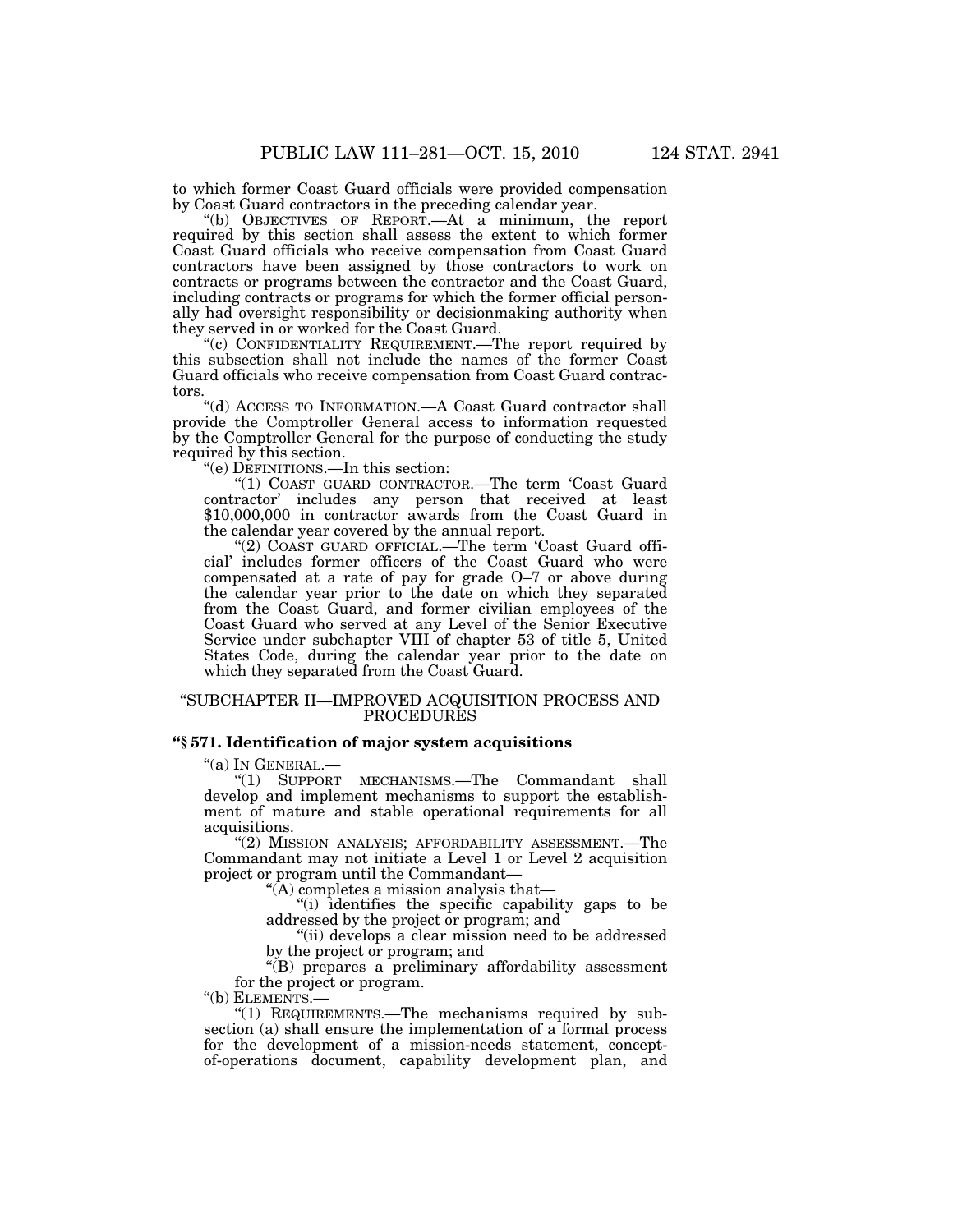resource proposal for the initial project or program funding, and shall ensure the project or program is included in the Coast Guard Capital Investment Plan.

"(2) ASSESSMENT OF TRADE-OFFS.—In conducting an affordability assessment under subsection  $(a)(2)(B)$ , the Commandant shall develop and implement mechanisms to ensure that tradeoffs among cost, schedule, and performance are considered in the establishment of preliminary operational requirements for development and production of new assets and capabilities for Level 1 and Level 2 acquisitions projects and programs.

''(c) HUMAN RESOURCE CAPITAL PLANNING.—The Commandant shall develop staffing predictions, define human capital performance initiatives, and identify preliminary training needs required to implement each Level 1 and Level 2 acquisition project and program.

### **''§ 572. Acquisition**

''(a) IN GENERAL.—The Commandant may not establish a Level 1 or Level 2 acquisition project or program until the Commandant—

"(1) clearly defines the operational requirements for the project or program;

 $f(2)$  establishes the feasibility of alternatives;

"(3) develops an acquisition project or program baseline;

''(4) produces a life-cycle cost estimate; and

 $*(5)$  assesses the relative merits of alternatives to determine a preferred solution in accordance with the requirements of this section.

''(b) SUBMISSION REQUIRED BEFORE PROCEEDING.—Any Coast Guard Level 1 or Level 2 acquisition project or program may not begin to obtain any capability or asset or proceed beyond that phase of its development that entails approving the supporting acquisition until the Commandant submits to the appropriate congressional committees the following:

"(1) The key performance parameters, the key system attributes, and the operational performance attributes of the capability or asset to be acquired under the proposed acquisition project or program.

"(2)  $\hat{A}$  detailed list of the systems or other capabilities with which the capability or asset to be acquired is intended to be interoperable, including an explanation of the attributes of interoperability.

''(3) The anticipated acquisition project or program baseline and acquisition unit cost for the capability or asset to be acquired under the project or program.

''(4) A detailed schedule for the acquisition process showing when all capability and asset acquisitions are to be completed and when all acquired capabilities and assets are to be initially and fully deployed.

''(c) ANALYSIS OF ALTERNATIVES.—

''(1) IN GENERAL.—The Coast Guard may not acquire an experimental or technically immature capability or asset or implement a Level 1 or Level 2 acquisition project or program, unless it has prepared an analysis of alternatives for the capability or asset to be acquired in the concept and technology development phase of the acquisition process for the capability or asset.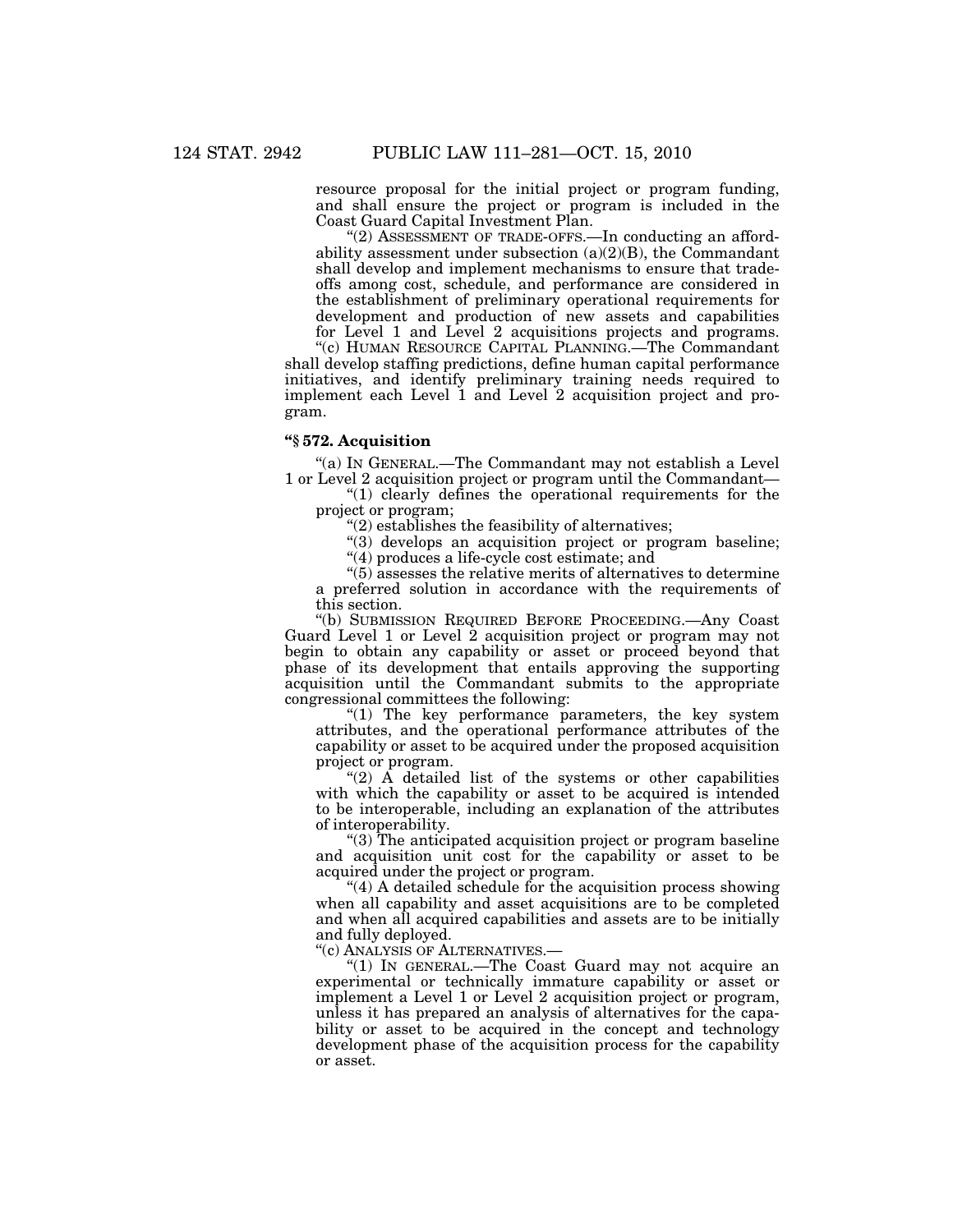"(2) REQUIREMENTS.—The analysis of alternatives shall be prepared by a federally funded research and development center, a qualified entity of the Department of Defense, or a similar independent third-party entity that has appropriate acquisition expertise and has no financial interest in any part of the acquisition project or program that is the subject of the analysis. At a minimum, the analysis of alternatives shall include—

"(A) an assessment of the technical maturity of the capability or asset, and technical and other risks;

''(B) an examination of capability, interoperability, and other advantages and disadvantages;

''(C) an evaluation of whether different combinations or quantities of specific assets or capabilities could meet the Coast Guard's overall performance needs;

''(D) a discussion of key assumptions and variables, and sensitivity to change in such assumptions and variables;

 $E$ ) when an alternative is an existing capability, asset, or prototype, an evaluation of relevant safety and performance records and costs;

 $\mathrm{``(F)}$  a calculation of life-cycle costs including—

"(i) an examination of likely research and development costs and the levels of uncertainty associated with such estimated costs;

''(ii) an examination of likely production and deployment costs and the levels of uncertainty associated with such estimated costs;

"(iii) an examination of likely operating and support costs and the levels of uncertainty associated with such estimated costs;

"(iv) if they are likely to be significant, an examination of likely disposal costs and the levels of uncertainty associated with such estimated costs; and

" $(v)$  such additional measures as the Commandant or the Secretary of the department in which the Coast Guard is operating determines to be necessary for appropriate evaluation of the capability or asset; and  $\sqrt[G]{(G)}$  the business case for each viable alternative.

''(d) TEST AND EVALUATION MASTER PLAN.—

''(1) IN GENERAL.—For any Level 1 or Level 2 acquisition project or program the Chief Acquisition Officer must approve a test and evaluation master plan specific to the acquisition project or program for the capability, asset, or subsystems of the capability or asset and intended to minimize technical, cost, and schedule risk as early as practicable in the development of the project or program.

"(2) TEST AND EVALUATION STRATEGY.—The master plan shall—

''(A) set forth an integrated test and evaluation strategy that will verify that capability-level or asset-level and subsystem-level design and development, including performance and supportability, have been sufficiently proven before the capability, asset, or subsystem of the capability or asset is approved for production; and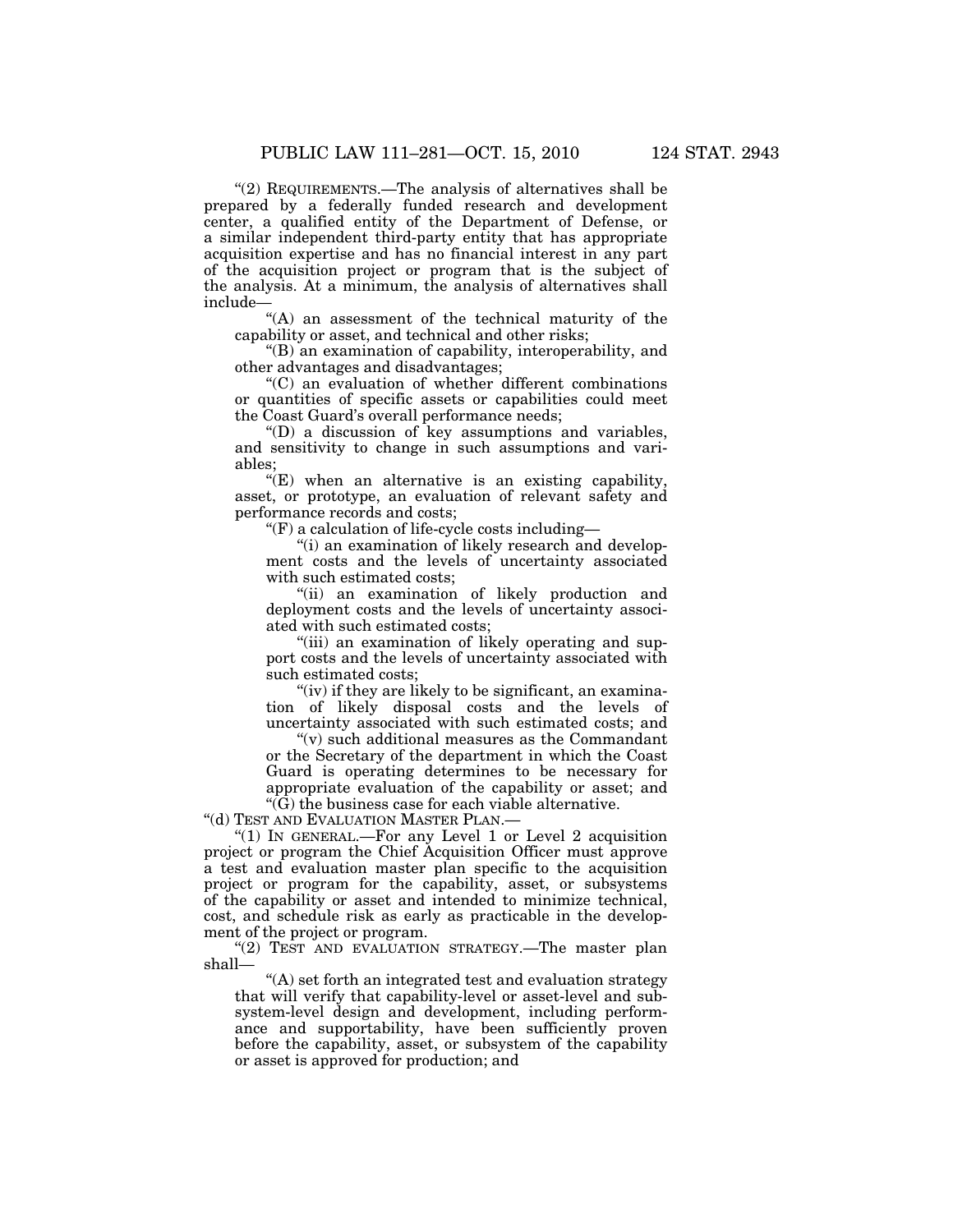''(B) require that adequate developmental tests and evaluations and operational tests and evaluations established under subparagraph (A) are performed to inform production decisions.

"(3) OTHER COMPONENTS OF THE MASTER PLAN.—At a minimum, the master plan shall identify—

''(A) the key performance parameters to be resolved through the integrated test and evaluation strategy;

''(B) critical operational issues to be assessed in addition to the key performance parameters;

''(C) specific development test and evaluation phases and the scope of each phase;

''(D) modeling and simulation activities to be performed, if any, and the scope of such activities;

 $E(E)$  early operational assessments to be performed, if any, and the scope of such assessments;

 $f(F)$  operational test and evaluation phases;

''(G) an estimate of the resources, including funds, that will be required for all test, evaluation, assessment, modeling, and simulation activities; and

"(H) the Government entity or independent entity that will perform the test, evaluation, assessment, modeling, and simulation activities.

''(4) UPDATE.—The Chief Acquisition Officer must approve an updated master plan whenever there is a revision to project or program test and evaluation strategy, scope, or phasing. ''(5) LIMITATION.—The Coast Guard may not—

''(A) proceed beyond that phase of the acquisition process that entails approving the supporting acquisition of a capability or asset before the master plan is approved by the Chief Acquisition Officer; or

''(B) award any production contract for a capability, asset, or subsystem for which a master plan is required under this subsection before the master plan is approved by the Chief Acquisition Officer.

''(e) LIFE-CYCLE COST ESTIMATES.—

''(1) IN GENERAL.—The Commandant shall implement mechanisms to ensure the development and regular updating of life-cycle cost estimates for each acquisition with a total acquisition cost that equals or exceeds \$10,000,000 and an expected service life of 10 or more years, and to ensure that these estimates are considered in decisions to develop or produce new or enhanced capabilities and assets.

"(2) TYPES OF ESTIMATES.—In addition to life-cycle cost estimates that may be developed by acquisition program offices, the Commandant shall require that an independent life-cycle cost estimate be developed for each Level 1 or Level 2 acquisition project or program.

 $(3)$  REQUIRED UPDATES.—For each Level 1 or Level 2 acquisition project or program the Commandant shall require that life-cycle cost estimates shall be updated before each milestone decision is concluded and the project or program enters a new acquisition phase.

### **''§ 573. Preliminary development and demonstration**

''(a) IN GENERAL.—The Commandant shall ensure that developmental test and evaluation, operational test and evaluation, life-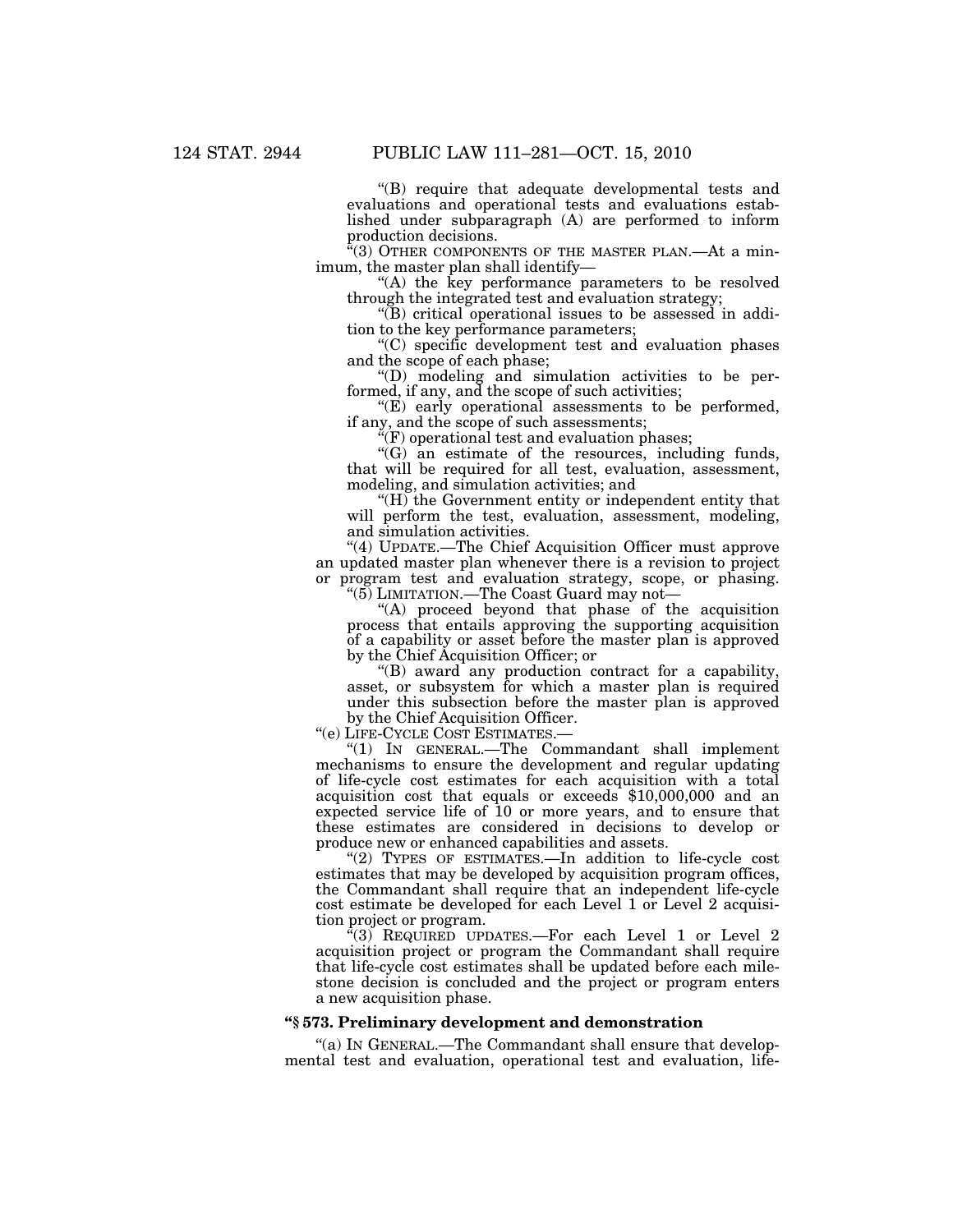cycle cost estimates, and the development and demonstration requirements applied by this chapter to acquisition projects and programs are met to confirm that the projects or programs meet the requirements identified in the mission-analysis and affordability assessment prepared under section  $571(a)(2)$ , the operational requirements developed under section  $572(a)(1)$  and the following development and demonstration objectives:

" $(1)$  To demonstrate that the design, manufacturing, and production solution is based upon a stable, producible, and cost-effective product design.

" $(2)$  To ensure that the product capabilities meet contract specifications, acceptable operational performance requirements, and system security requirements.

" $(3)$  To ensure that the product design is mature enough to commit to full production and deployment.<br>"(b) TESTS AND EVALUATIONS.—

" $(1)$  In GENERAL.—The Commandant shall ensure that the Coast Guard conducts developmental tests and evaluations and operational tests and evaluations of a capability or asset and the subsystems of the capability or asset in accordance with the master plan prepared for the capability or asset under section  $572(d)(1)$ .

''(2) USE OF THIRD PARTIES.—The Commandant shall ensure that the Coast Guard uses independent third parties with expertise in testing and evaluating the capabilities or assets and the subsystems of the capabilities or assets being acquired to conduct developmental tests and evaluations and operational tests and evaluations whenever the Coast Guard lacks the capability to conduct the tests and evaluations required by a master plan.

Deadline.

''(3) COMMUNICATION OF SAFETY CONCERNS.—The Commandant shall require that safety concerns identified during developmental or operational tests and evaluations or through independent or Government-conducted design assessments of capabilities or assets and subsystems of capabilities or assets to be acquired by the Coast Guard shall be communicated as soon as practicable, but not later than 30 days after the completion of the test or assessment event or activity that identified the safety concern, to the program manager for the capability or asset and the subsystems concerned and to the Chief Acquisition Officer.

"(4) REPORTING OF SAFETY CONCERNS.—Any safety concerns Deadline. that have been reported to the Chief Acquisition Officer for an acquisition program or project shall be reported by the Commandant to the appropriate congressional committees at least 90 days before the award of any contract or issuance of any delivery order or task order for low, initial, or fullrate production of the capability or asset concerned if they will remain uncorrected or unmitigated at the time such a contract is awarded or delivery order or task order is issued. The report shall include a justification for the approval of that level of production of the capability or asset before the safety concerns are corrected or mitigated. The report shall also include an explanation of the actions that will be taken to correct or mitigate the safety concerns, the date by which those actions will be taken, and the adequacy of current funding to correct or mitigate the safety concerns.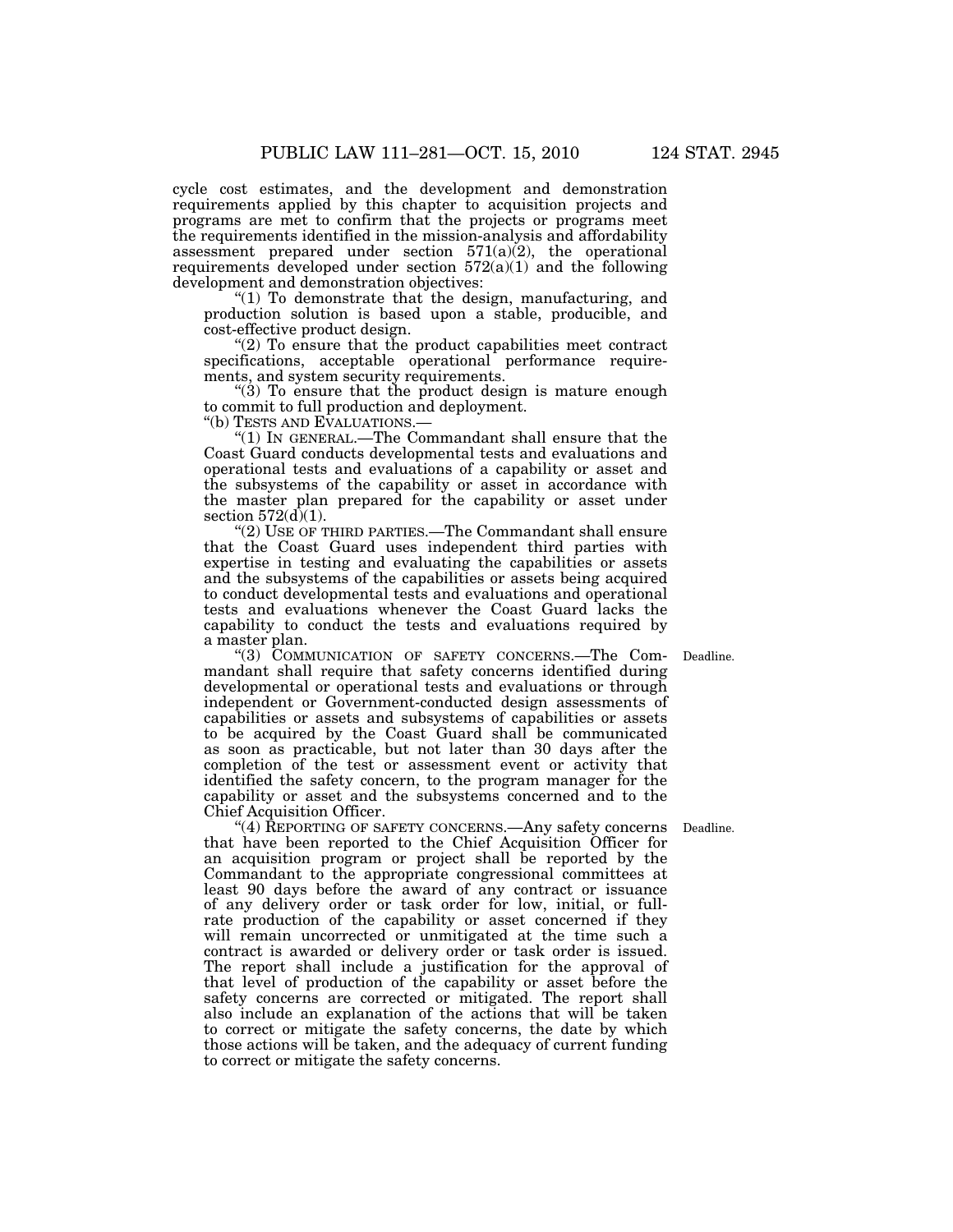Notifications.

''(5) ASSET ALREADY IN LOW, INITIAL, OR FULL-RATE PRODUC- TION.—If operational test and evaluation of a capability or asset already in low, initial, or full-rate production identifies a safety concern with the capability or asset or any subsystems of the capability or asset not previously identified during developmental or operational test and evaluation, the Commandant shall—

''(A) notify the program manager and the Chief Acquisition Officer of the safety concern as soon as practicable, but not later than 30 days after the completion of the test and evaluation event or activity that identified the safety concern; and

''(B) notify the Chief Acquisition Officer and include in such notification—

''(i) an explanation of the actions that will be taken to correct or mitigate the safety concern in all capabilities or assets and subsystems of the capabilities or assets yet to be produced, and the date by which those actions will be taken;

"(ii) an explanation of the actions that will be taken to correct or mitigate the safety concern in previously produced capabilities or assets and subsystems of the capabilities or assets, and the date by which those actions will be taken; and

''(iii) an assessment of the adequacy of current funding to correct or mitigate the safety concern in capabilities or assets and subsystems of the capabilities or assets and in previously produced capabilities or assets and subsystems.

''(c) TECHNICAL CERTIFICATION.—

"(1) In GENERAL.—The Commandant shall ensure that any Level 1 or Level 2 acquisition project or program is certified by the technical authority of the Coast Guard after review by an independent third party with capabilities in the mission area, asset, or particular asset component.

 $\cdot''(2)$  TEMPEST  $\tt{TESTING.}-The \atop{}^{CDmmandant shall--}$ 

''(A) cause all electronics on all aircraft, surface, and shore capabilities and assets that require TEMPEST certification and that are delivered after the date of enactment of the Coast Guard Authorization Act of 2010 to be tested in accordance with TEMPEST standards and communications security (comsec) standards by an independent third party that is authorized by the Federal Government to perform such testing; and

 $\mathrm{``(B)}$  certify that the assets meet all applicable TEM-PEST requirements.

''(3) CUTTER CLASSIFICATION.—

''(A) IN GENERAL.—The Commandant shall cause each cutter, other than a National Security Cutter, acquired by the Coast Guard and delivered after the date of enactment of the Coast Guard Authorization Act of 2010 to be classed by the American Bureau of Shipping before final acceptance.

''(B) REPORTS.—Not later than December 31, 2011, and biennially thereafter, the Commandant shall provide a report to the Committee on Transportation and Infrastructure of the House of Representatives and the Committee

Deadline.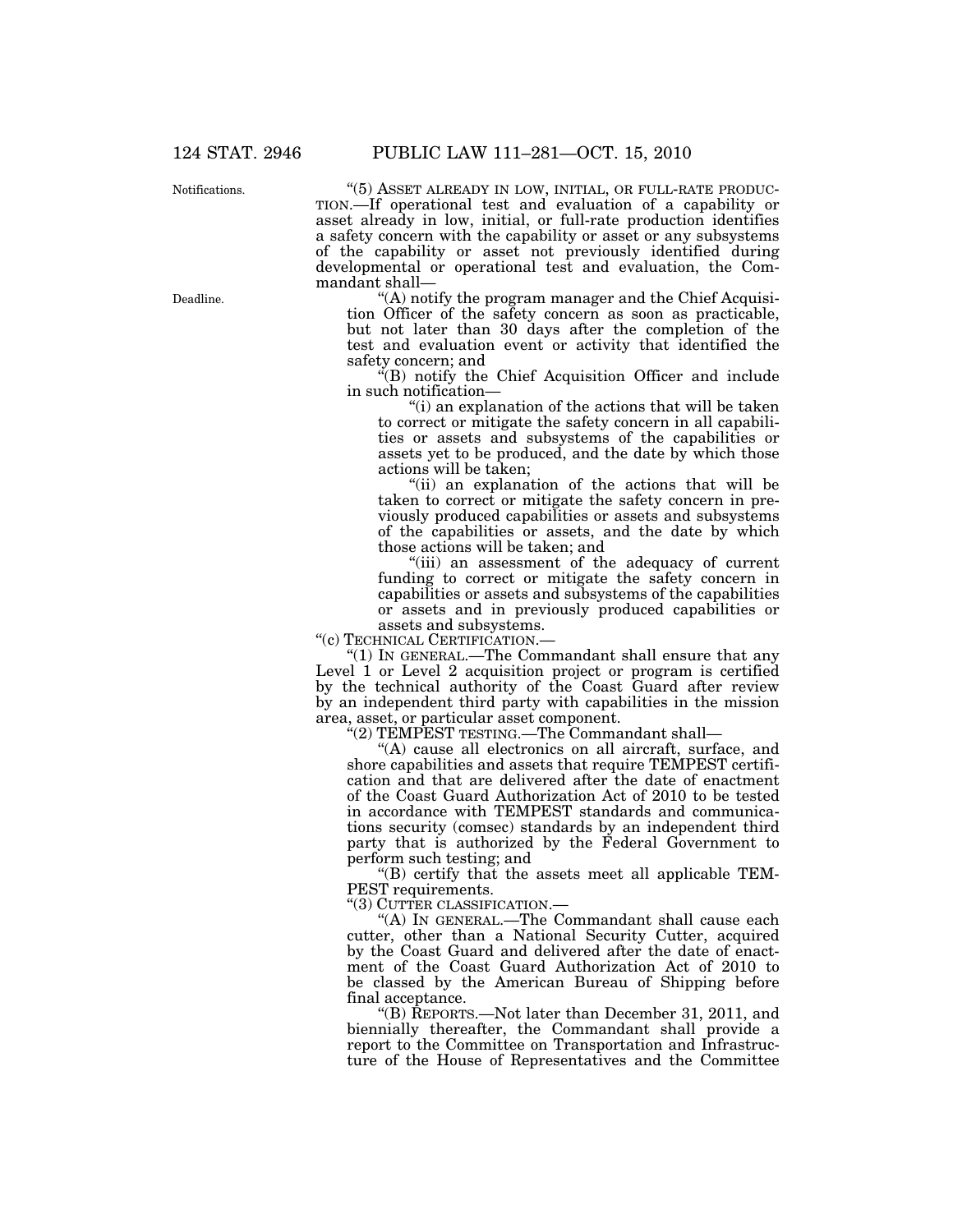on Commerce, Science, and Transportation of the Senate identifying which, if any, Coast Guard cutters that have been issued a certificate of classification by the American Bureau of Shipping have not been maintained in class and detailing the reasons why they have not been maintained in class.

''(4) OTHER VESSELS.—The Commandant shall cause the design and construction of each National Security Cutter, other than National Security Cutters 1, 2, and 3, to be assessed by an independent third party with expertise in vessel design and construction certification.

''(5) AIRCRAFT AIRWORTHINESS.—The Commandant shall cause all aircraft and aircraft engines acquired by the Coast Guard and delivered after the date of enactment of the Coast Guard Authorization Act of 2010 to be assessed for airworthiness by an independent third party with expertise in aircraft and aircraft engine certification before final acceptance.

### **''§ 574. Acquisition, production, deployment, and support**

''(a) IN GENERAL.—The Commandant shall—

 $(1)$  ensure there is a stable and efficient production and support capability to develop an asset or capability for the Coast Guard;

''(2) conduct follow-on testing to confirm and monitor performance and correct deficiencies; and

''(3) conduct acceptance tests and trials prior to the delivery of each asset or system to ensure the delivered asset or system achieves full operational capability.

''(b) ELEMENTS.—The Commandant shall—

''(1) execute production contracts;

"(2) ensure that delivered assets and capabilities meet operational cost and schedules requirements established in the acquisition program baseline;

''(3) validate manpower and training requirements to meet system needs to operate, maintain, support, and instruct the assets or capabilities; and

''(4) prepare an acquisition project or program transition plan to enter into programmatic sustainment, operations, and support.

### **''§ 575. Acquisition program baseline breach**

Reports.

''(a) IN GENERAL.—The Commandant shall submit a report to the appropriate congressional committees and the Committee on Homeland Security of the House of Representatives as soon as possible, but not later than 30 days, after the Chief Acquisition Officer of the Coast Guard becomes aware of the breach of an acquisition program baseline for any Level 1 or Level 2 acquisition program, by— Deadline.

 $\sqrt[n]{(1)}$  a likely cost overrun greater than 15 percent of the acquisition program baseline for that individual capability or asset or a class of capabilities or assets;

"(2) a likely delay of more than 180 days in the delivery schedule for any individual capability or asset or class of capabilities or assets; or

''(3) an anticipated failure for any individual capability or asset or class of capabilities or assets to satisfy any key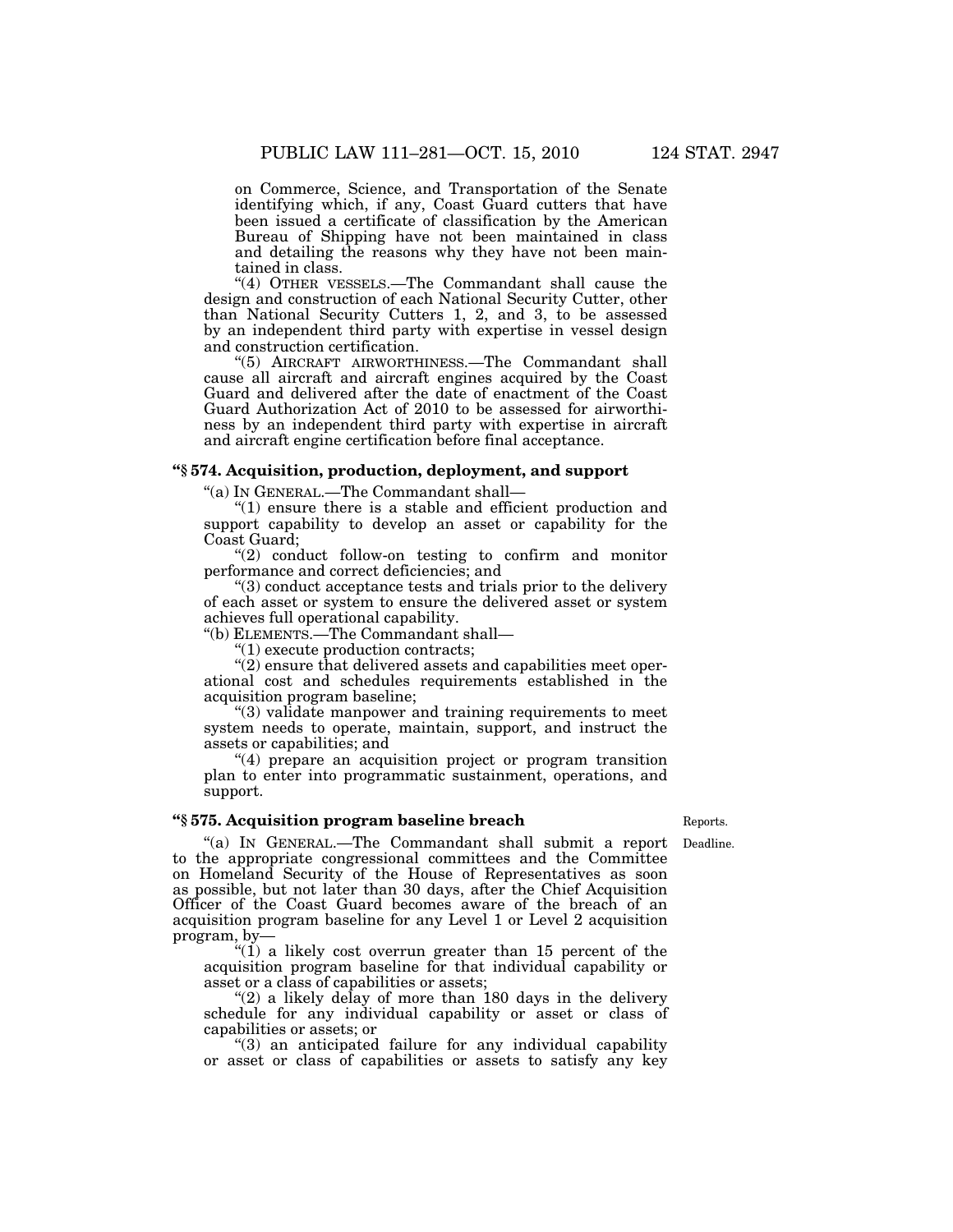performance threshold or parameter under the acquisition program baseline.

 $\mathbf{F}^{\mathsf{r}}(\mathbf{b})$  CONTENT.—The report submitted under subsection (a) shall include—

''(1) a detailed description of the breach and an explanation of its cause;

''(2) the projected impact to performance, cost, and schedule;

''(3) an updated acquisition program baseline and the complete history of changes to the original acquisition program baseline;

 $(4)$  the updated acquisition schedule and the complete history of changes to the original schedule;

"( $\ddot{\text{5}}$ ) a full life-cycle cost analysis for the capability or asset or class of capabilities or assets;

''(6) a remediation plan identifying corrective actions and any resulting issues or risks; and

 $\degree$ (7) a description of how progress in the remediation plan will be measured and monitored.

''(c) SUBSTANTIAL VARIANCES IN COSTS OR SCHEDULE.—If a likely cost overrun is greater than 20 percent or a likely delay is greater than 12 months from the costs and schedule described in the acquisition program baseline for any Level 1 or Level 2 acquisition project or program of the Coast Guard, the Commandant shall include in the report a written certification, with a supporting explanation, that—

" $(1)$  the capability or asset or capability or asset class to be acquired under the project or program is essential to the accomplishment of Coast Guard missions;

" $(2)$  there are no alternatives to such capability or asset or capability or asset class that will provide equal or greater capability in both a more cost-effective and timely manner; ''(3) the new acquisition schedule and estimates for total

acquisition cost are reasonable; and

''(4) the management structure for the acquisition program is adequate to manage and control performance, cost, and schedule.

#### **''§ 576. Acquisition approval authority**

''Nothing in this subchapter shall be construed as altering or diminishing in any way the statutory authority and responsibility of the Secretary of the department in which the Coast Guard is operating, or the Secretary's designee, to—

 $\degree$ (1) manage and administer department procurements, including procurements by department components, as required by section 701 of the Homeland Security Act of  $2002$  (6  $\dot{\text{U}}$ .S.C. 341); or

 $(2)$  manage department acquisition activities and act as the Acquisition Decision Authority with regard to the review or approval of a Coast Guard Level 1 or Level 2 acquisition project or program, as required by section 16 of the Office of Federal Procurement Policy Act (41 U.S.C. 414) and related implementing regulations and directives.

### ''SUBCHAPTER III—DEFINITIONS

### **''§ 581. Definitions**

''In this chapter:

Certification.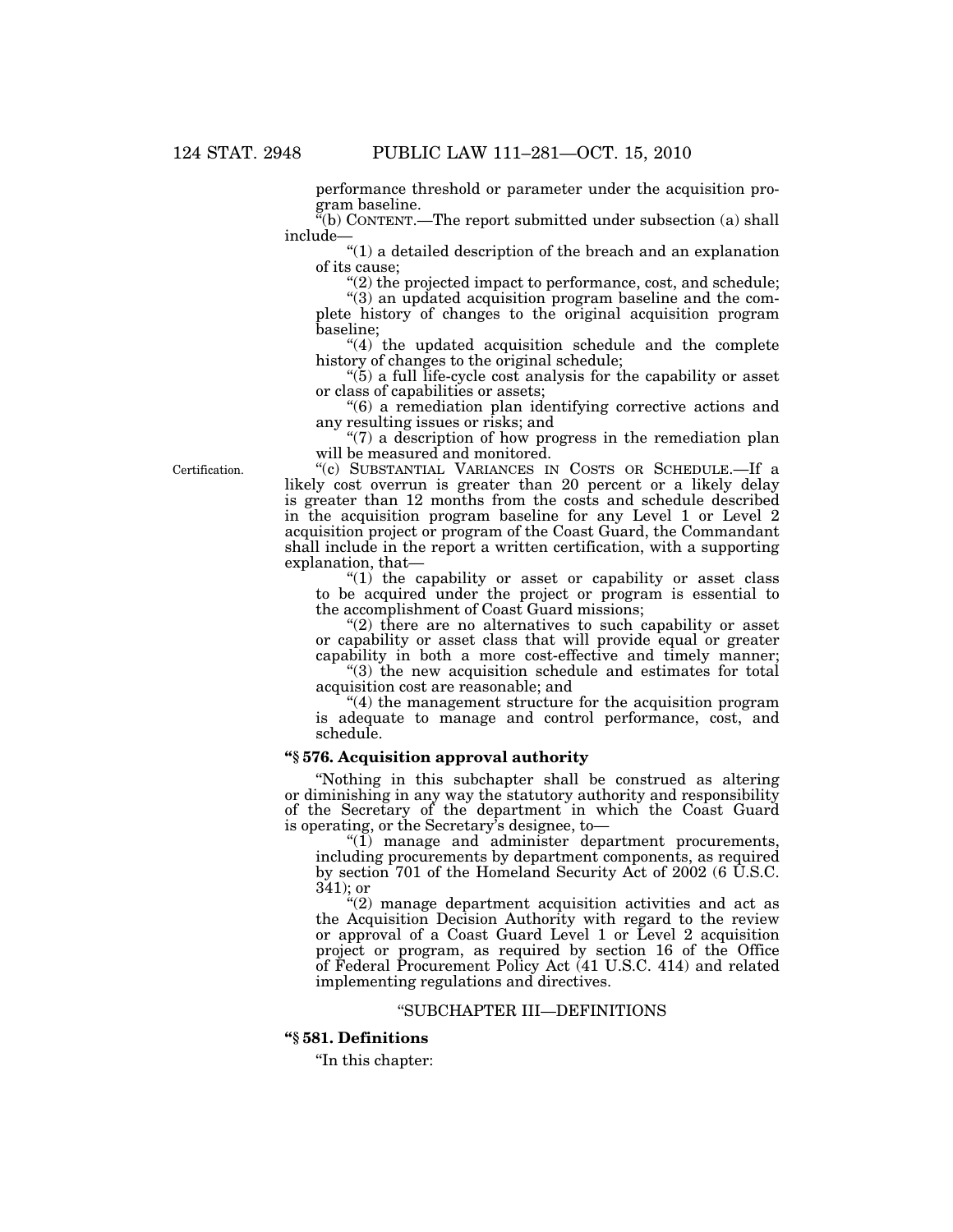''(1) APPROPRIATE CONGRESSIONAL COMMITTEES.—The term 'appropriate congressional committees' means the Committee on Transportation and Infrastructure of the House of Representatives and the Committee on Commerce, Science, and Transportation of the Senate.

"(2) CHIEF ACQUISITION OFFICER.—The term 'Chief Acquisition Officer' means the officer appointed under section 56 of this title.

''(3) COMMANDANT.—The term 'Commandant' means the Commandant of the Coast Guard.

''(4) LEVEL 1 ACQUISITION.—The term 'Level 1 acquisition' means—

''(A) an acquisition by the Coast Guard—

''(i) the estimated life-cycle costs of which exceed \$1,000,000,000; or

"(ii) the estimated total acquisition costs of which exceed \$300,000,000; or

''(B) any acquisition that the Chief Acquisition Officer of the Coast Guard determines to have a special interest— ''(i) due to—

''(I) the experimental or technically immature nature of the asset;

''(II) the technological complexity of the asset;

''(III) the commitment of resources; or

''(IV) the nature of the capability or set of capabilities to be achieved; or

"(ii) because such acquisition is a joint acquisition. "(5) LEVEL 2 ACQUISITION.—The term 'Level 2 acquisition' means an acquisition by the Coast Guard—

" $(A)$  the estimated life-cycle costs of which are equal to or less than  $$1,000,000,000$ , but greater than \$300,000,000; or

''(B) the estimated total acquisition costs of which are equal to or less than \$300,000,0000, but greater than  $$100,000,000.$ 

"(6) LIFE-CYCLE COST.—The term 'life-cycle cost' means all costs for development, procurement, construction, and operations and support for a particular capability or asset, without regard to funding source or management control.

"(7) PROJECT OR PROGRAM MANAGER DEFINED.—The term 'project or program manager' means an individual designated—

" $(\hat{A})$  to develop, produce, and deploy a new asset to meet identified operational requirements; and

''(B) to manage cost, schedule, and performance of the acquisition, project, or program.

"(8) SAFETY CONCERN.—The term 'safety concern' means any hazard associated with a capability or asset or a subsystem of a capability or asset that is likely to cause serious bodily injury or death to a typical Coast Guard user in testing, maintaining, repairing, or operating the capability, asset, or subsystem or any hazard associated with the capability, asset, or subsystem that is likely to cause major damage to the capability, asset, or subsystem during the course of its normal operation by a typical Coast Guard user.

''(9) DEVELOPMENTAL TEST AND EVALUATION.—The term 'developmental test and evaluation' means—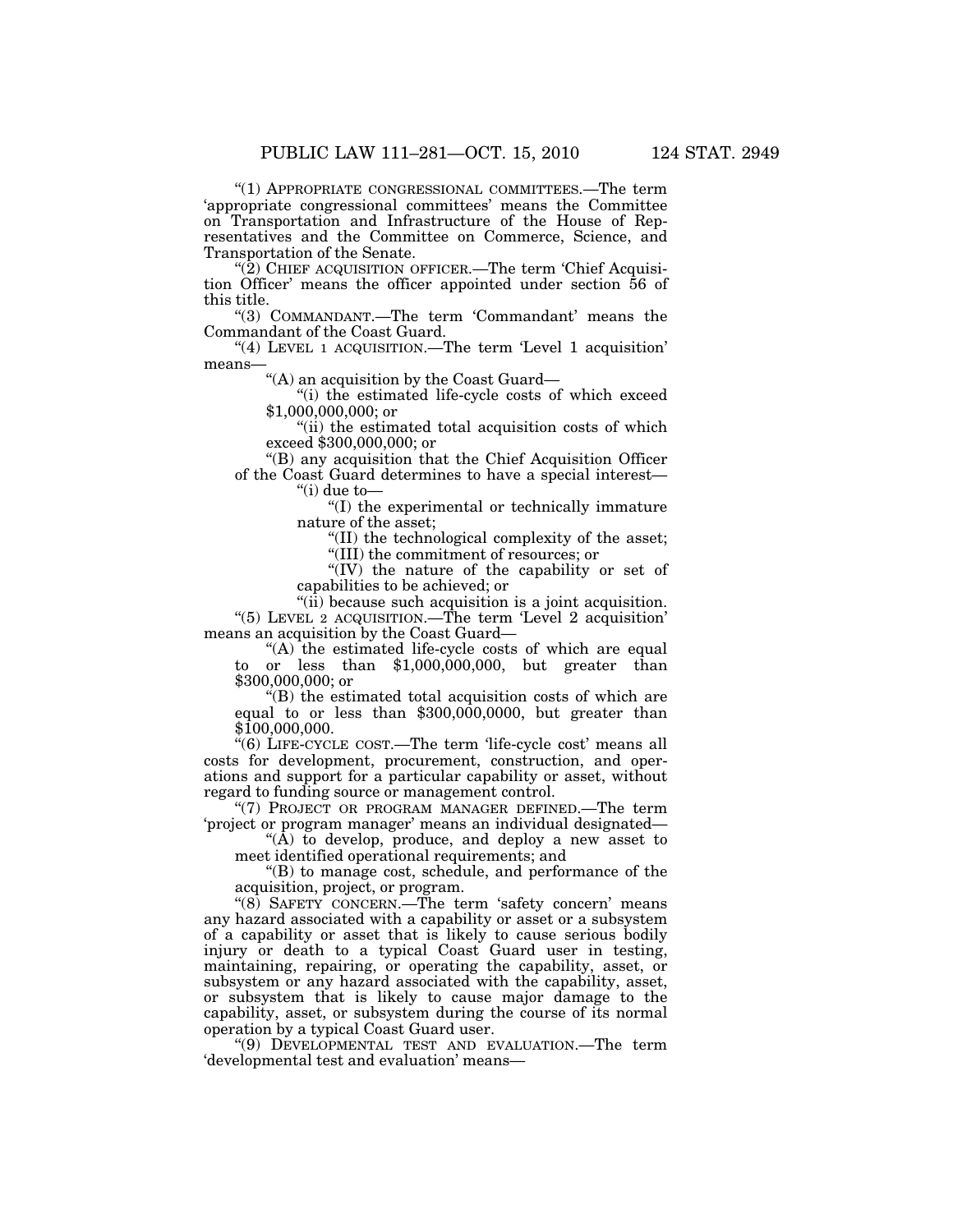"(A) the testing of a capability or asset and the subsystems of the capability or asset to determine whether they meet all contractual performance requirements, including technical performance requirements, supportability requirements, and interoperability requirements and related specifications; and

''(B) the evaluation of the results of such testing.

"(10) OPERATIONAL TEST AND EVALUATION.—The term 'operational test and evaluation' means—

 $(A)$  the testing of a capability or asset and the subsystems of the capability or asset, under conditions similar to those in which the capability or asset and subsystems will actually be deployed, for the purpose of determining the effectiveness and suitability of the capability or asset and subsystems for use by typical Coast Guard users to conduct those missions for which the capability or asset and subsystems are intended to be used; and

''(B) the evaluation of the results of such testing.''. (b) CONFORMING AMENDMENT.—The part analysis for part I of title 14, United States Code, is amended by inserting after the item relating to chapter 13 the following:

### ''15. Acquisitions ..................................................................................................... 561''.

### **SEC. 403. NATIONAL SECURITY CUTTERS.**

(a) NATIONAL SECURITY CUTTERS 1 AND 2.—Not later than 90 days before the Coast Guard awards any contract or issues any delivery order or task order to strengthen the hull of either of National Security Cutter 1 or 2 to resolve the structural design and performance issues identified in the Department of Homeland Security Inspector General's Report OIG–07–23 dated January 2007, the Commandant shall submit to the appropriate congressional committees all results of an assessment of the proposed hull strengthening design conducted by the Coast Guard, including—

(1) a description in detail of the extent to which the hull strengthening measures to be implemented on those cutters will enable the cutters to meet contract and performance requirements;

(2) a cost-benefit analysis of the proposed hull strengthening measures for National Security Cutters 1 and 2; and

(3) a description of any operational restrictions that would have to be applied to either National Security Cutter 1 or 2 if the proposed hull strengthening measures were not implemented on either cutter.

(b) APPROPRIATE CONGRESSIONAL COMMITTEES.—In this section the term ''appropriate congressional committees'' means the Committees on Transportation and Infrastructure and Homeland Security of the House of Representatives and the Committee on Commerce, Science, and Transportation of the Senate.

### **SEC. 404. ACQUISITION WORKFORCE EXPEDITED HIRING AUTHORITY.**

(a) IN GENERAL.—For purposes of sections 3304, 5333, and 5753 of title 5, United States Code, the Commandant of the Coast Guard may—

(1) designate any category of acquisition positions within the Coast Guard as shortage category positions; and

Deadline. Assessment.

Definition.

14 USC 1.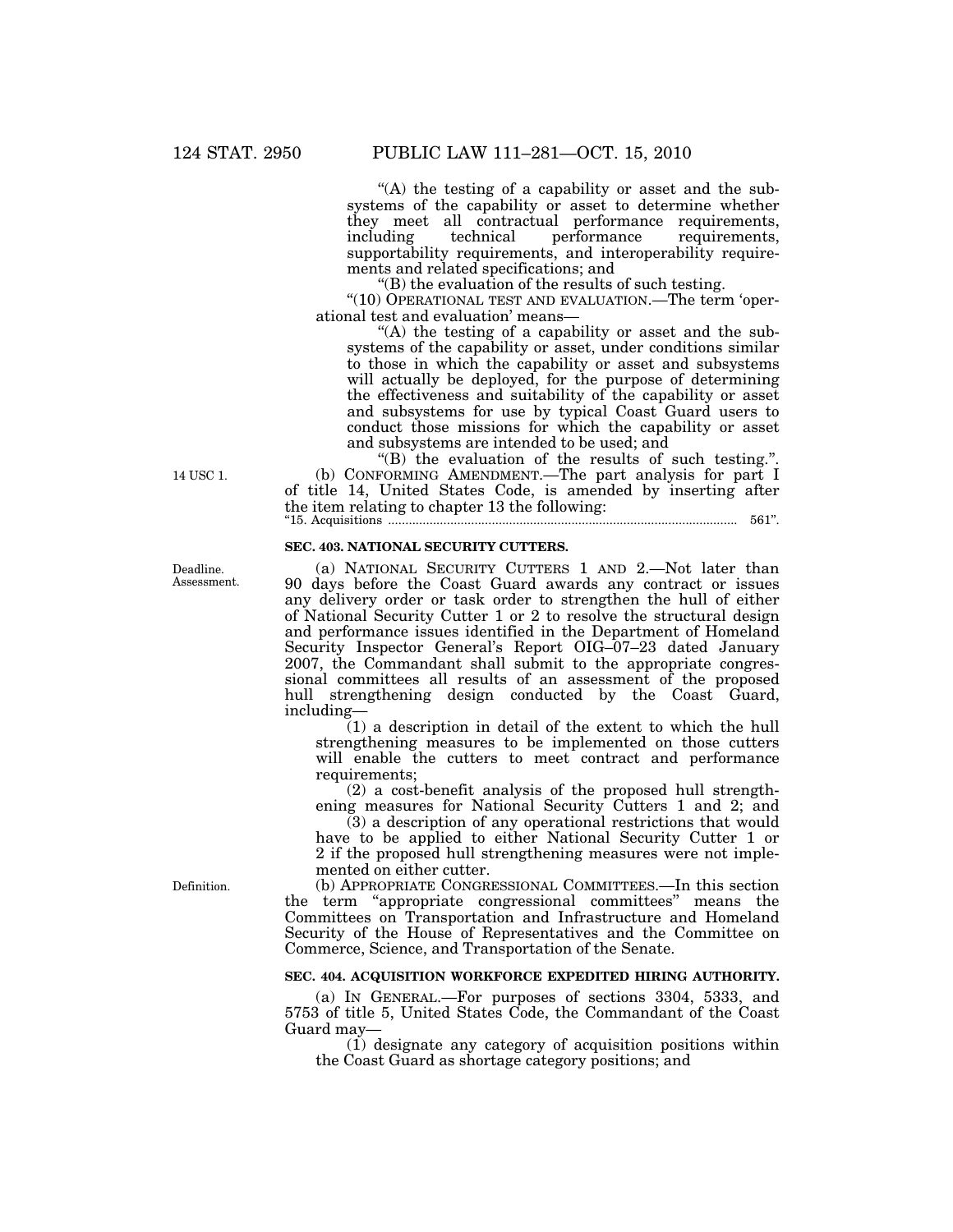(2) use the authorities in such sections to recruit and appoint highly qualified persons directly to positions so designated.

(b) LIMITATION.—The Commandant may not appoint a person to a position of employment under this paragraph after September 30, 2012.

(c) REPORTS.—The Commandant shall include in reports under section 562(d) of title 14, United States Code, as added by this title, information described in that section regarding positions designated under this section.

# **TITLE V—COAST GUARD MODERNIZATION**

#### **SEC. 501. SHORT TITLE.**

This title may be cited as the "Coast Guard Modernization" Act of 2010''.

## **Subtitle A—Coast Guard Leadership**

### **SEC. 511. VICE ADMIRALS.**

(a) VICE ADMIRALS.—Section 50 of such title is amended to read as follows:

### **''§ 50. Vice admirals**

" $(a)(1)$  The President may designate no more than 4 positions" of importance and responsibility that shall be held by officers who—

"(A) while so serving, shall have the grade of vice admiral, with the pay and allowances of that grade; and  $\mathrm{``(B)}$  shall perform such duties as the Commandant may prescribe.

"(2) The President may appoint, by and with the advice and consent of the Senate, and reappoint, by and with the advice and consent of the Senate, to any such position an officer of the Coast Guard who is serving on active duty above the grade of captain. The Commandant shall make recommendations for such appointments.

" $(3)$  (A) Except as provided in subparagraph  $(B)$ , one of the vice admirals designated under paragraph (1) must have at least 10 years experience in vessel inspection, marine casualty investigations, mariner licensing, or an equivalent technical expertise in the design and construction of commercial vessels, with at least 4 years of leadership experience at a staff or unit carrying out marine safety functions and shall serve as the principal advisor to the Commandant on these issues.

"(B) The requirements of subparagraph  $(A)$  do not apply to such vice admiral if the subordinate officer serving in the grade of rear admiral with responsibilities for marine safety, security, and stewrdship possesses that experience.

 $'(b)(1)$  The appointment and the grade of vice admiral shall be effective on the date the officer assumes that duty and, except as provided in paragraph  $(2)$  of this subsection or in section  $51\overline{d}$ of this title, shall terminate on the date the officer is detached from that duty.

Effective date. Termination date.

14 USC 1 note.

Coast Guard Modernization Act of 2010.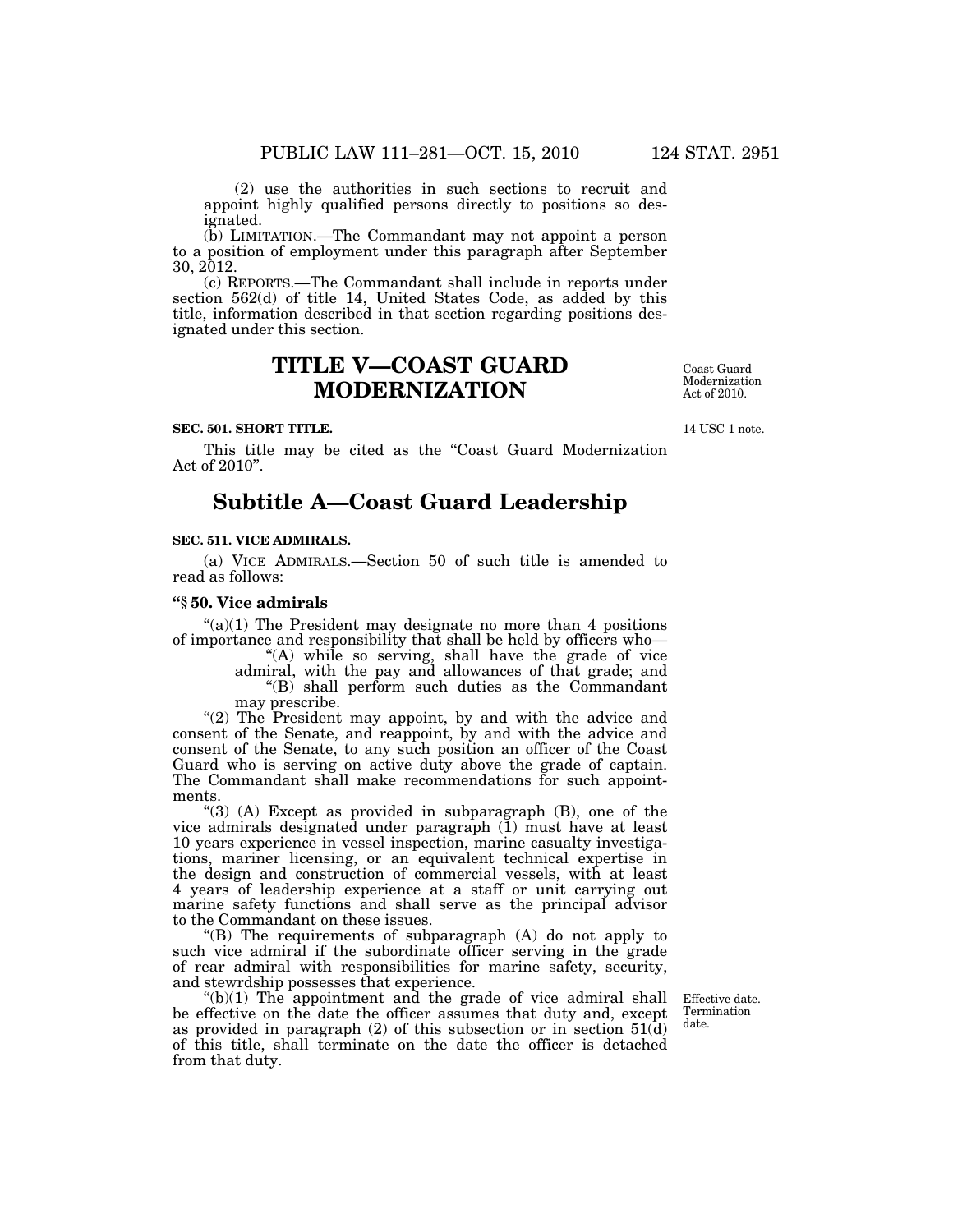"(2) An officer who is appointed to a position designated under subsection (a) shall continue to hold the grade of vice admiral—

"(A) while under orders transferring the officer to another position designated under subsection (a), beginning on the date the officer is detached from that duty and terminating on the date before the day the officer assumes the subsequent duty, but not for more than 60 days;

''(B) while hospitalized, beginning on the day of the hospitalization and ending on the day the officer is discharged from the hospital, but not for more than 180 days; and

''(C) while awaiting retirement, beginning on the date the officer is detached from duty and ending on the day before the officer's retirement, but not for more than 60 days.

 $C(1)$  An appointment of an officer under subsection (a) does not vacate the permanent grade held by the officer.

"(2) An officer serving in a grade above rear admiral who holds the permanent grade of rear admiral (lower half) shall be considered for promotion to the permanent grade of rear admiral as if the officer was serving in the officer's permanent grade.

''(d) Whenever a vacancy occurs in a position designated under subsection (a), the Commandant shall inform the President of the qualifications needed by an officer serving in that position or office to carry out effectively the duties and responsibilities of that position or office.''.

(b) REPEAL.—Section 50a of such title is repealed.

(c) CONFORMING AMENDMENTS.—Section 51 of such title is amended—

(1) by striking subsections (a), (b), and (c) and inserting the following:

''(a) An officer, other than the Commandant, who, while serving in the grade of vice admiral, is retired for physical disability shall be placed on the retired list with the highest grade in which that officer served.

''(b) An officer, other than the Commandant, who is retired while serving in the grade of vice admiral, or who, after serving at least  $2\frac{1}{2}$  years in the grade of vice admiral, is retired while serving in a lower grade, may in the discretion of the President, be retired with the highest grade in which that officer served.

"(c) An officer, other than the Commandant, who, after serving less than  $2\frac{1}{2}$  years in the grade of vice admiral, is retired while serving in a lower grade, shall be retired in his permanent grade."; and

(2) by striking ''Area Commander, or Chief of Staff'' in subsection (d)(2) and inserting "or Vice Admiral".

(d) CONTINUITY OF GRADE.—Section 52 of title 14, United States Code, is amended by inserting "or admiral" after "vice admiral" the first place it appears.

(e) CONTINUATION ON ACTIVE DUTY.—The second sentence of section 290(a) of title 14, United States Code, is amended to read as follows: ''Officers, other than the Commandant, serving for the time being or who have served in the grade of vice admiral are not subject to consideration for continuation under this subsection, and as to all other provisions of this section shall be considered as having been continued at the grade of rear admiral.''.

(f) CLERICAL AMENDMENTS.— (1) The section caption for section 47 of such title is amended to read as follows:

14 USC 51. 14 USC 50a.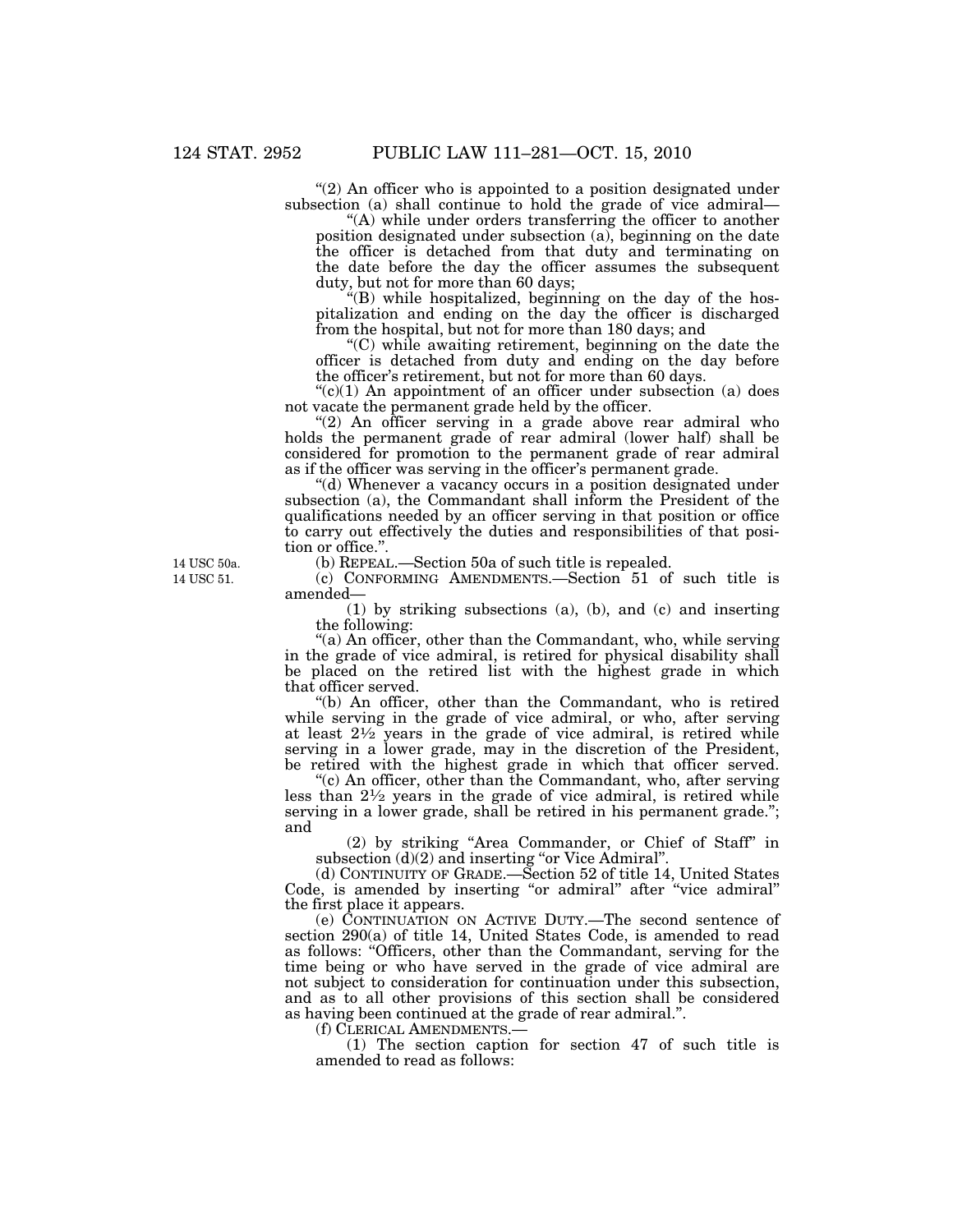### **''§ 47. Vice commandant; appointment''.**

(2) The section caption for section 52 of title 14, United States Code, is amended to read as follows:

### **''§ 52. Vice admirals and admiral, continuity of grade''.**

(3) The table of contents for chapter 3 of such title is 14 USC 41. amended—

(A) by striking the item relating to section 47 and inserting the following:

''47. Vice Commandant; appointment.'';

(B) by striking the item relating to section 50a;

(C) by striking the item relating to section 50 and inserting the following:

"50. Vice admirals."; and

(D) by striking the item relating to section 52 and inserting the following:

''52. Vice admirals and admiral, continuity of grade.''.

(g) TECHNICAL CORRECTION.—Section 47 of such title is further amended by striking ''subsection'' in the fifth sentence and inserting "section".

(h) TREATMENT OF INCUMBENTS; TRANSITION.—

14 USC 50 note.

(1) Notwithstanding any other provision of law, an officer who, on the date of enactment of this Act, is serving as Chief of Staff, Commander, Atlantic Area, or Commander, Pacific Area—

(A) shall continue to have the grade of vice admiral with pay and allowance of that grade until such time that the officer is relieved of his duties and appointed and confirmed to another position as a vice admiral or admiral; or

(B) for the purposes of transition, may continue at the grade of vice admiral with pay and allowance of that grade, for not more than 1 year after the date of enactment of this Act, to perform the duties of the officer's former position and any other such duties that the Commandant prescribes.

## **Subtitle B—Workforce Expertise**

#### **SEC. 521. PREVENTION AND RESPONSE STAFF.**

(a) IN GENERAL.—Chapter 3 of title 14, United States Code, is amended by adding at the end the following new sections:

### **''§ 57. Prevention and response workforces**

''(a) CAREER PATHS.—The Secretary, acting through the Commandant, shall ensure that appropriate career paths for civilian and military Coast Guard personnel who wish to pursue career paths in prevention or response positions are identified in terms of the education, training, experience, and assignments necessary for career progression of civilians and members of the Armed Forces to the most senior prevention or response positions, as appropriate. The Secretary shall make available published information on such Availability. career paths.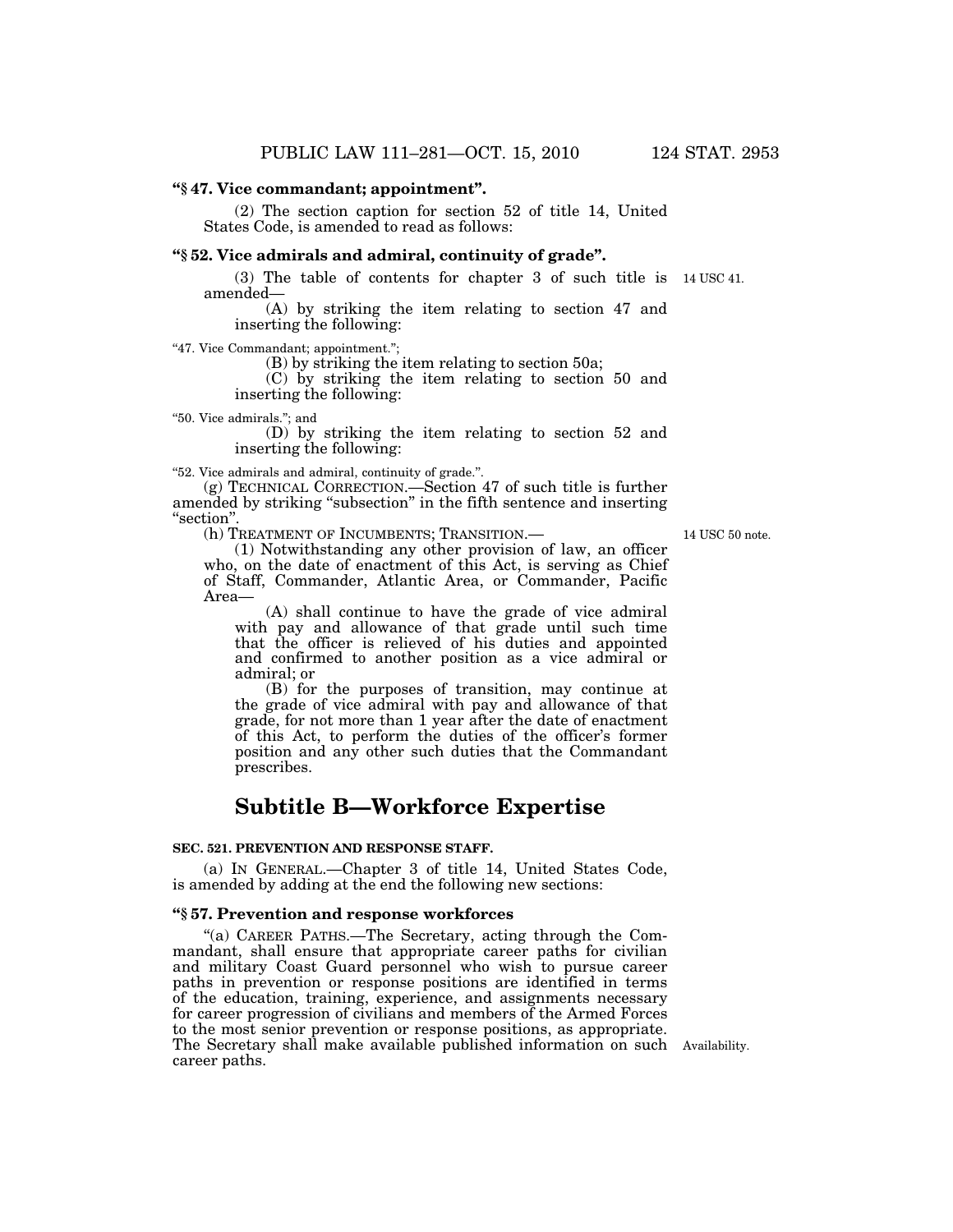''(b) QUALIFICATIONS FOR CERTAIN ASSIGNMENTS.—An officer, member, or civilian employee of the Coast Guard assigned as a—

''(1) marine inspector shall have the training, experience, and qualifications equivalent to that required for a similar position at a classification society recognized by the Secretary under section 3316 of title 46 for the type of vessel, system, or equipment that is inspected;

 $\sqrt[n]{(2)}$  marine casualty investigator shall have the training, experience, and qualifications in investigation, marine casualty reconstruction, evidence collection and preservation, human factors, and documentation using best investigation practices by Federal and non-Federal entities; or

''(3) marine safety engineer shall have knowledge, skill, and practical experience in—

"(A) the construction and operation of commercial vessels;

''(B) judging the character, strength, stability, and safety qualities of such vessels and their equipment; or

 $\mathcal{C}(\mathcal{C})$  the qualifications and training of vessel personnel. "(c) APPRENTICESHIP REQUIREMENT TO QUALIFY FOR CERTAIN

CAREERS.—The Commandant may require an officer, member, or employee of the Coast Guard in training for a specialized prevention or response career path to serve an apprenticeship under the guidance of a qualified individual. However, an individual in training to become a marine inspector, marine casualty investigator, or marine safety engineer shall serve a minimum of one-year as an apprentice unless the Commandant authorizes a shorter period for certain qualifications.

''(d) MANAGEMENT INFORMATION SYSTEM.—The Secretary, acting through the Commandant, shall establish a management information system for the prevention and response workforces that shall provide, at a minimum, the following standardized information on persons serving in those workforces:

''(1) Qualifications, assignment history, and tenure in assignments.

''(2) Promotion rates for military and civilian personnel. "(e) ASSESSMENT OF ADEQUACY OF MARINE WORKFORCE.—

''(1) REPORT.—The Secretary, acting through the Commandant, shall report to the Committee on Transportation and Infrastructure of the House of Representatives and the Committee on Commerce, Science, and Transportation of the Senate by December 1 of each year on the adequacy of the current marine safety workforce to meet that anticipated workload.

"(2) CONTENTS.—The report shall specify the number of civilian and military Coast Guard personnel currently assigned to marine safety positions and shall identify positions that are understaffed to meet the anticipated marine safety workload.

''(f) SECTOR CHIEF OF PREVENTION.—There shall be in each Coast Guard sector a Chief of Prevention who shall be at least a Lieutenant Commander or civilian employee within the grade GS–13 of the General Schedule, and who shall be a—

 $!(1)$  marine inspector, qualified to inspect vessels, vessel systems, and equipment commonly found in the sector; and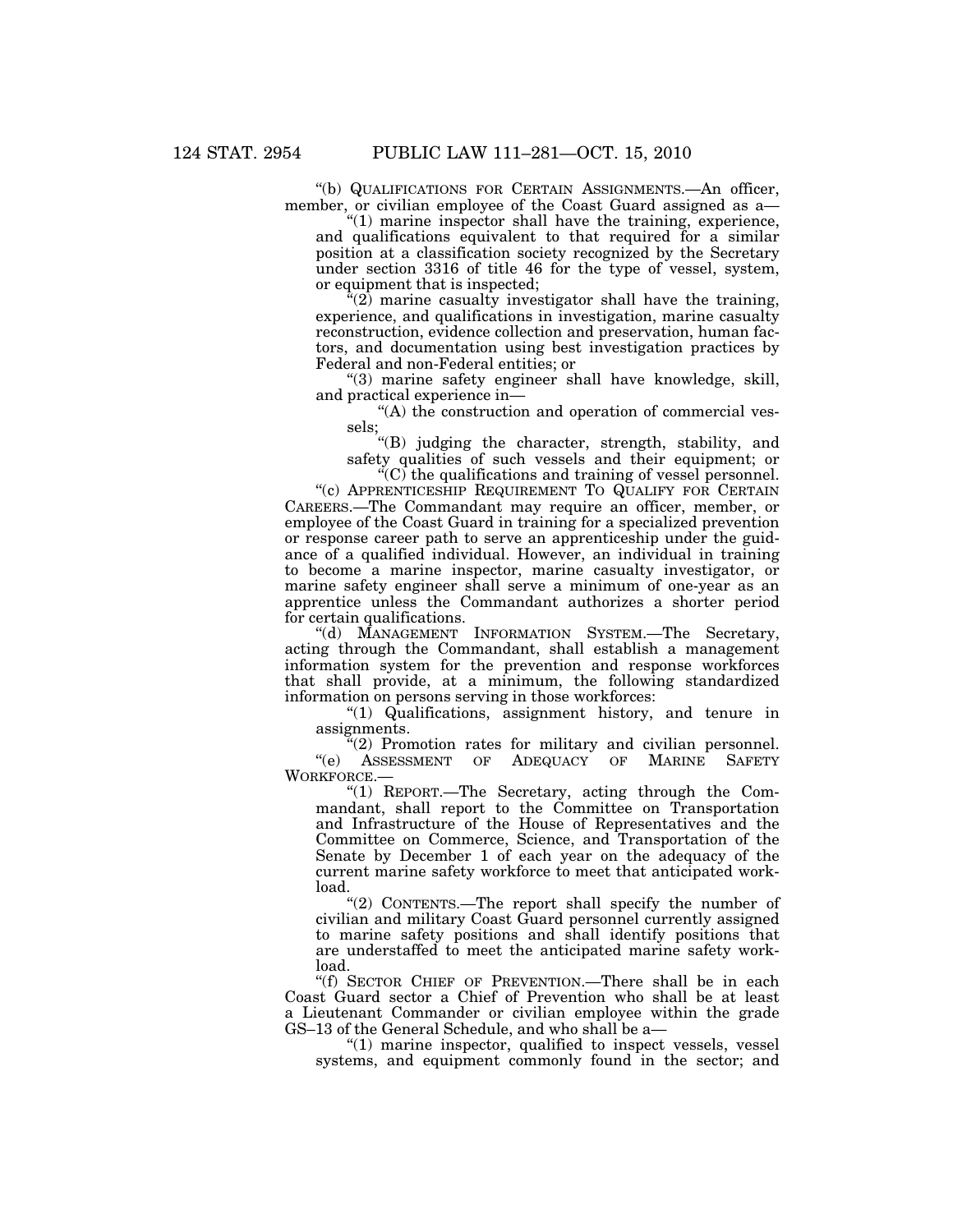"(2) qualified marine casualty investigator or marine safety engineer.

"(g) SIGNATORIES OF LETTER OF QUALIFICATION FOR CERTAIN PREVENTION PERSONNEL.—Each individual signing a letter of qualification for marine safety personnel must hold a letter of qualification for the type being certified.

''(h) SECTOR CHIEF OF RESPONSE.—There shall be in each Coast Guard sector a Chief of Response who shall be at least a Lieutenant Commander or civilian employee within the grade GS–13 of the General Schedule in each Coast Guard sector.

### **''§ 58. Centers of expertise for Coast Guard prevention and response**

''(a) ESTABLISHMENT.—The Commandant of the Coast Guard may establish and operate one or more centers of expertise for prevention and response missions of the Coast Guard (in this section referred to as a 'center').

''(b) MISSIONS.—Each center shall—

''(1) promote and facilitate education, training, and research;

"(2) develop a repository of information on its missions and specialties; and

 $\sqrt{3}$ ) perform any other missions as the Commandant may specify.

''(c) JOINT OPERATION WITH EDUCATIONAL INSTITUTION AUTHOR-IZED.—The Commandant may enter into an agreement with an appropriate official of an institution of higher education to—

" $(1)$  provide for joint operation of a center; and

"(2) provide necessary administrative services for a center, including administration and allocation of funds.

''(d) ACCEPTANCE OF DONATIONS.—

" $(1)$  Except as provided in paragraph  $(2)$ , the Commandant may accept, on behalf of a center, donations to be used to defray the costs of the center or to enhance the operation of the center. Those donations may be accepted from any State or local government, any foreign government, any foundation or other charitable organization (including any that is organized or operates under the laws of a foreign country), or any individual.

" $(2)$  The Commandant may not accept a donation under paragraph (1) if the acceptance of the donation would compromise or appear to compromise—

"(A) the ability of the Coast Guard or the department in which the Coast Guard is operating, any employee of the Coast Guard or the department, or any member of the Armed Forces to carry out any responsibility or duty in a fair and objective manner; or

''(B) the integrity of any program of the Coast Guard, the department in which the Coast Guard is operating, or of any person involved in such a program.

"(3) The Commandant shall prescribe written guidance setting forth the criteria to be used in determining whether or not the acceptance of a donation from a foreign source would have a result described in paragraph (2).

Guidelines.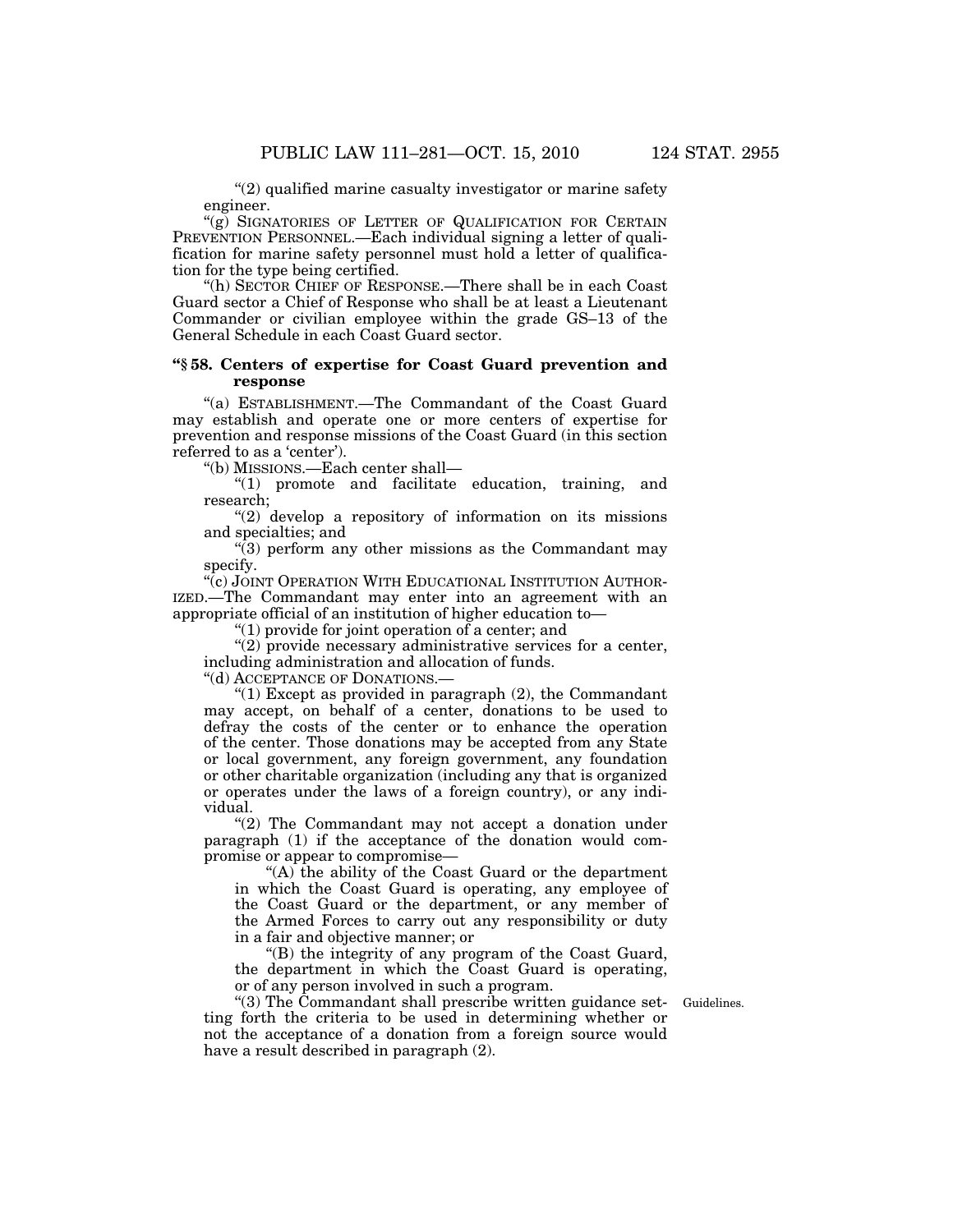### **''§ 59. Marine industry training program**

''(a) IN GENERAL.—The Commandant shall, by policy, establish a program under which an officer, member, or employee of the Coast Guard may be assigned to a private entity to further the institutional interests of the Coast Guard with regard to marine safety, including for the purpose of providing training to an officer, member, or employee. Policies to carry out the program—

"(1) with regard to an employee of the Coast Guard, shall include provisions, consistent with sections 3702 through 3704 of title 5, as to matters concerning—

''(A) the duration and termination of assignments;

''(B) reimbursements; and

''(C) status, entitlements, benefits, and obligations of program participants; and

 $(2)$  shall require the Commandant, before approving the assignment of an officer, member, or employee of the Coast Guard to a private entity, to determine that the assignment is an effective use of the Coast Guard's funds, taking into account the best interests of the Coast Guard and the costs and benefits of alternative methods of achieving the same results and objectives.

''(b) ANNUAL REPORT.—Not later than the date of the submission each year of the President's budget request under section 1105 of title 31, the Commandant shall submit to the Committee on Transportation and Infrastructure of the House of Representatives and the Committee on Commerce, Science, and Transportation of the Senate a report that describes—

 $*(1)$  the number of officers, members, and employees of the Coast Guard assigned to private entities under this section; and

''(2) the specific benefit that accrues to the Coast Guard for each assignment.''.

(b) CLERICAL AMENDMENT.—The table of sections at the beginning of such chapter is further amended by adding at the end the following new items:

''57. Prevention and response workforces.

''58. Centers of expertise for Coast Guard prevention and response.

''59. Marine industry training programs.''.

### **SEC. 522. MARINE SAFETY MISSION PRIORITIES AND LONG-TERM GOALS.**

(a) IN GENERAL.—Chapter 21 of title 46, United States Code, is amended by adding at the end the following new section:

#### **''§ 2116. Marine safety strategy, goals, and performance assessments**

"(a) LONG-TERM STRATEGY AND GOALS.—In conjunction with existing federally required strategic planning efforts, the Secretary shall develop a long-term strategy for improving vessel safety and the safety of individuals on vessels. The strategy shall include the issuance each year of an annual plan and schedule for achieving the following goals:

 $''(1)$  Reducing the number and rates of marine casualties.

 $'(2)$  Improving the consistency and effectiveness of vessel and operator enforcement and compliance programs.

 $\hat{f}(3)$  Identifying and targeting enforcement efforts at highrisk vessels and operators.

14 USC 41.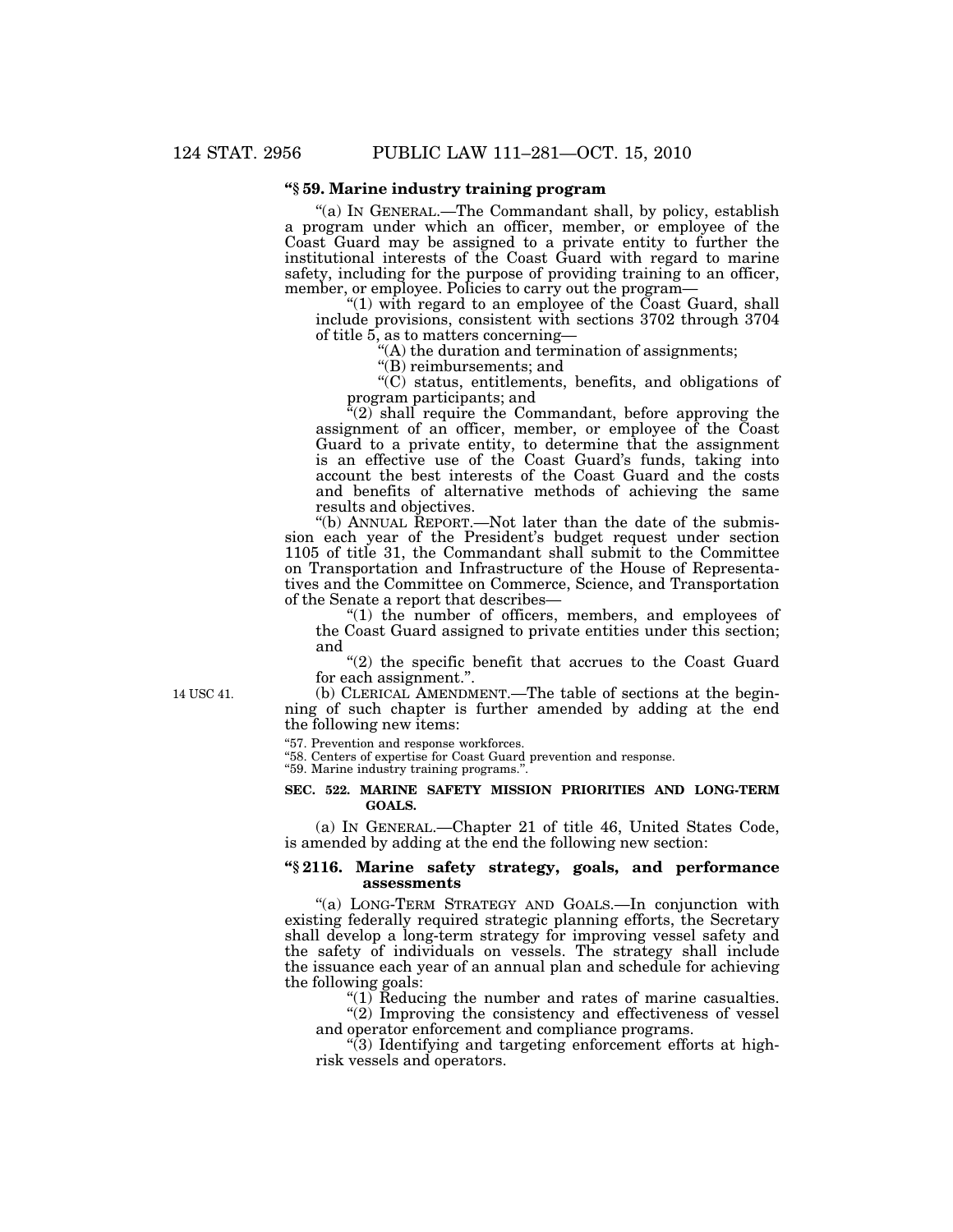''(4) Improving research efforts to enhance and promote vessel and operator safety and performance.

''(b) CONTENTS OF STRATEGY AND ANNUAL PLANS.—

''(1) MEASURABLE GOALS.—The strategy and annual plans shall include specific numeric or measurable goals designed to achieve the goals set forth in subsection (a). The purposes of the numeric or measurable goals are the following:

"(A) To increase the number of safety examinations" on all high-risk vessels.

" $(B)$  To eliminate the backlog of marine safety-related rulemakings.

 $C$ ) To improve the quality and effectiveness of marine safety information databases by ensuring that all Coast Guard personnel accurately and effectively report all safety, casualty, and injury information.

''(D) To provide for a sufficient number of Coast Guard marine safety personnel, and provide adequate facilities and equipment to carry out the functions referred to in section  $93(c)$ .

"(2) RESOURCE NEEDS.—The strategy and annual plans shall include estimates of—

''(A) the funds and staff resources needed to accomplish each activity included in the strategy and plans; and

''(B) the staff skills and training needed for timely and effective accomplishment of each goal.

"(c) SUBMISSION WITH THE PRESIDENT'S BUDGET.—Beginning with fiscal year 2011 and each fiscal year thereafter, the Secretary shall submit to Congress the strategy and annual plan not later than 60 days following the transmission of the President's budget submission under section 1105 of title 31.

''(d) ACHIEVEMENT OF GOALS.—

''(1) PROGRESS ASSESSMENT.—No less frequently than semiannually, the Coast Guard Commandant shall assess the progress of the Coast Guard toward achieving the goals set forth in subsection (b). The Commandant shall convey the Commandant's assessment to the employees of the marine safety workforce and shall identify any deficiencies that should be remedied before the next progress assessment.

"(2) REPORT TO CONGRESS.—The Secretary shall report annually to the Committee on Transportation and Infrastructure of the House of Representatives and the Committee on Commerce, Science, and Transportation of the Senate—

''(A) on the performance of the marine safety program in achieving the goals of the marine safety strategy and annual plan under subsection (a) for the year covered by the report;

''(B) on the program's mission performance in achieving numerical measurable goals established under subsection (b); and

''(C) recommendations on how to improve performance of the program.''.

(b) CLERICAL AMENDMENT.—The analysis for such chapter is 46 USC 2101. amended by adding at the end the following new item:

''2116. Marine safety strategy, goals, and performance assessments.''.

(c) CERTIFICATES OF INSPECTION.—Section 3309 of title 46, United States Code, is amended by adding at the end the following:

Effective date. Deadline. Plans.

Deadline.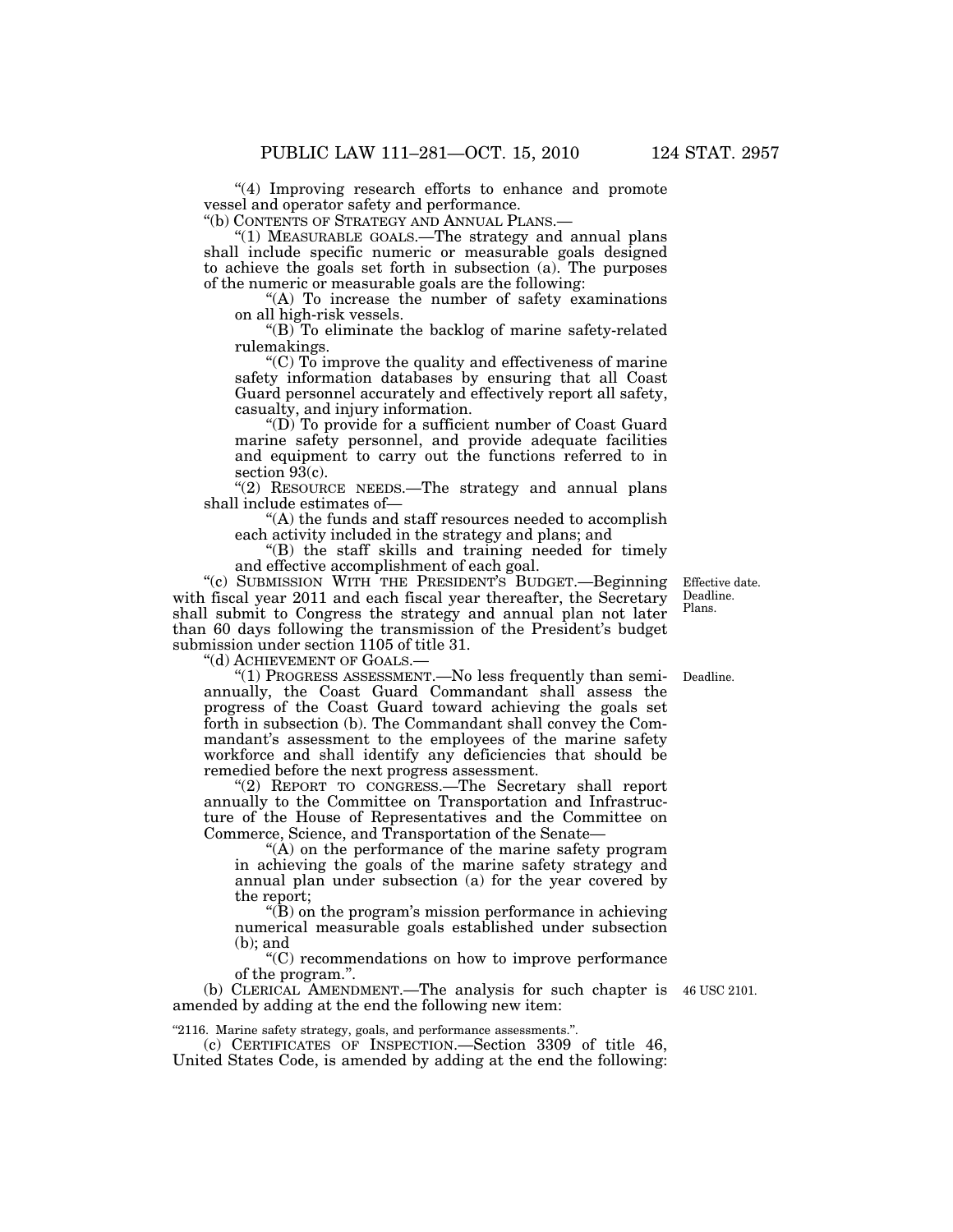''(d) A certificate of inspection issued under this section shall be signed by the senior Coast Guard member or civilian employee who inspected the vessel, in addition to the officer in charge of marine inspection.''.

### **SEC. 523. POWERS AND DUTIES.**

Section 93 of title 14, United States Code, is amended by adding at the end the following new subsections:

''(c) MARINE SAFETY RESPONSIBILITIES.—In exercising the Commandant's duties and responsibilities with regard to marine safety, the individual with the highest rank who meets the experience qualifications set forth in section  $50(a)(3)$  shall serve as the principal advisor to the Commandant regarding—

''(1) the operation, regulation, inspection, identification, manning, and measurement of vessels, including plan approval and the application of load lines;

 $\degree$ (2) approval of materials, equipment, appliances, and associated equipment;

 $(3)$  the reporting and investigation of marine casualties and accidents;

''(4) the licensing, certification, documentation, protection and relief of merchant seamen;

''(5) suspension and revocation of licenses and certificates; ''(6) enforcement of manning requirements, citizenship requirements, control of log books;

''(7) documentation and numbering of vessels;

"(8) State boating safety programs;

''(9) commercial instruments and maritime liens;

"(10) the administration of bridge safety;

 $''(11)$  administration of the navigation rules;

 $''(12)$  the prevention of pollution from vessels;

''(13) ports and waterways safety;

"(14) waterways management; including regulation for regattas and marine parades;

''(15) aids to navigation; and

"(16) other duties and powers of the Secretary related to marine safety and stewardship.

''(d) OTHER AUTHORITY NOT AFFECTED.—Nothing in subsection (c) affects—

''(1) the authority of Coast Guard officers and members to enforce marine safety regulations using authority under section 89 of this title; or

" $(2)$  the exercise of authority under section 91 of this title and the provisions of law codified at sections 191 through 195 of title 50 on the date of enactment of this paragraph.''.

## **SEC. 524. APPEALS AND WAIVERS.**

(a) IN GENERAL.—Chapter 5 of title 14, United States Code, is further amended by inserting at the end the following new section:

#### **''§ 102. Appeals and waivers**

''Except for the Commandant of the Coast Guard, any individual adjudicating an appeal or waiver of a decision regarding marine safety, including inspection or manning and threats to the environment, shall—

 $(1)$  be a qualified specialist with the training, experience, and qualifications in marine safety to effectively judge the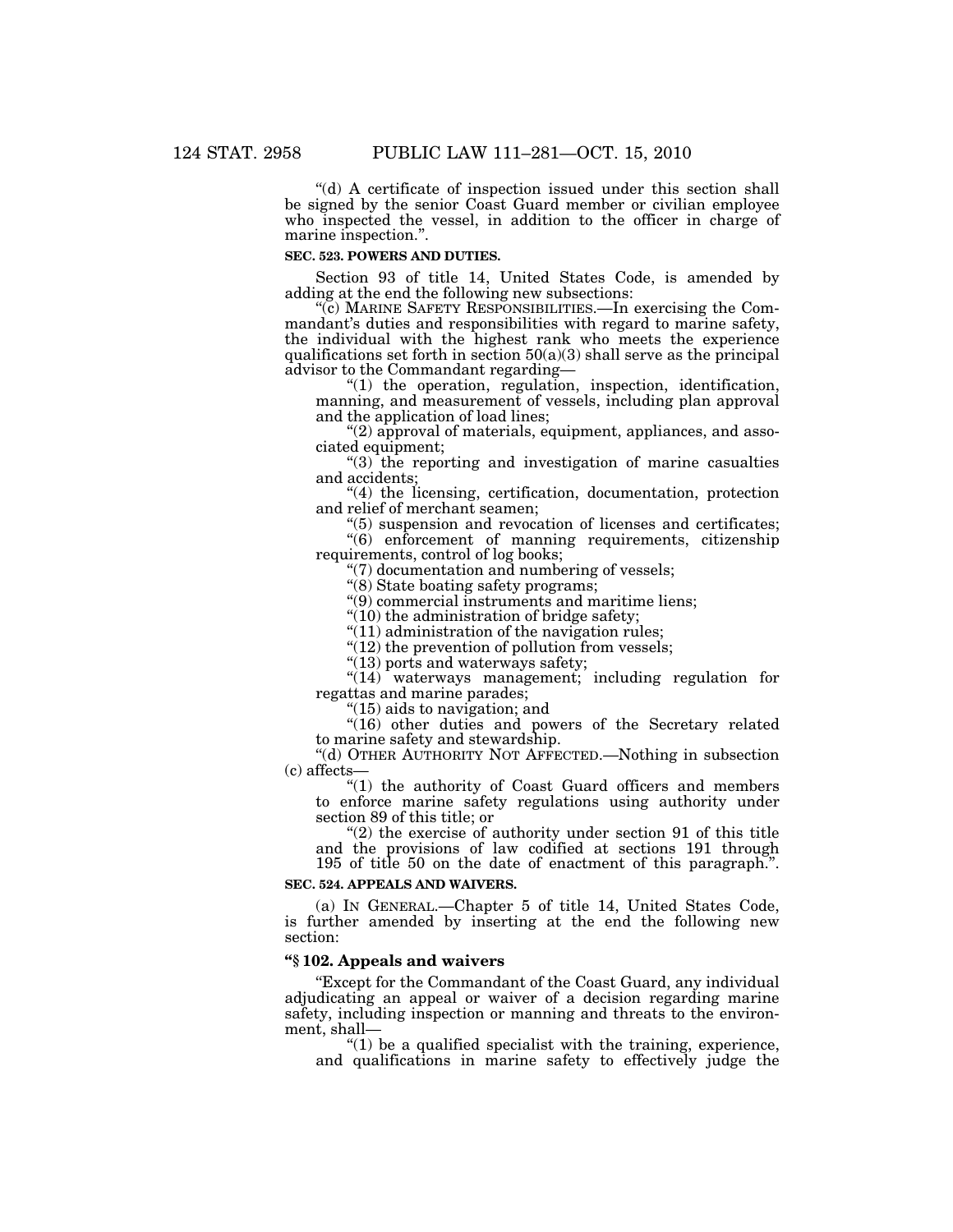facts and circumstances involved in the appeal and make a judgment regarding the merits of the appeal; or

 $(2)$  have a senior staff member who-

"(A) meets the requirements of paragraph  $(1)$ ;

''(B) actively advises the individual adjudicating the appeal; and

''(C) concurs in writing on the decision on appeal.''. (b) CLERICAL AMENDMENT.—The analysis for such chapter is 14 USC 81. further amended by adding at the end the following new item: ''102. Appeals and waivers.''.

#### **SEC. 525. COAST GUARD ACADEMY.**

(a) IN GENERAL.—Chapter 9 of title 14, United States Code, is further amended by adding at the end the following new section:

### **''§ 200. Marine safety curriculum**

''The Commandant of the Coast Guard shall ensure that professional courses of study in marine safety are provided at the Coast Guard Academy, and during other officer accession programs, to give Coast Guard cadets and other officer candidates a background and understanding of the marine safety program. These courses may include such topics as program history, vessel design and construction, vessel inspection, casualty investigation, and administrative law and regulations.''.

(b) CLERICAL AMENDMENT.—The analysis for such chapter is 14 USC 181. further amended by adding at the end the following new item:

''200. Marine safety curriculum.''.

### **SEC. 526. REPORT REGARDING CIVILIAN MARINE INSPECTORS.**

Not later than 1 year after the date of enactment of this Act, the Commandant of the Coast Guard shall submit to the Committee on Transportation and Infrastructure of the House of Representatives and the Committee on Commerce, Science, and Transportation of the Senate a report on Coast Guard's efforts to recruit and retain civilian marine inspectors and investigators and the impact of such recruitment and retention efforts on Coast Guard organizational performance.

## **TITLE VI—MARINE SAFETY**

### **SEC. 601. SHORT TITLE.**

This title may be cited as the ''Maritime Safety Act of 2010''.

### **SEC. 602. VESSEL SIZE LIMITS.**

(a) LENGTH, TONNAGE, AND HORSEPOWER.—Section  $12113(d)(2)$ of title 46, United States Code, is amended—

(1) by inserting "and" after the semicolon at the end of subparagraph (A)(i);

(2) by striking "and" at the end of subparagraph  $(A)(ii)$ ; (3) by striking subparagraph (A)(iii);

(4) by striking the period at the end of subparagraph (B) and inserting a semicolon; and

(5) by inserting at the end the following:

 $E^z$ (C) the vessel is either a rebuilt vessel or a replacement vessel under section 208(g) of the American Fisheries Act (title II of division C of Public Law 105–277; 112

46 USC 101 note. Maritime Safety Act of 2010.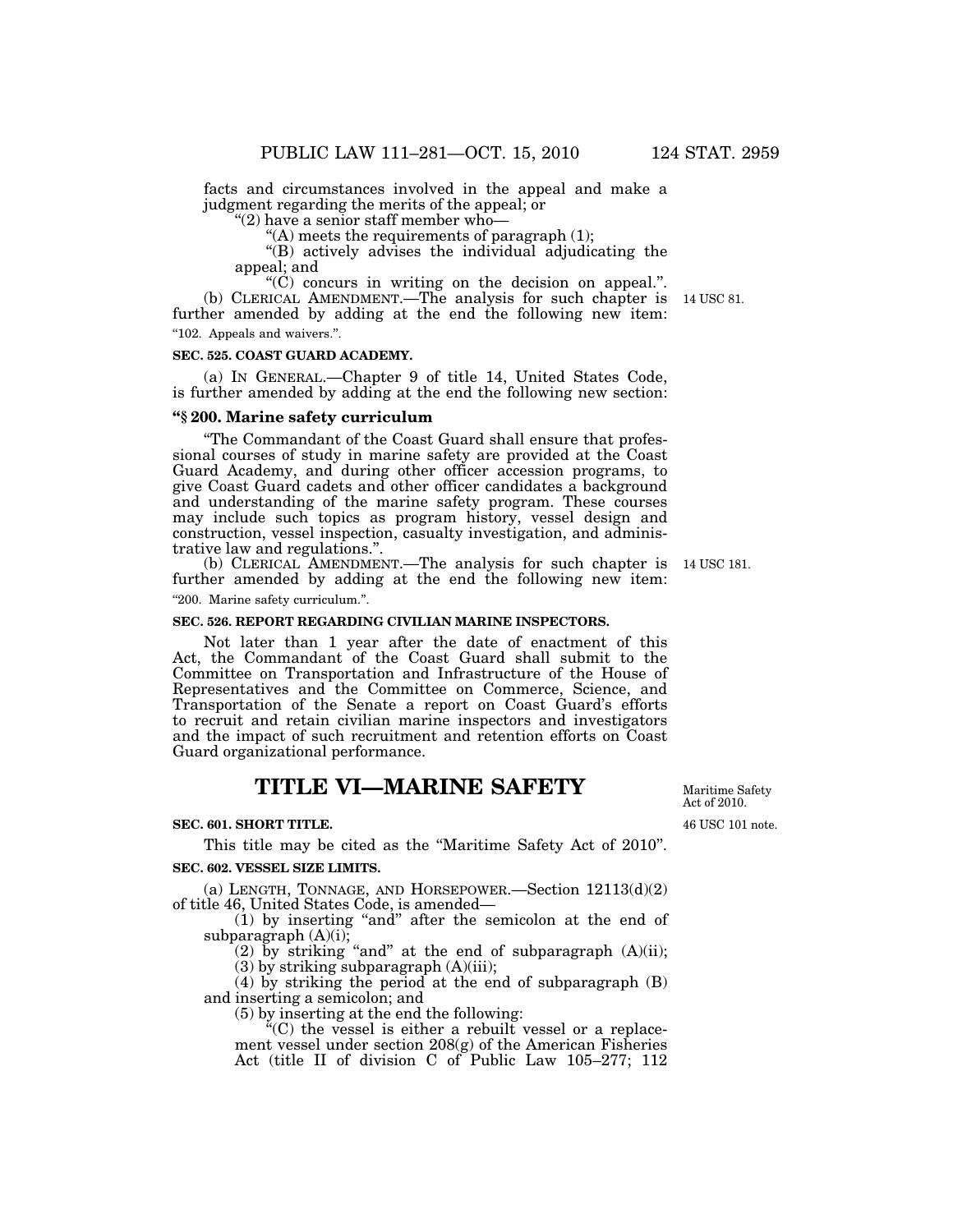Stat. 2681–627) and is eligible for a fishery endorsement under this section; or

''(D) the vessel is a fish tender vessel that is not engaged in the harvesting or processing of fish.''.

(b) CONFORMING AMENDMENTS.—

(1) VESSEL REBUILDING AND REPLACEMENT.—Section 208(g) of the American Fisheries Act (title II of division C of Public Law 105–277; 112 Stat. 2681–627) is amended to read as follows:

''(g) VESSEL REBUILDING AND REPLACEMENT.—

 $"(1)$  In GENERAL. $-$ 

''(A) REBUILD OR REPLACE.—Notwithstanding any limitation to the contrary on replacing, rebuilding, or lengthening vessels or transferring permits or licenses to a replacement vessel contained in sections 679.2 and 679.4 of title 50, Code of Federal Regulations, as in effect on the date of enactment of the Coast Guard Authorization Act of 2010 and except as provided in paragraph (4), the owner of a vessel eligible under subsection (a), (b), (c), (d), or (e), in order to improve vessel safety and operational efficiencies (including fuel efficiency), may rebuild or replace that vessel (including fuel efficiency) with a vessel documented with a fishery endorsement under section 12113 of title 46, United States Code.

''(B) SAME REQUIREMENTS.—The rebuilt or replacement vessel shall be eligible in the same manner and subject to the same restrictions and limitations under such subsection as the vessel being rebuilt or replaced.

''(C) TRANSFER OF PERMITS AND LICENSES.—Each fishing permit and license held by the owner of a vessel or vessels to be rebuilt or replaced under subparagraph (A) shall be transferred to the rebuilt or replacement vessel or its owner, as necessary to permit such rebuilt or replacement vessel to operate in the same manner as the vessel prior to the rebuilding or the vessel it replaced, respectively.<br> $\binom{4}{2}$ 

RECOMMENDATIONS OF NORTH PACIFIC FISHERY MANAGEMENT COUNCIL.—The North Pacific Fishery Management Council may recommend for approval by the Secretary such conservation and management measures, including size limits and measures to control fishing capacity, in accordance with the Magnuson-Stevens Act as it considers necessary to ensure that this subsection does not diminish the effectiveness of fishery management plans of the Bering Sea and Aleutian Islands Management Area or the Gulf of Alaska.

"(3) SPECIAL RULE FOR REPLACEMENT OF CERTAIN VES-SELS.—

"(A) IN GENERAL.-Notwithstanding the requirements of subsections (b)(2), (c)(1), and (c)(2) of section 12113 of title 46, United States Code, a vessel that is eligible under subsection (a), (b), (c), or (e) and that qualifies to be documented with a fishery endorsement pursuant to section  $213(g)$  may be replaced with a replacement vessel under paragraph (1) if the vessel that is replaced is validly documented with a fishery endorsement pursuant to section  $213(g)$  before the replacement vessel is documented with

16 USC 1851 note.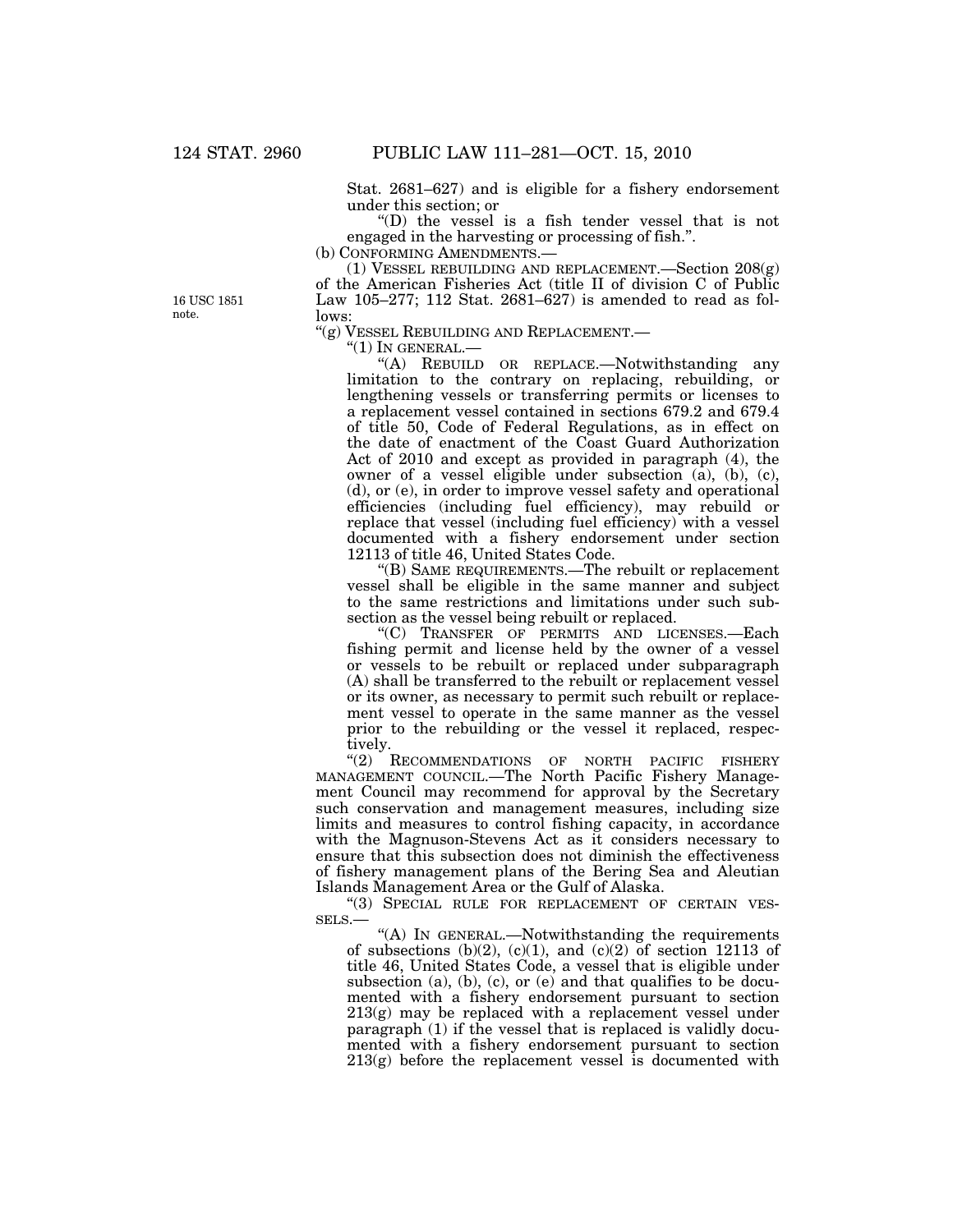a fishery endorsement under section 12113 of title 46, United States Code.

''(B) APPLICABILITY.—A replacement vessel under subparagraph (A) and its owner and mortgagee are subject to the same limitations under section 213(g) that are applicable to the vessel that has been replaced and its owner and mortgagee.

''(4) SPECIAL RULES FOR CERTAIN CATCHER VESSELS.—

''(A) IN GENERAL.—A replacement for a covered vessel described in subparagraph  $(\bar{B})$  is prohibited from harvesting fish in any fishery (except for the Pacific whiting fishery) managed under the authority of any Regional Fishery Management Council (other than the North Pacific Fishery Management Council) established under section 302(a) of the Magnuson-Stevens Act.

''(B) COVERED VESSELS.—A covered vessel referred to in subparagraph (A) is—

" $(i)$  a vessel eligible under subsection  $(a)$ ,  $(b)$ , or (c) that is replaced under paragraph (1); or

"(ii) a vessel eligible under subsection (a), (b), or (c) that is rebuilt to increase its registered length, gross tonnage, or shaft horsepower.

"(5) LIMITATION ON FISHERY ENDORSEMENTS.—Any vessel that is replaced under this subsection shall thereafter not be eligible for a fishery endorsement under section 12113 of title 46, United States Code, unless that vessel is also a replacement vessel described in paragraph (1).

''(6) GULF OF ALASKA LIMITATION.—Notwithstanding paragraph (1), the Secretary shall prohibit from participation in the groundfish fisheries of the Gulf of Alaska any vessel that is rebuilt or replaced under this subsection and that exceeds the maximum length overall specified on the license that authorizes fishing for groundfish pursuant to the license limitation program under part 679 of title 50, Code of Federal Regulations, as in effect on the date of enactment of the Coast Guard Authorization Act of 2010.

"(7) AUTHORITY OF PACIFIC COUNCIL.—Nothing in this section shall be construed to diminish or otherwise affect the authority of the Pacific Council to recommend to the Secretary conservation and management measures to protect fisheries under its jurisdiction (including the Pacific whiting fishery) and participants in such fisheries from adverse impacts caused by this Act.''.

(2) REPEAL OF EXEMPTION OF CERTAIN VESSELS.—Section 203(g) of the American Fisheries Act (title II of division C of Public Law 105–277; 112 Stat. 2681–620) is repealed.

(3) FISHERY COOPERATIVE EXIT PROVISIONS.—Section 210(b) of the American Fisheries Act (title II of division C of Public Law 105–277; 112 Stat. 2681–629) is amended—

16 USC 1851 note.

(A) by moving the matter beginning with ''the Secretary shall'' in paragraph (1) 2 ems to the right; and

(B) by adding at the end the following:

"(7) FISHERY COOPERATIVE EXIT PROVISIONS.-

''(A) FISHING ALLOWANCE DETERMINATION.—For purposes of determining the aggregate percentage of directed fishing allowances under paragraph (1), when a catcher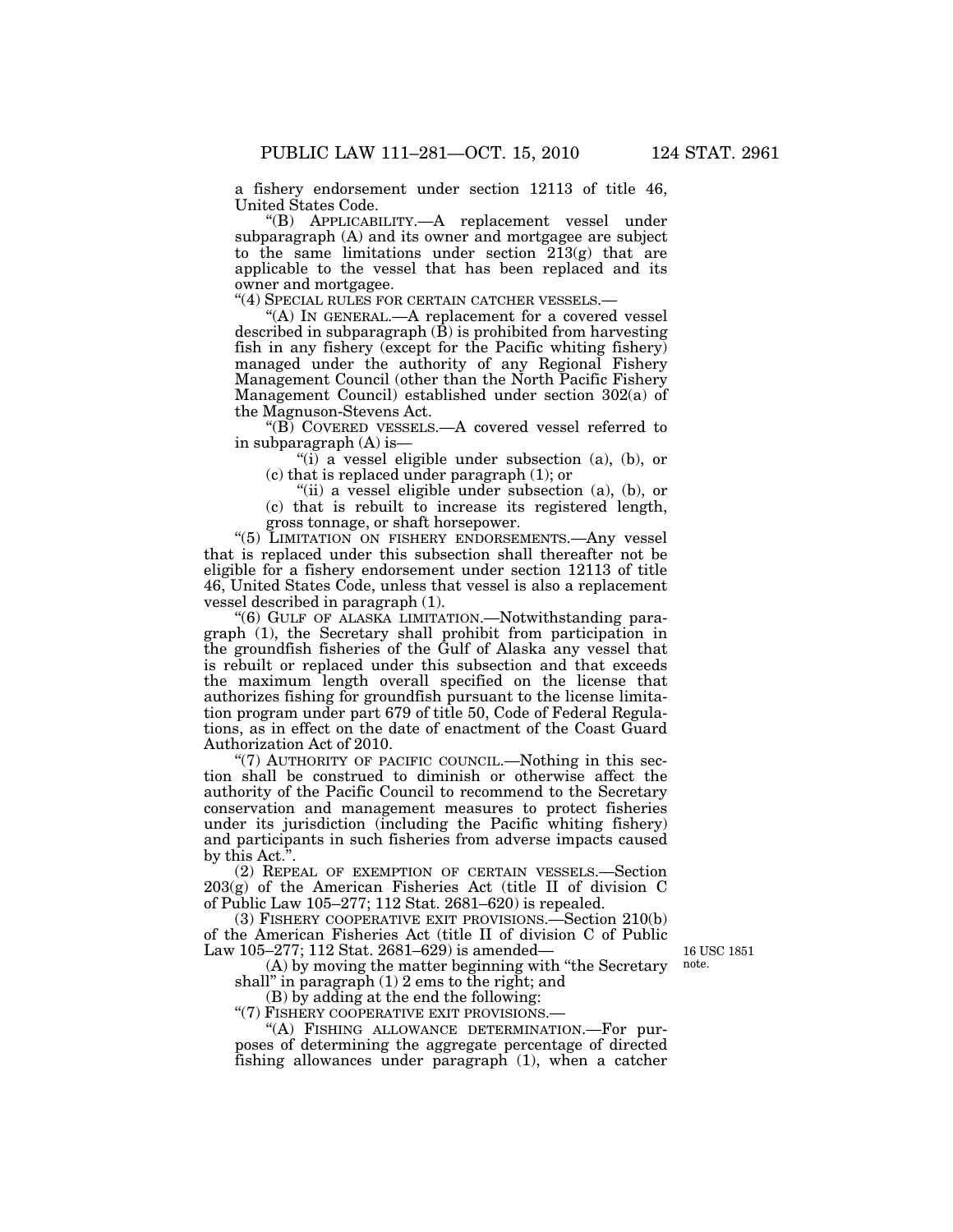vessel is removed from the directed pollock fishery, the fishery allowance for pollock for the vessel being removed—

''(i) shall be based on the catch history determination for the vessel made pursuant to section 679.62 of title 50, Code of Federal Regulations, as in effect on the date of enactment of the Coast Guard Authorization Act of 2010; and

"(ii) shall be assigned, for all purposes under this title, in the manner specified by the owner of the vessel being removed to any other catcher vessel or among other catcher vessels participating in the fishery cooperative if such vessel or vessels remain in the fishery cooperative for at least one year after the date on which the vessel being removed leaves the directed pollock fishery.

"(B) ELIGIBILITY FOR FISHERY ENDORSEMENT.—Except as provided in subparagraph (C), a vessel that is removed pursuant to this paragraph shall be permanently ineligible for a fishery endorsement, and any claim (including relating to catch history) associated with such vessel that could qualify any owner of such vessel for any permit to participate in any fishery within the exclusive economic zone of the United States shall be extinguished, unless such removed vessel is thereafter designated to replace a vessel to be removed pursuant to this paragraph.

''(C) LIMITATIONS ON STATUTORY CONSTRUCTION.— Nothing in this paragraph shall be construed—

''(i) to make the vessels AJ (United States official number 905625), DONA MARTITA (United States official number 651751), NORDIC EXPLORER (United States official number 678234), and PROVIDIAN (United States official number 1062183) ineligible for a fishery endorsement or any permit necessary to participate in any fishery under the authority of the New England Fishery Management Council or the Mid-Atlantic Fishery Management Council established, respectively, under subparagraphs (A) and (B) of section 302(a)(1) of the Magnuson-Stevens Act; or

"(ii) to allow the vessels referred to in clause (i) to participate in any fishery under the authority of the Councils referred to in clause (i) in any manner that is not consistent with the fishery management plan for the fishery developed by the Councils under section 303 of the Magnuson-Stevens Act.''.

#### **SEC. 603. COLD WEATHER SURVIVAL TRAINING.**

The Commandant of the Coast Guard shall report to the Committee on Transportation and Infrastructure of the House of Representatives and the Committee on Commerce, Science, and Transportation of the Senate on the efficacy of cold weather survival training conducted by the Coast Guard over the preceding 5 years. The report shall include plans for conducting such training in fiscal years 2010 through 2013.

#### **SEC. 604. FISHING VESSEL SAFETY.**

(a) SAFETY STANDARDS.—Section 4502 of title 46, United States Code, is amended—

 $(1)$  in subsection  $(a)$ , by-

Reports.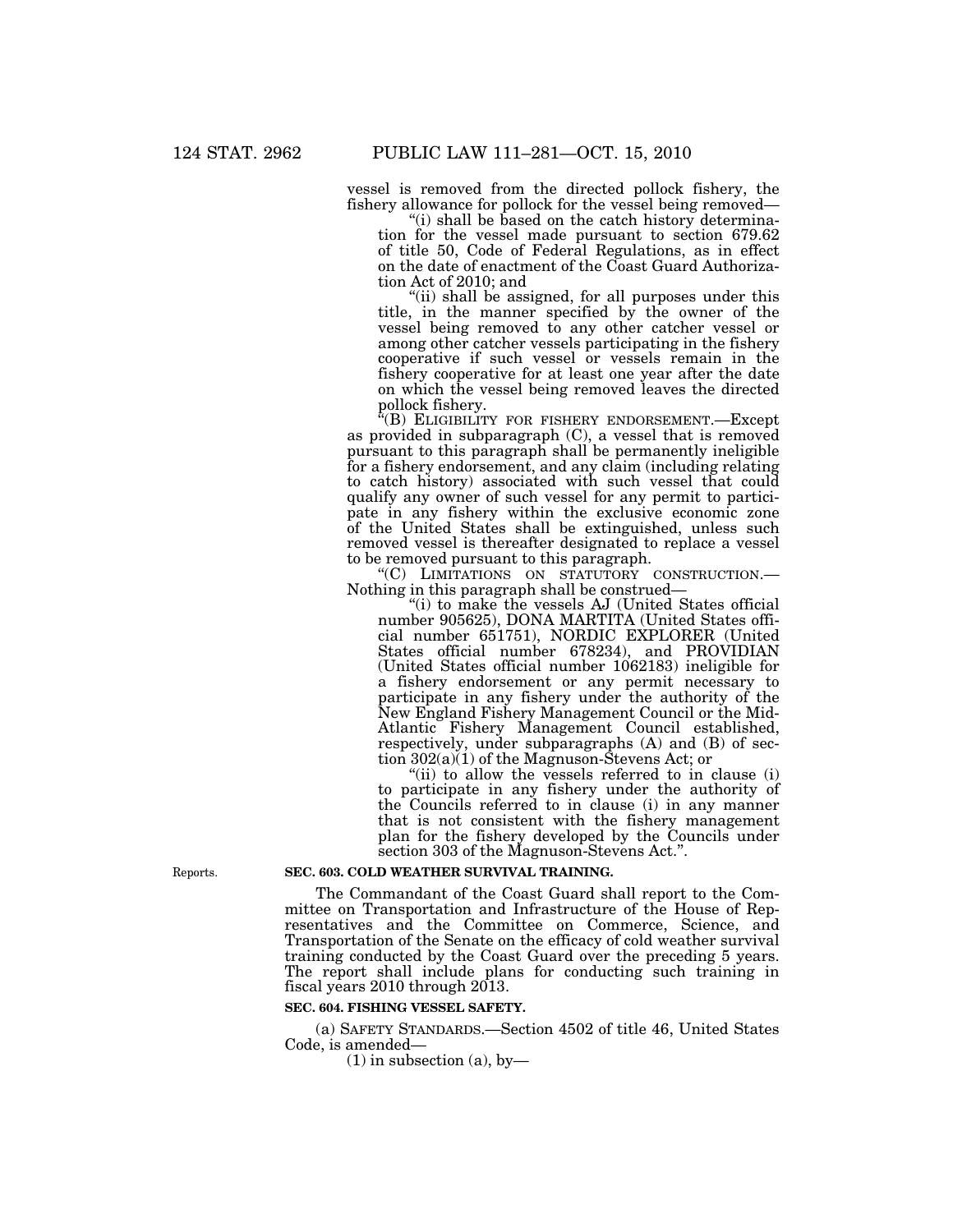(A) striking paragraphs (6) and (7) and inserting the following:

''(6) other equipment required to minimize the risk of injury to the crew during vessel operations, if the Secretary determines that a risk of serious injury exists that can be eliminated or mitigated by that equipment; and''; and

(B) redesignating paragraph (8) as paragraph (7);

 $(2)$  in subsection  $(b)$ –

(A) in paragraph (1) in the matter preceding subparagraph (A), by striking ''documented'';

(B) in paragraph (1)(A), by striking ''the Boundary Line" and inserting "3 nautical miles from the baseline from which the territorial sea of the United States is measured or beyond 3 nautical miles from the coastline of the Great Lakes'';

(C) in paragraph (2)(B), by striking ''lifeboats or liferafts" and inserting "a survival craft that ensures that no part of an individual is immersed in water'';

(D) in paragraph  $(2)(D)$ , by inserting "marine" before ''radio'';

 $(E)$  in paragraph  $(2)(E)$ , by striking "radar reflectors, nautical charts, and anchors'' and inserting ''nautical charts, and publications'';

 $(F)$  in paragraph  $(2)(F)$ , by striking ", including medicine chests'' and inserting ''and medical supplies sufficient for the size and area of operation of the vessel''; and

 $(G)$  by amending paragraph  $(2)(G)$  to read as follows: ''(G) ground tackle sufficient for the vessel.'';

 $(3)$  by amending subsection  $(f)$  to read as follows:

''(f) To ensure compliance with the requirements of this chapter, the Secretary—

"(1) shall require the individual in charge of a vessel Records. described in subsection (b) to keep a record of equipment maintenance, and required instruction and drills; and

" $(2)$  shall examine at dockside a vessel described in subsection (b) at least once every 2 years, and shall issue a certificate of compliance to a vessel meeting the requirements of this chapter.''; and

 $(4)$  by adding at the end the following:

" $(g)(1)$  The individual in charge of a vessel described in subsection (b) must pass a training program approved by the Secretary that meets the requirements in paragraph (2) of this subsection and hold a valid certificate issued under that program.

''(2) The training program shall—

''(A) be based on professional knowledge and skill obtained through sea service and hands-on training, including training in seamanship, stability, collision prevention, navigation, fire fighting and prevention, damage control, personal survival, emergency medical care, emergency drills, and weather;

 $\sqrt{\rm E}$ ) require an individual to demonstrate ability to communicate in an emergency situation and understand information found in navigation publications;

''(C) recognize and give credit for recent past experience in fishing vessel operation; and

''(D) provide for issuance of a certificate to an individual that has successfully completed the program.

Deadline. Certification.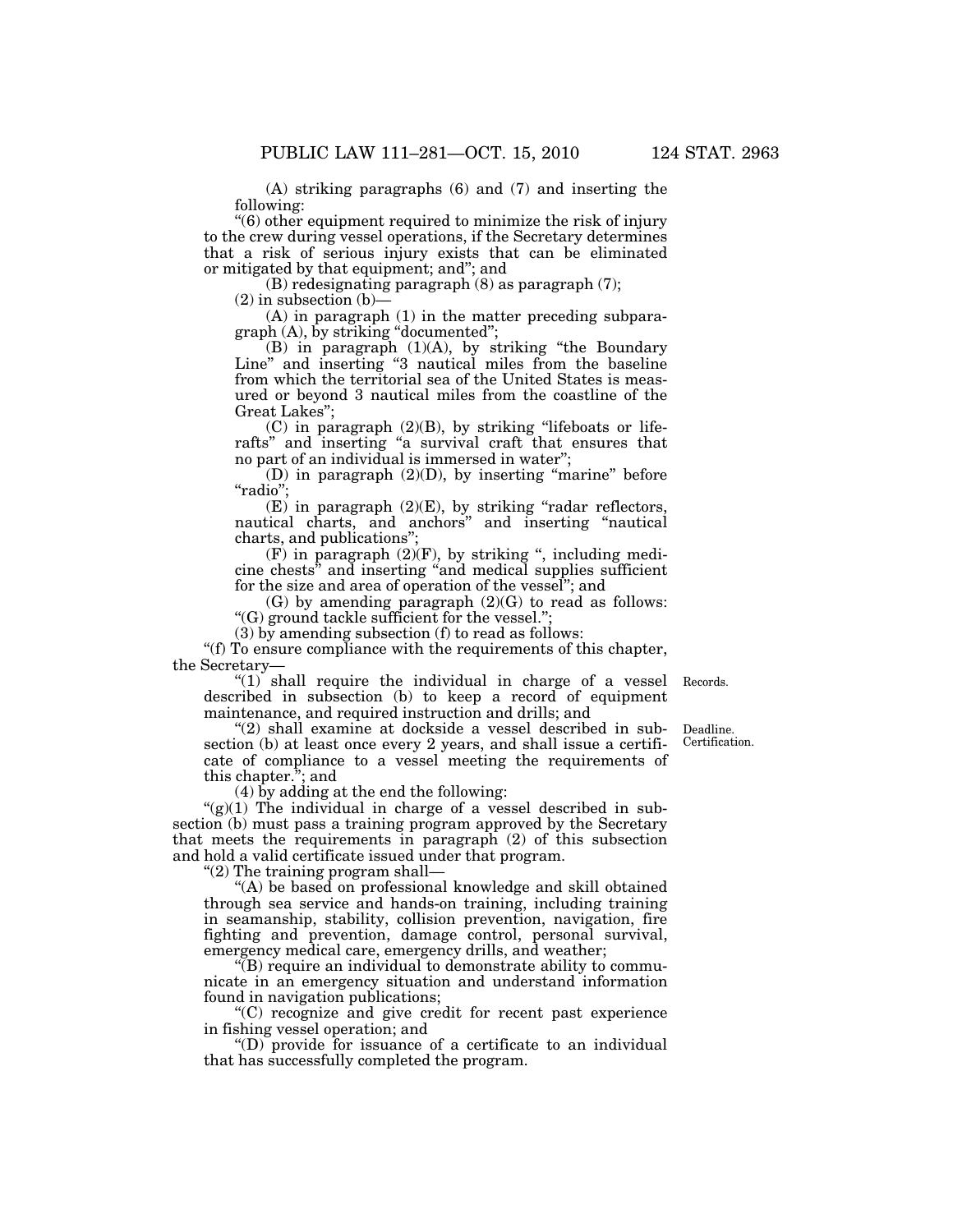Regulations. Certification. Deadline.

Public information. Database.

''(3) The Secretary shall prescribe regulations implementing this subsection. The regulations shall require that individuals who are issued a certificate under paragraph (2)(D) must complete refresher training at least once every 5 years as a condition of maintaining the validity of the certificate.

''(4) The Secretary shall establish a publicly accessible electronic database listing the names of individuals who have participated in and received a certificate confirming successful completion of a training program approved by the Secretary under this section.

''(h) A vessel to which this chapter applies shall be constructed in a manner that provides a level of safety equivalent to the minimum safety standards the Secretary may establish for recreational vessels under section 4302, if—

" $(1)$  subsection  $(b)$  of this section applies to the vessel;

 $''(2)$  the vessel is less than 50 feet overall in length; and

 $'(3)$  the vessel is built after January 1, 2010.

 $(ii)(1)$  The Secretary shall establish a Fishing Safety Training Grants Program to provide funding to municipalities, port authorities, other appropriate public entities, not-for-profit organizations, and other qualified persons that provide commercial fishing safety training—

"(A) to conduct fishing vessel safety training for vessel operators and crewmembers that—

"(i) in the case of vessel operators, meets the requirements of subsection (g); and

''(ii) in the case of crewmembers, meets the requirements of subsection  $(g)(2)(A)$ , such requirements of subsection  $(g)(2)(B)$  as are appropriate for crewmembers, and the requirements of subsections  $(g)(2)(D)$ ,  $(g)(3)$ , and  $(g)(4)$ ; and

''(B) for purchase of safety equipment and training aids for use in those fishing vessel safety training programs.

"(2) The Secretary shall award grants under this subsection on a competitive basis.

''(3) The Federal share of the cost of any activity carried out with a grant under this subsection shall not exceed 75 percent.

"(4) There is authorized to be appropriated  $$3,000,000$  for each of fiscal years 2010 through 2014 for grants under this subsection.

"(i)(1) The Secretary shall establish a Fishing Safety Research Grant Program to provide funding to individuals in academia, members of non-profit organizations and businesses involved in fishing and maritime matters, and other persons with expertise in fishing safety, to conduct research on methods of improving the safety of the commercial fishing industry, including vessel design, emergency and survival equipment, enhancement of vessel monitoring systems, communications devices, de-icing technology, and severe weather detection.

"(2) The Secretary shall award grants under this subsection on a competitive basis.

"(3) The Federal share of the cost of any activity carried out with a grant under this subsection shall not exceed 75 percent.

"(4) There is authorized to be appropriated  $$3,000,000$  for each fiscal years 2010 through 2014 for activities under this subsection.''.

(b) CONFORMING AMENDMENT.—Section 4506(b) of title 46, United States Code, is repealed.

(c) ADVISORY COMMITTEE.—

Grants.

Grants.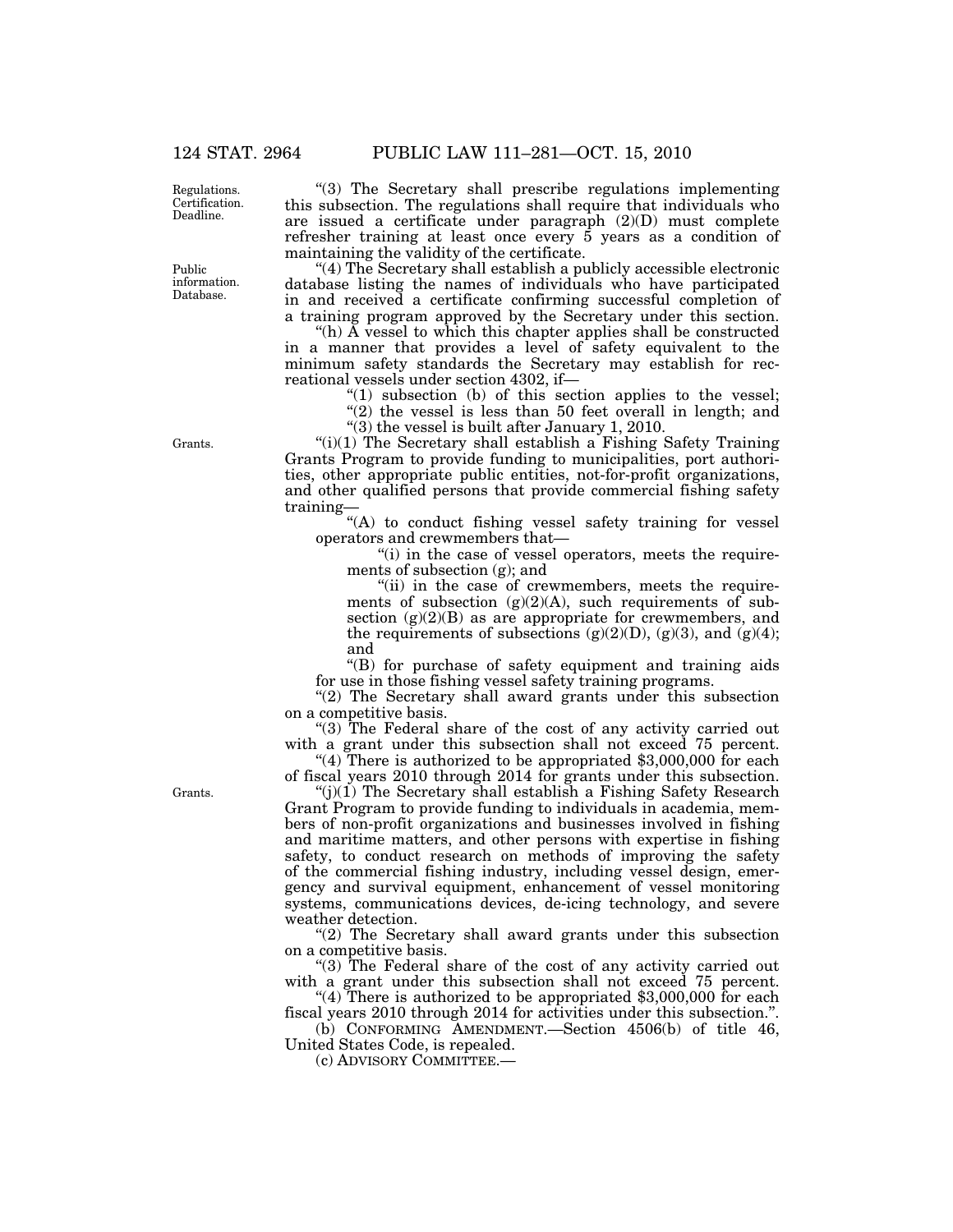(1) CHANGE OF NAME.—Section 4508 of title 46, United States Code, is amended—

(A) by striking the section heading and inserting the following:

### **''§ 4508. Commercial Fishing Safety Advisory Committee'';**

and

(B) in subsection (a) by striking ''Industry Vessel''. (2) MEMBERSHIP REQUIREMENTS.—Section 4508(b)(1) of that title is amended—

(A) by striking "seventeen" and inserting "eighteen"; (B) in subparagraph (A)—

(i) in the matter preceding clause (i), by striking "from the commercial fishing industry who-" and inserting ''who shall represent the commercial fishing industry and who—''; and

(ii) in clause (ii), by striking ''an uninspected'' and inserting "a";

(C) by striking subparagraph (B) and inserting the following:

''(B) three members who shall represent the general public, including, whenever possible—

''(i) an independent expert or consultant in maritime safety;

''(ii) a marine surveyor who provides services to vessels to which this chapter applies; and

''(iii) a person familiar with issues affecting fishing communities and families of fishermen;''; and

(D) in subparagraph (C)—

(i) in the matter preceding clause (i), by striking "representing each  $of$ " ''representing each of—''

and inserting "each of whom shall represent—";

(ii) in clause (i), by striking "or marine surveyors;" and inserting "and marine engineers;";

 $(iii)$  in clause  $(iii)$ , by striking "and" after the semicolon at the end;

(iv) in clause (iv), by striking the period at the end and inserting ''; and''; and

(v) by adding at the end the following new clause: " $(v)$  owners of vessels to which this chapter applies.".

(3) TERMINATION.—Section  $4508(e)(1)$  of that title is amended by striking "September 30, 2010." and inserting "September 30, 2020.''.

(4) CLERICAL AMENDMENT.—The table of sections at the 46 USC 4501. beginning of chapter 45 of title 46, United States Code, is amended by striking the item relating to such section and inserting the following:

''4508. Commercial Fishing Safety Advisory Committee.''.

(d) LOADLINES FOR VESSELS 79 FEET OR GREATER IN LENGTH.—

(1) LIMITATION ON EXEMPTION FOR FISHING VESSELS.—Section 5102(b)(3) of title 46, United States Code, is amended by inserting after ''vessel'' the following '', unless the vessel is built after July 1, 2012''.

(2) ALTERNATE PROGRAM FOR CERTAIN FISHING VESSELS.— Section 5103 of title 46, United States Code, is amended by adding at the end the following: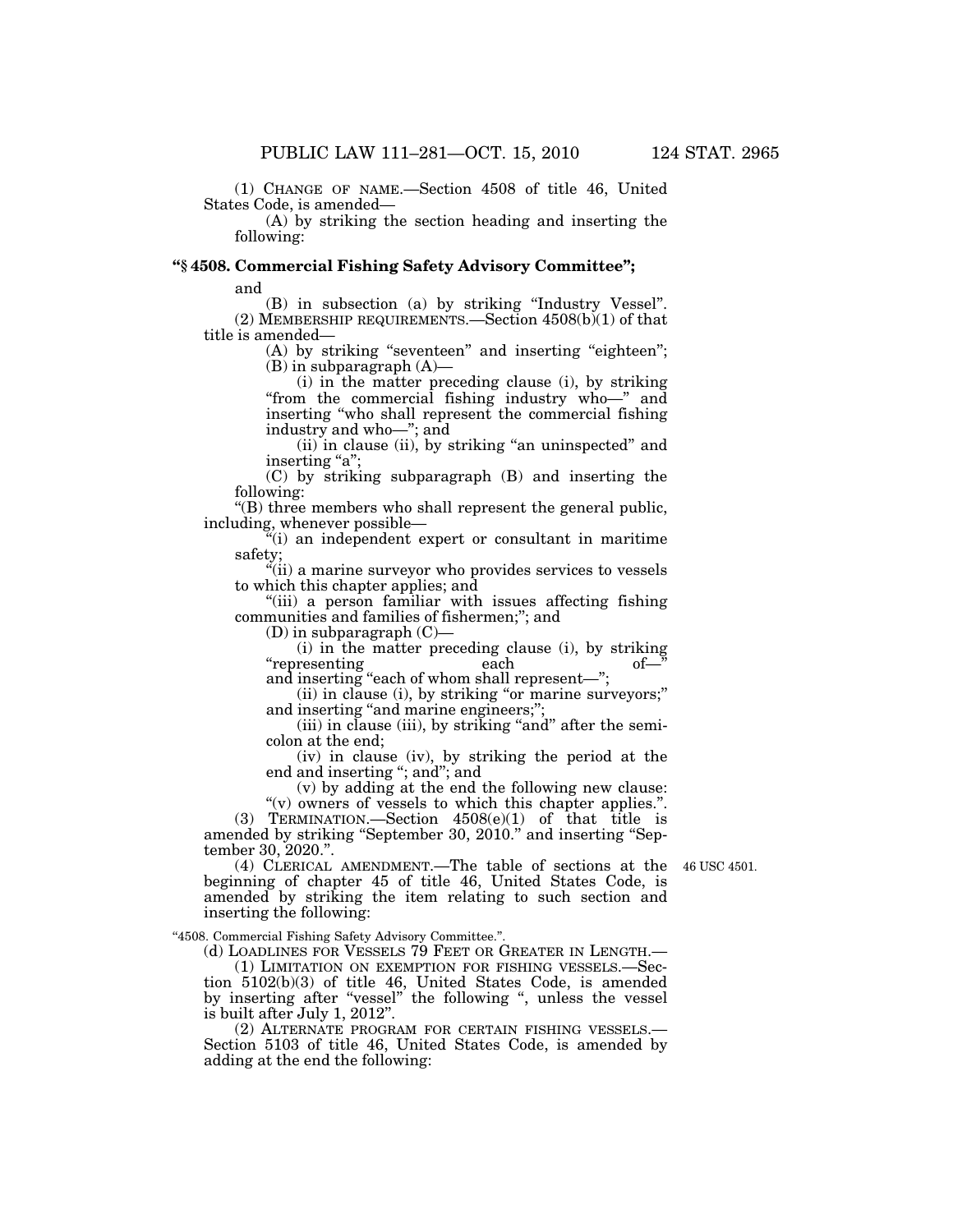"(c) A fishing vessel built on or before July 1, 2012, that undergoes a substantial change to the dimension of or type of the vessel completed after the later of July 1, 2012, or the date the Secretary establishes standards for an alternate loadline compliance program, shall comply with such an alternative loadline compliance program that is developed in cooperation with the commercial fishing industry and prescribed by the Secretary.''.

(e) CLASSING OF VESSELS.—

(1) IN GENERAL.—Section 4503 of title 46, United States Code, is amended—

(A) by striking the section heading and inserting the following:

### **''§ 4503. Fishing, fish tender, and fish processing vessel certification'';**

(B) in subsection (a) by striking ''fish processing''; and (C) by adding at the end the following:

"(c) This section applies to a vessel to which section 4502(b) of this title applies that is at least 50 feet overall in length and is built after July 1, 2012.

" $(d)(1)$  After January 1, 2020, a fishing vessel, fish processing vessel, or fish tender vessel to which section 4502(b) of this title applies shall comply with an alternate safety compliance program that is developed in cooperation with the commercial fishing industry and prescribed by the Secretary, if the vessel—

 $(A)$  is at least 50 feet overall in length;

''(B) is built before July 1, 2012; and

''(C) is 25 years of age or older.

"(2) A fishing vessel, fish processing vessel, or fish tender vessel built before July 1, 2012, that undergoes a substantial change to the dimension of or type of vessel completed after the later of July 1, 2012, or the date the Secretary establishes standards for an alternate safety compliance program, shall comply with such an alternative safety compliance program that is developed in cooperation with the commercial fishing industry and prescribed by the Secretary.

''(3) Alternative safety compliance programs may be developed for purposes of paragraph (1) for specific regions and fisheries.

''(4) Notwithstanding paragraph (1), vessels owned by a person that owns more than 30 vessels subject to that paragraph are not required to meet the alternate safety compliance requirements of that paragraph until January 1, 2030, if that owner enters into a compliance agreement with the Secretary that provides for a fixed schedule for all of the vessels owned by that person to meet requirements of that paragraph by that date and the vessel owner is meeting that schedule.

''(5) A fishing vessel, fish processing vessel, or fish tender vessel to which section 4502(b) of this title applies that was classed before July 1, 2012, shall—

 $\mathcal{H}(\mathbf{A})$  remain subject to the requirements of a classification society approved by the Secretary; and

''(B) have on board a certificate from that society.''.

(2) CLERICAL AMENDMENT.—The table of sections at the beginning of chapter 45 of title 46, United States Code, is amended by striking the item relating to such section and inserting the following:

''4503. Fishing, fish tender, and fish processing vessel certification.''.

Applicability.

Effective date.

Effective date. Contracts.

Applicability.

46 USC 4501. Certification.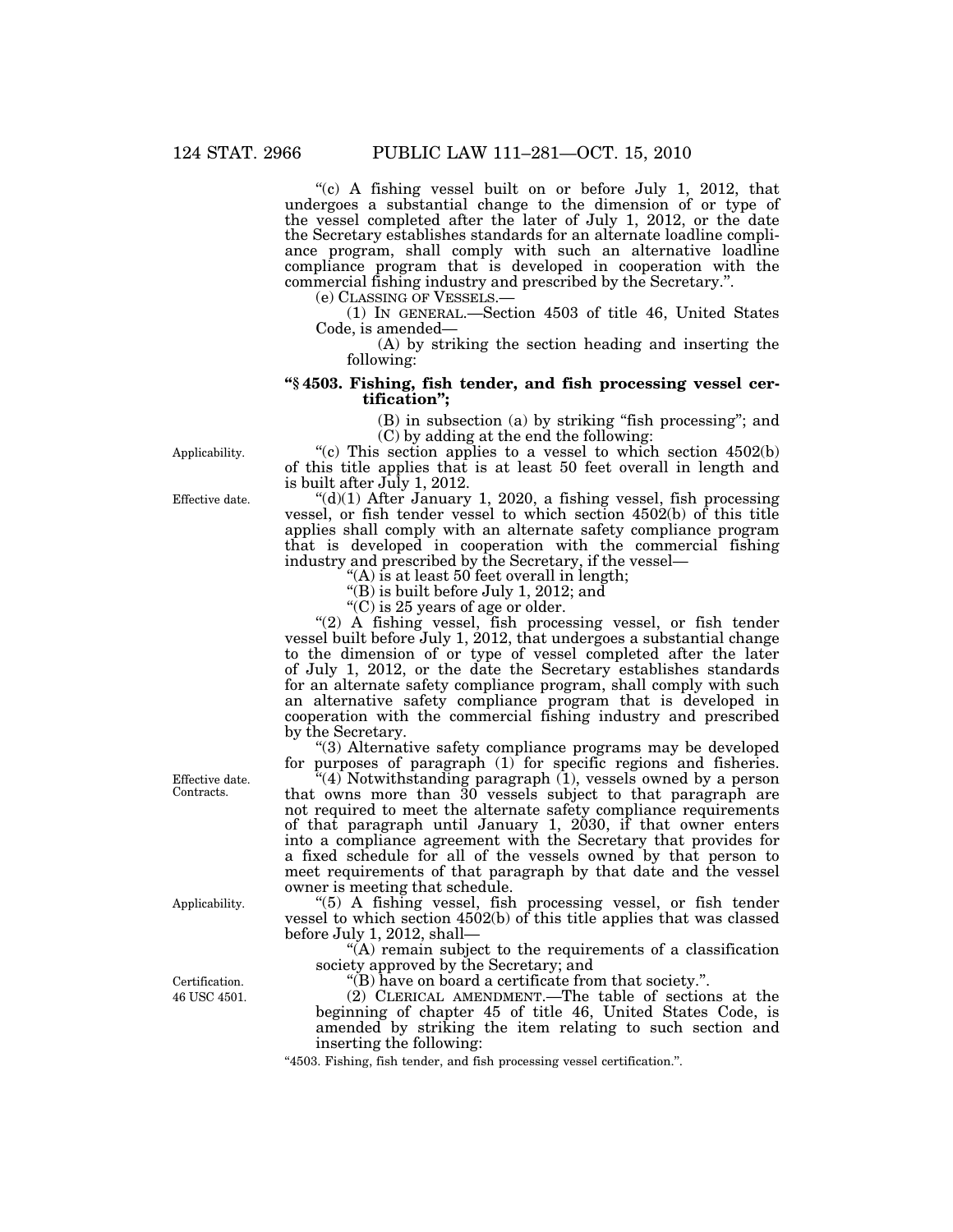(f) ALTERNATIVE SAFETY COMPLIANCE PROGRAM.—No later than January 1, 2017, the Secretary of the department in which the Coast Guard is operating shall prescribe an alternative safety compliance program referred to in section  $4503(d)(1)$  of the title 46, United States Code, as amended by this section.

#### **SEC. 605. MARINER RECORDS.**

Section 7502 of title 46, United States Code, is amended—  $(1)$  by inserting "(a)" before "The";

(2) by striking ''computerized records'' and inserting ''records, including electronic records,''; and

(3) by adding at the end the following:

''(b) The Secretary may prescribe regulations requiring a vessel owner or managing operator of a commercial vessel, or the employer of a seaman on that vessel, to maintain records of each individual engaged on the vessel subject to inspection under chapter 33 on matters of engagement, discharge, and service for not less than 5 years after the date of the completion of the service of that individual on the vessel. The regulations may require that a vessel owner, managing operator, or employer shall make these records available to the individual and the Coast Guard on request.

"(c) A person violating this section, or a regulation prescribed under this section, is liable to the United States Government for a civil penalty of not more than \$5,000.''.

#### **SEC. 606. DELETION OF EXEMPTION OF LICENSE REQUIREMENT FOR OPERATORS OF CERTAIN TOWING VESSELS.**

Section 8905 of title 46, United States Code, is amended— (1) by striking subsection (b); and

(2) by redesignating subsection (c) as subsection (b).

#### **SEC. 607. LOG BOOKS.**

(a) IN GENERAL.—Chapter 113 of title 46, United States Code, is amended by adding at the end the following:

#### **''§ 11304. Additional logbook and entry requirements**

''(a) A vessel of the United States that is subject to inspection under section 3301 of this title, except a vessel on a voyage from a port in the United States to a port in Canada, shall have an official logbook, which shall be kept available for review by the Secretary on request.

"(b) The log book required by subsection (a) shall include the following entries:

''(1) The time when each seaman and each officer assumed or relieved the watch.

" $(2)$  The number of hours in service to the vessels of each seaman and each officer.

"(3) An account of each accident, illness, and injury that occurs during each watch.''.

(b) CLERICAL AMENDMENT.—The table of sections at the begin-46 USC 11301. ning of such chapter is amended by adding at the end the following:

''11304. Additional logbook and entry requirements.''.

#### **SEC. 608. SAFE OPERATIONS AND EQUIPMENT STANDARDS.**

(a) IN GENERAL.—Chapter 21 of title 46, United States Code, is further amended by adding at the end the following new sections:

Deadline. 46 USC 4503 note.

Penalty.

Time period.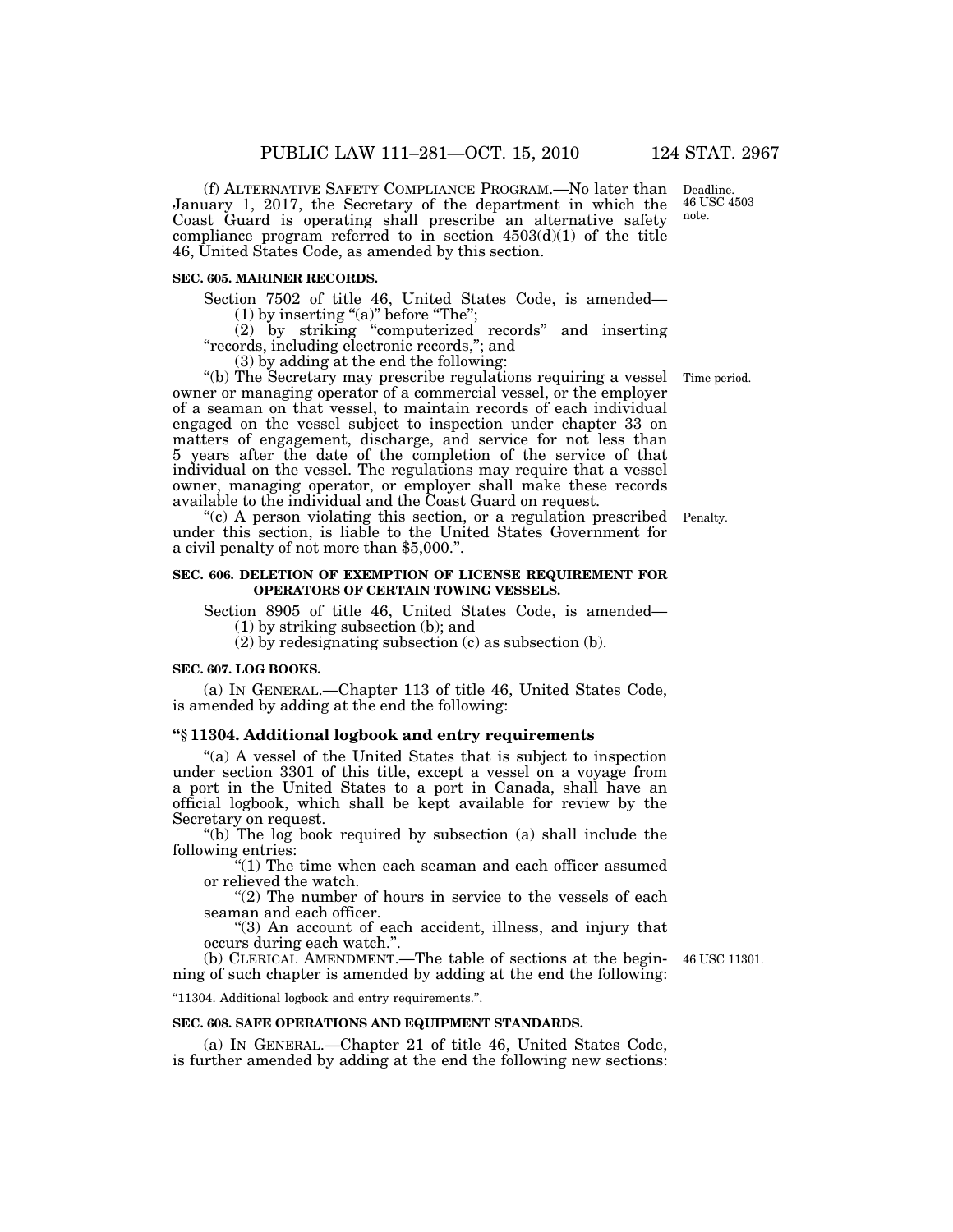## **''§ 2117. Termination for unsafe operation**

''An individual authorized to enforce this title—

" $(1)$  may remove a certificate required by this title from a vessel that is operating in a condition that does not comply with the provisions of the certificate;

" $(2)$  may order the individual in charge of a vessel that is operating that does not have on board the certificate required by this title to return the vessel to a mooring and to remain there until the vessel is in compliance with this title; and

"(3) may direct the individual in charge of a vessel to which this title applies to immediately take reasonable steps necessary for the safety of individuals on board the vessel if the official observes the vessel being operated in an unsafe condition that the official believes creates an especially hazardous condition, including ordering the individual in charge to return the vessel to a mooring and to remain there until the situation creating the hazard is corrected or ended.

#### **''§ 2118. Establishment of equipment standards**

''(a) In establishing standards for approved equipment required on vessels subject to part B of this title, the Secretary shall establish standards that are—

" $(1)$  based on performance using the best available technology that is economically achievable; and

 $\sqrt[n]{(2)}$  operationally practical.

''(b) Using the standards established under subsection (a), the Secretary may also certify lifesaving equipment that is not required to be carried on vessels subject to part B of this title to ensure that such equipment is suitable for its intended purpose.

Deadline.

"(c) At least once every 10 years the Secretary shall review and revise the standards established under subsection (a) to ensure that the standards meet the requirements of this section.''.

(b) CLERICAL AMENDMENT.—The table of sections at the beginning of such chapter is further amended by adding at the end the following:

''2117. Termination for unsafe operation.

''2118. Establishment of equipment standards.''.

#### **SEC. 609. APPROVAL OF SURVIVAL CRAFT.**

(a) IN GENERAL.—Chapter 31 of title 46, United States Code, is amended by adding at the end the following new section:

#### **''§ 3104. Survival craft**

"(a) Except as provided in subsection (b), the Secretary may not approve a survival craft as a safety device for purposes of this part, unless the craft ensures that no part of an individual is immersed in water.

''(b) The Secretary may authorize a survival craft that does not provide protection described in subsection (a) to remain in service until not later than January 1, 2015, if-

"(1) it was approved by the Secretary before January 1, 2010; and

 $\cdot$  (2) it is in serviceable condition.".

(b) CLERICAL AMENDMENT.—The table of sections at the beginning of such chapter is amended by adding at the end the following: ''3104. Survival craft.''.

Review.

46 USC 2101.

46 USC 3101.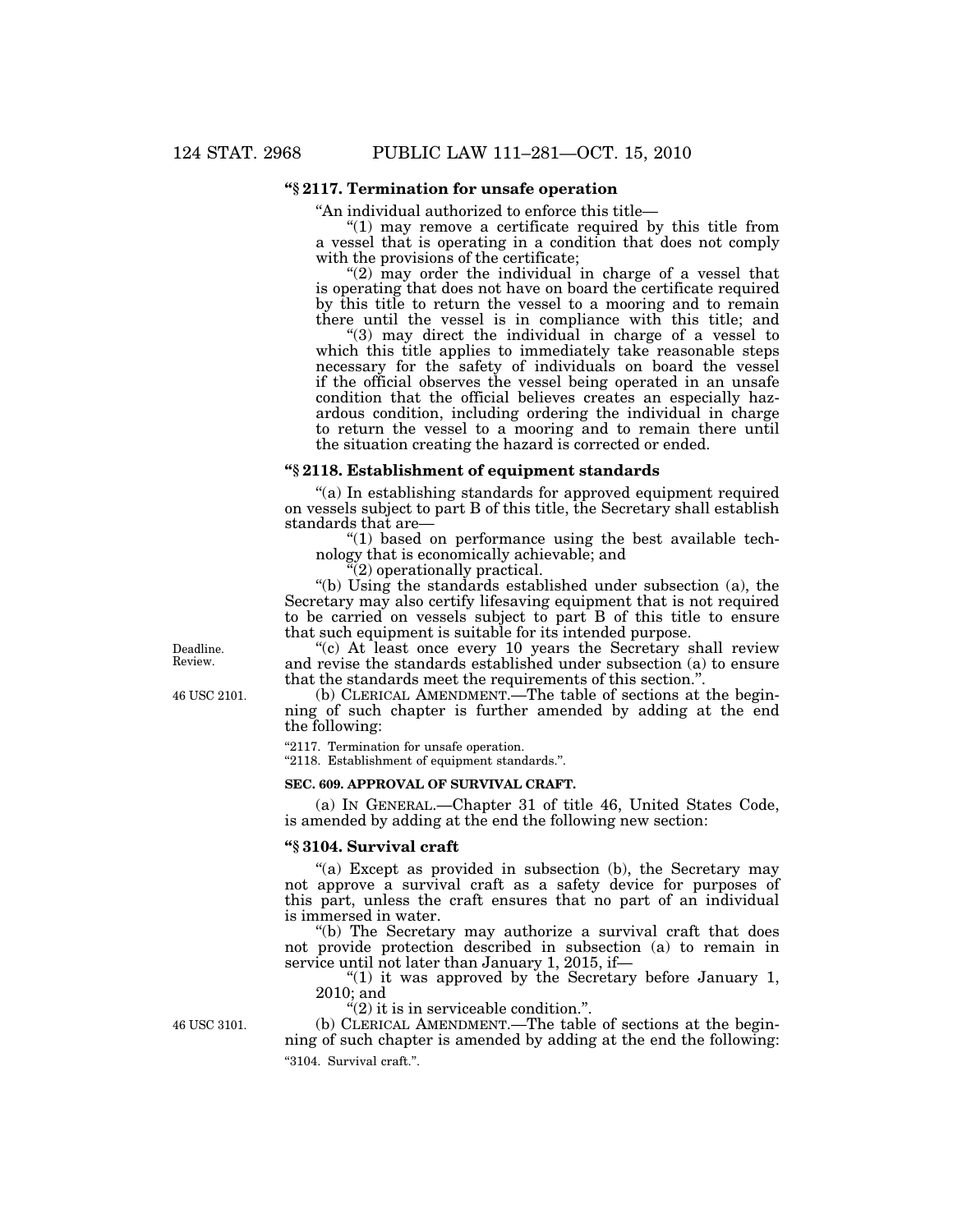### **SEC. 610. SAFETY MANAGEMENT.**

(a) VESSELS TO WHICH REQUIREMENTS APPLY.—Section 3202 of title 46, United States Code, is amended—

 $(1)$  in subsection (a) by striking the heading and inserting ''FOREIGN VOYAGES AND FOREIGN VESSELS.—'';

(2) by redesignating subsections (b) and (c) as subsections (c) and (d), respectively;

(3) by inserting after subsection (a) the following:

''(b) OTHER PASSENGER VESSELS.—This chapter applies to a vessel that is—

"(1) a passenger vessel or small passenger vessel; and  $''(2)$  is transporting more passengers than a number prescribed by the Secretary based on the number of individuals on the vessel that could be killed or injured in a marine casualty.

(4) in subsection (d), as so redesignated, by striking ''subsection (b)" and inserting "subsection (c)"; and

 $(5)$  in subsection  $(d)(4)$ , as so redesignated, by inserting "that is not described in subsection (b) of this section" after "waters".

(b) SAFETY MANAGEMENT SYSTEM.—Section 3203 of title 46, United States Code, is amended by adding at the end the following new subsection:

''(c) In prescribing regulations for passenger vessels and small Regulations. passenger vessels, the Secretary shall consider—

''(1) the characteristics, methods of operation, and nature of the service of these vessels; and

 $''(2)$  with respect to vessels that are ferries, the sizes of the ferry systems within which the vessels operate.''.

#### **SEC. 611. PROTECTION AGAINST DISCRIMINATION.**

(a) IN GENERAL.—Section 2114 of title 46, United States Code, is amended—

(1) in subsection (a)(1)(A), by striking "or" after the semicolon;

 $(2)$  in subsection  $(a)(1)(B)$ , by striking the period at the end and inserting a semicolon;

 $(3)$  by adding at the end of subsection  $(a)(1)$  the following new subparagraphs:

 $(C)$  the seaman testified in a proceeding brought to enforce a maritime safety law or regulation prescribed under that law;

''(D) the seaman notified, or attempted to notify, the vessel owner or the Secretary of a work-related personal injury or work-related illness of a seaman;

 $E$ ) the seaman cooperated with a safety investigation by the Secretary or the National Transportation Safety Board;

''(F) the seaman furnished information to the Secretary, the National Transportation Safety Board, or any other public official as to the facts relating to any marine casualty resulting in injury or death to an individual or damage to property occurring in connection with vessel transportation; or

"(G) the seaman accurately reported hours of duty under this part.''; and

 $(4)$  by amending subsection (b) to read as follows:

''(b) A seaman alleging discharge or discrimination in violation of subsection (a) of this section, or another person at the seaman's request, may file a complaint with respect to such allegation in

Notification.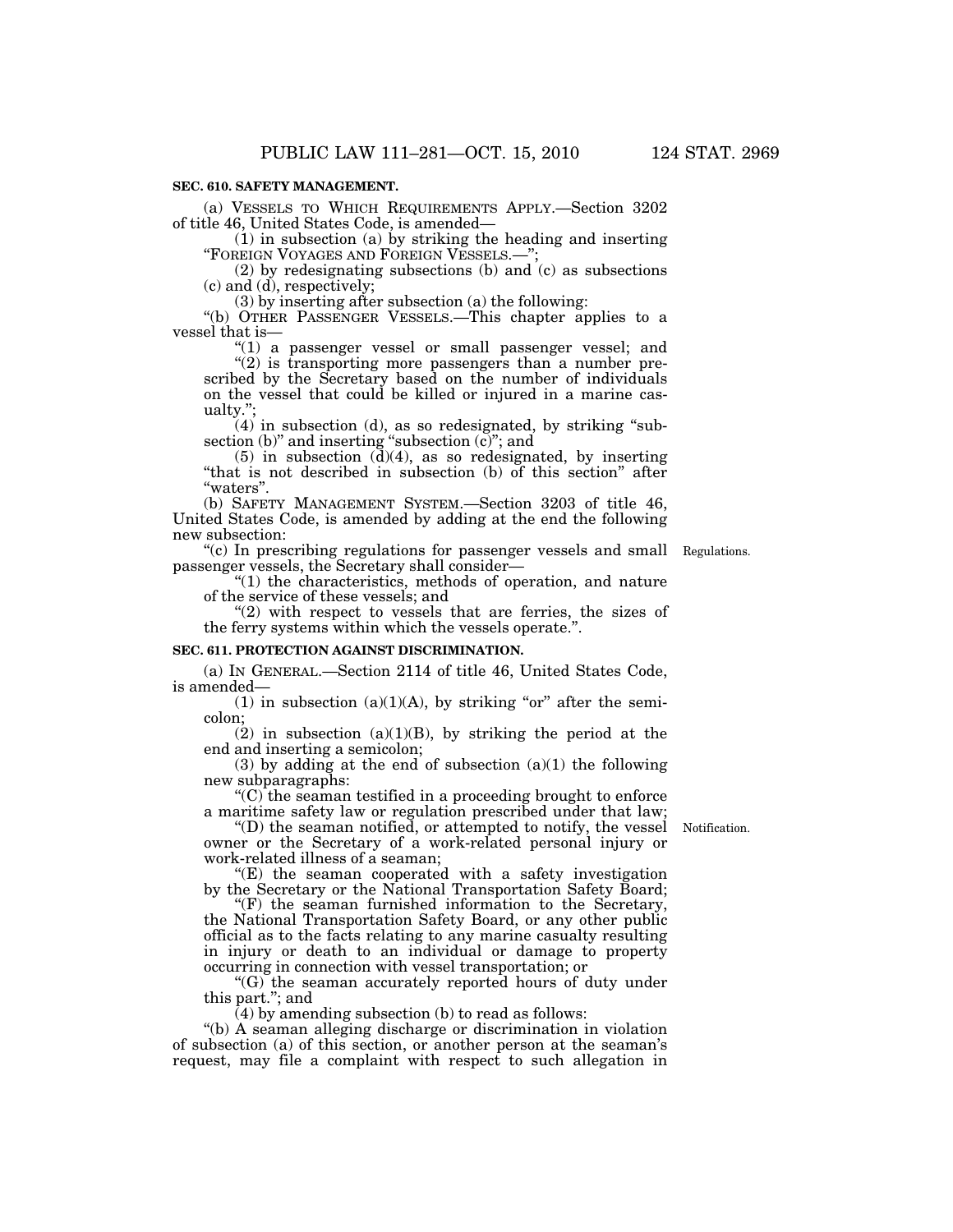the same manner as a complaint may be filed under subsection (b) of section 31105 of title 49. Such complaint shall be subject to the procedures, requirements, and rights described in that section, including with respect to the right to file an objection, the right of a person to file for a petition for review under subsection (c) of that section, and the requirement to bring a civil action under subsection (d) of that section.''.

(b) EXISTING ACTIONS.—This section shall not affect the application of section 2114(b) of title 46, United States Code, as in effect before the date of enactment of this Act, to an action filed under that section before that date.

### **SEC. 612. OIL FUEL TANK PROTECTION.**

Section 3306 of title 46, United States Code, is amended by adding at the end the following new subsection:

" $(k)(1)$  Each vessel of the United States that is constructed under a contract entered into after the date of enactment of the Maritime Safety Act of 2010, or that is delivered after January 1, 2011, with an aggregate capacity of 600 cubic meters or more of oil fuel, shall comply with the requirements of Regulation 12A under Annex I to the Protocol of 1978 relating to the International Convention for the Prevention of Pollution from Ships, 1973, entitled 'Oil Fuel Tank Protection'.

"(2) The Secretary may prescribe regulations to apply the requirements described in Regulation 12A to vessels described in paragraph (1) that are not otherwise subject to that convention. Any such regulation shall be considered to be an interpretive rule for the purposes of section 553 of title 5.

" $(3)$  In this subsection the term 'oil fuel' means any oil used as fuel in connection with the propulsion and auxiliary machinery of the vessel in which such oil is carried.''.

#### **SEC. 613. OATHS.**

Section 7105 of title 46, United States Code, is amended by striking ''before a designated official''.

#### **SEC. 614. DURATION OF LICENSES, CERTIFICATES OF REGISTRY, AND MERCHANT MARINERS' DOCUMENTS.**

(a) MERCHANT MARINER'S DOCUMENTS.—Section 7302(f) of title 46, United States Code, is amended to read as follows:

"(f) PERIODS OF VALIDITY AND RENEWAL OF MERCHANT MARI-NERS' DOCUMENTS.—

"(1) IN GENERAL.—Except as provided in subsection  $(g)$ , a merchant mariner's document issued under this chapter is valid for a 5-year period and may be renewed for additional 5-year periods.

" $(2)$  ADVANCE RENEWALS.—A renewed merchant mariner's document may be issued under this chapter up to 8 months in advance but is not effective until the date that the previously issued merchant mariner's document expires or until the completion of any active suspension or revocation of that previously issued merchant mariner's document, whichever is later.''.

(b) DURATION OF LICENSES.—Section 7106 of such title is amended to read as follows:

Definition.

Compliance.

46 USC 2114 note.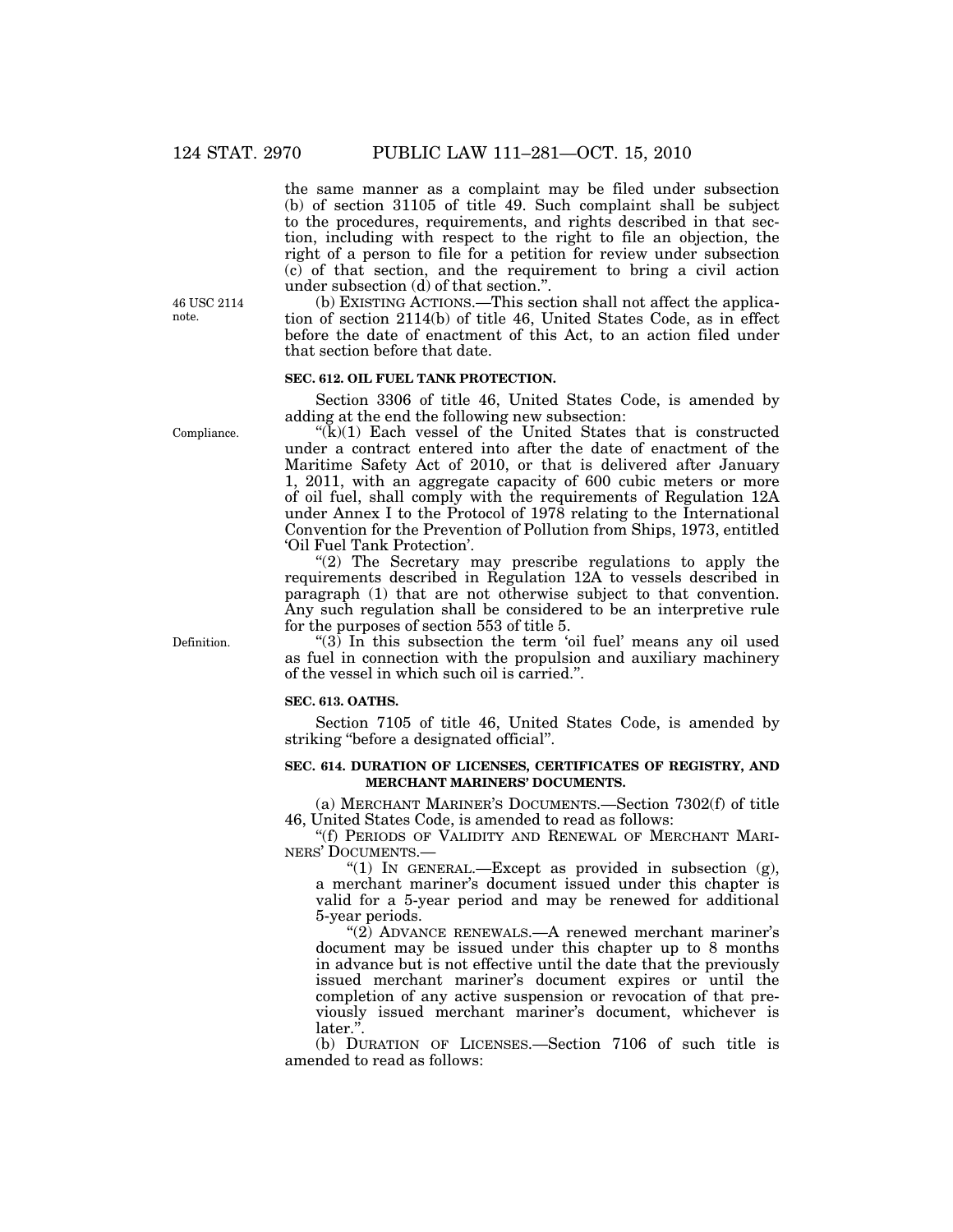### **''§ 7106. Duration of licenses**

"(a) IN GENERAL.—A license issued under this part is valid for a 5-year period and may be renewed for additional 5-year periods; except that the validity of a license issued to a radio officer is conditioned on the continuous possession by the holder of a first-class or second-class radiotelegraph operator license issued by the Federal Communications Commission.

''(b) ADVANCE RENEWALS.—A renewed license issued under this part may be issued up to 8 months in advance but is not effective until the date that the previously issued license expires or until the completion of any active suspension or revocation of that previously issued merchant mariner's document, whichever is later.''.

(c) CERTIFICATES OF REGISTRY.—Section 7107 of such title is amended to read as follows:

#### **''§ 7107. Duration of certificates of registry**

"(a) IN GENERAL.—A certificate of registry issued under this part is valid for a 5-year period and may be renewed for additional 5-year periods; except that the validity of a certificate issued to a medical doctor or professional nurse is conditioned on the continuous possession by the holder of a license as a medical doctor or registered nurse, respectively, issued by a State.

''(b) ADVANCE RENEWALS.—A renewed certificate of registry issued under this part may be issued up to 8 months in advance but is not effective until the date that the previously issued certificate of registry expires or until the completion of any active suspension or revocation of that previously issued merchant mariner's document, whichever is later.''.

#### **SEC. 615. AUTHORIZATION TO EXTEND THE DURATION OF LICENSES, CERTIFICATES OF REGISTRY, AND MERCHANT MARINERS' DOCUMENTS.**

(a) MERCHANT MARINER LICENSES AND DOCUMENTS.—Chapter 75 of title 46, United States Code, is amended by adding at the end the following:

#### **''§ 7507. Authority to extend the duration of licenses, certificates of registry, and merchant mariner documents**

''(a) LICENSES AND CERTIFICATES OF REGISTRY.—Notwithstanding sections 7106 and 7107, the Secretary of the department in which the Coast Guard is operating may—

 $''(1)$  extend for not more than one year an expiring license or certificate of registry issued for an individual under chapter 73 if the Secretary determines that the extension is required to enable the Coast Guard to eliminate a backlog in processing applications for those licenses or certificates of registry or in response to a national emergency or natural disaster, as deemed necessary by the Secretary; or

" $(2)$  issue for not more than five years an expiring license or certificate of registry issued for an individual under chapter 73 for the exclusive purpose of aligning the expiration date of such license or certificate of registry with the expiration date of a merchant mariner's document.

''(b) MERCHANT MARINER DOCUMENTS.—Notwithstanding section 7302(g), the Secretary may—

" $(1)$  extend for not more than one year an expiring merchant mariner's document issued for an individual under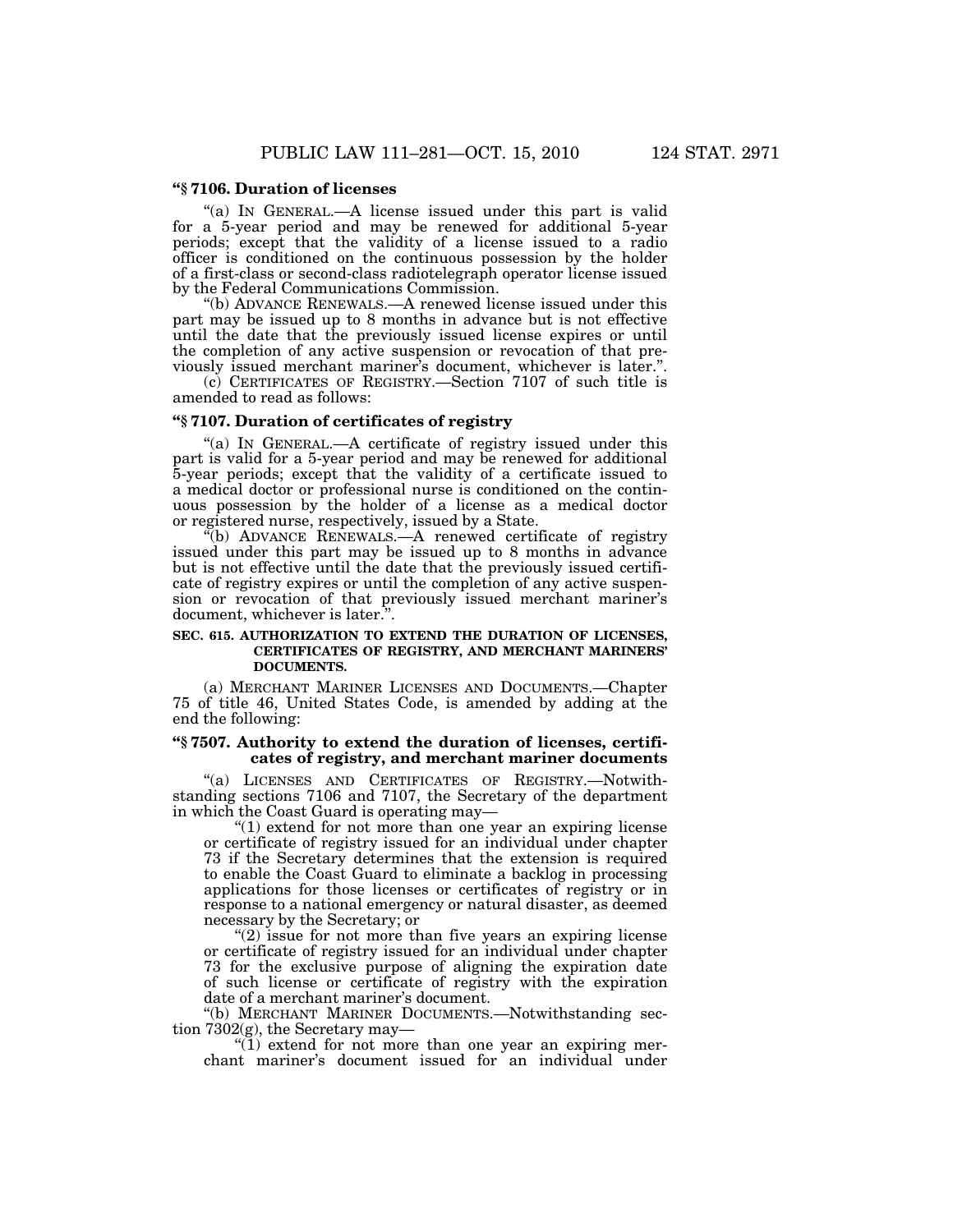chapter 73 if the Secretary determines that the extension is required to enable the Coast Guard to eliminate a backlog in processing applications for those licenses or certificates of registry or in response to a national emergency or natural disaster, as deemed necessary by the Secretary; or

 $''(2)$  issue for not more than five years an expiring merchant mariner's document issued for an individual under chapter 73 for the exclusive purpose of aligning the expiration date of such merchant mariner's document with the expiration date of a merchant mariner's document.

''(c) MANNER OF EXTENSION.—Any extensions granted under this section may be granted to individual seamen or a specifically identified group of seamen.''.

46 USC 7501.

(b) CLERICAL AMENDMENT.—The analysis for such chapter is amended by adding at the end the following:

''7507. Authority to extend the duration of licenses, certificates of registry, and merchant mariner documents.''.

### **SEC. 616. MERCHANT MARINER ASSISTANCE REPORT.**

Not later than 180 days after the date of enactment of this Act, the Commandant of the Coast Guard shall submit to the Committee on Transportation and Infrastructure of the House of Representatives and the Committee on Commerce, Science, and Transportation of the Senate a report regarding the feasibility of—

(1) expanding the streamlined evaluation process program that was affiliated with the Houston Regional Examination Center of the Coast Guard to all processing centers of the Coast Guard nationwide;

(2) including proposals to simplify the application process for a license as an officer, staff officer, or operator and for a merchant mariner's document to help eliminate errors by merchant mariners when completing the application form (CG– 719B), including instructions attached to the application form and a modified application form for renewals with questions pertaining only to the period of time since the previous application;

(3) providing notice to an applicant of the status of the pending application, including a process to allow the applicant to check on the status of the application by electronic means; and

(4) ensuring that all information collected with respect to applications for new or renewed licenses, merchant mariner documents, and certificates of registry is retained in a secure electronic format.

#### **SEC. 617. OFFSHORE SUPPLY VESSELS.**

(a) REMOVAL OF TONNAGE LIMITS.—

(1) DEFINITION.—

(A) IN GENERAL.—Section 2101(19) of title 46, United States Code, is amended by striking ''of more than 15 gross tons but less than 500 gross tons as measured under section 14502 of this title, or an alternate tonnage measured under section 14302 of this title as prescribed by the Secretary under section 14104 of this title''.

(B) EXEMPTION.—Section 5209(b)(1) of the Oceans Act of 1992 (Public Law 102–587; 46 U.S.C. 2101 note) is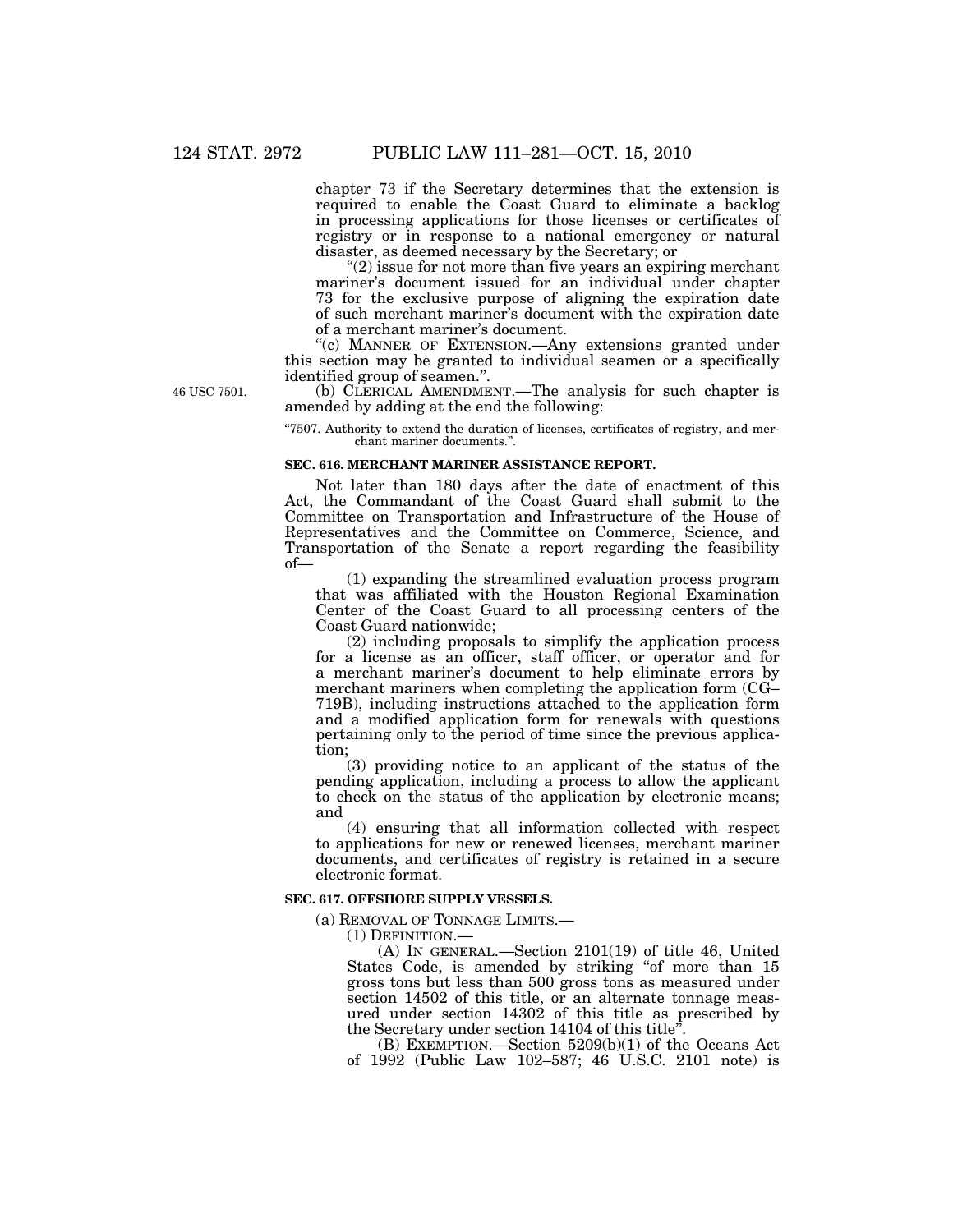amended by striking "vessel." and inserting "vessel of less than 500 gross tons as measured under section 14502, or an alternate tonnage measured under section 14302 of such title as prescribed by the Secretary under section 14104 of such title."

(2) APPLICATION.—Section 3702(b) of title 46, United States Code, is amended by striking paragraph (1) and redesignating paragraphs (2) and (3) as paragraphs (1) and (2), respectively.

(b) SCALE OF EMPLOYMENT: ABLE SEAMEN.—Section 7312(d) of title 46, United States Code, is amended to read as follows:

''(d) Individuals qualified as able seamen—offshore. supply vessel under section 7310 of this title may constitute all of the able seamen required on board a vessel of less than 500 gross tons as measured under section 14502 of this title or 6,000 gross tons as measured under section 14302 of this title engaged in support of exploration, exploitation, or production of offshore mineral or energy resources. Individuals qualified as able seamen limited under section 7308 of this title may constitute all of the able seamen required on board a vessel of at least 500 gross tons as measured under section 14502 of this title or 6,000 gross tons as measured under section as measured under section 14302 of this title as prescribed by the Secretary under section 14104 of this title engaged in support of exploration, exploitation, or production of offshore mineral or energy resources.'

(c) MINIMUM NUMBER OF LICENSED INDIVIDUALS.—Section 8301(b) of title 46, United States Code, is amended to read as follows:

" $(b)(1)$  An offshore supply vessel of less than 500 gross tons as measured under section 14502 of this title or 6,000 gross tons as measured under section 14302 of this title on a voyage of less than 600 miles shall have a licensed mate. If the vessel is on a voyage of at least 600 miles, however, the vessel shall have 2 licensed mates.

"(2) An offshore supply vessel of at least 6,000 gross tons as measured under section 14302 of this title on a voyage of less than 600 miles shall have at least two licensed mates, provided the offshore supply vessel meets the requirements of section 8104(g)(2). An offshore supply vessel of at least 6,000 gross tons as measured under section 14302 of this title on a voyage of at least 600 miles shall have three licensed mates.

"(3) An offshore supply vessel of more than 200 gross tons as measured under section 14502 of this title, or an alternate tonnage measured under section 14302 of this title as prescribed by the Secretary under section 14104 of this title, may not be operated without a licensed engineer.''.

(d) WATCHES.—Section 8104(g) of title 46, United States Code, is amended—

(1) by inserting " $(1)$ " after " $(g)$ "; and

(2) by adding at the end the following:

''(2) Paragraph (1) applies to an offshore supply vessel of at Applicability. least 6,000 gross tons as measured under section 14302 of this title if the individuals engaged on the vessel are in compliance with hours of service requirements (including recording and recordkeeping of that service) as prescribed by the Secretary.''.

(e) OIL FUEL TANK PROTECTION.— (1) APPLICATION.—An offshore supply vessel of at least 6,000 gross tons as measured under section 14302 of title Compliance.

46 USC 3703 note.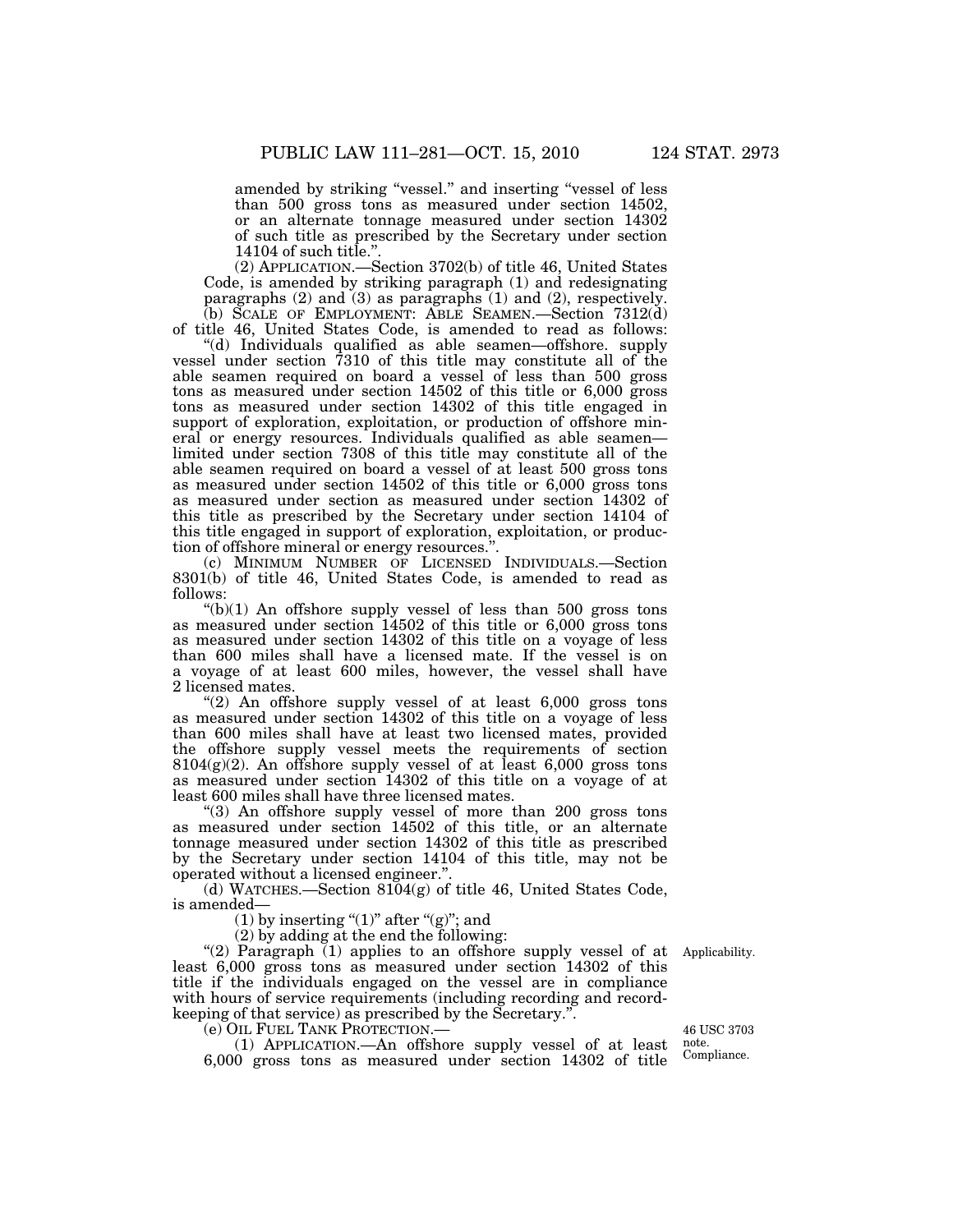46, United States Code, that is constructed under a contract entered into after the date of enactment of this Act, or that is delivered after August 1, 2010, with an aggregate capacity of 600 cubic meters or more of oil fuel, shall comply with the requirements of Regulation 12A under Annex I to the Protocol of 1978 relating to the International Convention for the Prevention of Pollution from Ships, 1973, entitled Oil Fuel Tank Protection, regardless of whether such vessel is engaged in the coastwise trade or on an international voyage.

(2) DEFINITION.—In this subsection the term "oil fuel" means any oil used as fuel in connection with the propulsion and auxiliary machinery of the vessel in which such oil is carried.<br>(f) Regulations.—

(1) IN GENERAL.—Not later than January 1, 2012, the Secretary of the department in which the Coast Guard is operating shall promulgate regulations to implement the amendments and authorities enacted by this section for offshore supply vessels of at least 6,000 gross tons as measured under section 14302 of title 46, United States Code, and to ensure the safe carriage of oil, hazardous substances, and individuals in addition to the crew on such vessels. The final rule issued pursuant to such rulemaking may supersede the interim final rule promulgated under paragraph (2) of this subsection. In promulgating regulations under this subsection, the Secretary shall take into consideration the characteristics of offshore supply vessels, their methods of operation, and their service in support of exploration, exploitation, or production of offshore mineral or energy resources.

(2) INTERIM FINAL RULE AUTHORITY.—As soon as is practicable and without regard to the provisions of chapters 5 and 6 of title 5, United States Code, the Secretary shall issue an interim final rule as a temporary regulation implementing this section (including the amendments made by this section) for offshore supply vessels of at least 6,000 gross tons as measured under section 14302 of title 46, United States Code, and to ensure the safe carriage of oil, hazardous substances, and individuals in addition to the crew on such vessels.

(3) INTERIM PERIOD.—After the effective date of this Act, prior to the effective date of the regulations prescribed by paragraph (2) of this subsection, and without regard to the provisions of chapters 5 and 6 of title 5, United States Code, and the offshore supply vessel tonnage limits of applicable regulations and policy guidance promulgated prior to the date of enactment of this Act, the Secretary of the department in which the Coast Guard is operating may—

(A) issue a certificate of inspection under section 3309 of title 46, United States Code, to an offshore supply vessel of at least 6,000 gross tons as measured under section 14302 of that title if the Secretary determines that such vessel's arrangements and equipment meet the current Coast Guard requirements for certification as a cargo and miscellaneous vessel;

(B) authorize a master, mate, or engineer who possesses an ocean or near coastal license and endorsement under part 11 of subchapter B of title 46, Code of Federal Regulations, (or any successor regulation) that qualifies

Deadline. 46 USC 3703 note.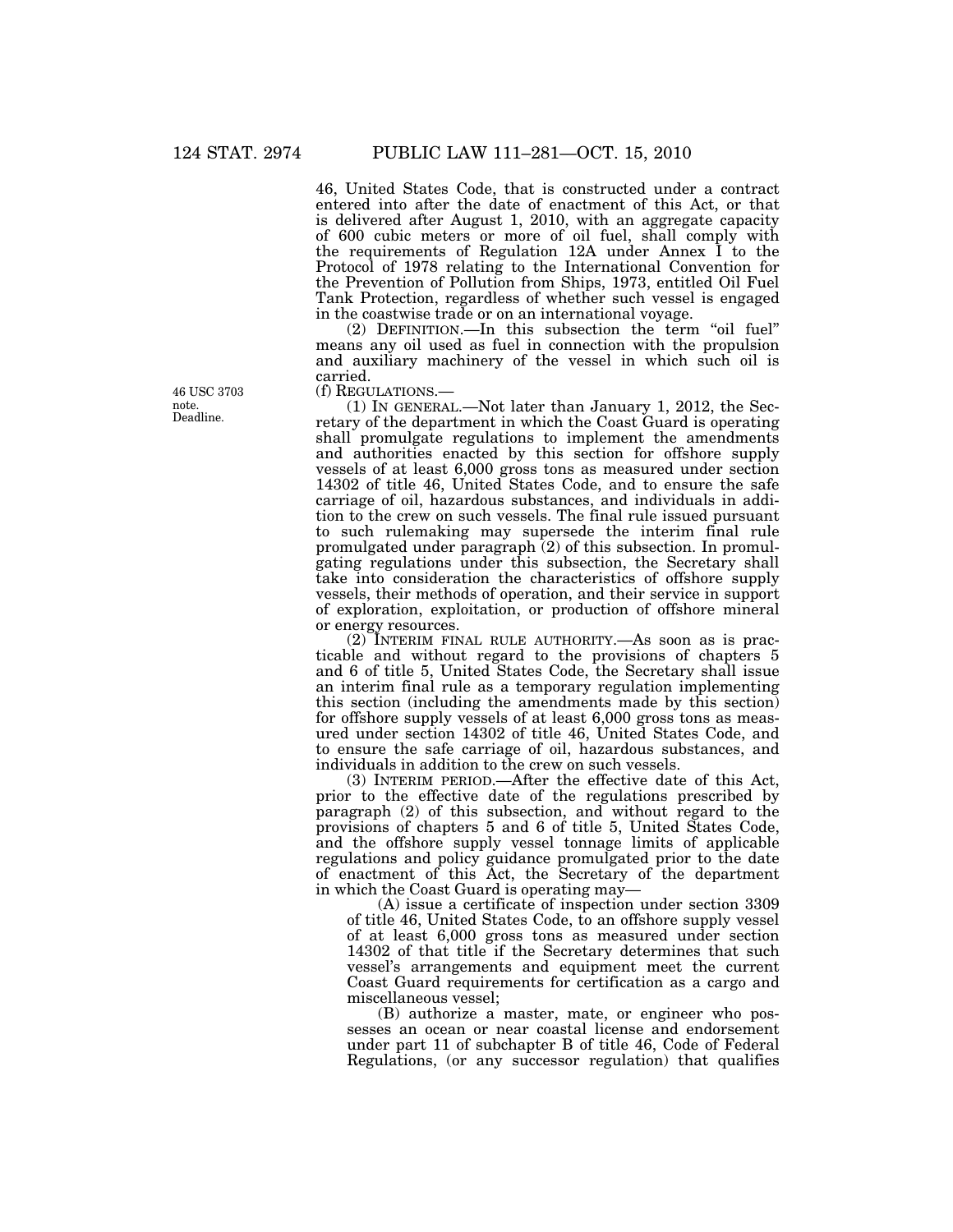the licensed officer for service on offshore supply vessels of at least 3,000 gross tons but less than 6,000 gross tons, as measured under section 14302 of title 46, United States Code, to operate offshore supply vessels of at least 6,000 gross tons, as measured under such section; and

(C) authorize any such master, mate, or engineer who also possesses an ocean or near coastal license and endorsement under such part that qualifies the licensed officer for service on non trade-restricted vessels of at least 1,600 gross tons but less than 3,000 gross tons, as measured under such section, to increase the tonnage limitation of such license and endorsement under section 402(c) of such part, using service on vessels certificated under both subchapters I and L of such title and measured only under such section, except that such tonnage limitation shall not exceed 10,000 gross tons as measured under such section.

#### **SEC. 618. ASSOCIATED EQUIPMENT.**

Section 2101(1)(B) of title 46, United States Code, is amended by inserting ''with the exception of emergency locator beacons for recreational vessels operating beyond 3 nautical miles from the baselines from which the territorial sea of the United States is measured or beyond 3 nautical miles from the coastline of the Great Lake," before "does".

### **SEC. 619. LIFESAVING DEVICES ON UNINSPECTED VESSELS.**

Section 4102(b) of title 46, United States Code, is amended to read as follows:

''(b) The Secretary shall prescribe regulations requiring the installation, maintenance, and use of life preservers and other lifesaving devices for individuals on board uninspected vessels.''.

#### **SEC. 620. STUDY OF BLENDED FUELS IN MARINE APPLICATION.**

 $(a)$  SURVEY.—

(1) IN GENERAL.—Not later than 180 days after the date of enactment of this Act, the Secretary of Homeland Security, acting through the Commandant of the Coast Guard, shall submit a survey of published data and reports, pertaining to the use, safety, and performance of blended fuels in marine applications, to the Committee on Transportation and Infrastructure of the House of Representatives and the Committees on Commerce, Science, and Transportation of the Senate.

(2) INCLUDED INFORMATION.—To the extent possible, the survey required in subsection (a), shall include data and reports on—

(A) the impact of blended fuel on the operation, durability, and performance of recreational and commercial marine engines, vessels, and marine engine and vessel components and associated equipment;

(B) the safety impacts of blended fuels on consumers that own and operate recreational and commercial marine engines and marine engine components and associated equipment; and

(C) to the extent available, fires and explosions on board vessels propelled by engines using blended fuels. (b) STUDY.—

Regulations.

Deadlines.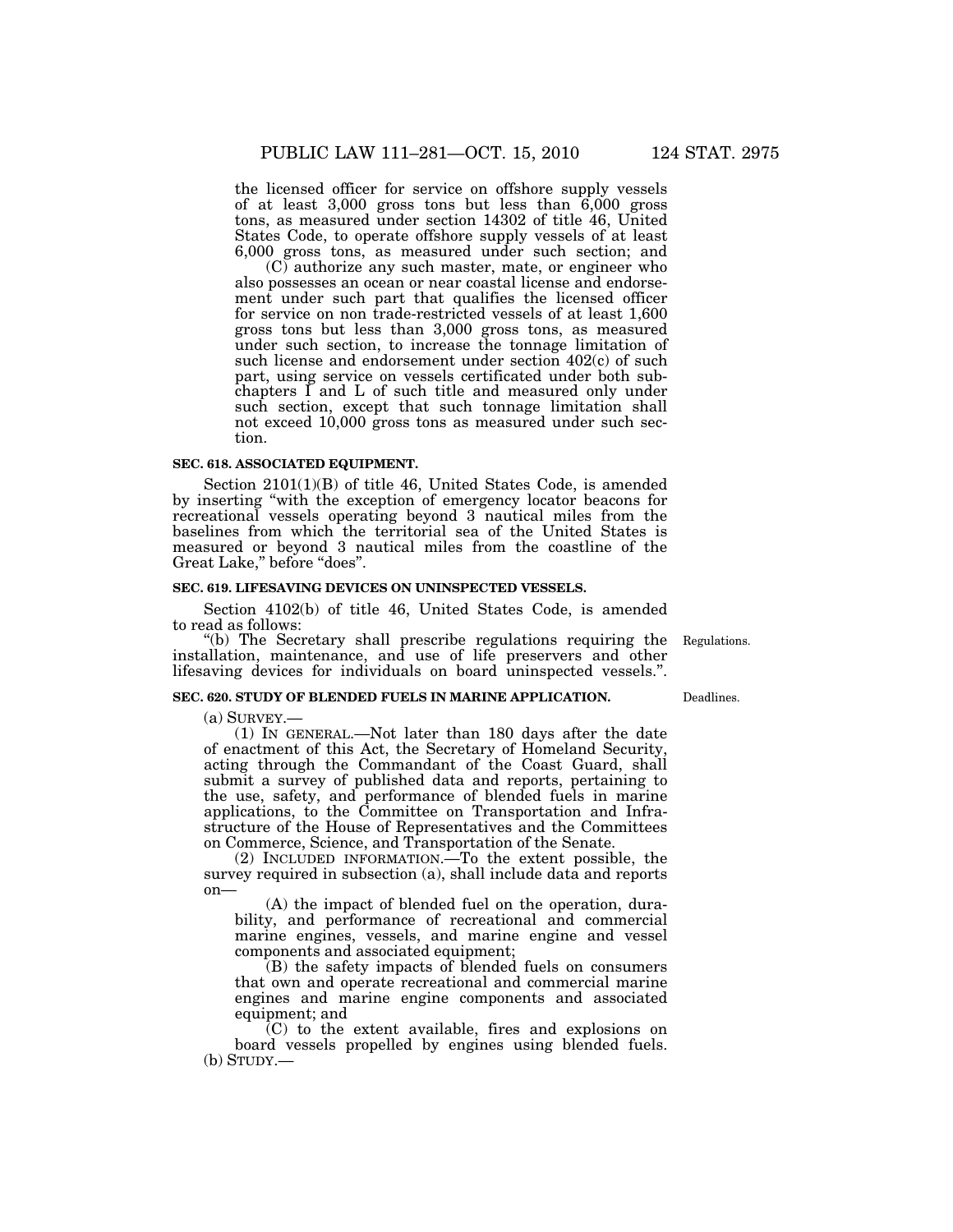(1) IN GENERAL.—Not later than 36 months after the date of enactment of this Act, the Secretary, acting through the Commandant, shall conduct a comprehensive study on the use, safety, and performance of blended fuels in marine applications. The Secretary is authorized to conduct such study in conjunction with—

(A) any other Federal agency;

(B) any State government or agency;

(C) any local government or agency, including local police and fire departments; and

(D) any private entity, including engine and vessel manufacturers.

(2) EVALUATION.—The study shall include an evaluation of—

(A) the impact of blended fuel on the operation, durability and performance of recreational and commercial marine engines, vessels, and marine engine and vessel components and associated equipment;

(B) the safety impacts of blended fuels on consumers that own and operate recreational and commercial marine engines and marine engine components and associated equipment; and

(C) fires and explosions on board vessels propelled by engines using blended fuels.

(c) AUTHORIZATION OF APPROPRIATIONS.—There is authorized to be appropriated to the Secretary of Homeland Security to carry out the survey and study under this section \$1,000,000.

#### **SEC. 621. RENEWAL OF ADVISORY COMMITTEES.**

(a) GREAT LAKES PILOTAGE ADVISORY COMMITTEE.—Section 9307(f)(1) of title 46, United States Code, is amended by striking ''September 30, 2010.'' and inserting ''September 30, 2020.''.

(b) NATIONAL BOATING SAFETY ADVISORY COUNCIL.—Section 13110 of title 46, United States Code, is amended—

(1) in subsection (d), by striking the first sentence; and

(2) in subsection (e), by striking ''September 30, 2010.'' and inserting ''September 30, 2020.''.

(c) HOUSTON-GALVESTON NAVIGATION SAFETY ADVISORY COM-MITTEE.—Section 18(h) of the Coast Guard Authorization Act of 1991 (Public Law 102–241 as amended by Public Law 104–324) is amended by striking ''September 30, 2010.'' and inserting ''September 30, 2020.".

(d) LOWER MISSISSIPPI RIVER WATERWAY SAFETY ADVISORY COMMITTEE.—Section 19 of the Coast Guard Authorization Act of 1991 (Public Law 102–241) is amended—

 $(1)$  in subsection  $(b)$ —

(A) in the matter preceding paragraph (1), by striking ''twenty-four'' and inserting ''twenty-five''; and

(B) by adding at the end the following new paragraph: "(12) One member representing the Associated Federal Pilots and Docking Masters of Louisiana.''; and

(2) in subsection (g), by striking ''September 30, 2010.'' and inserting ''September 30, 2020.''.

(e) TOWING SAFETY ADVISORY COMMITTEE.—The Act entitled ''An Act To establish a Towing Safety Advisory Committee in the Department of Transportation'', approved October 6, 1980, (33 U.S.C.  $1231a$  is amended—

105 Stat. 2213.

105 Stat. 2215.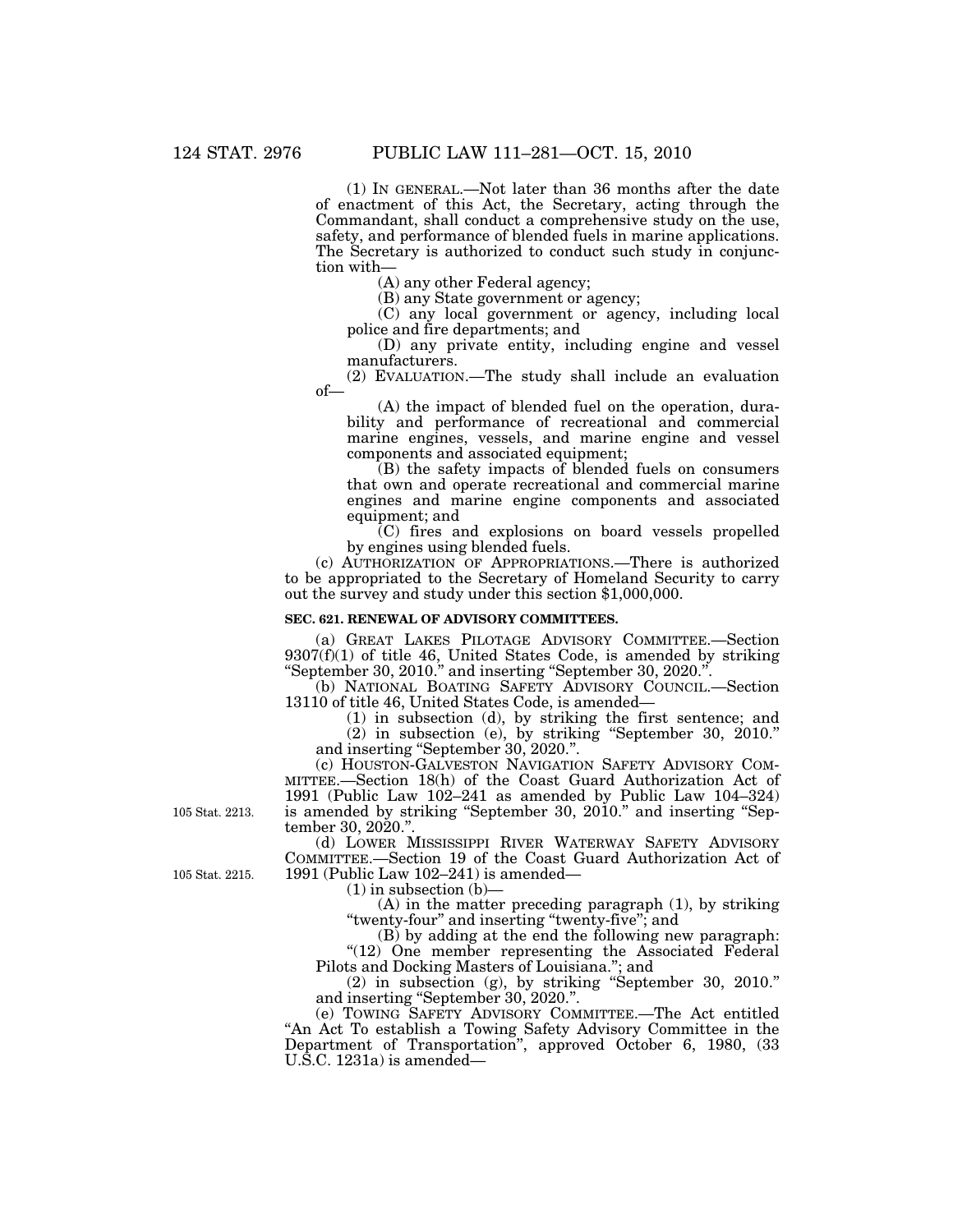''(a) There is established a Towing Safety Advisory Committee (hereinafter referred to as the 'Committee'). The Committee shall consist of eighteen members with particular expertise, knowledge, and experience regarding shallow-draft inland and coastal waterway navigation and towing safety as follows:

" $(1)$  Seven members representing the barge and towing industry, reflecting a regional geographic balance.

"(2) One member representing the offshore mineral and oil supply vessel industry.

"(3) One member representing holders of active licensed Masters or Pilots of towing vessels with experience on the Western Rivers and the Gulf Intracoastal Waterway.

''(4) One member representing the holders of active licensed Masters of towing vessels in offshore service.

''(5) One member representing Masters who are active shipdocking or harbor towing vessel.

''(6) One member representing licensed or unlicensed towing vessel engineers with formal training and experience.

"(7) Two members representing each of the following groups:

"(A) Port districts, authorities, or terminal operators. ''(B) Shippers (of whom at least one shall be engaged

in the shipment of oil or hazardous materials by barge).

"(8) Two members representing the general public."; and (2) in subsection (e), by striking ''September 30, 2010.'' and inserting ''September 30, 2020.''.

(f) NAVIGATION SAFETY ADVISORY COUNCIL.—Section 5 of the Inland Navigational Rules Act of 1980 (33 U.S.C. 2073) is amended—

(1) by striking subsections (a) and (b) and inserting the following:

''(a) ESTABLISHMENT OF COUNCIL.—

''(1) IN GENERAL.—The Secretary of the department in which the Coast Guard is operating shall establish a Navigation Safety Advisory Council (hereinafter referred to as the 'Council'), consisting of not more than 21 members. All members shall have expertise in Inland and International vessel navigation Rules of the Road, aids to maritime navigation, maritime law, vessel safety, port safety, or commercial diving safety. Upon appointment, all non-Federal members shall be designated as representative members to represent the viewpoints and interests of one of the following groups or organizations:

''(A) Commercial vessel owners or operators.

''(B) Professional mariners. ''(C) Recreational boaters.

''(D) The recreational boating industry.

''(E) State agencies responsible for vessel or port safety. ''(F) The Maritime Law Association.

''(2) PANELS.—Additional persons may be appointed to panels of the Council to assist the Council in performance of its functions.

''(3) NOMINATIONS.—The Secretary, through the Coast Guard Commandant, shall not less often than once a year publish a notice in the Federal Register soliciting nominations for membership on the Council.

Deadline. Federal Register, publication. Notice.

Designation.

Establishment.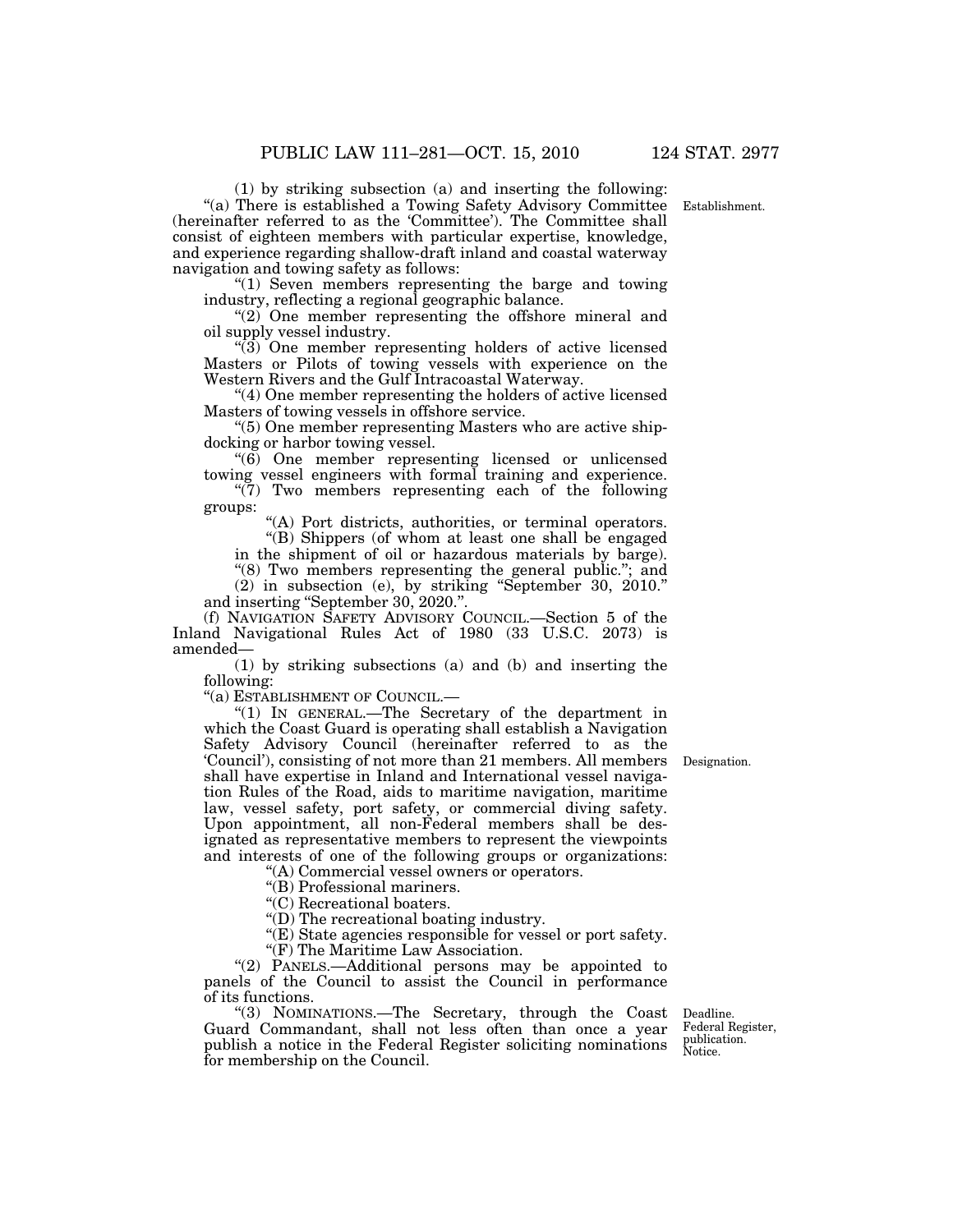''(b) FUNCTIONS.—The Council shall advise, consult with, and

Consultation. Recommendations.

Deadlines.

Records. Public information.

make recommendations to the Secretary, through the Coast Guard Commandant, on matters relating to maritime collisions, rammings, groundings, Inland Rules of the Road, International Rules of the Road, navigation regulations and equipment, routing measures, marine information, diving safety, and aids to navigation systems. Any advice and recommendations made by the Council to the Secretary shall reflect the independent judgment of the Council on the matter concerned. The Council shall meet at the call of the Coast Guard Commandant, but in any event not less than twice during each calendar year. All proceedings of the Council shall be public, and a record of the proceedings shall be made available for public inspection.''; and

(2) in subsection (d), by striking ''September 30, 2010.'' and inserting ''September 30, 2020.''.

(g) DELAWARE RIVER AND BAY OIL SPILL ADVISORY COM-MITTEE.—

(1) IN GENERAL.—Section 607 of the Coast Guard and Maritime Transportation Act of 2006 (Public Law 109–241; 120 Stat. 556) is amended—

 $(A)$  in subsection  $(c)(2)$ , by striking "Not later than 18 months after the date that the Commandant completes appointment of the members of the Committee,<sup> $\dot{r}$ </sup> and inserting "Not later than December 31, 2010,";

(B) in subsection (h), by striking ''2007'' and inserting "2011"; and

(C) by striking subsection (i) and inserting the following:

''(i) TERMINATION.—The Committee shall terminate 30 days after it transmits its report, pursuant to subsection (c)(2), but no later than December 31, 2010, whichever is earlier.''.

(2) EFFECTIVE DATE.—The amendments made by this subsection are deemed to have taken effect as if they were enacted on July 11, 2006.

(3) CHARTER.—Any charter pertaining to the Delaware River and Bay Oil Spill Advisory Committee is deemed not to have lapsed, and to have remained in effect, and, notwithstanding any other provision of law or policy, shall terminate 30 days after the date the Committee transmits its report, pursuant to section  $607(c)(2)$  of the Coast Guard and Maritime Transportation Act of 2006 (Public Law 109–241; 120 Stat. 557), but not later than December 31, 2010, whichever is earlier.

(4) APPOINTMENTS TO COMMITTEE.—Any appointment to the Delaware River and Bay Oil Spill Advisory Committee is deemed not to have lapsed, and to have remained in effect, and, notwithstanding any other provision of law or policy, shall terminate 30 days after the Committee transmits its report, pursuant to section 607(c)(2) of the Coast Guard and Maritime Transportation Act of 2006 (Public Law 109–241; 120 Stat. 557), but not later than December 31, 2010, whichever is earlier.

#### **SEC. 622. DELEGATION OF AUTHORITY.**

(a) IN GENERAL.—Section 3316 of title 46, United States Code, is amended by adding at the end the following new subsection:

Deadlines.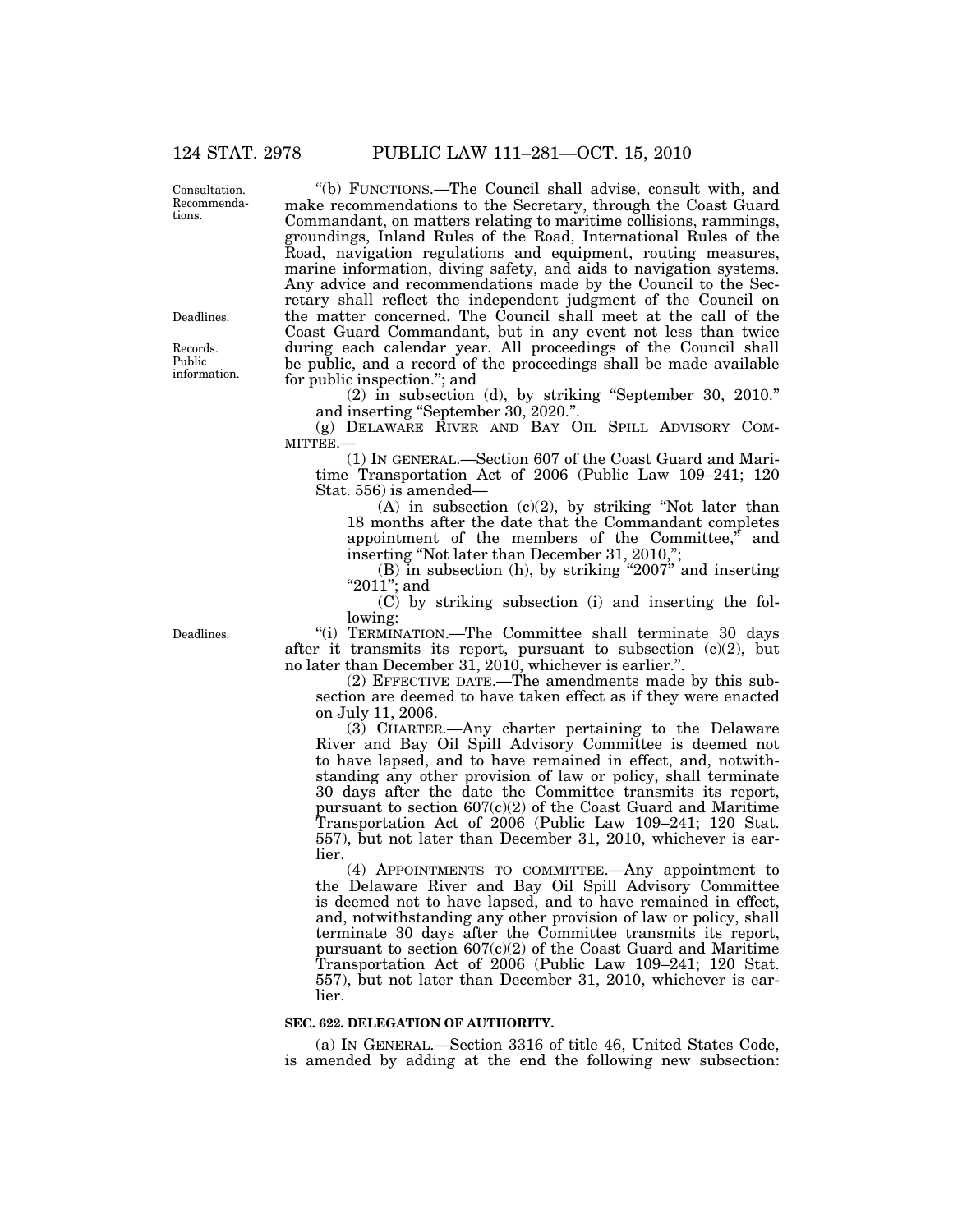" $(d)(1)$  The Secretary may delegate to the American Bureau of Shipping or another classification society recognized by the Secretary as meeting acceptable standards for such a society, for a United States offshore facility, the authority to—

"(A) review and approve plans required for issuing a certificate of inspection, a certificate of compliance, or any other certification and related documents issued by the Coast Guard pursuant to regulations issued under section 30 of the Outer Continental Shelf Lands Act (43 U.S.C. 1356); and

''(B) conduct inspections and examinations.

"(2) The Secretary may make a delegation under paragraph (1) to a foreign classification society only if—

"(A) the foreign society has offices and maintains records in the United States; and

 $'(B)(i)$  the government of the foreign country in which the foreign society is headquartered delegates that authority to the American Bureau of Shipping; or

"(ii) the Secretary has entered into an agreement with Contracts. the government of the foreign country in which the foreign society is headquartered that—

''(I) ensures the government of the foreign country will accept plan review, inspections, or examinations conducted by the American Bureau of Shipping and provide equivalent access to inspect, certify, and provide related services to offshore facilities located in that country or operating under the authority of that country; and

''(II) is in full accord with principles of reciprocity in regards to any delegation contemplated by the Secretary under paragraph (1).

''(3) If an inspection or examination is conducted under authority delegated under this subsection, the person to which the authority was delegated—

"(A) shall maintain in the United States complete files of all information derived from or necessarily connected with the inspection or examination for at least 2 years after the United States offshore facility ceases to be certified; and Records.

''(B) shall permit access to those files at all reasonable times to any officer, employee, or member of the Coast Guard designated—

''(i) as a marine inspector and serving in a position as a marine inspector; or

''(ii) in writing by the Secretary to have access to those files.

''(4) For purposes of this subsection—

"(A) the term 'offshore facility' means any installation, structure, or other device (including any vessel not documented under chapter 121 of this title or the laws of another country), fixed or floating, that dynamically holds position or is temporarily or permanently attached to the seabed or subsoil under the sea; and

" $(B)$  the term 'United States offshore facility' means any offshore facility, fixed or floating, that dynamically holds position or is temporarily or permanently attached to the seabed or subsoil under the territorial sea of the United States or the outer Continental Shelf (as that term is defined in section 2 of the Outer Continental Shelf Lands Act (43 U.S.C. 1331)), including any vessel, rig, platform, or other vehicle or structure

Definitions.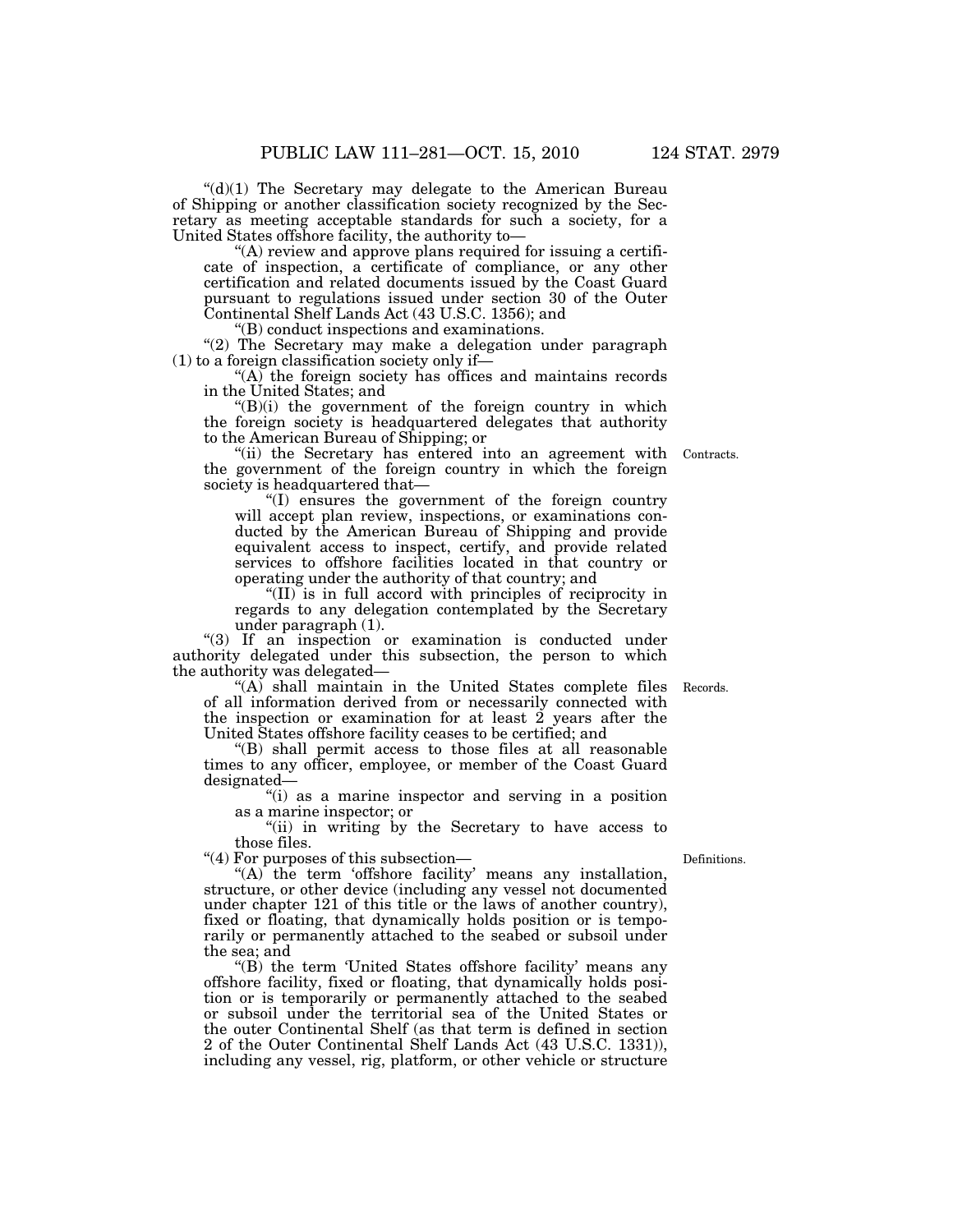subject to regulation under section 30 of the Outer Continental Shelf Lands Act (43 U.S.C. 1356).''.

(b) REVIEW AND APPROVAL OF CLASSIFICATION SOCIETY REQUIRED.—Section 3316(c) of title 46, United States Code, is amended by striking so much as precedes paragraph (2) and inserting the following:

 $C$ (c)(1) A classification society (including an employee or agent of that society) may not review, examine, survey, or certify the construction, repair, or alteration of a vessel in the United States unless the society has applied for approval under this subsection and the Secretary has reviewed and approved that society with respect to the conduct of that society under paragraph  $(2)$ .".

# **TITLE VII—OIL POLLUTION PREVENTION**

Deadlines.

## **SEC. 701. RULEMAKINGS.**

33 USC 1321 note.

(a) STATUS REPORT.—

(1) IN GENERAL.—Not later than 90 days after the date of enactment of this Act, the Secretary of the department in which the Coast Guard is operating shall provide a report to the Senate Committee on Commerce, Science, and Transportation and the House of Representatives Committee on Transportation and Infrastructure on the status of all Coast Guard rulemakings required or otherwise being developed (but for which no final rule has been issued as of the date of enactment of this Act) under section 311 of the Federal Water Pollution Control Act (33 U.S.C. 1321).

(2) INFORMATION REQUIRED.—The Secretary shall include in the report required in paragraph (1)—

(A) a detailed explanation with respect to each such rulemaking as to—

(i) what steps have been completed;

(ii) what areas remain to be addressed; and

(iii) the cause of any delays; and

(B) the date by which a final rule may reasonably be expected to be issued.

(b) FINAL RULES.—The Secretary shall issue a final rule in each pending rulemaking described in subsection (a) as soon as practicable, but in no event later than 18 months after the date of enactment of this Act.

(c) TOWING VESSELS.—No later than 90 days after the date of enactment of this Act, the Secretary shall issue a notice of proposed rulemaking regarding inspection requirements for towing vessels required under section 3306(j) of title 46, United States Code. The Secretary shall issue a final rule pursuant to that rulemaking no later than 1 year after the date of enactment of this Act.

## **SEC. 702. OIL TRANSFERS FROM VESSELS.**

(a) REGULATIONS.—Within 1 year after the date of enactment of this Act, the Secretary shall promulgate regulations to reduce the risks of oil spills in operations involving the transfer of oil from or to a tank vessel. The regulations—

33 USC 1321 note.

46 USC 3306 note.

note.<br>Deadline. 46 USC 3703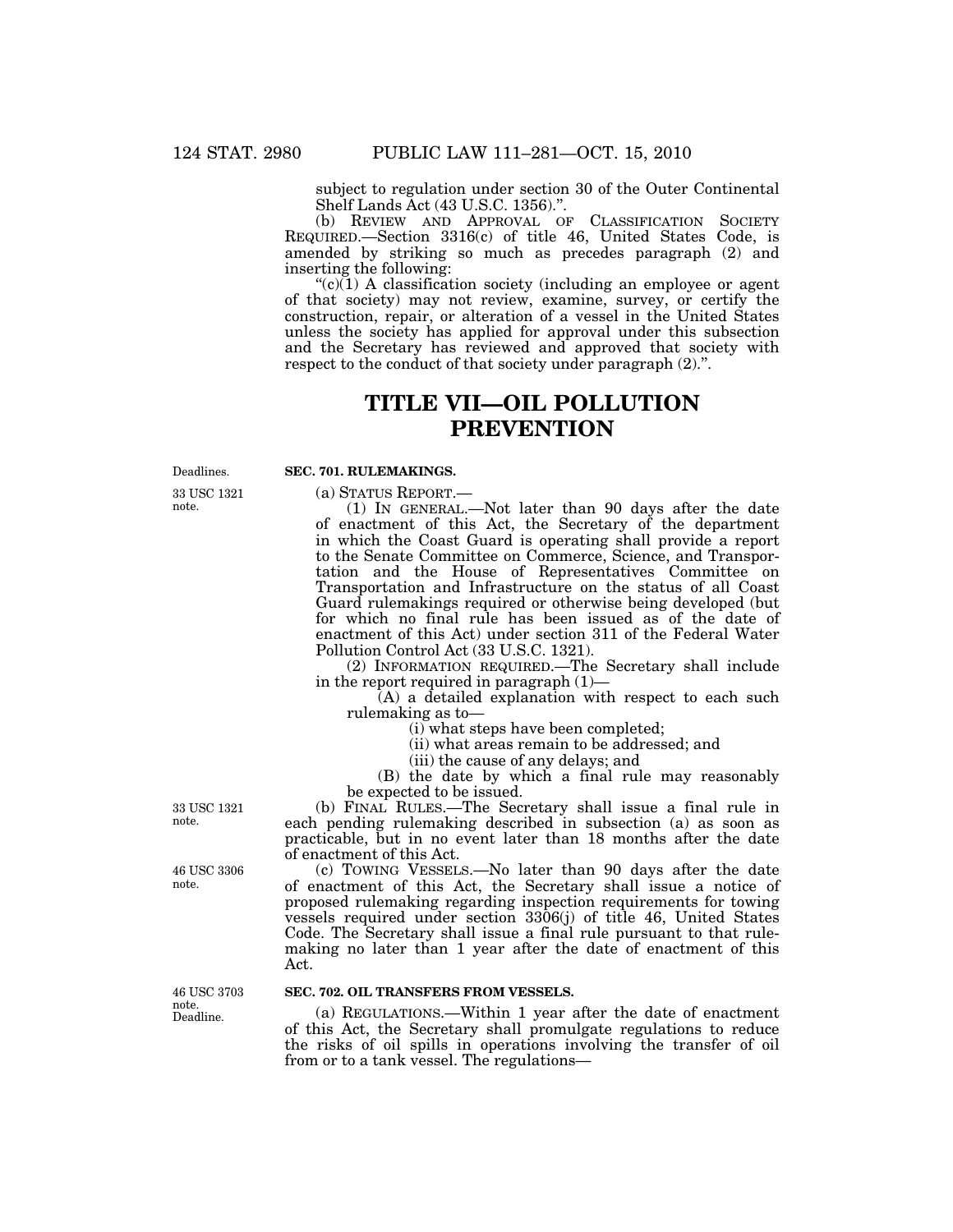(1) shall focus on operations that have the highest risks of discharge, including operations at night and in inclement weather;

(2) shall consider—

(A) requirements for the use of equipment, such as putting booms in place for transfers, safety, and environmental impacts;

(B) operational procedures such as manning standards, communications protocols, and restrictions on operations in high-risk areas; or

(C) both such requirements and operational procedures; and

(3) shall take into account the safety of personnel and effectiveness of available procedures and equipment for preventing or mitigating transfer spills.

(b) APPLICATION WITH STATE LAWS.—The regulations promulgated under subsection (a) do not preclude the enforcement of any State law or regulation the requirements of which are at least as stringent as requirements under the regulations (as determined by the Secretary) that—

(1) applies in State waters; and

(2) does not conflict with, or interfere with the enforcement of, requirements and operational procedures under the regulations.

#### **SEC. 703. IMPROVEMENTS TO REDUCE HUMAN ERROR AND NEAR MISS**  46 USC 3703 **INCIDENTS.**

note.

(a) REPORT.—Within 1 year after the date of enactment of this Act, the Secretary shall transmit a report to the Senate Committee on Commerce, Science, and Transportation and the House Committee on Transportation and Infrastructure that, using available data—

(1) identifies the types of human errors that, combined, could cause oil spills, with particular attention to human error caused by fatigue, in the past 10 years;

(2) in consultation with representatives of industry and labor and experts in the fields of marine casualties and human factors, identifies the most frequent types of near-miss oil spill incidents involving vessels such as collisions, allisions, groundings, and loss of propulsion in the past 10 years;

(3) describes the extent to which there are gaps in the data required under paragraphs (1) and (2), including gaps in the ability to define and identify fatigue, and explains the reason for those gaps; and

(4) includes recommendations by the Secretary and representatives of industry and labor and experts in the fields of marine casualties and human factors to address the identified types of errors and any such gaps in the data.

(b) MEASURES.—Based on the findings contained in the report required by subsection (a), the Secretary shall take appropriate action to reduce the risk of oil spills caused by human error.

(c) CONFIDENTIALITY OF VOLUNTARILY SUBMITTED INFORMA-TION.—The identity of a person making a voluntary disclosure under this section, and any information obtained from any such voluntary disclosure, shall be treated as confidential.

(d) DISCOVERY OF VOLUNTARILY SUBMITTED INFORMATION.-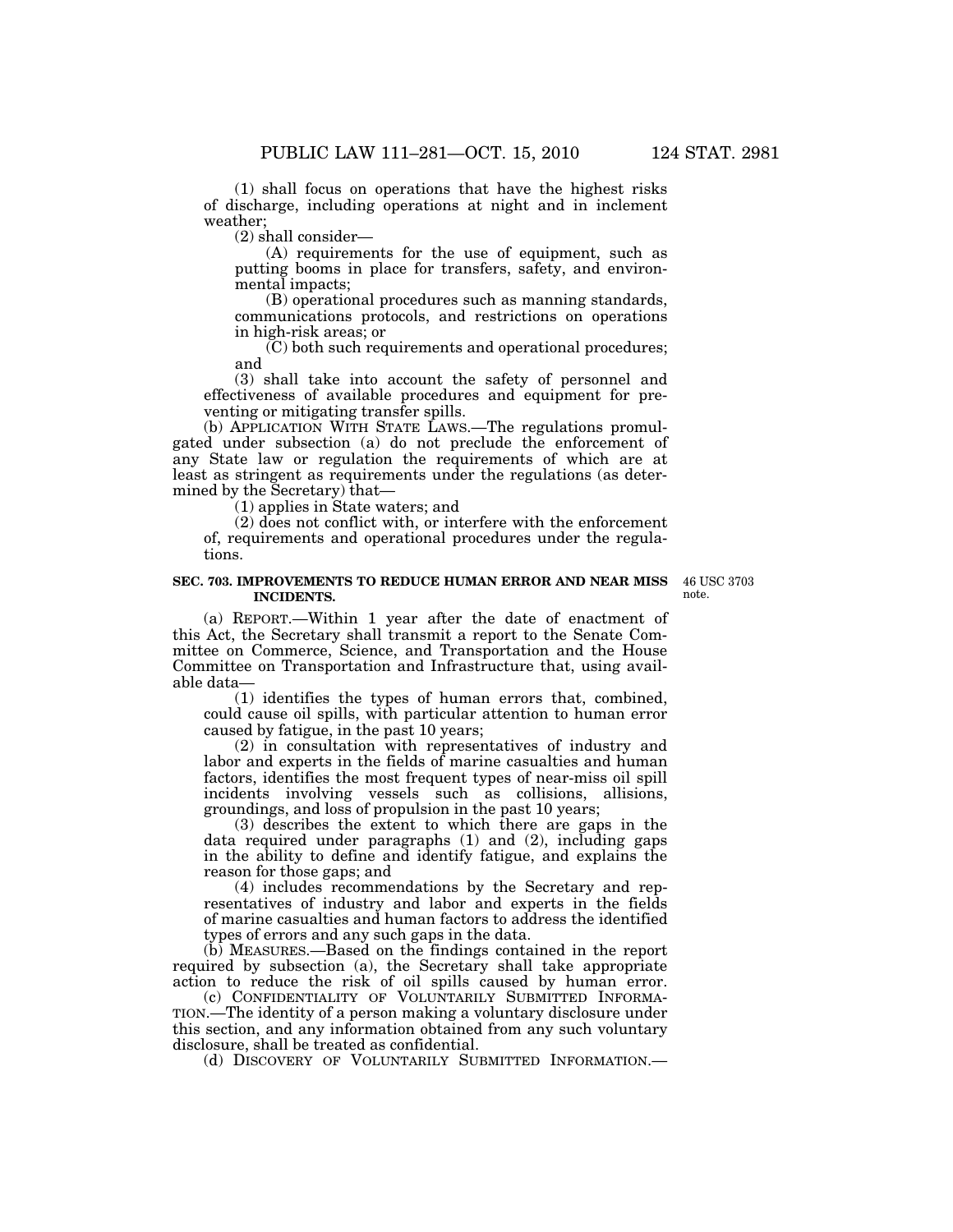(1) IN GENERAL.—Except as provided in this subsection, a party in a judicial proceeding may not use discovery to obtain information or data collected or received by the Secretary for use in the report required in subsection (a).<br>(2) EXCEPTION.—

 $(A)$  Notwithstanding paragraph  $(1)$ , a court may allow discovery by a party in a judicial proceeding of data described in paragraph (1) if, after an in camera review of the information or data, the court decides that there is a compelling reason to allow the discovery.

(B) When a court allows discovery in a judicial proceeding as permitted under this paragraph, the court shall issue a protective order—

(i) to limit the use of the data to the judicial proceeding; and

(ii) to prohibit dissemination of the data to any person who does not need access to the data for the proceeding.

(C) A court may allow data it has decided is discoverable under this paragraph to be admitted into evidence in a judicial proceeding only if the court places the data under seal to prevent the use of the data for a purpose other than for the proceeding.

(3) APPLICATION.—Paragraph (1) shall not apply to—

(A) any disclosure made with actual knowledge that the disclosure was false, inaccurate, or misleading; or

(B) any disclosure made with reckless disregard as to the truth or falsity of that disclosure.

(e) RESTRICTION ON USE OF DATA.—Data that is voluntarily submitted for the purpose of the study required under subsection (a) shall not be used in an administrative action under chapter 77 of title 46, United States Code.

## **SEC. 704. OLYMPIC COAST NATIONAL MARINE SANCTUARY.**

The Secretary of the Department in which the Coast Guard is operating and the Under Secretary of Commerce for Oceans and Atmosphere shall revise the area to be avoided off the coast of the State of Washington so that restrictions apply to all vessels required to prepare a response plan pursuant to section 311(j) of the Federal Water Pollution Control Act (33 U.S.C. 1321(j)) (other than fishing or research vessels while engaged in fishing or research within the area to be avoided).

33 USC 1321a.

## **SEC. 705. PREVENTION OF SMALL OIL SPILLS.**

(a) PREVENTION AND EDUCATION PROGRAM.—The Under Secretary of Commerce for Oceans and Atmosphere, in consultation with the Secretary of the Department in which the Coast Guard is operating and other appropriate agencies, shall establish an oil spill prevention and education program for small vessels. The program shall provide for assessment, outreach, and training and voluntary compliance activities to prevent and improve the effective response to oil spills from vessels and facilities not required to prepare a vessel response plan under the Federal Water Pollution Control Act (33 U.S.C. 1251 et seq.), including recreational vessels, commercial fishing vessels, marinas, and aquaculture facilities. The Under Secretary may provide grants to sea grant colleges and institutes designated under section 207 of the National Sea Grant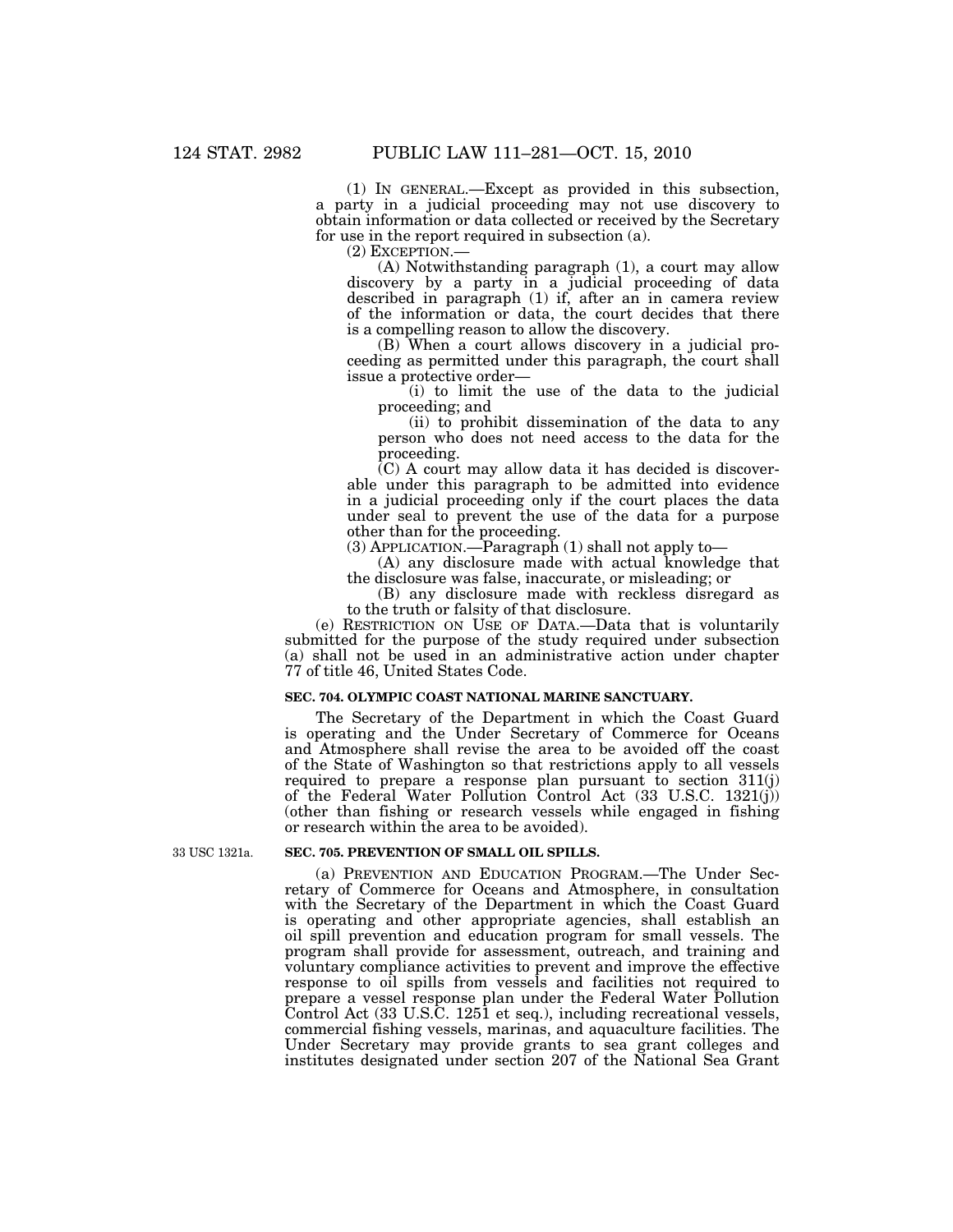governments, and other appropriate entities to carry out— (1) regional assessments to quantify the source, incidence and volume of small oil spills, focusing initially on regions in the country where, in the past 10 years, the incidence of such spills is estimated to be the highest;

(2) voluntary, incentive-based clean marina programs that encourage marina operators, recreational boaters, and small commercial vessel operators to engage in environmentally sound operating and maintenance procedures and best management practices to prevent or reduce pollution from oil spills and other sources;

(3) cooperative oil spill prevention education programs that promote public understanding of the impacts of spilled oil and provide useful information and techniques to minimize pollution, including methods to remove oil and reduce oil contamination of bilge water, prevent accidental spills during maintenance and refueling and properly cleanup and dispose of oil and hazardous substances; and

(4) support for programs, including outreach and education to address derelict vessels and the threat of such vessels sinking and discharging oil and other hazardous substances, including outreach and education to involve efforts to the owners of such vessels.

(b) AUTHORIZATION OF APPROPRIATIONS.—There are authorized to be appropriated to the Under Secretary of Commerce for Oceans and Atmosphere to carry out this section, \$10,000,000 for each of fiscal years 2010 through 2014.

## **SEC. 706. IMPROVED COORDINATION WITH TRIBAL GOVERNMENTS.**

Deadline. 33 USC 1321b.

(a) IN GENERAL.—Within 6 months after the date of enactment of this Act, the Secretary of the Department in which the Coast Guard is operating shall complete the development of a tribal consultation policy, which recognizes and protects to the maximum extent practicable tribal treaty rights and trust assets in order to improve the Coast Guard's consultation and coordination with the tribal governments of federally recognized Indian tribes with respect to oil spill prevention, preparedness, response and natural resource damage assessment.

(b) INCLUSION OF TRIBAL GOVERNMENT.—The Secretary of the Department in which the Coast Guard is operating shall ensure that, as soon as practicable after identifying an oil spill that is likely to have a significant impact on natural or cultural resources owned or directly utilized by a federally recognized Indian tribe, the Coast Guard will—

(1) ensure that representatives of the tribal government of the affected tribes are included as part of the incident command system established by the Coast Guard to respond to the spill;

(2) share information about the oil spill with the tribal government of the affected tribe; and

(3) to the extent practicable, involve tribal governments in deciding how to respond to the spill.

(c) COOPERATIVE ARRANGEMENTS.—The Coast Guard may enter into memoranda of agreement and associated protocols with Indian tribal governments in order to establish cooperative arrangements for oil pollution prevention, preparedness, and response. Such

Consultation policy.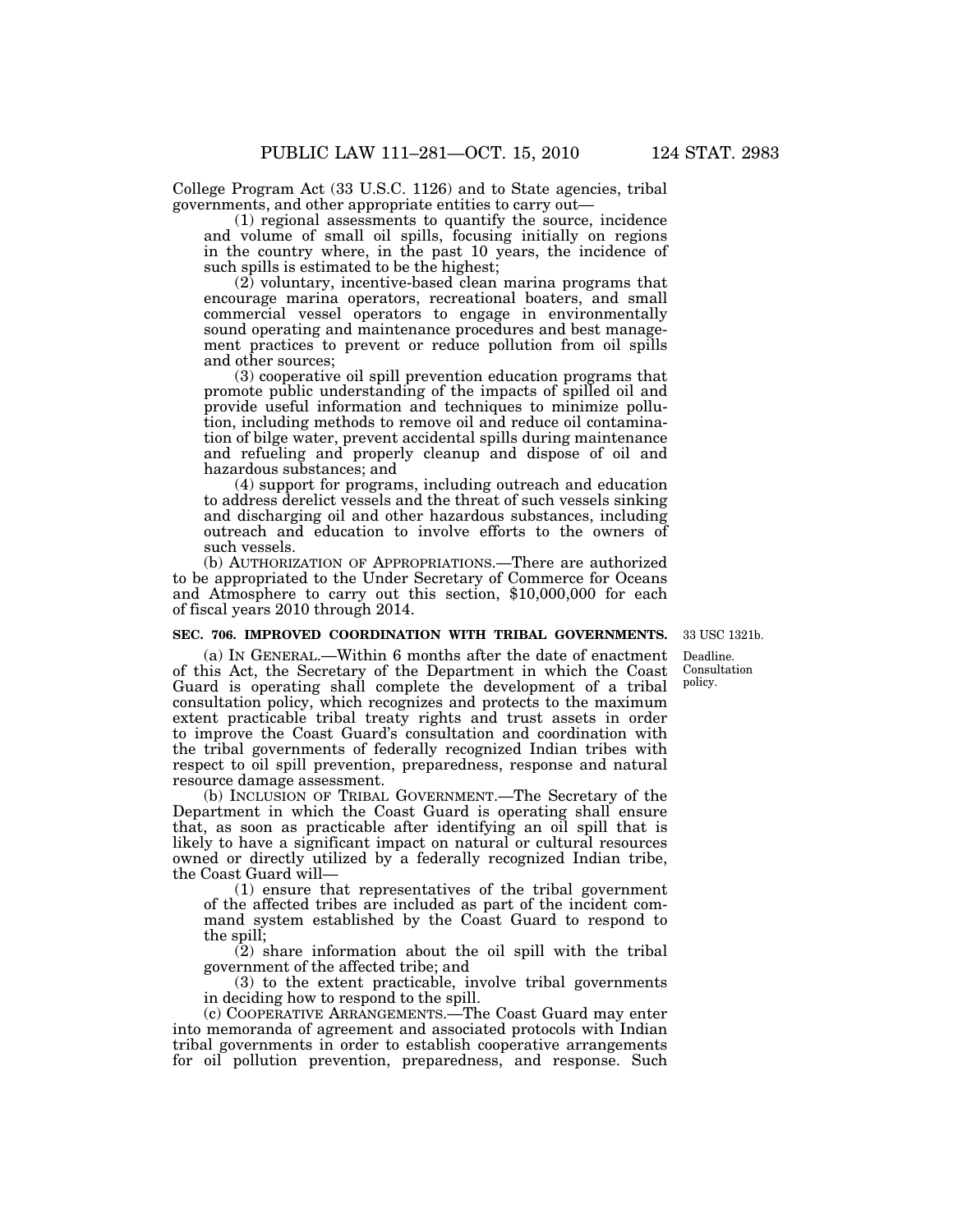memoranda may be entered into prior to the development of the tribal consultation and coordination policy to provide Indian tribes grant and contract assistance. Such memoranda of agreement and associated protocols with Indian tribal governments may include—

(1) arrangements for the assistance of the tribal government to participate in the development of the National Contingency Plan and local Area Contingency Plans to the extent they affect tribal lands, cultural and natural resources;

(2) arrangements for the assistance of the tribal government to develop the capacity to implement the National Contingency Plan and local Area Contingency Plans to the extent they affect tribal lands, cultural and natural resources;

(3) provisions on coordination in the event of a spill, including agreements that representatives of the tribal government will be included as part of the regional response team co-chaired by the Coast Guard and the Environmental Protection Agency to establish policies for responding to oil spills;

(4) arrangements for the Coast Guard to provide training of tribal incident commanders and spill responders for oil spill preparedness and response;

(5) demonstration projects to assist tribal governments in building the capacity to protect tribal treaty rights and trust assets from oil spills; and

(6) such additional measures the Coast Guard determines to be necessary for oil pollution prevention, preparedness, and response.

(d) FUNDING FOR TRIBAL PARTICIPATION.—Subject to the availability of appropriations, the Commandant of the Coast Guard shall provide assistance to participating tribal governments in order to facilitate the implementation of cooperative arrangements under subsection (c) and ensure the participation of tribal governments in such arrangements. There are authorized to be appropriated to the Commandant \$500,000 for each of fiscal years 2010 through 2014 to be used to carry out this section.

## **SEC. 707. REPORT ON AVAILABILITY OF TECHNOLOGY TO DETECT THE LOSS OF OIL.**

Within 1 year after the date of enactment of this Act, the Secretary of the Department in which the Coast Guard is operating shall submit a report to the Senate Committee on Commerce, Science, and Transportation and the House of Representatives Committee on Transportation and Infrastructure on the availability, feasibility, and potential cost of technology to detect the loss of oil carried as cargo or as fuel on tank and non-tank vessels greater than 400 gross tons.

## **SEC. 708. USE OF OIL SPILL LIABILITY TRUST FUND.**

(a) IN GENERAL.—Section 1012(a)(5) of the Oil Pollution Act of 1990 (33 U.S.C. 2712(a)(5)) is amended—

(1) by redesignating subparagraphs (B) and (C) as subparagraphs  $(\check{C})$  and  $(\check{D})$ , respectively; and<br>(2) by inserting after subparagraph  $(A)$  the following:

 $E(E)$  not more than \$15,000,000 in each fiscal year shall be available to the Under Secretary of Commerce for Oceans and Atmosphere for expenses incurred by, and activities related to, response and damage assessment capabilities of the National Oceanic and Atmospheric Administration;''.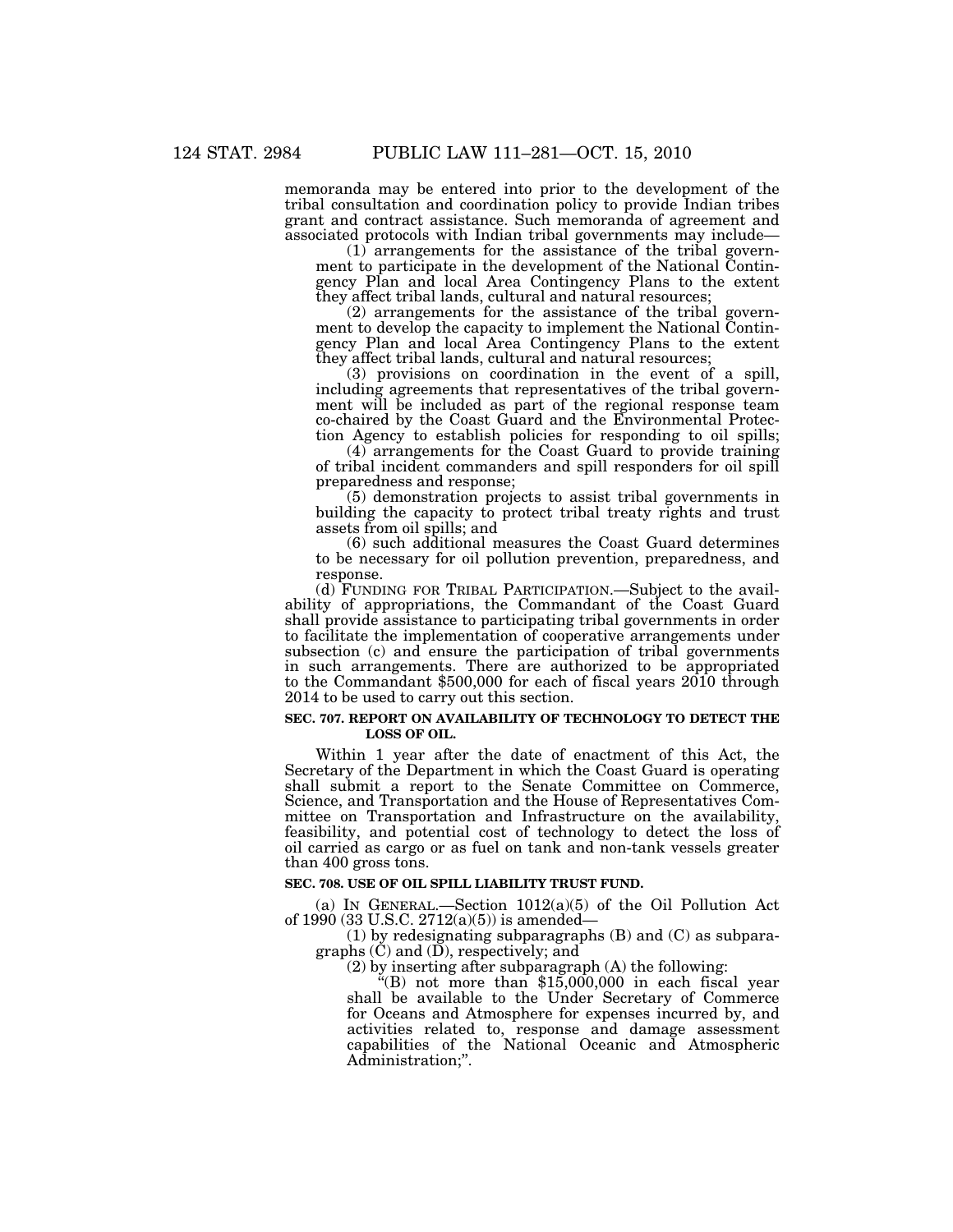(b) AUDITS; ANNUAL REPORTS.—Section 1012 of the Oil Pollution Act of 1990 (33 U.S.C. 2712) is amended—

(1) by striking subsection (g) and inserting the following:  $''(g)$  AUDITS.—

''(1) IN GENERAL.—The Comptroller General of the United States shall conduct an audit, including a detailed accounting of each disbursement from the Fund in excess of \$500,000 that is—

''(A) disbursed by the National Pollution Fund Center and not reimbursed by the responsible party; and

''(B) administered and managed by the receiving Federal agencies, including final payments made to agencies and contractors and, to the extent possible, subcontractors. ''(2) FREQUENCY.—The audits shall be conducted—

" $(A)$  at least once every 3 years after the date of enactment of the Coast Guard Authorization Act of 2010 until 2016; and

''(B) at least once every 5 years after the last audit conducted under subparagraph (A).

''(3) SUBMISSION OF RESULTS.—The Comptroller shall submit the results of each audit conducted under paragraph  $(1)$  to-

''(A) the Senate Committee on Commerce, Science, and Transportation;

''(B) the House of Representatives Committee on Transportation and Infrastructure; and

 $(C)$  the Secretary or Administrator of each agency referred to in paragraph  $(1)(B)$ ."; and

(2) by adding at the end thereof the following:

''(l) REPORTS.—

" $(1)$  In GENERAL.—Within one year after the date of enactment of the Coast Guard Authorization Act of 2010, and annually thereafter, the President, through the Secretary of the Department in which the Coast Guard is operating, shall—

"(A) provide a report on disbursements for the preceding fiscal year from the Fund, regardless of whether those disbursements were subject to annual appropriations, to—

''(i) the Senate Committee on Commerce, Science, and Transportation; and

''(ii) the House of Representatives Committee on Transportation and Infrastructure; and

''(B) make the report available to the public on the National Pollution Funds Center Internet website.

''(2) CONTENTS.—The report shall include—

"(A) a list of each disbursement of  $$250,000$  or more from the Fund during the preceding fiscal year; and

''(B) a description of how each such use of the Fund meets the requirements of subsection (a).

''(3) AGENCY RECORDKEEPING.—Each Federal agency that receives amounts from the Fund shall maintain records describing the purposes for which such funds were obligated or expended in such detail as the Secretary may require for purposes of the report required under paragraph (1).''.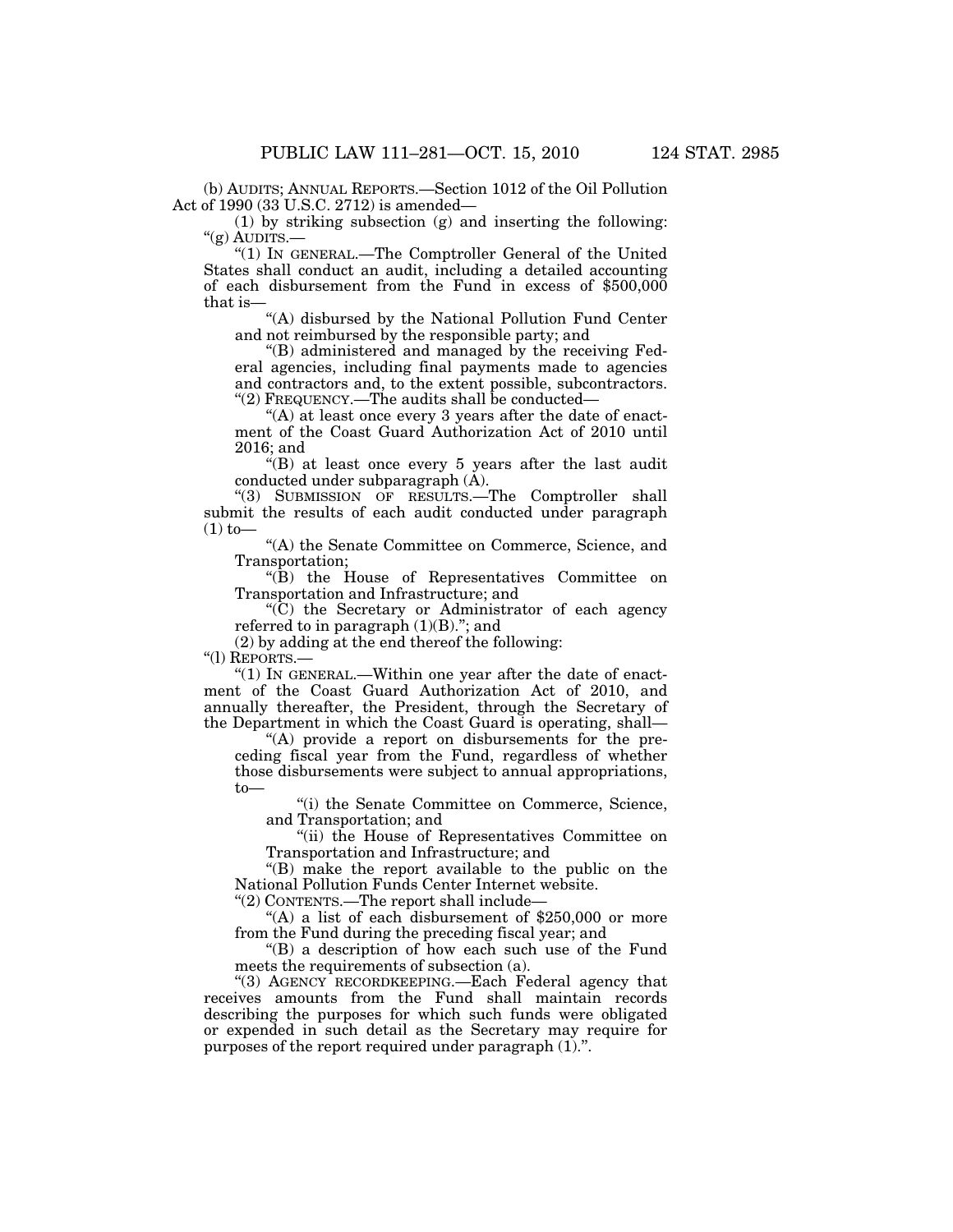33 USC 1321c.

## **SEC. 709. INTERNATIONAL EFFORTS ON ENFORCEMENT.**

The Secretary of the department in which the Coast Guard is operating, in consultation with the heads of other appropriate Federal agencies, shall ensure that the Coast Guard pursues stronger enforcement in the International Maritime Organization of agreements related to oil discharges, including joint enforcement operations, training, and stronger compliance mechanisms.

Deadlines.

## **SEC. 710. HIGHER VOLUME PORT AREA REGULATORY DEFINITION CHANGE.**

(a) IN GENERAL.—Within 1 year after the date of enactment of this Act, the Commandant shall initiate a rulemaking proceeding to modify the definition of the term ''higher volume port area'' in section 155.1020 of the Coast Guard regulations (33 C.F.R. 155.1020) by striking "Port Angeles, WA" in paragraph (13) of that section and inserting "Cape Flattery, WA".

(b) VESSEL RESPONSE PLAN REVIEWS.—Within 5 years after the date of enactment of this Act, the Coast Guard shall complete its review of any changes to vessel response plans under the Federal Water Pollution Control Act (33 U.S.C. 1251 et seq.) resulting from the modification of the higher volume port area definition required by subsection (a).

#### **SEC. 711. TUG ESCORTS FOR LADEN OIL TANKERS.**

(a) COMPARABILITY ANALYSIS.—

(1) IN GENERAL.—Within 1 year after the date of enactment of this Act, the Commandant, in consultation with the Secretary of State, is strongly encouraged to enter into negotiations with the Government of Canada to update the comparability analysis which serves as the basis for the Cooperative Vessel Traffic Service agreement between the United States and Canada for the management of maritime traffic in Puget Sound, the Strait of Georgia, Haro Strait, Rosario Strait, and the Strait of Juan de Fuca. The updated analysis shall, at a minimum, consider—

(A) requirements for laden tank vessels to be escorted by tug boats;

(B) vessel emergency response towing capability at the entrance to the Strait of Juan de Fuca; and

(C) spill response capability throughout the shared water, including oil spill response planning requirements for vessels bound for one nation transiting through the waters of the other nation.

(2) CONSULTATION REQUIREMENT.—In conducting the analysis required under this subsection, the Commandant shall consult with the State of Washington and affected tribal governments.

(3) RECOMMENDATIONS.—Within 18 months after the date of enactment of this Act, the Commandant shall submit recommendations based on the analysis required under this subsection to the Senate Committee on Commerce, Science, and Transportation and the House of Representatives Committee on Transportation and Infrastructure. The recommendations shall consider a full range of options for the management of maritime traffic, including Federal legislation, promulgation of Federal rules, and the establishment of cooperative agreements for shared funding of spill prevention and response systems.

Canada. Deadlines.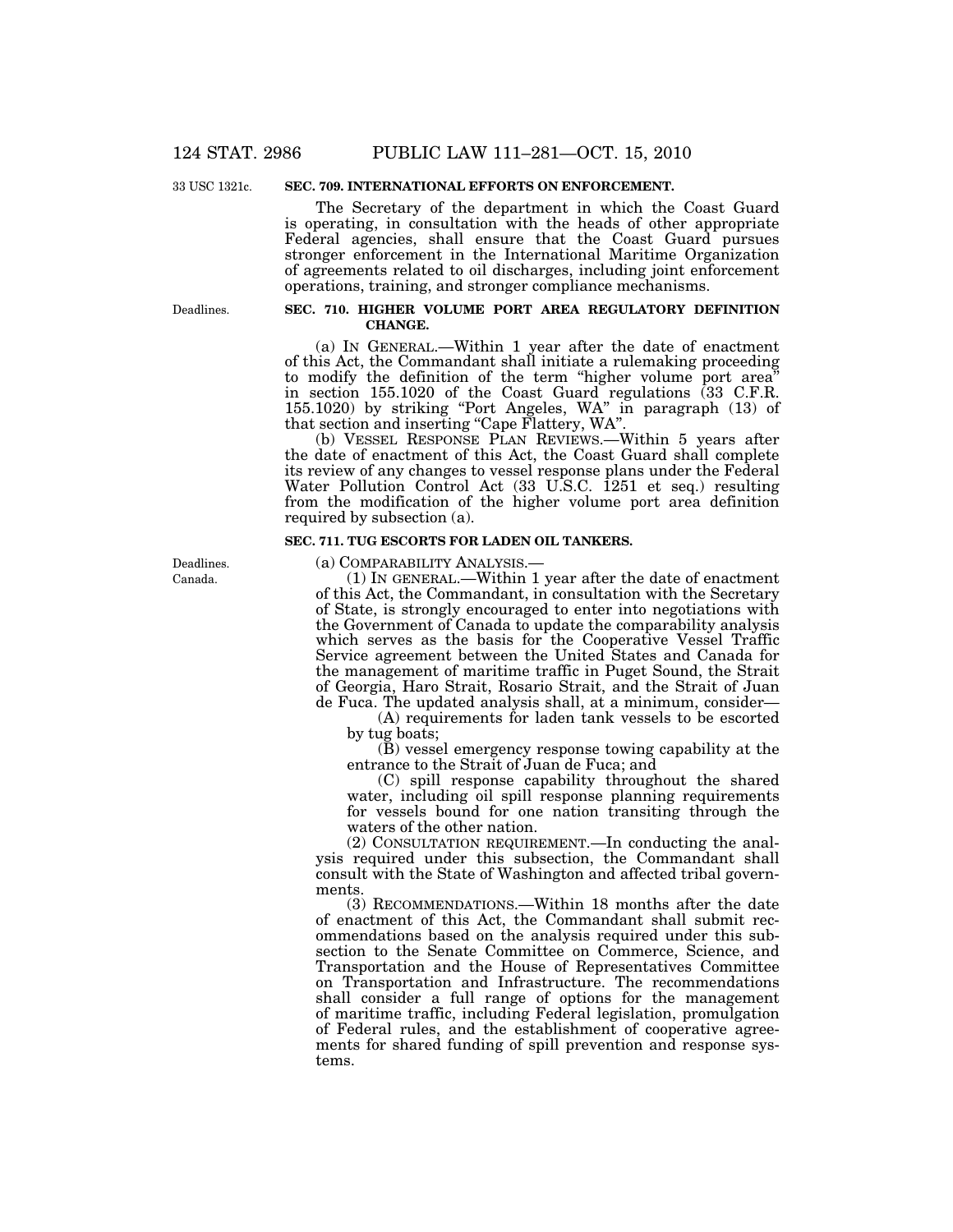(b) DUAL ESCORT VESSELS FOR DOUBLE HULLED TANKERS IN PRINCE WILLIAM SOUND, ALASKA.—

(1) IN GENERAL.—Section  $4116(c)$  of the Oil Pollution Act of 1990 (46 U.S.C. 3703 note) is amended—

(A) by striking ''Not later than 6 months after the date of the enactment of this Act, the" and inserting "(1) IN GENERAL.—The''; and

(B) by adding at the end the following:<br>"(2) PRINCE WILLIAM SOUND, ALASKA.—

''(2) PRINCE WILLIAM SOUND, ALASKA.— ''(A) IN GENERAL.—The requirement in paragraph (1) relating to single hulled tankers in Prince William Sound, Alaska, described in that paragraph being escorted by at least 2 towing vessels or other vessels considered to be appropriate by the Secretary (including regulations promulgated in accordance with section  $3703(a)(3)$  of title 46, United States Code, as set forth in part 168 of title 33, Code of Federal Regulations (as in effect on March 1, 2009) implementing this subsection with respect to those tankers) shall apply to double hulled tankers over 5,000 gross tons transporting oil in bulk in Prince William Sound, Alaska.

''(B) IMPLEMENTATION OF REQUIREMENTS.—The Secretary of the department in which the Coast Guard is operating shall prescribe interim final regulations to carry out subparagraph (A) as soon as practicable without notice and hearing pursuant to section 553 of title 5 of the United States Code."

(2) EFFECTIVE DATE.—The amendments made by subsection (b) take effect on the date that is 90 days after the date of enactment of this Act. 46 USC 3703 note.

(c) PRESERVATION OF STATE AUTHORITY.—Nothing in this Act or in any other provision of Federal law related to the regulation of maritime transportation of oil shall affect, or be construed or interpreted as preempting, the authority of any State or political subdivision thereof which require the escort by one or more tugs of laden oil tankers in the areas which are specified in section 4116(c) of the Oil Pollution Act of 1990 (46 U.S.C. 3703 note).

(d) VESSEL TRAFFIC RISK ASSESSMENT.—

(1) REQUIREMENT.—The Commandant of the Coast Guard, acting through the appropriate Area Committee established under section  $311(j)(4)$  of the Federal Water Pollution Control Act, shall prepare a vessel traffic risk assessment for Cook Inlet, Alaska, within 1 year after the date of enactment of this Act.

(2) CONTENTS.—The assessment shall describe, for the region covered by the assessment—

(A) the amount and character of present and estimated future shipping traffic in the region; and

(B) the current and projected use and effectiveness in reducing risk, of—

(i) traffic separation schemes and routing measures;

(ii) long-range vessel tracking systems developed under section 70115 of title 46, United States Code;

(iii) towing, response, or escort tugs;

(iv) vessel traffic services;

(v) emergency towing packages on vessels;

46 USC 3703 note.

Regulations.

Alaska. Deadline.

Applicability.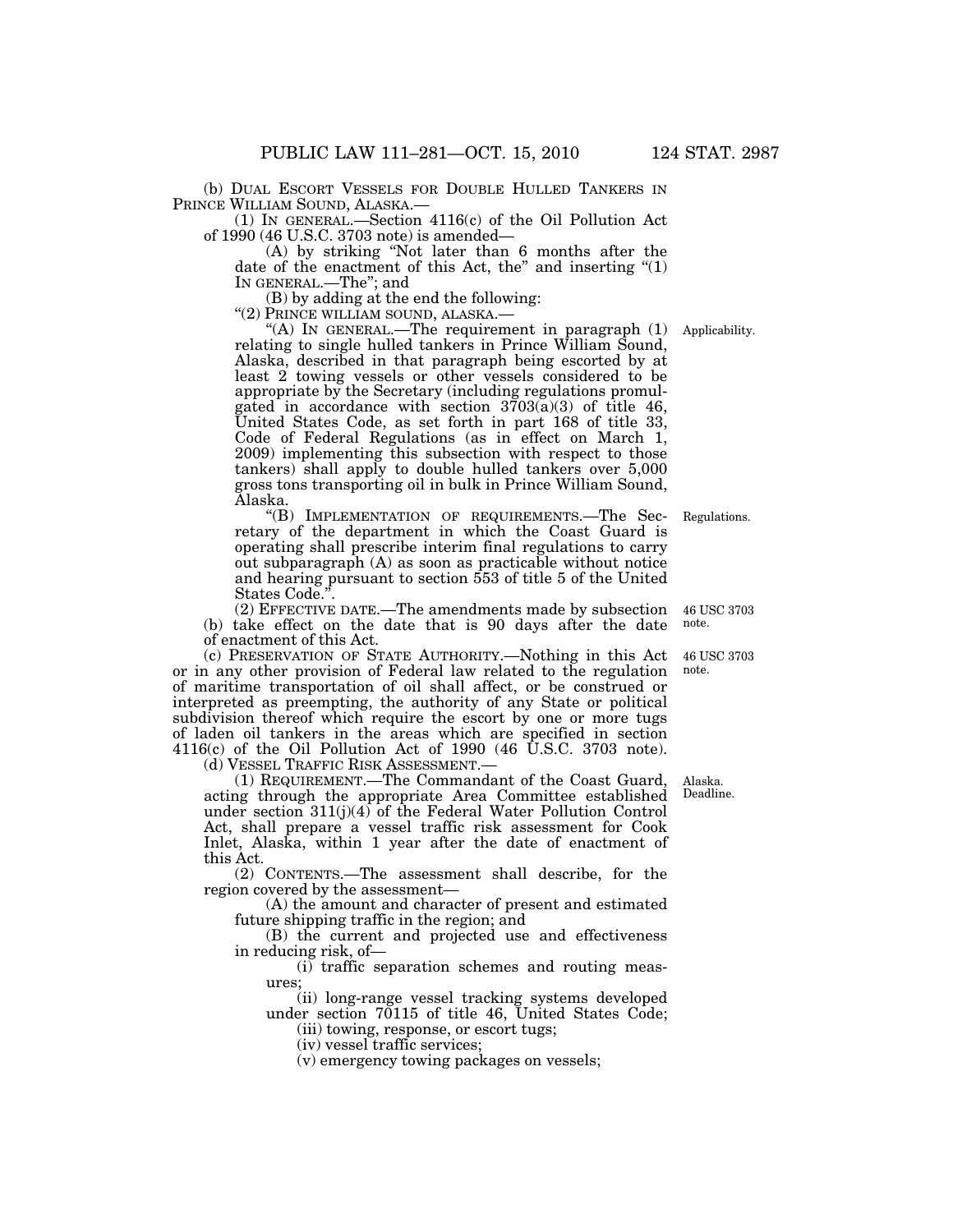(vi) increased spill response equipment including equipment appropriate for severe weather and sea conditions;

(vii) the Automatic Identification System developed under section 70114 of title 46, United States Code;

(viii) particularly sensitive sea areas, areas to be avoided, and other traffic exclusion zones;

(ix) aids to navigation; and

 $(x)$  vessel response plans.<br>(3) RECOMMENDATIONS.—

 $(A)$  In GENERAL.—The assessment shall include any appropriate recommendations to enhance the safety, or lessen potential adverse environmental impacts, of marine shipping.

(B) CONSULTATION.—Before making any recommendations under paragraph (1) for a region, the Area Committee shall consult with affected local, State, and Federal government agencies, representatives of the fishing industry, Alaska Natives from the region, the conservation community, and the merchant shipping and oil transportation industries.

(4) PROVISION TO CONGRESS.—The Commandant shall provide a copy of the assessment to the Committee on Transportation and Infrastructure of the House of Representatives and the Committee on Commerce, Science, and Transportation of the Senate.

## **SEC. 712. EXTENSION OF FINANCIAL RESPONSIBILITY.**

Section 1016(a) of the Oil Pollution Act of 1990 (33 U.S.C.  $2716(a)$ ) is amended—

(1) by striking "or" after the semicolon in paragraph  $(1)$ ;

 $(2)$  by inserting "or" after the semicolon in paragraph  $(2)$ ; and

(3) by inserting after paragraph (2) the following:

''(3) any tank vessel over 100 gross tons using any place subject to the jurisdiction of the United States;''.

#### **SEC. 713. LIABILITY FOR USE OF SINGLE-HULL VESSELS.**

Section 1001(32)(A) of the Oil Pollution Act of 1990 (33 U.S.C.  $2701(32)(A)$  is amended by inserting "In the case of a vessel, the term 'responsible party' also includes the owner of oil being transported in a tank vessel with a single hull after December 31, 2010 (other than a vessel described in section 3703a(b)(3) of title 46, United States Code).'' after ''vessel.''.

## **TITLE VIII—PORT SECURITY**

## **SEC. 801. AMERICA'S WATERWAY WATCH PROGRAM.**

(a) IN GENERAL.—Chapter 701 of title 46, United States Code, is amended by adding at the end thereof the following:

## **''§ 70122. Waterway watch program**

''(a) PROGRAM ESTABLISHED.—There is hereby established, within the Coast Guard, the America's Waterway Watch Program.

''(b) PURPOSE.—The Secretary shall administer the Program in a manner that promotes voluntary reporting of activities that may indicate that a person or persons may be preparing to engage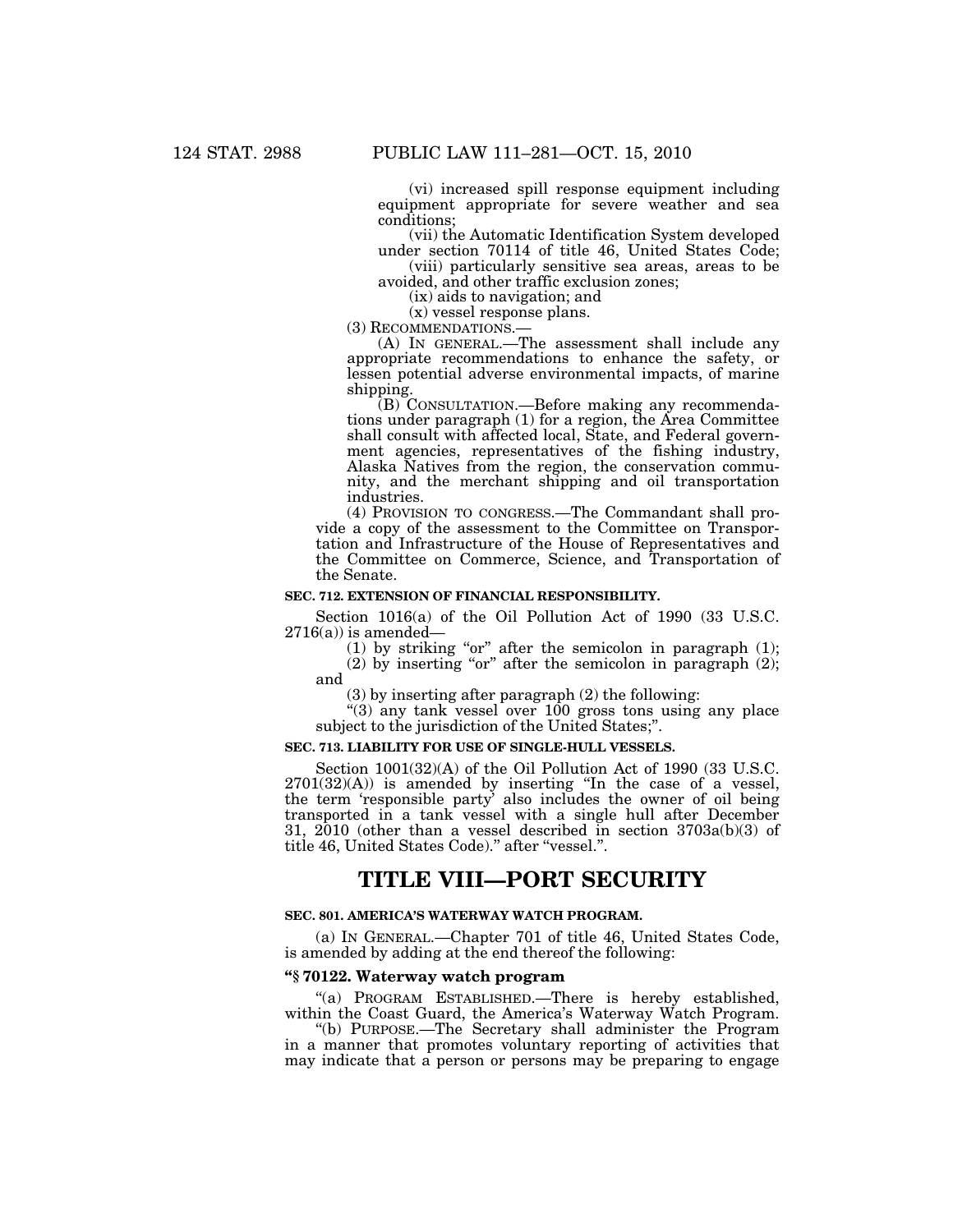or engaging in a violation of law relating to a threat or an act of terrorism (as that term is defined in section 3077 of title 18) against a vessel, facility, port, or waterway.

"(1) INFORMATION.— The Secretary may establish, as an element of the Program, a network of individuals and community-based organizations that encourage the public and industry to recognize activities referred to in subsection (b), promote voluntary reporting of such activity, and enhance the situational awareness within the Nation's ports and waterways. Such network shall, to the extent practicable, be conducted in cooperation with Federal, State, and local law enforcement agencies.

"(2) TRAINING.—The Secretary may provide training in-

"(A) observing and reporting on covered activities; and

''(B) sharing such reports and coordinating the response

by Federal, State, and local law enforcement agencies. ''(d) VOLUNTARY PARTICIPATION.—Participation in the Program—

''(1) shall be wholly voluntary;

 $''(2)$  shall not be a prerequisite to eligibility for, or receipt of, any other service or assistance from, or to participation in, any other program of any kind; and

''(3) shall not require disclosure of information regarding the individual reporting covered activities or, for proprietary purposes, the location of such individual.

''(e) COORDINATION.—The Secretary shall coordinate the Program with other like watch programs. The Secretary shall submit, concurrent with the President's budget submission for each fiscal year, a report on coordination of the Program and like watch programs within the Department of Homeland Security to the Committee on Commerce, Science, and Transportation of the Senate and the Committee on Homeland Security of the House of Representatives.

''(f) AUTHORIZATION OF APPROPRIATIONS.—There are authorized to be appropriated for the purposes of this section \$3,000,000 for each of fiscal years 2011 through 2016. Such funds shall remain available until expended.''.

(b) CLERICAL AMENDMENT.—The table of contents for chapter 46 USC 70101. 701 of title 46, United States Code, is amended by inserting after the item relating to section 70121 the following:

''70122. Waterway watch program.''.

#### **SEC. 802. TRANSPORTATION WORKER IDENTIFICATION CREDENTIAL.**

(a) IN GENERAL.—Not later than 120 days after completing Deadline. the pilot program under section  $70105(k)(1)$  of title 46, United States Code, to test TWIC access control technologies at port facilities and vessels nationwide, the Secretary of Homeland Security shall submit to the Committee on Homeland Security and the Committee on Transportation and Infrastructure of the House of Representatives, the Committee on Commerce, Science, and Transportation of the Senate, and to the Comptroller General a report containing an assessment of the results of the pilot. The report shall include—

(1) the findings of the pilot program with respect to key technical and operational aspects of implementing TWIC technologies in the maritime sector;

Reports.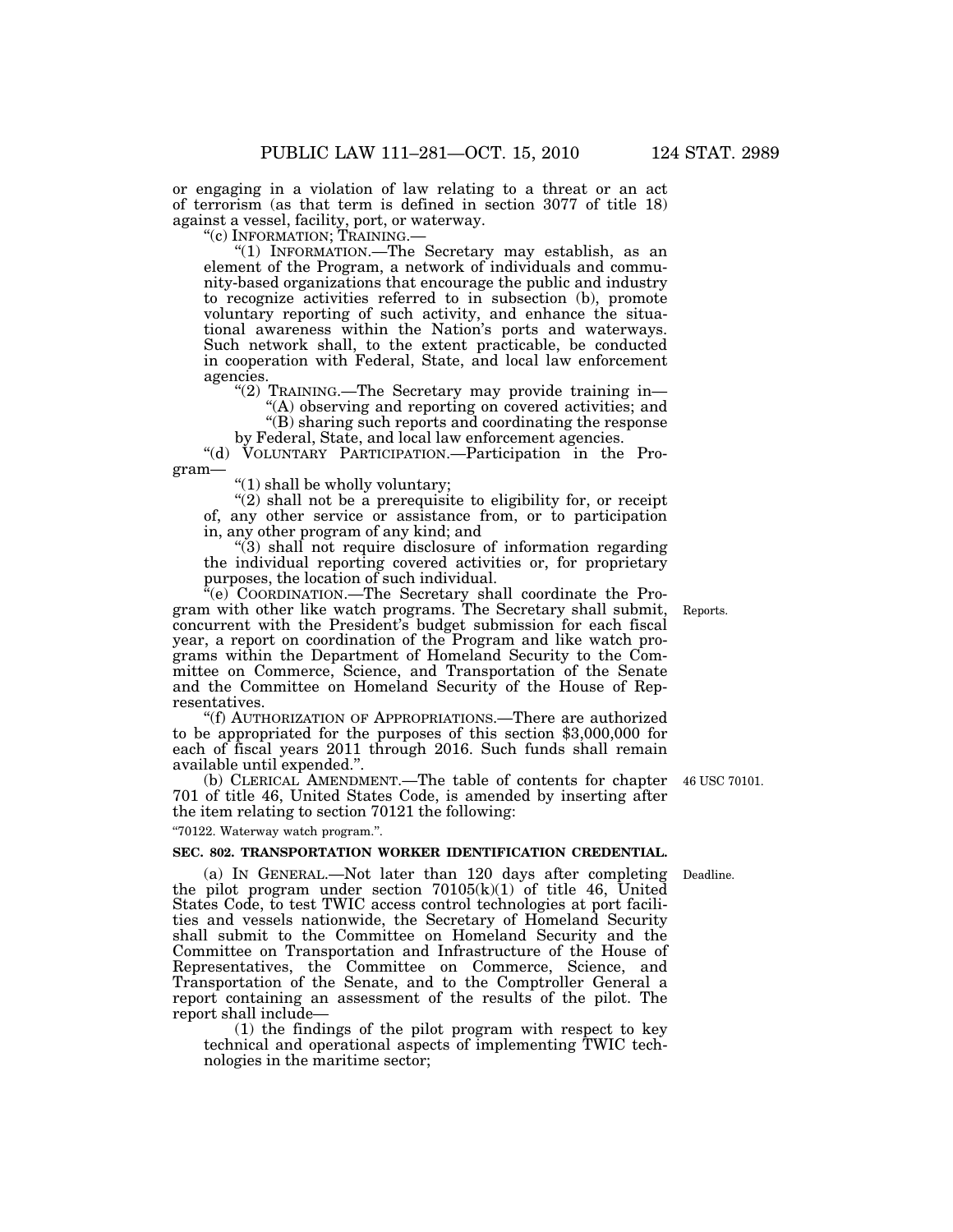(2) a comprehensive listing of the extent to which established metrics were achieved during the pilot program; and

(3) an analysis of the viability of those technologies for use in the maritime environment, including any challenges to implementing those technologies and strategies for mitigating identified challenges.

(b) GAO ASSESSMENT.—The Comptroller General shall review the report and submit to the Committee on Homeland Security and the Committee on Transportation and Infrastructure of the House of Representatives, and the Committee on Commerce, Science, and Transportation of the Senate an assessment of the report's findings and recommendations.

## **SEC. 803. INTERAGENCY OPERATIONAL CENTERS FOR PORT SECURITY.**

Section 70107A(b) of title 46, United States Code, is amended— (1) by striking paragraph (3);

(2) by redesignating paragraphs (1) and (2) as paragraphs  $(2)$  and  $(3)$ , respectively;

(3) by inserting before paragraph (2), as so redesignated, the following:

 $"(1)(A)$  include—

''(i) information management systems, and

"(ii) sensor management systems; and

''(B) where practicable, provide for the physical co-location of the Coast Guard and, as the Secretary determines appropriate, representatives of the United States Customs and Border Protection, the United States Immigration and Customs Enforcement, the Transportation Security Administration, the Department of Justice, the Department of Defense, and other Federal agencies, State and local law enforcement or port security personnel, members of the Area Maritime Security Committee, and other public and private sector stakeholders adversely affected by a transportation security incident or transportation disruption;''; and

 $(4)$  in paragraph  $(2)$ , as so redesignated—

 $(A)$  by striking "existing centers, including—" and inserting "existing centers;"; and

(B) by striking subparagraph (A) and (B); and

(5) by adding "and" at the end of paragraph (3), as so redesignated.

#### **SEC. 804. DEPLOYABLE, SPECIALIZED FORCES.**

(a) IN GENERAL.—Section 70106 of title 46, United States Code, is amended to read as follows:

## **''§ 70106. Deployable, specialized forces**

''(a) ESTABLISHMENT.—

''(1) IN GENERAL.—To enhance the domestic maritime security capability of the United States, the Secretary shall establish deployable specialized forces of varying capabilities as are needed to safeguard the public and protect vessels, harbors, ports, facilities, and cargo in waters subject to the jurisdiction of the United States from destruction, loss or injury from crime, or sabotage due to terrorist activity, and to respond to such activity in accordance with the transportation security plans developed under section 70103.

" $(2)$  ENHANCED TEAMS.—Such specialized forces shall include no less than two enhanced teams to serve as deployable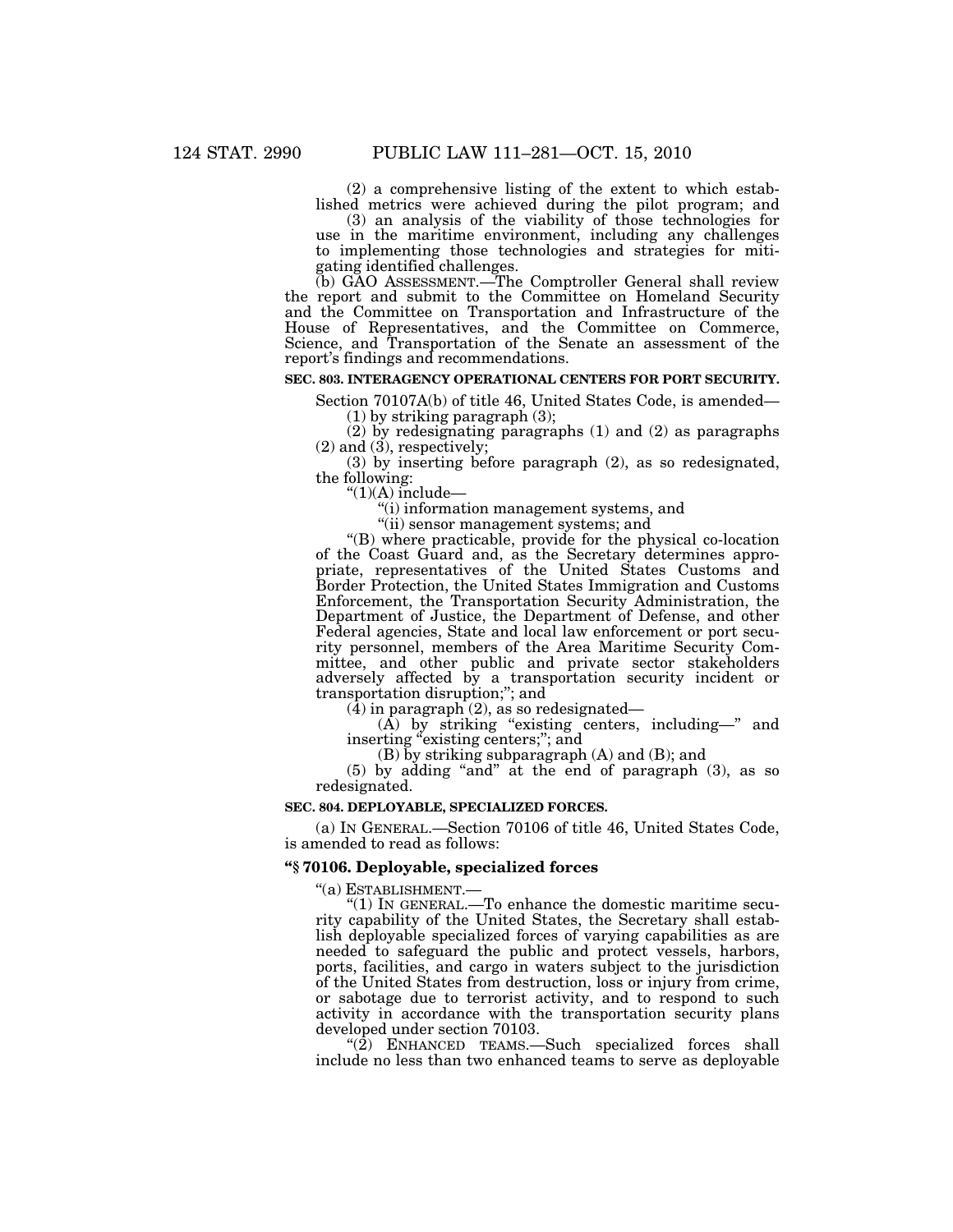forces capable of combating terrorism, engaging in interdiction, law enforcement, and advanced tactical maritime security operations to address known or potentially armed security threats (including non-compliant actors at sea), and participating in homeland security, homeland defense, and counterterrorism exercises in the maritime environment.

''(b) MISSION.—The combined force of the specialized forces established under subsection (a) shall be trained, equipped, and capable of being deployed to—

''(1) deter, protect against, and rapidly respond to threats of maritime terrorism;

 $''(2)$  conduct maritime operations to protect against and disrupt illegal use, access to, or proliferation of weapons of mass destruction;

''(3) enforce moving or fixed safety or security zones established pursuant to law;

 $\sqrt[4]{(4)}$  conduct high speed intercepts;

''(5) board, search, and seize any article or thing on or at, respectively, a vessel or facility found to present a risk to the vessel or facility, or to a port;

''(6) rapidly deploy to supplement United States armed forces domestically or overseas;

 $\degree$ (7) respond to criminal or terrorist acts so as to minimize, insofar as possible, the disruption caused by such acts;

''(8) assist with facility vulnerability assessments required under this chapter; and

"(9) carry out any other missions of the Coast Guard as are assigned to it by the Secretary.

"(c) MINIMIZATION OF RESPONSE TIMES.—The enhanced teams established under subsection (a)(2) shall, to the extent practicable, be stationed in such a way so as to minimize the response time to maritime terrorist threats and potential or actual transportation security incidents.

''(d) COORDINATION WITH OTHER AGENCIES.—To the maximum extent feasible, the combined force of the specialized forces established under subsection (a) shall coordinate their activities with other Federal, State, and local law enforcement and emergency response agencies.''.

(b) CLERICAL AMENDMENT.—The table of contents for chapter 701 of title 46, United States Code, is amended by striking the 46 USC 70101. item relating to section 70106 and inserting the following:

''70106. Deployable, specialized forces.''.

## **SEC. 805. COAST GUARD DETECTION CANINE TEAM PROGRAM EXPAN-SION.**

(a) DEFINITIONS.—For purposes of this section:

(1) CANINE DETECTION TEAM.—The term ''detection canine team'' means a canine and a canine handler that are trained to detect narcotics or explosives, or other threats as defined by the Secretary.

(2) SECRETARY.—The term ''Secretary'' means the Secretary of Homeland Security.

(b) DETECTION CANINE TEAMS.—

(1) INCREASED CAPACITY.—Not later than 1 year after the Deadline. date of enactment of this Act, and subject to the availability of appropriations, the Secretary shall—

46 USC 70106 note.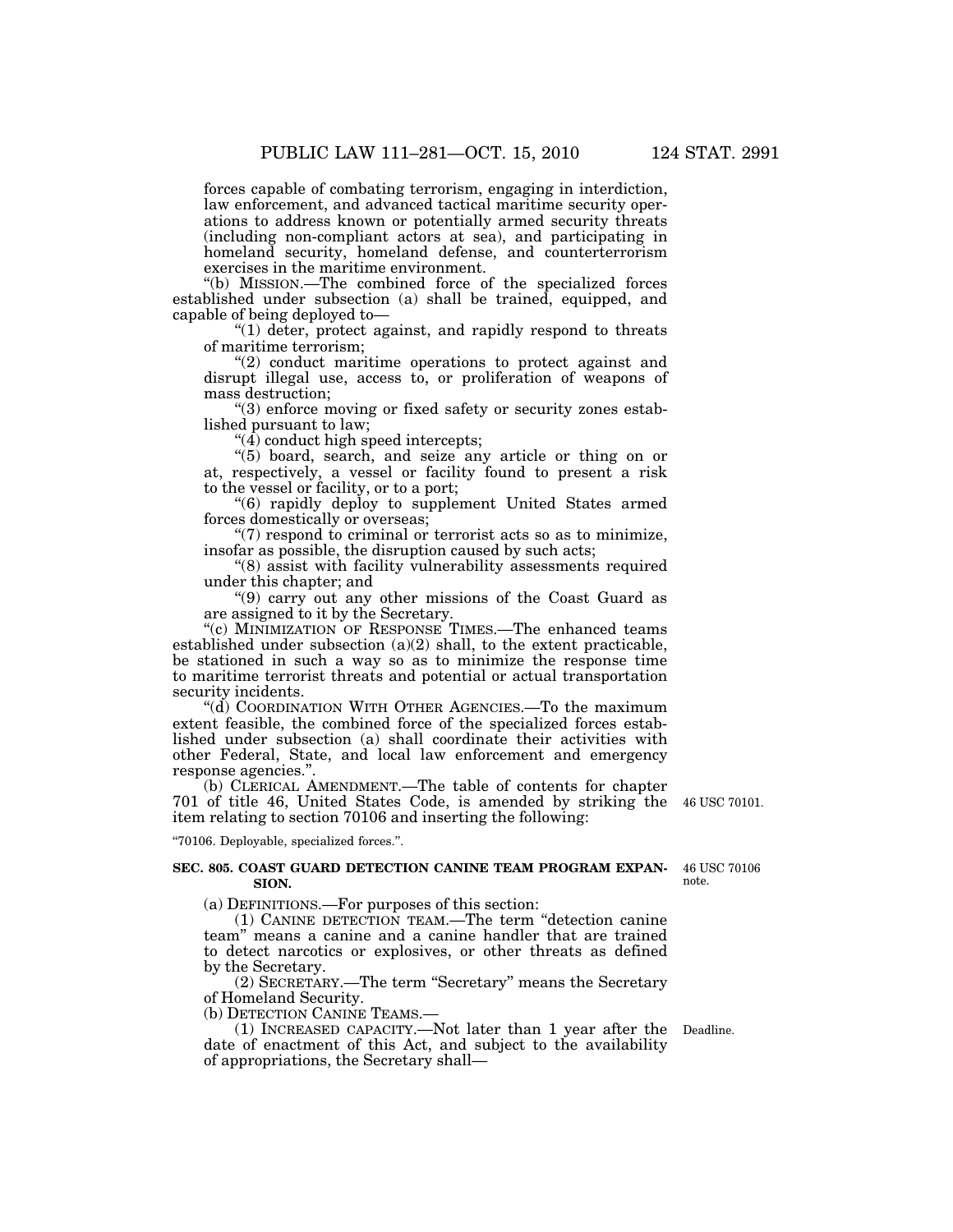(A) begin to increase the number of detection canine teams certified by the Coast Guard for the purposes of maritime-related security by no fewer than 10 canine teams annually through fiscal year 2012; and

(B) encourage owners and operators of port facilities, passenger cruise liners, oceangoing cargo vessels, and other vessels identified by the Secretary to strengthen security through the use of highly trained detection canine teams.

(2) CANINE PROCUREMENT.—The Secretary, acting through the Commandant of the Coast Guard, shall procure detection canine teams as efficiently as possible, including, to the greatest extent possible, through increased domestic breeding, while meeting the performance needs and criteria established by the Commandant.

(c) DEPLOYMENT.—The Secretary shall prioritize deployment of the additional canine teams to ports based on risk, consistent with the Security and Accountability For Every Port Act of 2006 (Public Law 109–347).

## **SEC. 806. COAST GUARD PORT ASSISTANCE PROGRAM.**

(a) FOREIGN PORT ASSESSMENT.—Chapter 701 of title 46, United States Code, is amended—

(1) by adding at the end of section 70108 the following: ''(e) LIMITATION ON STATUTORY CONSTRUCTION.—The absence of an inspection of a foreign port shall not bar the Secretary from making a finding that a port in a foreign country does not maintain effective antiterrorism measures.'';

(2) by striking ''If the Secretary, after conducting an assessment under section 70108, finds that a port in a foreign country does not maintain effective antiterrorism measures,'' in section 70109(a) and inserting ''Unless the Secretary finds that a port in a foreign country maintains effective antiterrorism measures,''; and

 $(3)$  by striking "If the Secretary finds that a foreign port does not maintain effective antiterrorism measures,'' in section 70110(a) and inserting ''Unless the Secretary finds that a foreign port maintains effective antiterrorism measures,''.

(b) ASSISTANCE PROGRAM.—Section 70110 of title 46, United States Code, is amended by adding at the end the following:

''(f) COAST GUARD ASSISTANCE PROGRAM.—

''(1) IN GENERAL.—The Secretary may lend, lease, donate, or otherwise provide equipment, and provide technical training and support, to the owner or operator of a foreign port or facility—

''(A) to assist in bringing the port or facility into compliance with applicable International Ship and Port Facility Code standards; and

''(B) to assist the port or facility in correcting deficiencies identified in periodic port assessments and reassessments required under section 70108 of this title. ''(2) CONDITIONS.—The Secretary—

''(A) may provide such assistance based upon an assessment of the risks to the security of the United States and the inability of the owner or operator of the port or facility to bring the port or facility into compliance with those standards and to maintain compliance with, or exceed, such standards;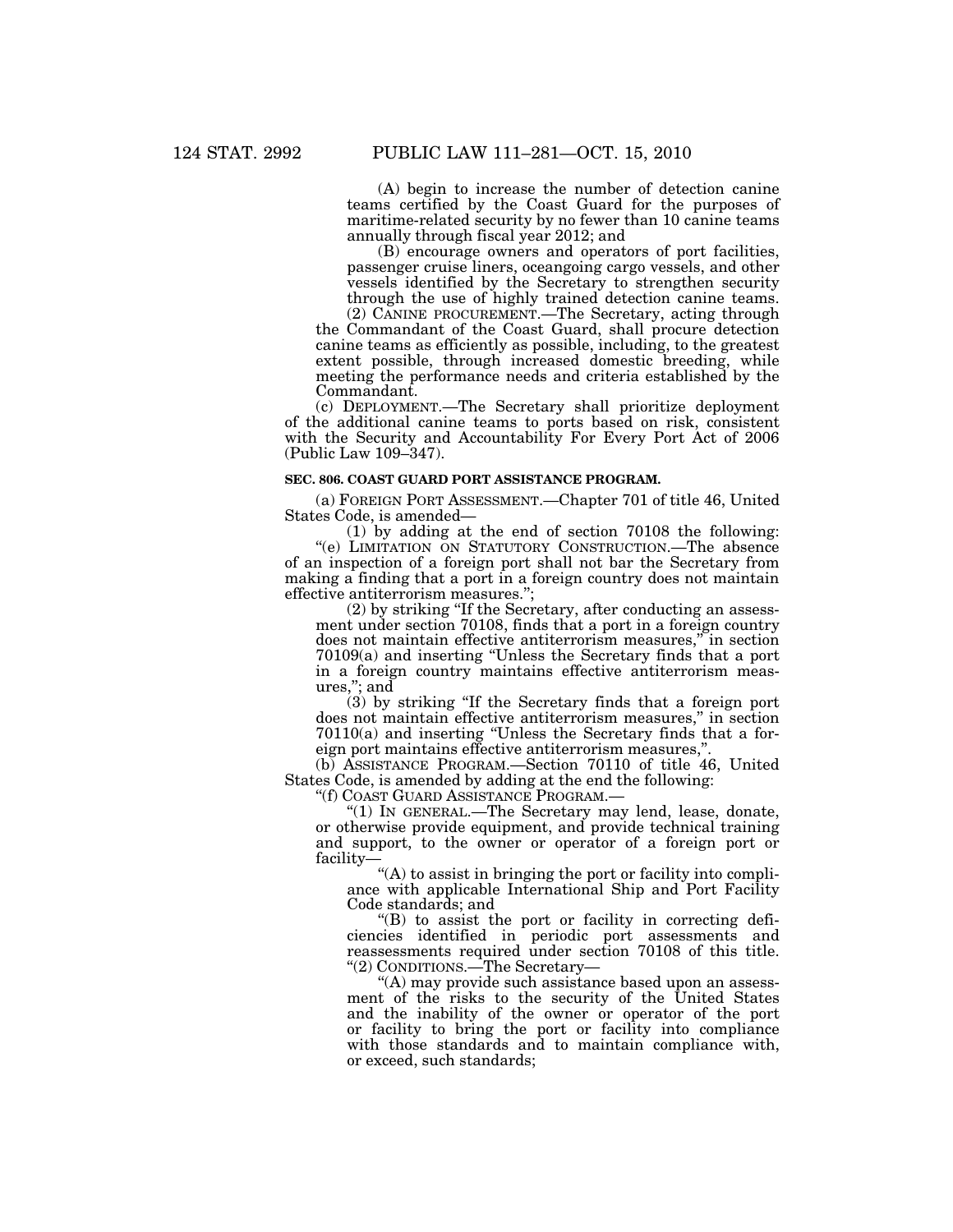''(B) may not provide such assistance unless the port or facility has been subjected to a comprehensive port security assessment by the Coast Guard; and

''(C) may only lend, lease, or otherwise provide equipment that the Secretary has first determined is not required by the Coast Guard for the performance of its missions.''.

(c) SAFETY AND SECURITY ASSISTANCE FOR FOREIGN PORTS.—

(1) IN GENERAL.—Section 70110(e)(1) of title 46, United States Code, is amended by striking the second sentence and inserting the following: "The Secretary shall establish a strategic plan to utilize those assistance programs to assist ports and facilities that are found by the Secretary under subsection (a) not to maintain effective antiterrorism measures in the implementation of port security antiterrorism measures.''.

(2) CONFORMING AMENDMENTS.—

(A) Section 70110 of title 46, United States Code, is amended—

(i) by inserting ''**OR FACILITIES**'' after ''**PORTS**'' in the section heading;

(ii) by inserting "or facility" after "port" each place it appears; and

(iii) by striking ''PORTS'' in the heading for subsection (e) and inserting "PORTS, FACILITIES,".

(B) Section 70108(c) of such title is amended—

(i) by striking paragraph (2); and

(ii) by redesignating paragraphs (3) and (4) as paragraphs  $(2)$  and  $(3)$ , respectively.

 $(C)$  The table of contents for chapter 701 of title 46, United States Code, is amended by striking the item 46 USC 70101. relating to section 70110 and inserting the following:

''70110. Actions and assistance for foreign ports or facilities and United States territories.''.

## **SEC. 807. MARITIME BIOMETRIC IDENTIFICATION.**

(a) IN GENERAL.—Chapter 701 of title 46, United States Code, is further amended by adding at the end the following:

## **''§ 70123. Mobile biometric identification**

"(a) In GENERAL.—Within one year after the date of the enact- Deadline. ment of the Coast Guard Authorization Act of 2010, the Secretary shall conduct, in the maritime environment, a program for the mobile biometric identification of suspected individuals, including terrorists, to enhance border security and for other purposes.

''(b) REQUIREMENTS.—The Secretary shall ensure the program required in this section is coordinated with other biometric identification programs within the Department of Homeland Security.

''(c) DEFINITION.—For the purposes of this section, the term 'biometric identification' means use of fingerprint and digital photography images and facial and iris scan technology and any other technology considered applicable by the Department of Homeland Security.

(b) CLERICAL AMENDMENT.—The table of sections at the beginning of such chapter is amended by adding at the end the following: 46 USC 70101.

''70123. Mobile biometric identification.''.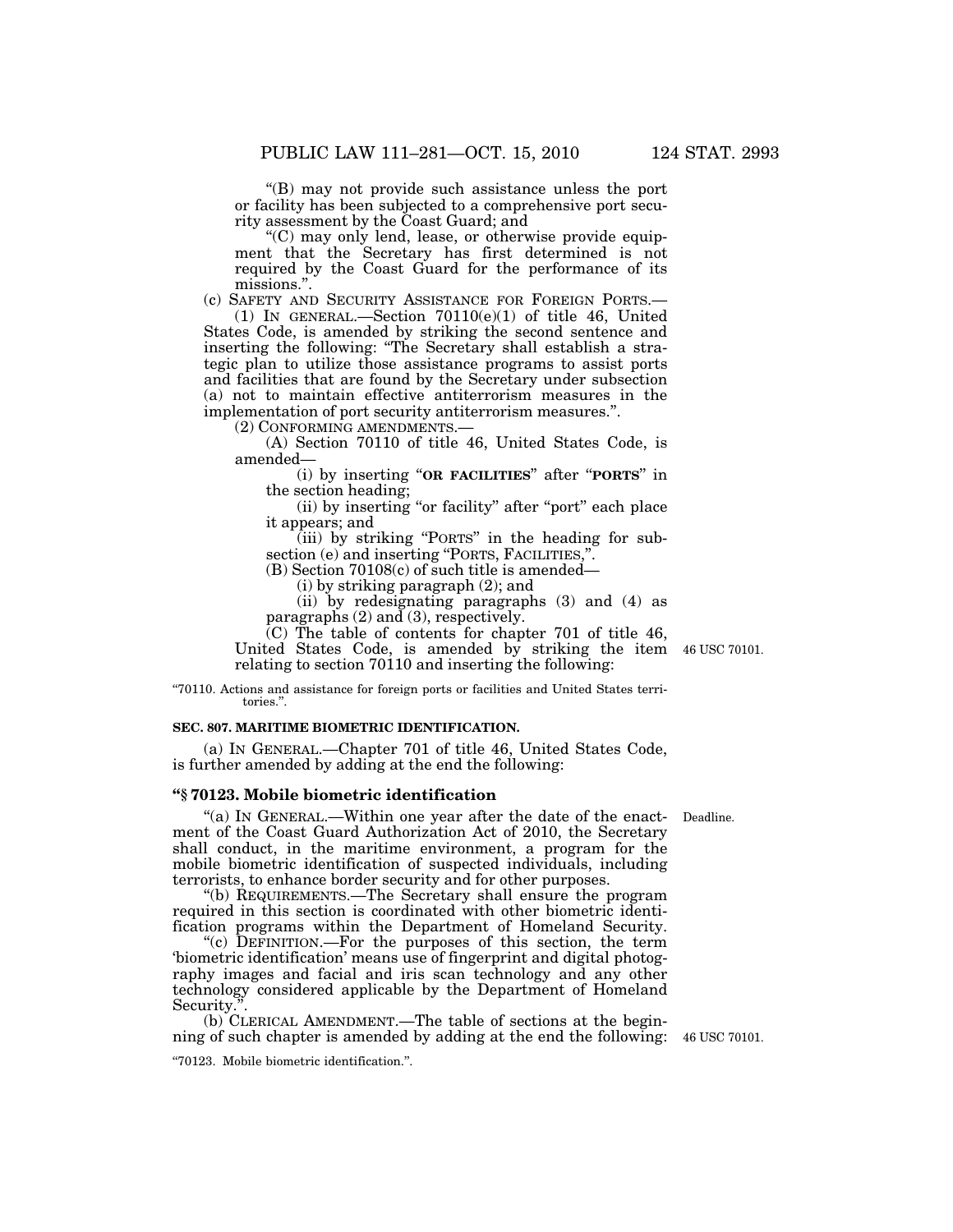Deadline.

(c) COST ANALYSIS.—Within 90 days after the date of the enactment of this Act, the Secretary of the department in which the Coast Guard is operating shall submit to the Committees on Homeland Security and Transportation and Infrastructure of the House of Representatives and the Committee on Commerce, Science, and Transportation of the Senate an analysis of the cost of expanding the Coast Guard's biometric identification capabilities for use by the Coast Guard's Deployable Operations Group, cutters, stations, and other deployable maritime teams considered appropriate by the Secretary, and any other appropriate Department of Homeland Security maritime vessels and units. The analysis may include a tiered plan for the deployment of this program that gives priority to vessels and units more likely to encounter individuals suspected of making illegal border crossings through the maritime environment.

(d) STUDY ON EMERGING BIOMETRIC CAPABILITIES.—

(1) STUDY REQUIRED.—The Secretary of Homeland Security shall submit to the Committees on Homeland Security and Transportation and Infrastructure of the House of Representatives and the Committee on Commerce, Science, and Transportation of the Senate a study on the use by the Coast Guard and other departmental entities of the combination of biometric technologies to rapidly identify individuals for security purposes. Such study shall focus on—

(A) increased accuracy of facial recognition;

(B) enhancement of existing iris recognition technology; and

(C) other emerging biometric technologies capable of assisting in confirming the identification of individuals.

(2) PURPOSE OF STUDY.—The purpose of the study required by paragraph (1) is to facilitate the use of a combination biometrics, including facial and iris recognition, to provide a higher probability of success in identification than a single approach and to achieve transformational advances in the flexibility, authenticity, and overall capability of integrated biometric detectors. The operational goal of the study should be to provide the capability to nonintrusively collect biometrics in an accurate and expeditious manner to assist the Coast Guard and the Department of Homeland Security in fulfilling its mission to protect and support national security.

**SEC. 808. PILOT PROGRAM FOR FINGERPRINTING OF MARITIME WORKERS.** 

(a) IN GENERAL.—Within 180 days after the date of enactment of this Act, the Secretary of Homeland Security shall establish procedures providing for an individual who is required to be fingerprinted for purposes of obtaining a transportation security card under section 70105 of title 46, United States Code, the ability to be fingerprinted at any of not less than 20 facilities operated by or under contract with an agency of the Department of Homeland Security that fingerprints the public for the Department. These facilities shall be in addition to facilities established under section 70105 of title 46, United States Code.

(b) EXPIRATION.—The requirement made by subsection (a) expires 1 year after the date the Secretary establishes the facilities required under that subsection.

46 USC 70105 note.

Deadline. Procedures.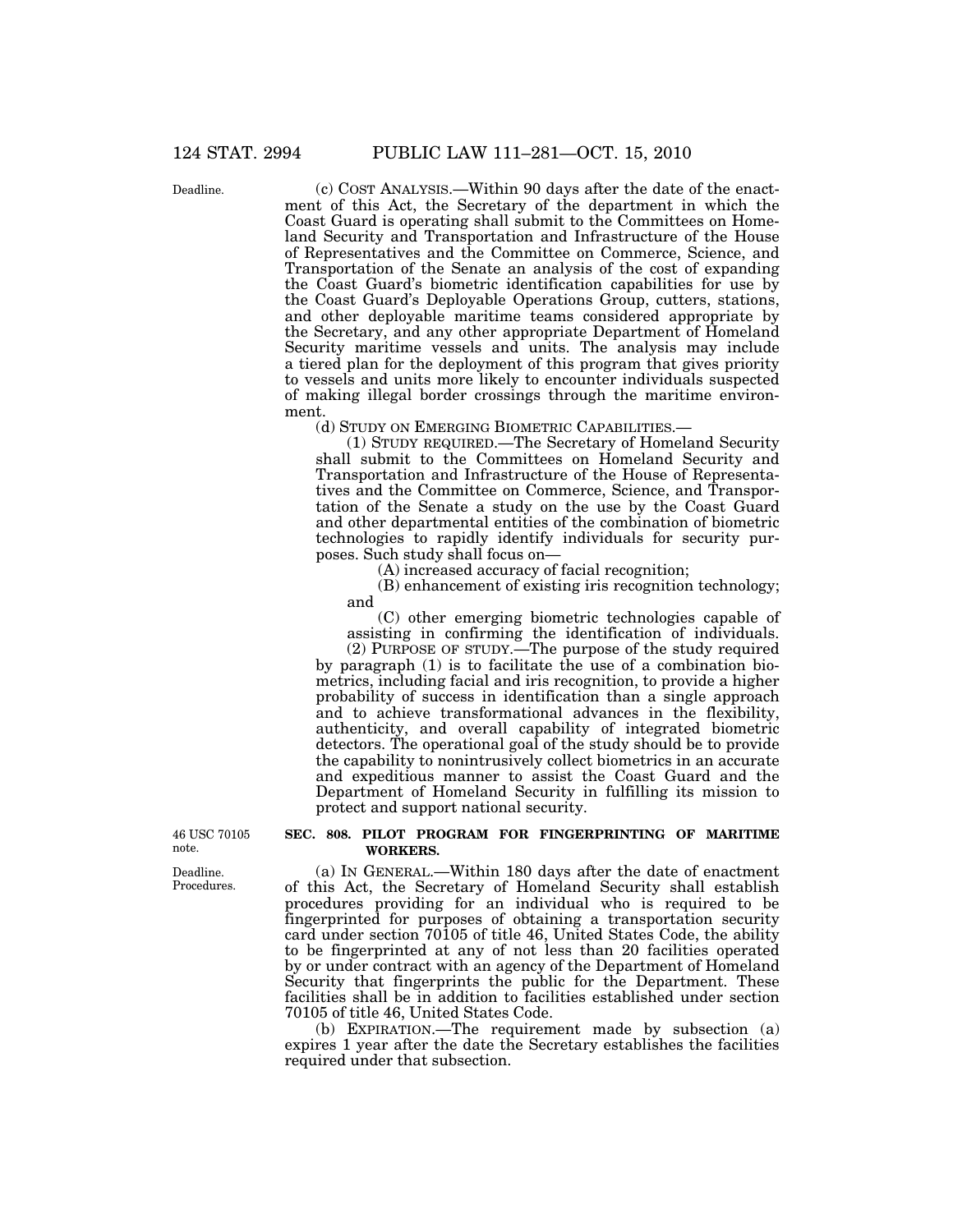## **SEC. 809. TRANSPORTATION SECURITY CARDS ON VESSELS.**

Section 70105(b)(2) of title 46, United States Code, is amended—

 $(1)$  in subparagraph  $(B)$ , by inserting after "title" the following: "allowed unescorted access to a secure area designated in a vessel security plan approved under section 70103 of this title''; and

(2) in subparagraph (D), by inserting after ''tank vessel'' the following: ''allowed unescorted access to a secure area designated in a vessel security plan approved under section 70103 of this title''.

## **SEC. 810. MARITIME SECURITY ADVISORY COMMITTEES.**

Section 70112 of title 46, United States Code, is amended—  $(1)$  by amending subsection  $(b)(5)$  to read as follows:

''(5)(A) The National Maritime Security Advisory Committee shall be composed of—

"(i) at least 1 individual who represents the interests of the port authorities;

''(ii) at least 1 individual who represents the interests of the facilities owners or operators;

"(iii) at least 1 individual who represents the interests of the terminal owners or operators;

"(iv) at least 1 individual who represents the interests of the vessel owners or operators;

" $(v)$  at least 1 individual who represents the interests of the maritime labor organizations;

" $(vi)$  at least 1 individual who represents the interests of the academic community;

"(vii) at least 1 individual who represents the interests of State or local governments; and

"(viii) at least 1 individual who represents the interests of the maritime industry.

''(B) Each Area Maritime Security Advisory Committee shall be composed of individuals who represents the interests of the port industry, terminal operators, port labor organizations, and other users of the port areas.''; and

 $(2)$  in subsection  $(g)$ -

(A) in paragraph  $(1)(A)$ , by striking "2008;" and inserting "2020;"; and

 $(B)$  in paragraph  $(2)$ , by striking "2006" and inserting  $"2018"$ .

## **SEC. 811. SEAMEN'S SHORESIDE ACCESS.**

Each facility security plan approved under section 70103(c) of title 46, United States Code, shall provide a system for seamen assigned to a vessel at that facility, pilots, and representatives of seamen's welfare and labor organizations to board and depart the vessel through the facility in a timely manner at no cost to the individual.

## **SEC. 812. WATERSIDE SECURITY OF ESPECIALLY HAZARDOUS CARGO.**

(a) NATIONAL STUDY.—

(1) IN GENERAL.—The Secretary of the department in which the Coast Guard is operating shall—

(A) initiate a national study to identify measures to improve the security of maritime transportation of especially hazardous cargo; and

46 USC 70103 note.

46 USC 70101

note.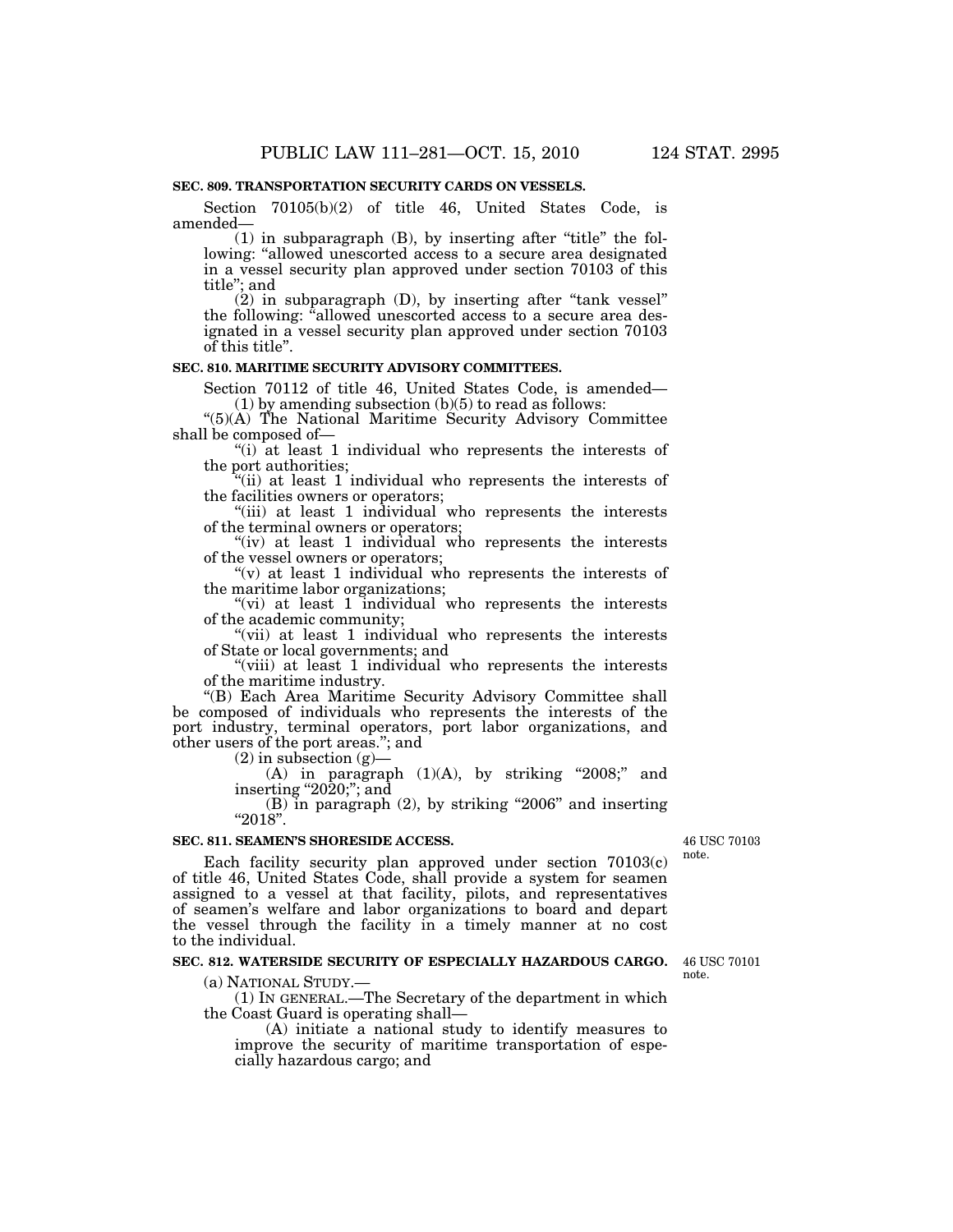(B) coordinate with other Federal agencies, the National Maritime Security Advisory Committee, and appropriate State and local government officials through the Area Maritime Security Committees and other existing coordinating committees, to evaluate the waterside security of vessels carrying, and waterfront facilities handling, especially hazardous cargo.

(2) MATTERS TO BE INCLUDED.—The study conducted under this subsection shall include—

(A) an analysis of existing risk assessment information relating to waterside security generated by the Coast Guard and Area Maritime Security Committees as part of the Maritime Security Risk Analysis Model;

(B) a review and analysis of appropriate roles and responsibilities of maritime stakeholders, including Federal, State, and local law enforcement and industry security personnel, responsible for waterside security of vessels carrying, and waterfront facilities handling, especially hazardous cargo, including—

(i) the number of ports in which State and local law enforcement entities are providing any services to enforce Coast Guard-imposed security zones around vessels transiting to, through, or from United States ports or to conduct security patrols in United States ports;

(ii) the number of formal agreements entered into between the Coast Guard and State and local law enforcement entities to engage State and local law enforcement entities in the enforcement of Coast Guard-imposed security zones around vessels transiting to, through, or from United States ports or the conduct of port security patrols in United States ports, the duration of those agreements, and the aid that State and local entities are engaged to provide through such agreements;

(iii) the extent to which the Coast Guard has set national standards for training, equipment, and resources to ensure that State and local law enforcement entities engaged in enforcing Coast Guardimposed security zones around vessels transiting to, through, or from United States ports or in conducting port security patrols in United States ports (or both) can deter to the maximum extent practicable a transportation security incident;

(iv) the extent to which the Coast Guard has assessed the ability of State and local law enforcement entities to carry out the security assignments that they have been engaged to perform, including their ability to meet any national standards for training, equipment, and resources that have been established by the Coast Guard in order to ensure that those entities can deter to the maximum extent practicable a transportation security incident;

 $(v)$  the extent to which State and local law enforcement entities are able to meet national standards for training, equipment, and resources established by the Coast Guard to ensure that those entities can deter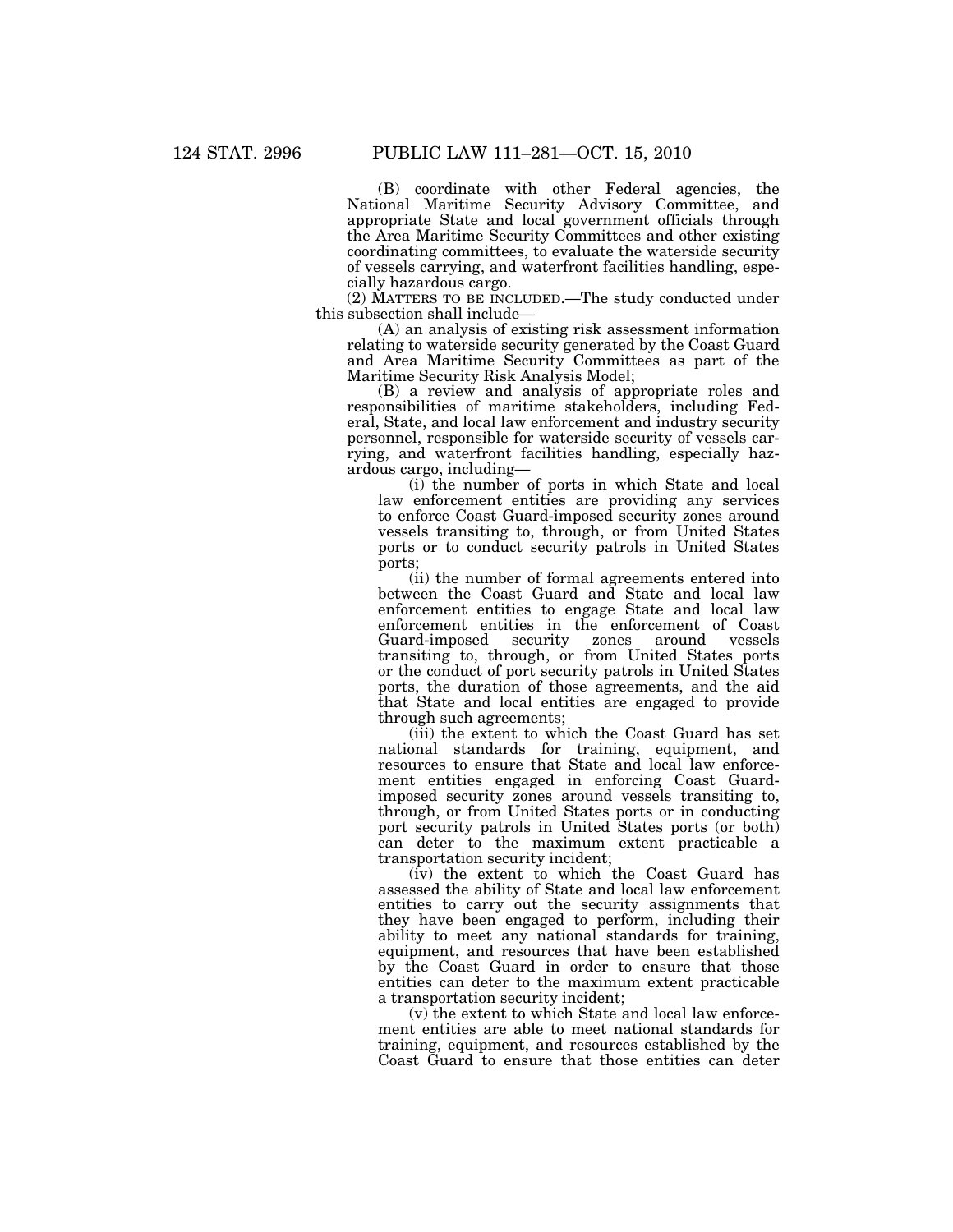to the maximum extent practicable a transportation security incident;

(vi) the differences in law enforcement authority, and particularly boarding authority, between the Coast Guard and State and local law enforcement entities, and the impact that these differences have on the ability of State and local law enforcement entities to provide the same level of security that the Coast Guard provides during the enforcement of Coast Guardimposed security zones and the conduct of security patrols in United States ports; and

(vii) the extent of resource, training, and equipment differences between State and local law enforcement entities and the Coast Guard units engaged in enforcing Coast Guard-imposed security zones around vessels transiting to, through, or from United States ports or conducting security patrols in United States ports;

(C) recommendations for risk-based security measures to improve waterside security of vessels carrying, and waterfront facilities handling, especially hazardous cargo; and

(D) identification of security funding alternatives, including an analysis of the potential for cost-sharing by the public and private sectors as well as any challenges associated with such cost-sharing.

(3) INFORMATION PROTECTION.—In carrying out the coordination necessary to effectively complete the study, the Commandant shall implement measures to ensure the protection of any sensitive security information, proprietary information, or classified information collected, reviewed, or shared during collaborative engagement with maritime stakeholders and other Government entities, except that nothing in this paragraph shall constitute authority to withhold information from—

(A) the Congress; or

(B) first responders requiring such information for the protection of life or property.

(4) REPORT.—Not later than 12 months after the date of enactment of this Act, the Secretary of the Department in which the Coast Guard is operating shall submit to the Committees on Homeland Security and Transportation and Infrastructure of the House of Representatives and the Committee on Commerce, Science, and Transportation of the Senate a report on the results of the study under this subsection.

(b) NATIONAL STRATEGY.—Not later than 6 months after Deadline. submission of the report required by subsection (a), the Secretary of the department in which the Coast Guard is operating shall develop, in conjunction with appropriate Federal agencies, a national strategy for the waterside security of vessels carrying, and waterfront facilities handling, especially hazardous cargo. The strategy shall utilize the results of the study required by subsection (a).

(c) SECURITY OF ESPECIALLY HAZARDOUS CARGO.—Section 70103 of title 46, United States Code, is amended by adding at the end the following:

''(e) ESPECIALLY HAZARDOUS CARGO.—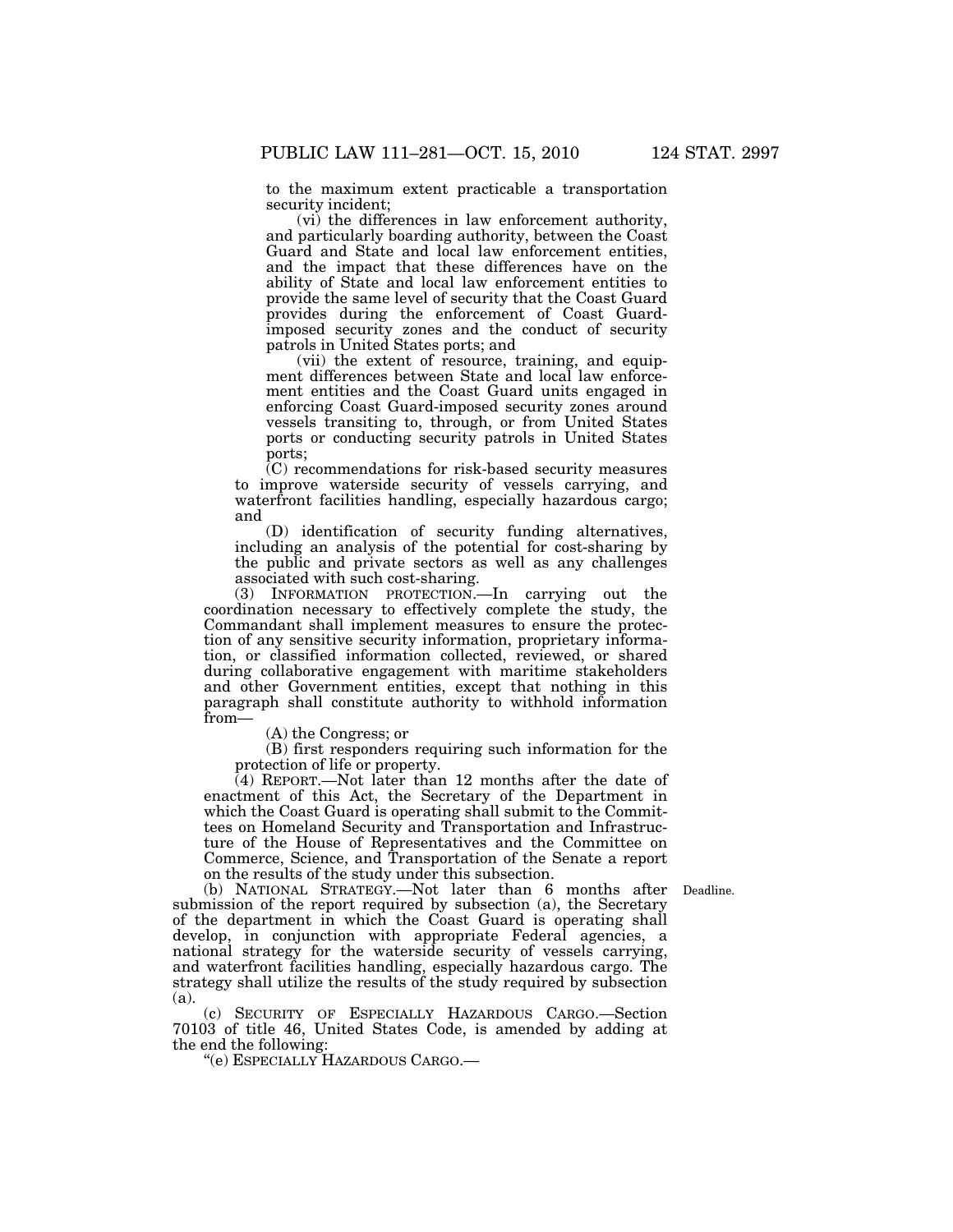"(1) ENFORCEMENT OF SECURITY ZONES.—Consistent with other provisions of Federal law, the Coast Guard shall coordinate and be responsible for the enforcement of any Federal security zone established by the Coast Guard around a vessel containing especially hazardous cargo. The Coast Guard shall allocate available resources so as to deter and respond to a transportation security incident, to the maximum extent practicable, and to protect lives or protect property in danger. "(2) RESOURCE DEFICIENCY REPORTING.

''(A) IN GENERAL.—When the Secretary submits the annual budget request for a fiscal year for the department in which the Coast Guard is operating to the Office of Management and Budget, the Secretary shall provide to the Committees on Homeland Security and Transportation and Infrastructure of the House of Representatives and the Committee on Commerce, Science, and Transportation of the Senate a report that includes—

''(i) for the last full fiscal year preceding the report, a statement of the number of security zones established for especially hazardous cargo shipments;

"(ii) for the last full fiscal year preceding the report, a statement of the number of especially hazardous cargo shipments provided a waterborne security escort, subdivided by Federal, State, local, or private security; and

''(iii) an assessment as to any additional vessels, personnel, infrastructure, and other resources necessary to provide waterborne escorts to those especially hazardous cargo shipments for which a security zone is established.

''(B) ESPECIALLY HAZARDOUS CARGO DEFINED.—In this subsection, the term 'especially hazardous cargo' means anhydrous ammonia, ammonium nitrate, chlorine, liquefied natural gas, liquiefied petroleum gas, and any other substance, material, or group or class of material, in a particular amount and form that the Secretary determines by regulation poses a significant risk of creating a transportation security incident while being transported in maritime commerce.''.

(d) DEFINITIONS.—For the purposes of this section, the follow definitions apply:

(1) ESPECIALLY HAZARDOUS CARGO.—The term ''especially hazardous cargo'' means anhydrous ammonia, ammonium nitrate, chlorine, liquefied natural gas, liquiefied petroleum gas, and any other substance, material, or group or class of material, in a particular amount and form that the Secretary determines by regulation poses a significant risk of creating a transportation security incident while being transported in maritime commerce.

(2) AREA MARITIME SECURITY COMMITTEE.—The term ''Area Maritime Security Committee'' means each of those committees responsible for producing Area Maritime Transportation Security Plans under chapter 701 of title 46, United States Code.

(3) TRANSPORTATION SECURITY INCIDENT.—The term "transportation security incident" has the same meaning as that term has in section 70101 of title 46, United States Code.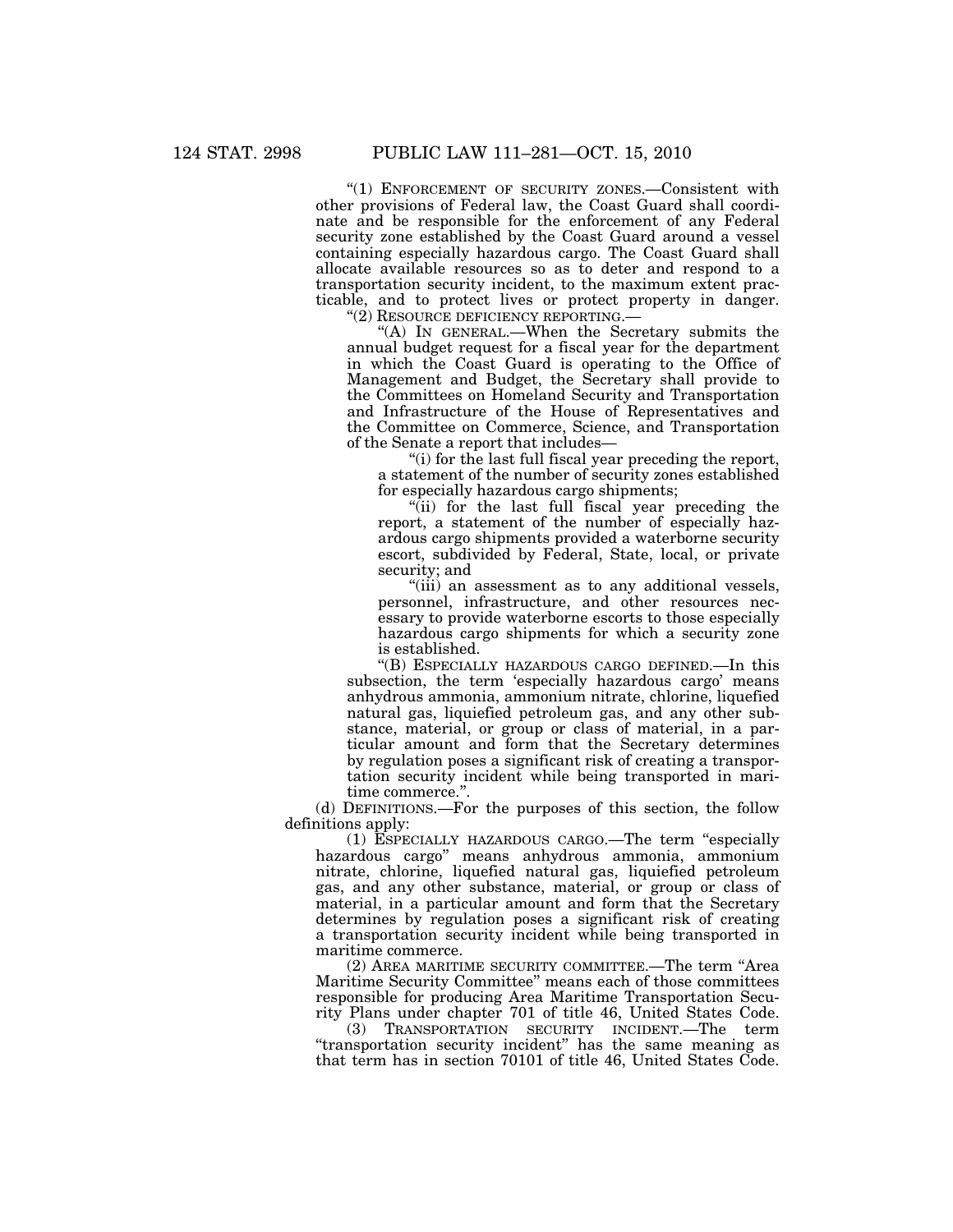## **SEC. 813. REVIEW OF LIQUEFIED NATURAL GAS FACILITIES.**

Consistent with other provisions of law, the Secretary of the department in which the Coast Guard is operating shall make a recommendation, after considering recommendations made by the States, to the Federal Energy Regulatory Commission as to whether the waterway to a proposed waterside liquefied natural gas facility is suitable or unsuitable for the marine traffic associated with such facility.

## **SEC. 814. USE OF SECONDARY AUTHENTICATION FOR TRANSPOR-TATION SECURITY CARDS.**

Section 70105 of title 46, United States Code, is amended by adding at the end the following new subsection:

"(n) The Secretary may use a secondary authentication system to verify the identification of individuals using transportation security cards when the individual's fingerprints are not able to be taken or read.''.

## **SEC. 815. ASSESSMENT OF TRANSPORTATION SECURITY CARD ENROLLMENT SITES.**

46 USC 70105 note.

Deadline.

(a) IN GENERAL.—Not later than 180 days after the date of the enactment of this Act, the Secretary of the department in which the Coast Guard is operating shall prepare an assessment of the enrollment sites for transportation security cards issued under section 70105 of title 46, United States Code, including—

(1) the feasibility of keeping those enrollment sites open after the date of enactment of this Act; and

(2) the quality of customer service, including the periods of time individuals are kept on hold on the telephone, whether appointments are kept, and processing times for applications.

(b) TIMELINES AND BENCHMARKS.—The Secretary shall develop timelines and benchmarks for implementing the findings of the assessment as the Secretary deems necessary.

#### **SEC. 816. ASSESSMENT OF THE FEASIBILITY OF EFFORTS TO MITIGATE** Reports. **THE THREAT OF SMALL BOAT ATTACK IN MAJOR PORTS.**

The Secretary of the department in which the Coast Guard is operating shall assess and report to Congress on the feasibility of efforts to mitigate the threat of small boat attack in security zones of major ports, including specifically the use of transponders, radio frequency identification devices, and high-frequency surface radar systems to track small boats.

## **SEC. 817. REPORT AND RECOMMENDATION FOR UNIFORM SECURITY BACKGROUND CHECKS.**

Not later than 1 year after the date of enactment of this Act, the Comptroller General shall submit to the Committee on Homeland Security of the House of Representatives and the Committee on Commerce, Science, and Transportation of the Senate a report that contains—

(1) a review of background checks and forms of identification required under State and local transportation security programs;

(2) a determination as to whether the background checks and forms of identification required under such programs duplicate or conflict with Federal programs; and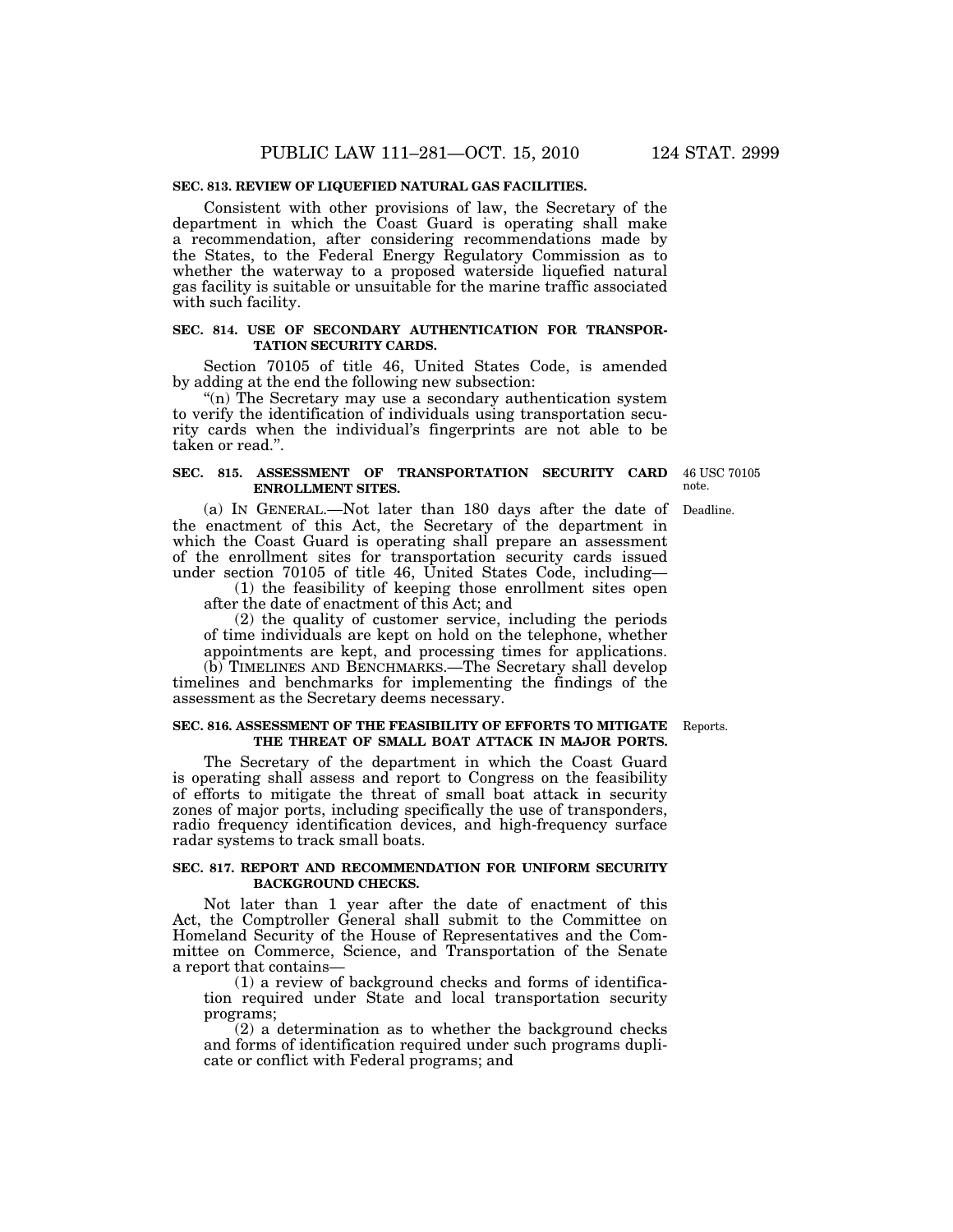(3) recommendations on limiting the number of background checks and forms of identification required under such programs to reduce or eliminate duplication with Federal programs.

### **SEC. 818. TRANSPORTATION SECURITY CARDS: ACCESS PENDING ISSUANCE; DEADLINES FOR PROCESSING; RECEIPT.**

(a) ACCESS; DEADLINES.—Section 70105 of title 46, United States Code, is further amended by adding at the end the following new subsections:

''(o) ESCORTING.—The Secretary shall coordinate with owners and operators subject to this section to allow any individual who has a pending application for a transportation security card under this section or is waiting for reissuance of such card, including any individual whose card has been lost or stolen, and who needs to perform work in a secure or restricted area to have access to such area for that purpose through escorting of such individual in accordance with subsection  $(a)(1)(B)$  by another individual who holds a transportation security card. Nothing in this subsection shall be construed as requiring or compelling an owner or operator to provide escorted access.

''(p) PROCESSING TIME.—The Secretary shall review an initial transportation security card application and respond to the applicant, as appropriate, including the mailing of an Initial Determination of Threat Assessment letter, within 30 days after receipt of the initial application. The Secretary shall, to the greatest extent practicable, review appeal and waiver requests submitted by a transportation security card applicant, and send a written decision or request for additional information required for the appeal or waiver determination, within 30 days after receipt of the applicant's appeal or waiver written request. For an applicant that is required to submit additional information for an appeal or waiver determination, the Secretary shall send a written decision, to the greatest extent practicable, within 30 days after receipt of all requested information.''.

(b) RECEIPT OF CARDS.—

(1) REPORT BY COMPTROLLER GENERAL.—Within 180 days after the date of enactment of this Act, the Comptroller General of the United States shall submit to the Committee on Homeland Security of the House of Representatives and the Committee on Commerce, Science, and Transportation of the Senate a report assessing the costs, technical feasibility, and security measures associated with implementing procedures to deliver a transportation security card to an approved applicant's place of residence in a secure manner or to allow an approved applicant to receive the card at an enrollment center of the individual's choosing.

(2) PROCESS FOR ALTERNATIVE MEANS OF RECEIPT.—If the Comptroller General finds in the final report under paragraph (1) that it is feasible for a transportation security card to be sent to an approved applicant's place of residence in a secure manner, the Secretary shall, within 1 year after the date of issuance of the final report by the Comptroller General, implement a secure process to permit an individual approved for a transportation security card to receive the card at the applicant's place of residence or at the enrollment center of the individual's choosing. The individual shall be responsible

Review.

46 USC 70105 note.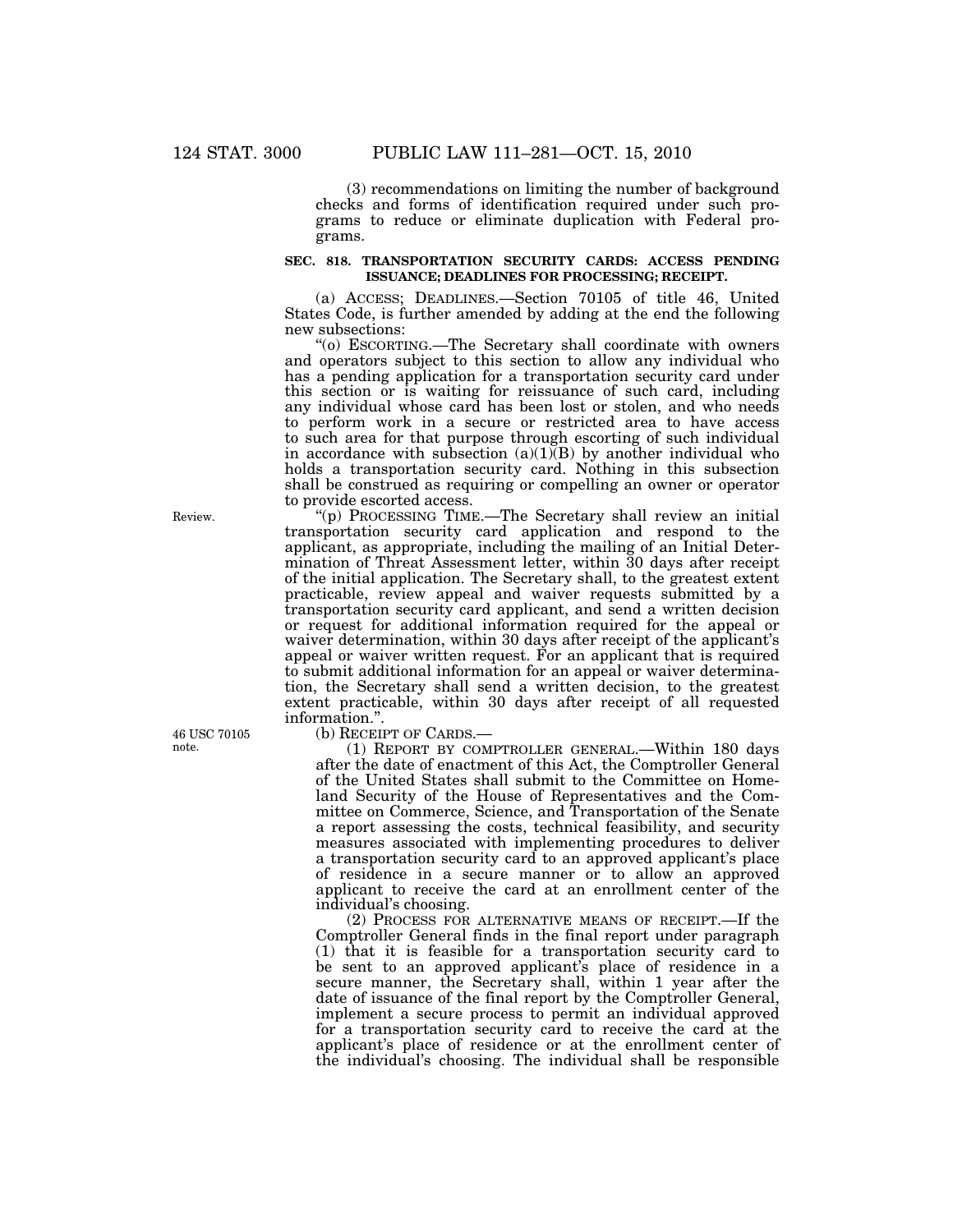for any additional cost associated with the secure delivery of a transportation security card.

#### **SEC. 819. HARMONIZING SECURITY CARD EXPIRATIONS.**

Section 70105(b) of title 46, United States Code, is amended by adding at the end the following new paragraph:

''(6) The Secretary may extend for up to one year the expiration of a biometric transportation security card required by this section to align the expiration with the expiration of a license, certificate of registry, or merchant mariner document required under chapter 71 or 73.''.

## **SEC. 820. CLARIFICATION OF RULEMAKING AUTHORITY.**

(a) IN GENERAL.—Chapter 701 of title 46, United States Code, is further amended by adding at the end the following:

#### **''SEC. 70124. REGULATIONS.**

''Unless otherwise provided, the Secretary may issue regulations necessary to implement this chapter.''.

(b) CLERICAL AMENDMENT.—The table of contents for chapter 701 of such title is further amended by adding at the end the 46 USC 70101. following new item:

''70124. Regulations.''.

#### **SEC. 821. PORT SECURITY TRAINING AND CERTIFICATION.**

(a) PORT SECURITY TRAINING PROGRAM.—Chapter 701 of title 46, United States Code, is further amended by adding at the end the following:

## **''§ 70125. Port security training for facility security officers**

''(a) FACILITY SECURITY OFFICERS.—The Secretary shall establish comprehensive facility security officer training requirements designed to provide full security training that would lead to certification of such officers. In establishing the requirements, the Secretary shall—

''(1) work with affected industry stakeholders; and

 $''(2)$  evaluate-

"(A) the requirements of subsection (b);

''(B) existing security training programs employed at marine terminal facilities; and

''(C) existing port security training programs developed by the Federal Government.

''(b) REQUIREMENTS.—The training program shall provide validated training that—

"(1) provides training at the awareness, performance, management, and planning levels;

 $(2)$  utilizes multiple training mediums and methods;

''(3) establishes a validated provisional on-line certification methodology;

''(4) provide for continuing education and training for facility security officers beyond certification requirements, including a program to educate on the dangers and issues associated with the shipment of hazardous and especially hazardous cargo;

''(5) addresses port security topics, including—

''(A) facility security plans and procedures, including how to develop security plans and security procedure requirements when threat levels are elevated;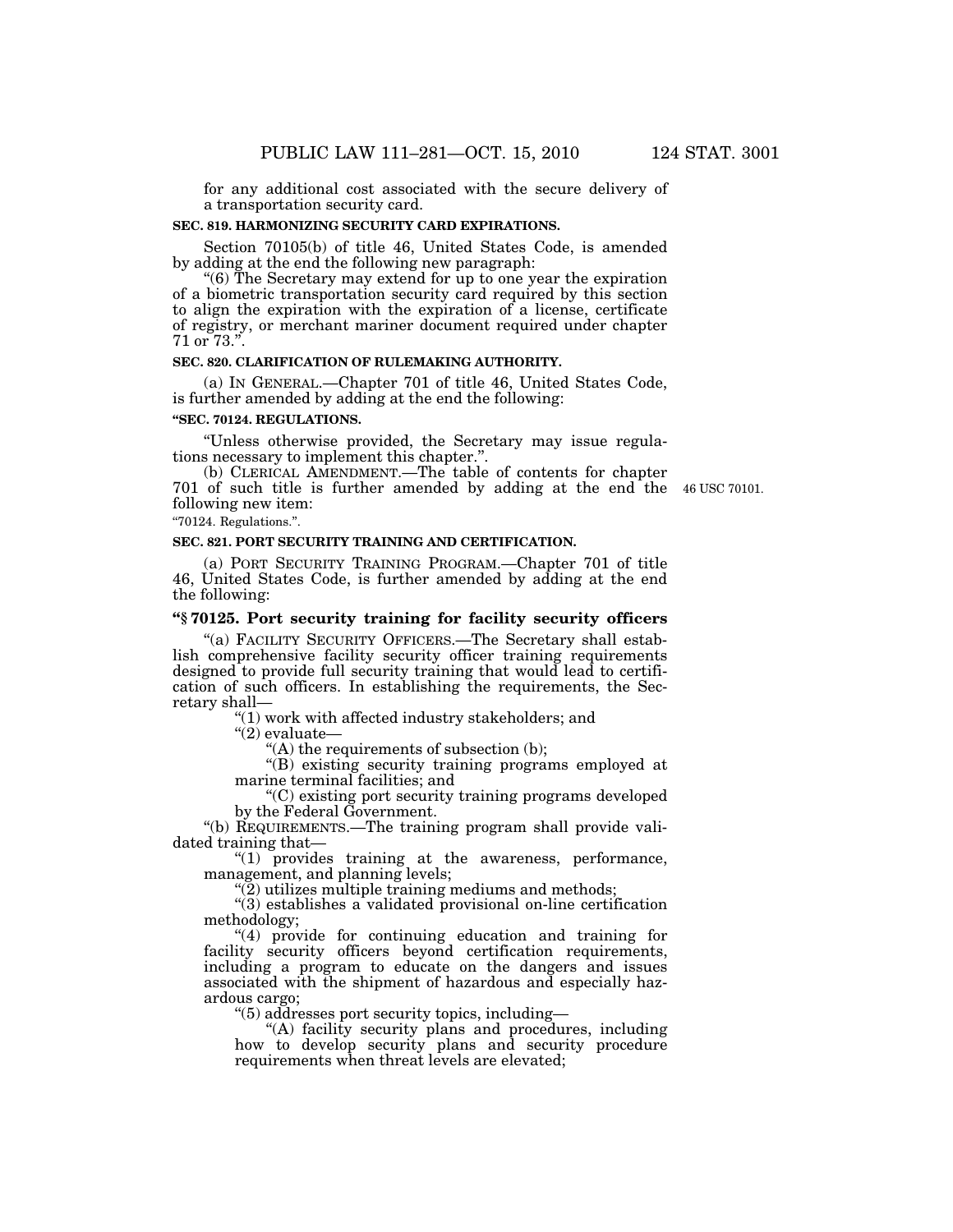''(B) facility security force operations and management;

 $(C)$  physical security and access control at facilities;

''(D) methods of security for preventing and countering

cargo theft;

''(E) container security;

"(F) recognition and detection of weapons, dangerous substances, and devices;

 $(C)$  operation and maintenance of security equipment and systems;

"(H) security threats and patterns;

"(I) security incident procedures, including procedures for communicating with governmental and nongovernmental emergency response providers; and

''(J) evacuation procedures;

''(6) is consistent with, and supports implementation of, the National Incident Management System, the National Response Plan, the National Infrastructure Protection Plan, the National Preparedness Guidance, the National Preparedness Goal, the National Maritime Transportation Security Plan, and other such national initiatives;

''(7) is evaluated against clear and consistent performance measures;

''(8) addresses security requirements under facility security plans;

''(9) addresses requirements under the International Code for the Security of Ships and Port Facilities to address shore leave for mariners and access to visitors, representatives of seafarers' welfare organizations, and labor organizations; and

" $(10)$  such other subject matters as may be prescribed by the Secretary.

''(c) CONTINUING SECURITY TRAINING.—The Secretary, in coordination with the Secretary of Transportation, shall work with State and local law enforcement agencies and industry stakeholders to develop and certify the following additional security training requirements for Federal, State, and local officials with security responsibilities at United States seaports:

" $(1)$  A program to familiarize them with port and shipping operations, requirements of the Maritime Transportation Security Act of 2002 (Public Law 107–295), and other port and cargo security programs that educates and trains them with respect to their roles and responsibilities.

 $"(2)$  A program to familiarize them with dangers and potential issues with respect to shipments of hazardous and especially hazardous cargoes.

 $\cdot$ (3) A program of continuing education as deemed necessary by the Secretary.

''(d) TRAINING PARTNERS.—In developing curriculum and delivering training established pursuant to subsections (a) and (c), the Secretary, in coordination with the Maritime Administrator of the Department of Transportation and consistent with section 109 of the Maritime Transportation Security Act of 2002 [46 U.S.C. 70101 note], shall work with institutions with maritime expertise and with industry stakeholders with security expertise to develop appropriate training capacity to ensure that training can be provided in a geographically balanced manner to personnel seeking certification under subsection (a) or education and training under subsection  $(c)$ .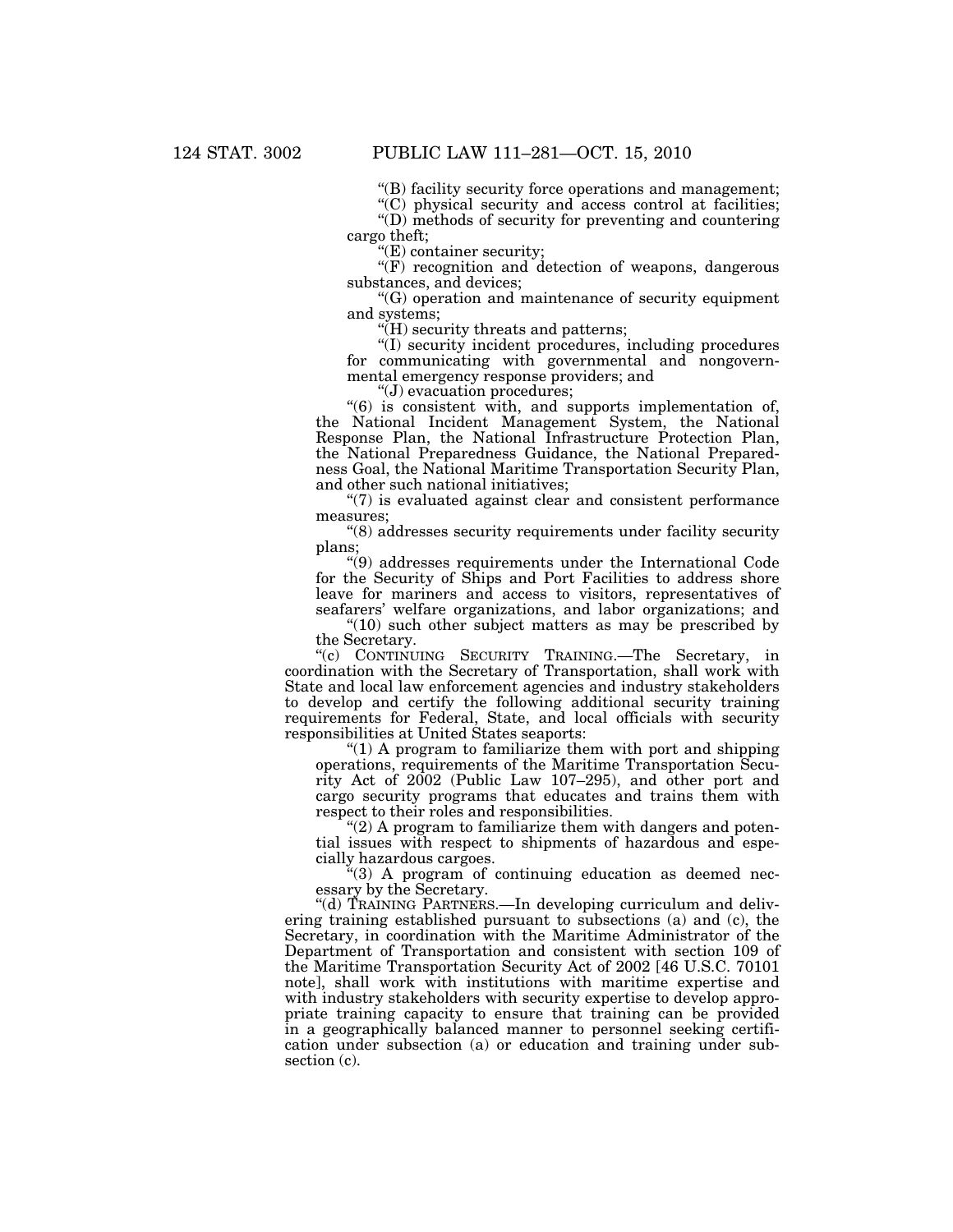''(e) ESTABLISHED GRANT PROGRAM.—The Secretary shall issue Regulations. regulations or grant solicitations for grants for homeland security or port security to ensure that activities surrounding the development of curriculum and the provision of training and these activities are eligible grant activities under both grant programs.''.

(b) CONFORMING AMENDMENT.—Section 113 of the SAFE Port Repeal. Act (6 U.S.C. 911) is repealed.

(c) TABLE OF CONTENTS AMENDMENT.—The table of contents for chapter 701 of title 46, United States Code, is further amended 46 USC 70101. by adding at the end the following:

''70125. Port security training for facility security officers.''.

## **SEC. 822. INTEGRATION OF SECURITY PLANS AND SYSTEMS WITH LOCAL PORT AUTHORITIES, STATE HARBOR DIVISIONS, AND LAW ENFORCEMENT AGENCIES.**

Section 70102 of title 46, United States Code, is amended by adding at the end thereof the following:

''(c) SHARING OF ASSESSMENT INTEGRATION OF PLANS AND EQUIPMENT.—The owner or operator of a facility, consistent with any Federal security restrictions, shall—

"(1) make a current copy of the vulnerability assessment Records. conducted under subsection (b) available to the port authority with jurisdiction of the facility and appropriate State or local law enforcement agencies; and

 $''(2)$  integrate, to the maximum extent practical, any security system for the facility with compatible systems operated or maintained by the appropriate State, law enforcement agencies, and the Coast Guard.''.

#### **SEC. 823. TRANSPORTATION SECURITY CARDS.**

Section 70105 of title 46, United States Code, is further amended by adding at the end thereof the following:

"(q) RECEIPT AND ACTIVATION OF TRANSPORTATION SECURITY CARD.—

"(1) IN GENERAL.—Not later than one year after the date of publication of final regulations required by subsection  $(k)(3)$ of this section the Secretary shall develop a plan to permit the receipt and activation of transportation security cards at any vessel or facility described in subsection (a) of this section that desires to implement this capability. This plan shall comply, to the extent possible, with all appropriate requirements of Federal standards for personal identity verification and credential.

"(2) LIMITATION.—The Secretary may not require any such vessel or facility to provide on-site activation capability.''.

## **SEC. 824. PRE-POSITIONING INTEROPERABLE COMMUNICATIONS EQUIPMENT AT INTERAGENCY OPERATIONAL CENTERS.**

Section 70107A of title 46, United States Code, is amended— (1) by redesignating subsections (e) and (f) as subsections

(f) and (g), respectively; and

(2) by inserting after subsection (d) the following:

Deadline. Plan.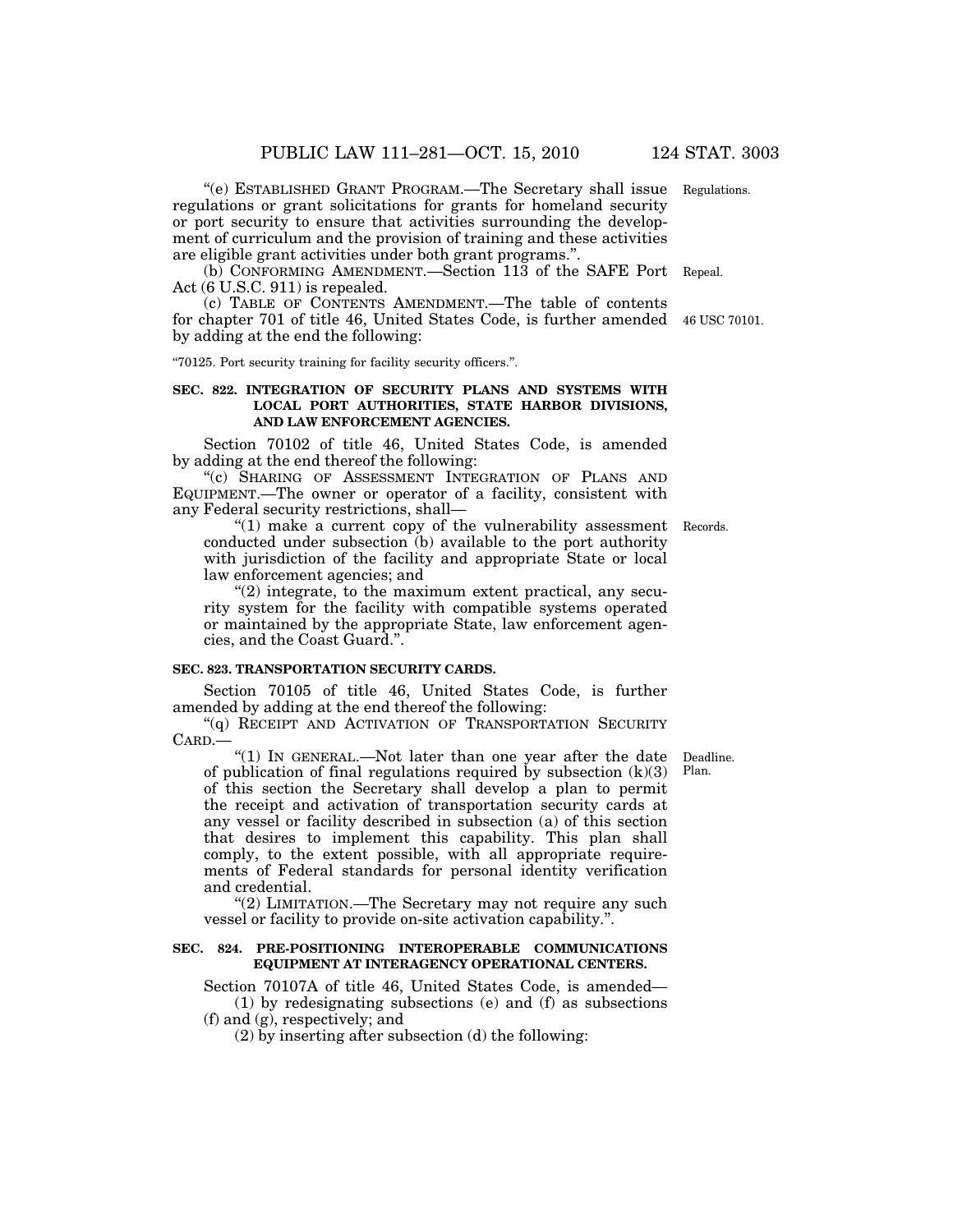"(e) DEPLOYMENT OF INTEROPERABLE COMMUNICATIONS EQUIP-MENT AT INTERAGENCY OPERATIONAL CENTERS.—The Secretary, subject to the availability of appropriations, shall ensure that interoperable communications technology is deployed at all interagency operational centers established under subsection (a) and that such technology and equipment has been tested in live operational environments before deployment.''.

6 USC 945 note.

#### **SEC. 825. INTERNATIONAL PORT AND FACILITY INSPECTION COORDINATION.**

(a) COORDINATION.—The Secretary of the department in which the Coast Guard is operating shall, to the extent practicable, conduct the assessments required by the following provisions of law concurrently, or develop a process by which they are integrated and conducted by the Coast Guard:

(1) Section 205 of the SAFE Port Act (6 U.S.C. 945).

(2) Section 213 of that Act (6 U.S.C. 964).

(3) Section 70108 of title 46, United States Code.

(b) LIMITATION.—Nothing in subsection (a) shall be construed to affect or diminish the Secretary's authority or discretion—

(1) to conduct an assessment of a foreign port at any time;

(2) to compel the Secretary to conduct an assessment of a foreign port so as to ensure that 2 or more assessments are conducted concurrently; or

(3) to cancel an assessment of a foreign port if the Secretary is unable to conduct 2 or more assessments concurrently.

(c) MULTIPLE ASSESSMENT REPORT.—The Secretary shall provide written notice to the Committee on Commerce, Science, and Transportation of the Senate and the Committees on Transportation and Infrastructure and Homeland Security of the House of Representatives whenever the Secretary conducts 2 or more assessments of the same port within a 3-year period.

## **SEC. 826. AREA TRANSPORTATION SECURITY INCIDENT MITIGATION PLAN.**

Section 70103(b)(2) of title 46, United States Code, is amended—

(1) by redesignating subparagraphs  $(E)$  through  $(G)$  as subparagraphs (F) through (H), respectively; and

(2) by inserting after subparagraph (D) the following:

''(E) establish area response and recovery protocols to prepare for, respond to, mitigate against, and recover from a transportation security incident consistent with section 202 of the SAFE Port Act of 2006 (6 U.S.C. 942) and subsection (a) of this section;''.

#### **SEC. 827. RISK BASED RESOURCE ALLOCATION.**

(a) NATIONAL STANDARD.—Within 1 year after the date of enactment of this Act, in carrying out chapter 701 of title 46, United States Code, the Secretary of the department in which the Coast Guard is operating shall develop and utilize a national standard and formula for prioritizing and addressing assessed security risks at United State ports and facilities on or adjacent to the waterways of the United States, such as the Maritime Security Risk Assessment Model that has been tested by the Department of Homeland Security.

Notification.

Deadlines.

46 USC 70101 note.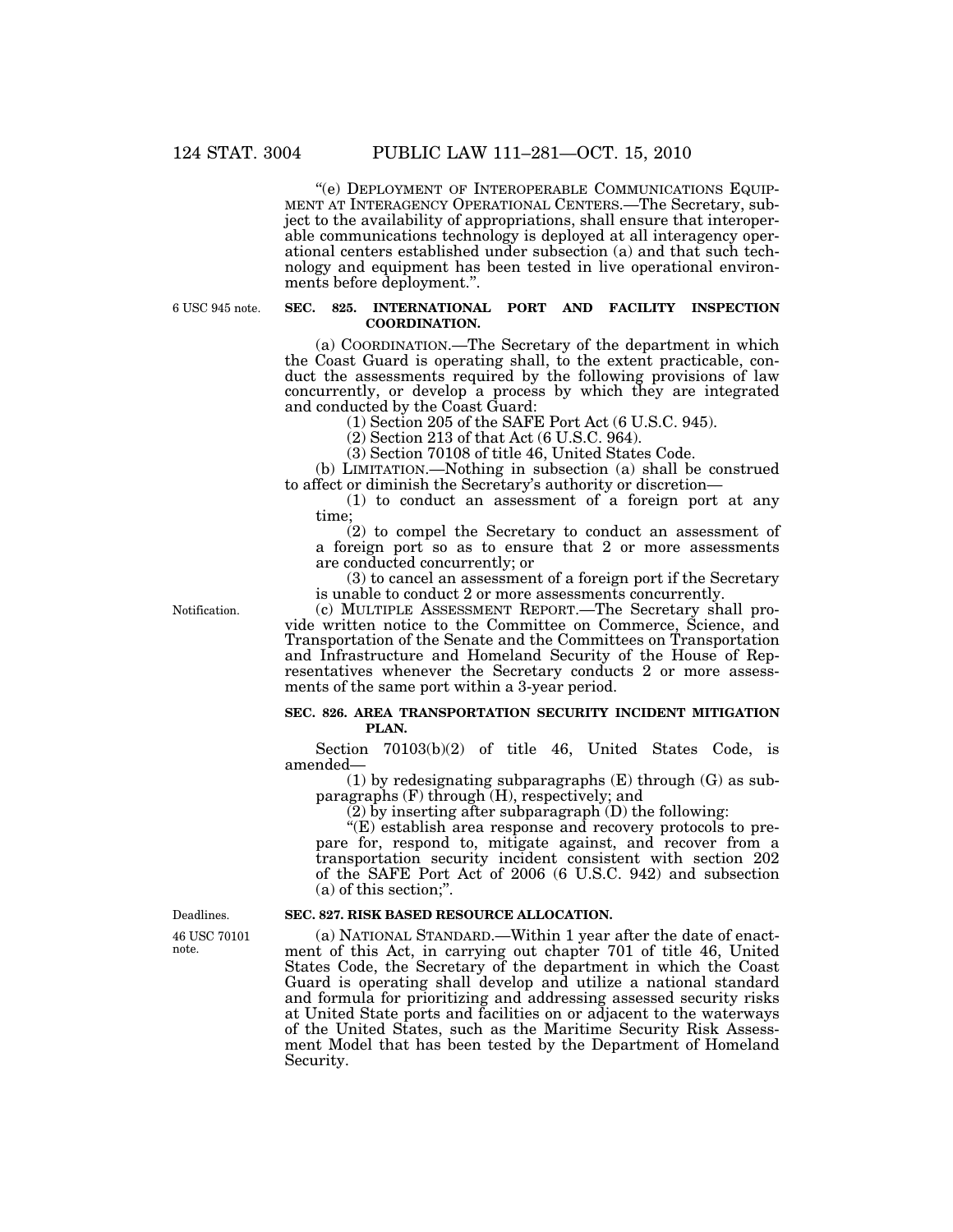(b) USE BY MARITIME SECURITY COMMITTEES.—Within 2 years after the date of enactment of this Act, the Secretary shall require each Area Maritime Security Committee to use this standard to regularly evaluate each port's assessed risk and prioritize how to mitigate the most significant risks.

(c) OTHER USES OF STANDARD.—The Secretary shall utilize the standard when considering departmental resource allocations and grant making decisions.

(d) USE OF MARITIME RISK ASSESSMENT MODEL.—Within 180 days after the date of enactment of this Act, the Secretary of the department in which the Coast Guard is operating shall make the United States Coast Guard's Maritime Security Risk Assessment Model available, in an unclassified version, on a limited basis to regulated vessels and facilities to conduct true risk assessments of their own facilities and vessels using the same criteria employed by the Coast Guard when evaluating a port area, facility, or vessel.

#### **SEC. 828. PORT SECURITY ZONES.**

(a) IN GENERAL.—Section 701 of title 46, United States Code, is amended by adding at the end the following:

## ''SUBCHAPTER II—PORT SECURITY ZONES

## **''§ 70131. Definitions**

''In this subchapter:

"(1) LAW ENFORCEMENT AGENCY.—The term 'law enforcement agency' means an agency of a State, a political subdivision of a State, or a Federally recognized tribe that is authorized by law to supervise the prevention, detection, investigation, or prosecution of any violation of criminal law.

"(2) SECURITY ZONE.—The term 'security zone' means a security zone, established by the Commandant of the Coast Guard or the Commandant's designee pursuant to section 1 of title II of the Act of June 15, 1917 (50 U.S.C. 191) or section 7(b) of the Ports and Waterways Safety Act (33 U.S.C. 1226(b)), for a vessel carrying especially hazardous cargo when such vessel—

''(A) enters, or operates within, the internal waters of the United States and the territorial sea of the United States; or

''(B) transfers such cargo or residue in any port or place, under the jurisdiction of the United States, within the territorial sea of the United States or the internal waters of the United States.

## **''§ 70132. Credentialing standards, training, and certification for State and local support for the enforcement of security zones for the transportation of especially hazardous cargo**

''(a) STANDARD.—The Commandant of the Coast Guard shall Regulations. establish, by regulation, national standards for training and credentialing of law enforcement personnel—

 $''(1)$  to enforce a security zone; or

 $''(2)$  to assist in the enforcement of a security zone.

''(b) TRAINING.—

''(1) The Commandant of the Coast Guard—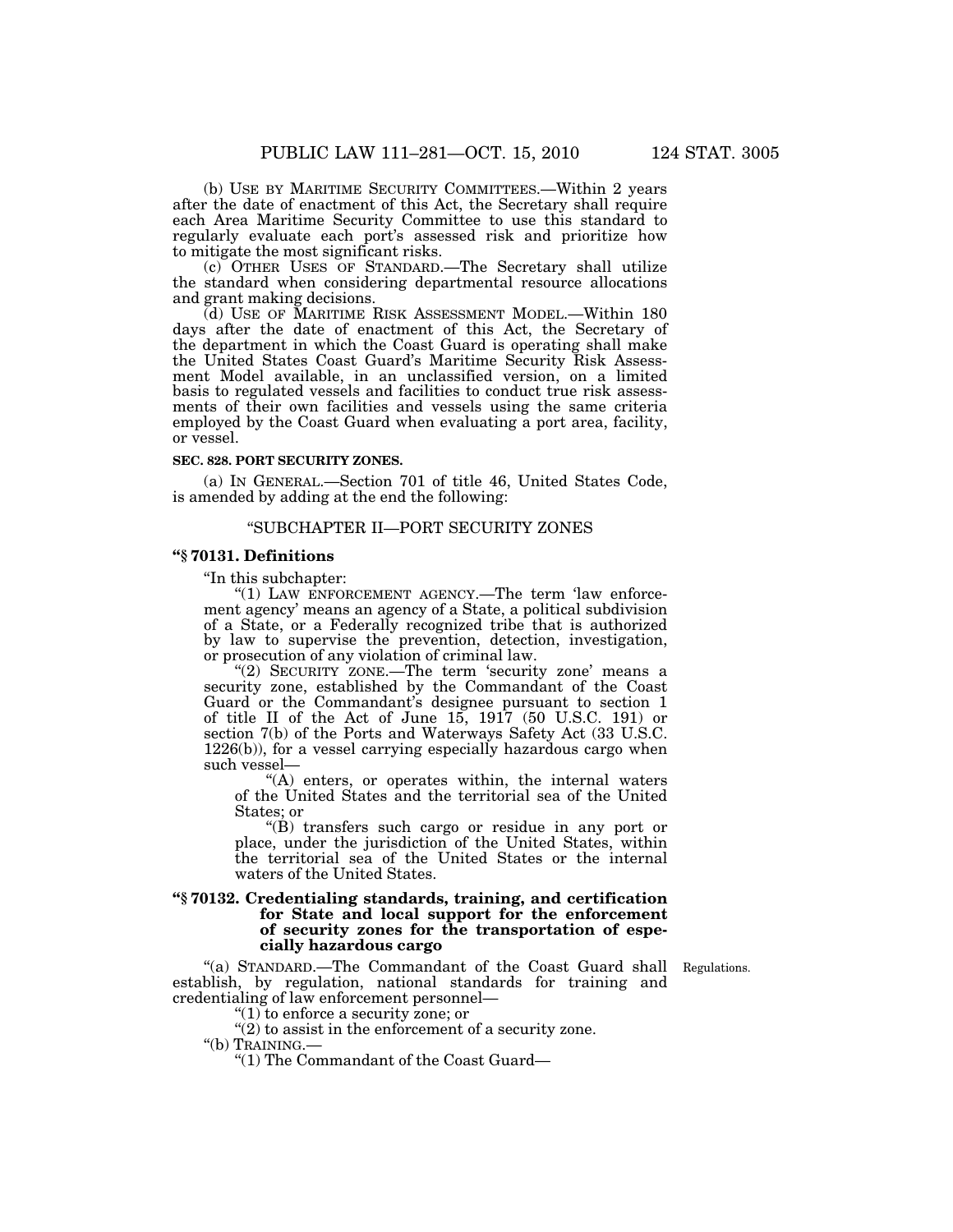Publication.

''(A) shall develop and publish a training curriculum for—

''(i) law enforcement personnel to enforce a security zone;

''(ii) law enforcement personnel to enforce or assist in the enforcement of a security zone; and

"(iii) personnel who are employed or retained by a facility or vessel owner to assist in the enforcement of a security zone; and

" $(B)$  may-

''(i) test and deliver such training, the curriculum for which is developed pursuant to subparagraph (A);

"(ii) enter into an agreement under which a public entity (including a Federal agency) or private entity may test and deliver such training, the curriculum for which has been developed pursuant to subparagraph (A); and

"(iii) may accept a program, conducted by a public entity (including a Federal agency) or private entity, through which such training is delivered the curriculum for which is developed pursuant to subparagraph (A).

" $(2)$  Any Federal agency that provides such training, and any public or private entity that receives moneys, pursuant to section  $70107(b)(8)$  of this title, to provide such training, shall provide such training—

"(A) to law enforcement personnel who enforce or assist in the enforcement of a security zone; and

''(B) on an availability basis to—

''(i) law enforcement personnel who assist in the enforcement of a security zone; and

''(ii) personnel who are employed or retained by a facility or vessel owner or operator to assist in the enforcement of a security zone.

"(3) If a Federal agency provides the training, the head of such agency may, notwithstanding any other provision of law, accept payment from any source for such training, and any amount received as payment shall be credited to the appropriation, current at the time of collection, charged with the cost thereof and shall be merged with, and available for, the same purposes of such appropriation.

 $\sqrt[4]{(4)}$  Notwithstanding any other provision of law, any moneys, awarded by the Department of Homeland Security in the form of awards or grants, may be used by the recipient to pay for training of personnel to assist in the enforcement of security zones and limited access areas.

''(c) CERTIFICATION; TRAINING PARTNERS.—In developing and delivering training under the training program, the Secretary, in coordination with the Maritime Administrator of the Department of Transportation, and consistent with section 109 of the Maritime Transportation Security Act of 2002 (46 U.S.C. 70101 note), shall—

 $''(1)$  work with government training facilities, academic institutions, private organizations, employee organizations, and other entities that provide specialized, state-of-the-art training for governmental and nongovernmental emergency responder providers or commercial seaport personnel and management;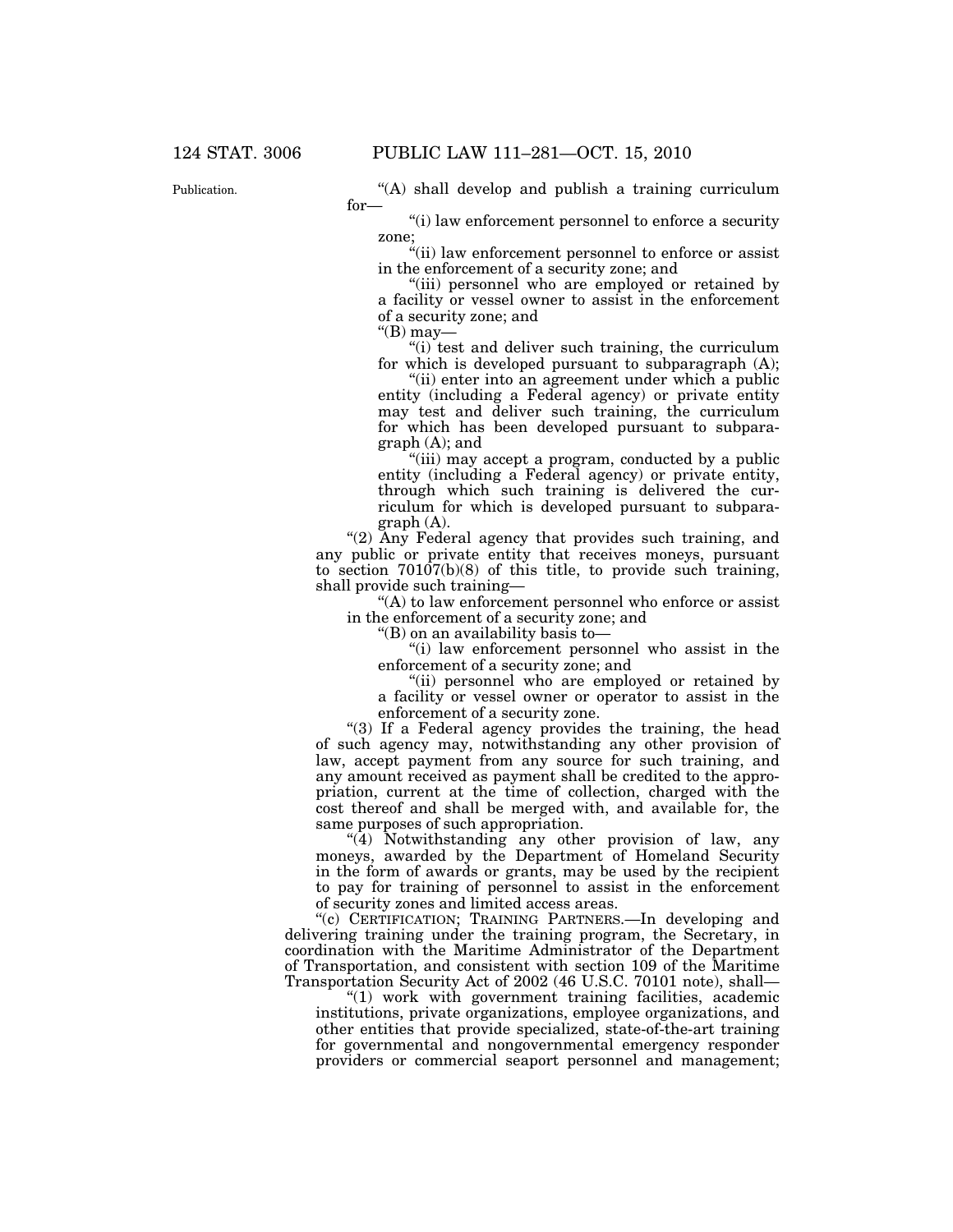$''(2)$  utilize, as appropriate, government training facilities, courses provided by community colleges, public safety academies, State and private universities, and other facilities; and

''(3) certify organizations that offer the curriculum for training and certification.''.

(b) GRANTS; ADMINISTRATION.—Section 70107 of title 46, United States Code, is amended—

(1) by striking ''services.'' in subsection (a) and inserting ''services and to train law enforcement personnel under section 70132 of this title.'';

(2) by adding at the end of subsection (b) the following: ''(8) The cost of training law enforcement personnel—

"(A) to enforce a security zone under section  $70132$ of this title; or

''(B) assist in the enforcement of a security zone.''; (3) by adding at the end of subsection  $(c)(2)$  the following:

''(C) TRAINING.—There are no matching requirements for grants under subsection (a) to train law enforcement agency personnel in the enforcement of security zones under section 70132 of this title or in assisting in the enforcement of such security zones.''; and

 $(4)$  by striking "2011" in subsection  $(l)$  and inserting "2013". (c) CONFORMING AMENDMENTS.—

46 USC 70101.

(1) SUBCHAPTER I DESIGNATION.—Chapter 701 of title 46, United States Code, is amended by inserting before section 70101 the following:

## ''SUBCHAPTER I—GENERAL''.

(2) TABLE OF CONTENTS AMENDMENTS.—The table of contents for chapter 701 of title 46, United States Code, is amended—

(3) by inserting before the item relating to section 70101 the following:

## **''Subchapter I—General'';**

and

(4) by adding at the end the following:

''SUBCHAPTER II—PORT SECURITY ZONES

''70131. Definitions.

''70132. Credentialing standards, training, and certification for State and local support for the enforcement of security zones for the transportation of especially hazardous cargo.''.

# **TITLE IX—MISCELLANEOUS PROVISIONS**

## **SEC. 901. WAIVERS.**

(a) GENERAL COASTWISE WAIVER.—Notwithstanding section 12112 and chapter 551 of title 46, United States Code, the Secretary of the department in which the Coast Guard is operating may issue a certificate of documentation with a coastwise endorsement for the following vessels:

(1) ZIPPER (State of New York regulation number NY3205EB).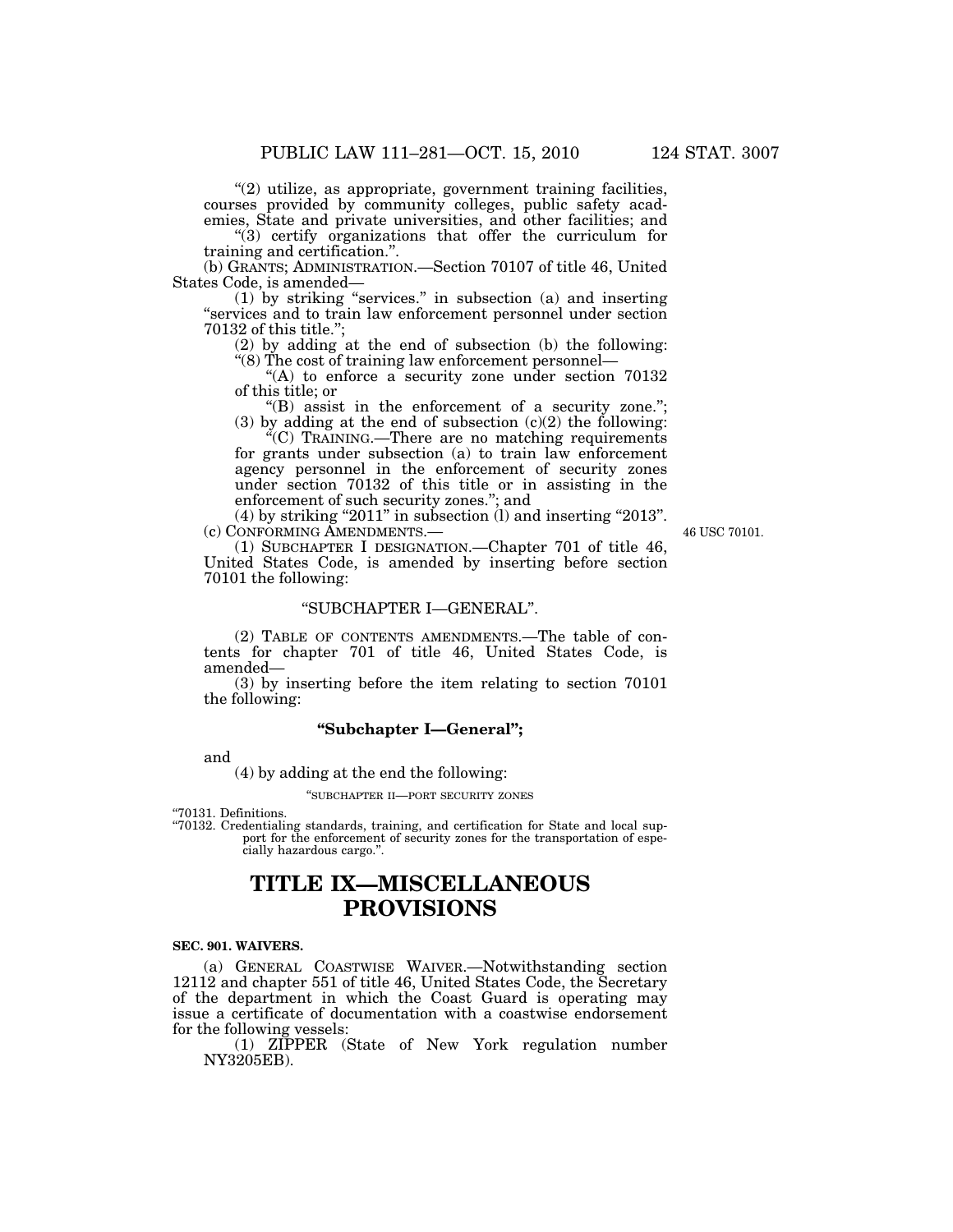(2) GULF DIVER IV (United States official number 553457).

(b) GALLANT LADY.—Section 1120(c) of the Coast Guard Authorization Act of 1996 (110 Stat. 3977) is amended—

 $(1)$  in paragraph  $(1)$ —

 $(A)$  by striking "of Transportation" and inserting "of the department in which the Coast Guard is operating''; and

(B) by striking subparagraph (A) and inserting the following:

"(A) the vessel GALLANT LADY (Feadship hull number 672, approximately 168 feet in length).";

(2) by amending paragraph (3) to read as follows:

''(3) CONDITION.—The only nonrecreational activity authorized for the vessel referred to in subparagraph (A) of paragraph (1) is the transportation of individuals on behalf of an organization described in section  $501(c)(3)$  of the Internal Revenue Code of 1986 and exempt from tax under section 501(a) of such Code, for which the owner of the vessel receives no compensation.'

(3) by striking paragraph (4) and redesignating paragraph (5) as paragraph (4); and

(4) in paragraph (4) (as so redesignated) by striking all after ''shall expire'' and inserting ''on the date of the sale of the vessel by the owner.''.

(c) ACTIVITY OF CERTAIN VESSELS.—

(1) IN GENERAL.—Section 12102 of title 46, United States Code, is amended by adding at the end the following:

''(d) AQUACULTURE WAIVER.—

''(1) PERMITTING OF NONQUALIFIED VESSELS TO PERFORM CERTAIN AQUACULTURE SUPPORT OPERATIONS.—Notwithstanding section 12113 and any other law, the Secretary of Transportation may issue a waiver allowing a documented vessel with a registry endorsement or a foreign flag vessel to be used in operations that treat aquaculture fish for or protect aquaculture fish from disease, parasitic infestation, or other threats to their health if the Secretary finds, after publishing a notice in the Federal Register, that a suitable vessel of the United States is not available that could perform those services.

''(2) PROHIBITION.—Vessels operating under a waiver issued under this subsection may not engage in any coastwise transportation.''.

(2) IMPLEMENTING AND INTERIM REGULATIONS.—The Secretary of the department in which the Coast Guard is operating shall, in accordance with section 553 of title 5, United States Code, and after public notice and comment, promulgate regulations necessary and appropriate to implement this subsection. The Secretary may grant interim permits pending the issuance of such regulations upon receipt of applications containing the required information.

#### **SEC. 902. CREW WAGES ON PASSENGER VESSELS.**

(a) FOREIGN AND INTERCOASTAL VOYAGES.—

(1) CAP ON PENALTY WAGES.—Section  $10313(g)$  of title 46, United States Code, is amended—

(A) by striking "When" and inserting "(1) Subject to paragraph (2), when''; and

Federal Register, publication. Notice.

Notice. Public comments. 46 USC 12102 note.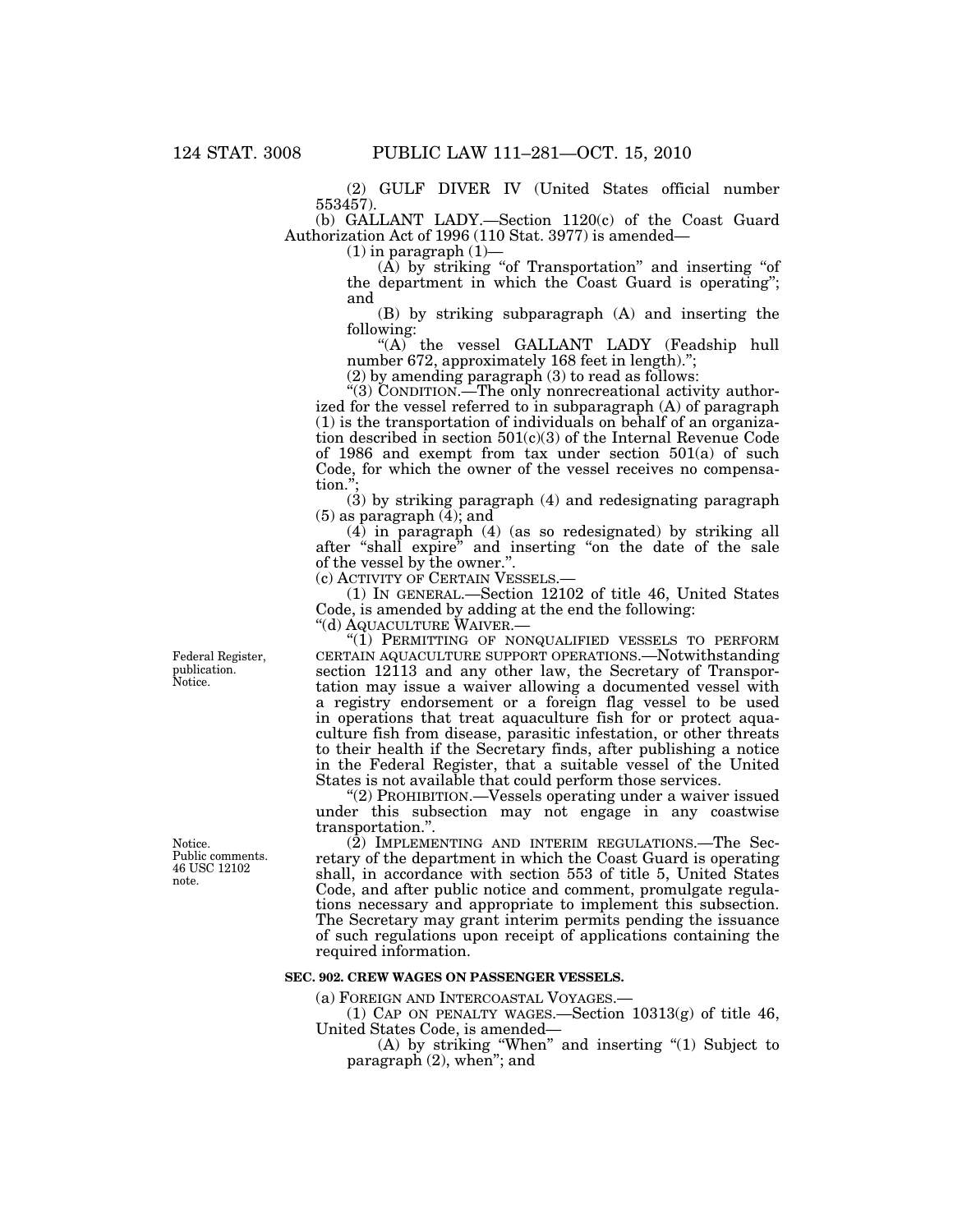(B) by adding at the end the following:

" $(2)$  The total amount required to be paid under paragraph (1) with respect to all claims in a class action suit by seamen on a passenger vessel capable of carrying more than 500 passengers for wages under this section against a vessel master, owner, or operator or the employer of the seamen shall not exceed ten times the unpaid wages that are the subject of the claims.

''(3) A class action suit for wages under this subsection must Deadline. be commenced within three years after the later of—

"(A) the date of the end of the last voyage for which the wages are claimed; or

 $E(E)$  the receipt, by a seaman who is a claimant in the suit, of a payment of wages that are the subject of the suit that is made in the ordinary course of employment.''.

(2) DEPOSITS.—Section 10315 of such title is amended by adding at the end the following:

''(f) DEPOSITS IN SEAMAN ACCOUNT.—By written request signed by the seaman, a seaman employed on a passenger vessel capable of carrying more than 500 passengers may authorize the master, owner, or operator of the vessel, or the employer of the seaman, to make deposits of wages of the seaman into a checking, savings, investment, or retirement account, or other account to secure a payroll or debit card for the seaman if—

 $''(1)$  the wages designated by the seaman for such deposit are deposited in a United States or international financial institution designated by the seaman;

 $(2)$  such deposits in the financial institution are fully guaranteed under commonly accepted international standards by the government of the country in which the financial institution is licensed;

" $(3)$  a written wage statement or pay stub, including an accounting of any direct deposit, is delivered to the seaman no less often than monthly; and

"(4) while on board the vessel on which the seaman is employed, the seaman is able to arrange for withdrawal of all funds on deposit in the account in which the wages are deposited.''.

(b) COASTWISE VOYAGES.—

(1) CAP ON PENALTY WAGES.—Section 10504(c) of such title is amended—

(A) by striking ''When'' and inserting ''(1) Subject to subsection (d), and except as provided in paragraph (2), when''; and

(B) by inserting at the end the following:

" $(2)$  The total amount required to be paid under paragraph (1) with respect to all claims in a class action suit by seamen on a passenger vessel capable of carrying more than 500 passengers for wages under this section against a vessel master, owner, or operator or the employer of the seamen shall not exceed ten times the unpaid wages that are the subject of the claims.

" $(3)$  A class action suit for wages under this subsection must Deadline. be commenced within three years after the later of—

"(A) the date of the end of the last voyage for which the wages are claimed; or

 $\mathrm{H}(B)$  the receipt, by a seaman who is a claimant in the suit, of a payment of wages that are the subject of the suit that is made in the ordinary course of employment.''.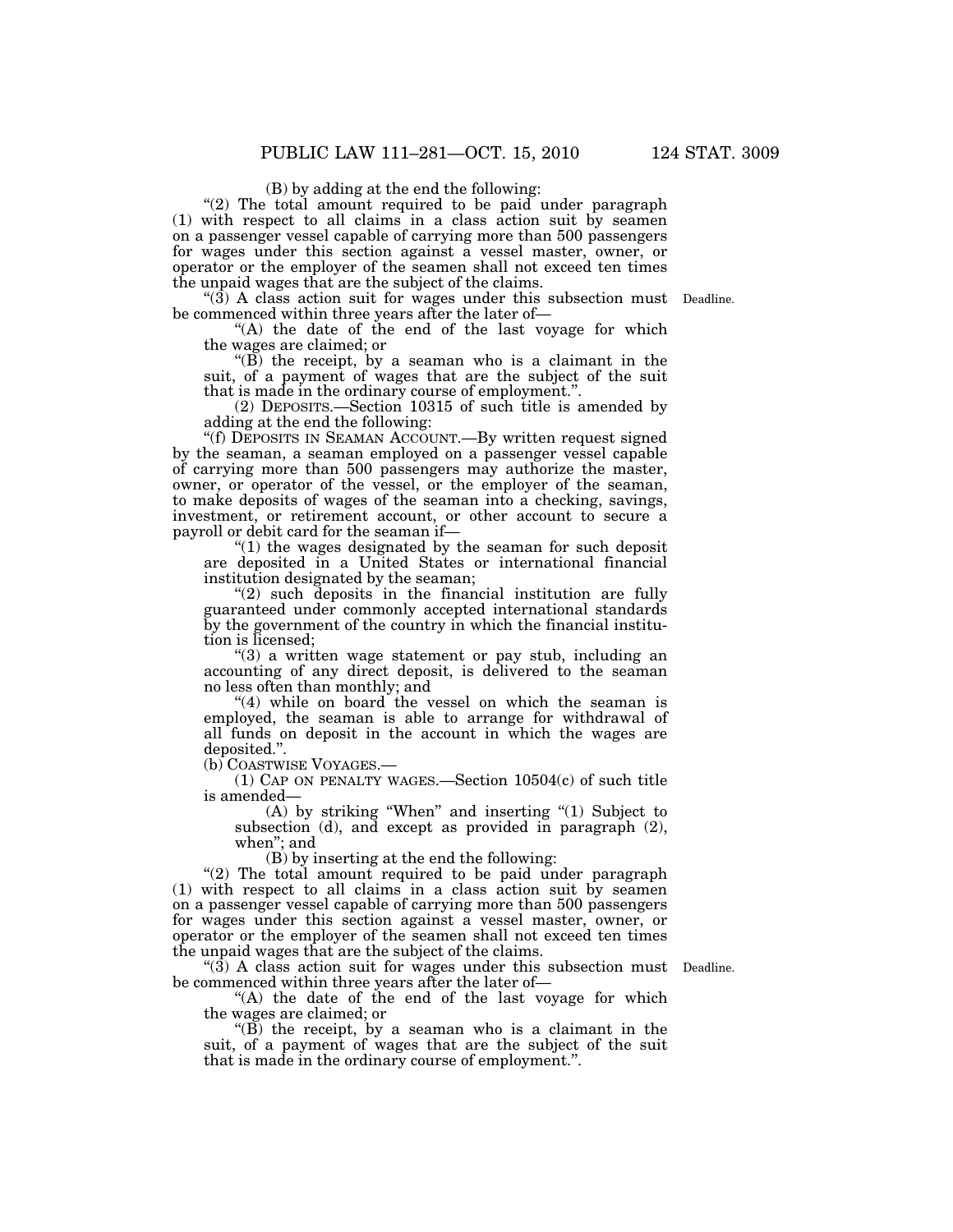(2) DEPOSITS.—Section 10504 of such title is amended by adding at the end the following:

''(f) DEPOSITS IN SEAMAN ACCOUNT.—On written request signed by the seaman, a seaman employed on a passenger vessel capable of carrying more than 500 passengers may authorize, the master, owner, or operator of the vessel, or the employer of the seaman, to make deposits of wages of the seaman into a checking, savings, investment, or retirement account, or other account to secure a payroll or debit card for the seaman if—

"(1) the wages designated by the seaman for such deposit are deposited in a United States or international financial institution designated by the seaman;

" $(2)$  such deposits in the financial institution are fully guaranteed under commonly accepted international standards by the government of the country in which the financial institution is licensed;

''(3) a written wage statement or pay stub, including an accounting of any direct deposit, is delivered to the seaman no less often than monthly; and

"(4) while on board the vessel on which the seaman is employed, the seaman is able to arrange for withdrawal of all funds on deposit in the account in which the wages are deposited.''.

## **SEC. 903. TECHNICAL CORRECTIONS.**

(a) COAST GUARD AND MARITIME TRANSPORTATION ACT OF 2006.—Effective with enactment of the Coast Guard and Maritime Transportation Act of 2006 (Public Law 109–241), such Act is amended—

 $(1)$  in section 311(b) (120 Stat. 530) by inserting "paragraphs  $(1)$  and  $(2)$  of" before "section  $8104(0)$ ";

(2) in section 603(a)(2) (120 Stat. 554) by striking ''33 U.S.C. 2794(a)(2)" and inserting "33 U.S.C. 2704(a)(2)";

(3) in section  $901(r)(2)$  (120 Stat. 566) by striking "the" the second place it appears;

(4) in section  $902(c)$  (120 Stat. 566) by inserting "of the United States'' after ''Revised Statutes'';

(5) in section 902(e) (120 Stat. 567) is amended—

(A) by inserting "and" after the semicolon at the end of paragraph (1);

 $(B)$  by striking "and" at the end of paragraph  $(2)(A)$ ; and

(C) by redesignating paragraphs (3) and (4) as subparagraphs (C) and (D) of paragraph (2), respectively, and aligning the left margin of such subparagraphs with the left margin of subparagraph (A) of paragraph (2);

(6) in section  $902(e)(2)(C)$  (as so redesignated) by striking "this section" and inserting "this paragraph";

(7) in section  $902(e)(2)(D)$  (as so redesignated) by striking ''this section'' and inserting ''this paragraph'';

(8) in section  $902(h)(1)$  (120 Stat. 567)—

(A) by striking ''Bisti/De-Na-Zin'' and all that follows through ''Protection'' and inserting ''Omnibus Parks and Public Lands Management''; and

(B) by inserting a period after ''Commandant of the Coast Guard''; and

33 USC 494. (9) in section 902(k) (120 Stat. 568) is amended—

16 USC 460kkk. 46 USC 6308. 46 USC 6308. 46 USC 2109. 41 USC 11. 41 USC 11. 16 USC 777m. 33 USC 2704. 46 USC 8104.  $16\:\mathrm{USC}$  460kkk note. Effective date.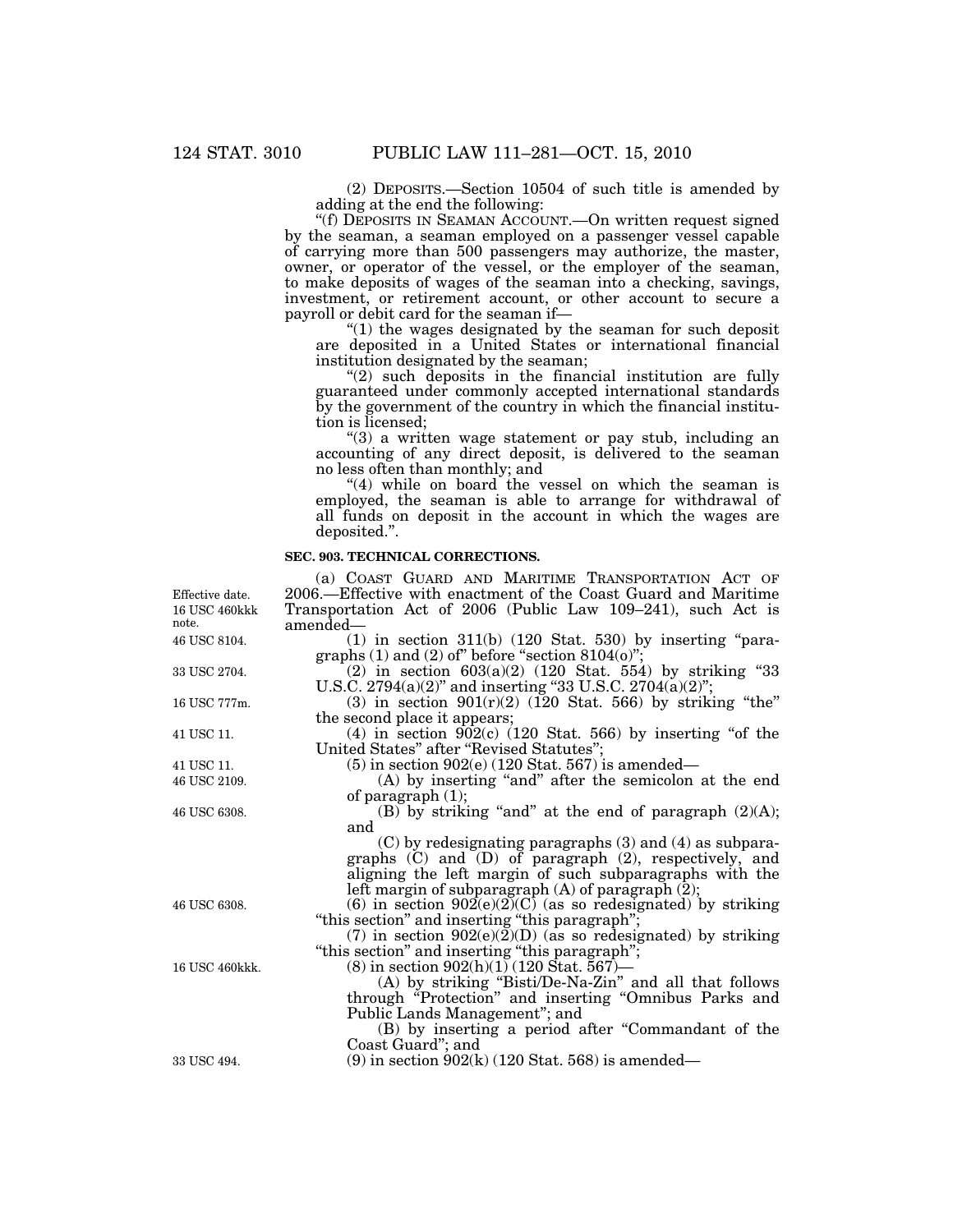(A) by inserting ''the Act of March 23, 1906, commonly known as'' before ''the General Bridge'';

 $(B)$  by striking "491)" and inserting "494),"; and

(C) by inserting ''each place it appears'' before ''and inserting''.

(b) TITLE 14.—

(1) The analysis for chapter 7 of title 14, United States Code, is amended by adding a period at the end of the item 14 USC 141. relating to section 149.

(2) The analysis for chapter 17 of title 14, United States Code, is amended by adding a period at the end of the item relating to section 677.

(3) The analysis for chapter 9 of title 14, United States Code, is amended by adding a period at the end of the item 14 USC 181. relating to section 198.

(4) Section 182 of title 14, United States Code, is amended by striking the third sentence.

 $(c)$  TITLE  $\overline{46}$ .

(1) The analysis for chapter 81 of title 46, United States Code, is amended by adding a period at the end of the item 14 USC 8101. relating to section 8106.

 $(2)$  Section  $70105(c)(3)(C)$  of such title is amended by striking "National Intelligence Director" and inserting "Director of National Intelligence''.

(d) DEEPWATER PORT ACT OF 1974.—Section 5(c)(2) of the Deepwater Port Act of 1974 (33 U.S.C. 1504 $(c)(2)$ ) is amended by aligning the left margin of subparagraph (K) with the left margin of subparagraph (L).

(e) OIL POLLUTION ACT OF 1990.—

(1) Section  $1004(a)(2)$  of the Oil Pollution Act of 1990 (33 U.S.C.  $2704(a)(2)$  is amended by striking the first comma following ''\$800,000''.

(2) The table of sections in section 2 of such Act is amended by inserting a period at the end of the item relating to section 7002.

(f) COAST GUARD AUTHORIZATION ACT OF 1996.—The table of sections in section 2 of the Coast Guard Authorization Act of 1996 is amended in the item relating to section 103 by striking "reports" and inserting "report".

## **SEC. 904. MANNING REQUIREMENT.**

Section 421 of the Coast Guard and Maritime Transportation Act of 2006 (Public Law 109–241; 120 Stat. 547) is amended—

(1) in subsection (a), by striking ''in the 48-month period beginning on the date of enactment of this Act if," and inserting "until the date of expiration of this section if,";

(2) in subsection (b), by striking "Subsection  $(a)(1)$ " and inserting "Subsection (a)";

(3) in subsection (d), by striking ''48 months after the date of enactment of this Act." and inserting "on December 31, 2012.''; and

(4) by redesignating subsection (e) as subsection (f) and inserting after subsection (d) the following:

''(e) SAFETY INSPECTIONS.—A vessel may not engage a foreign Deadline. citizen to meet a manning requirement under this section unless it has an annual safety examination by an individual authorized to enforce part B of subtitle II of title 46, United States Code.''.

14 USC 631.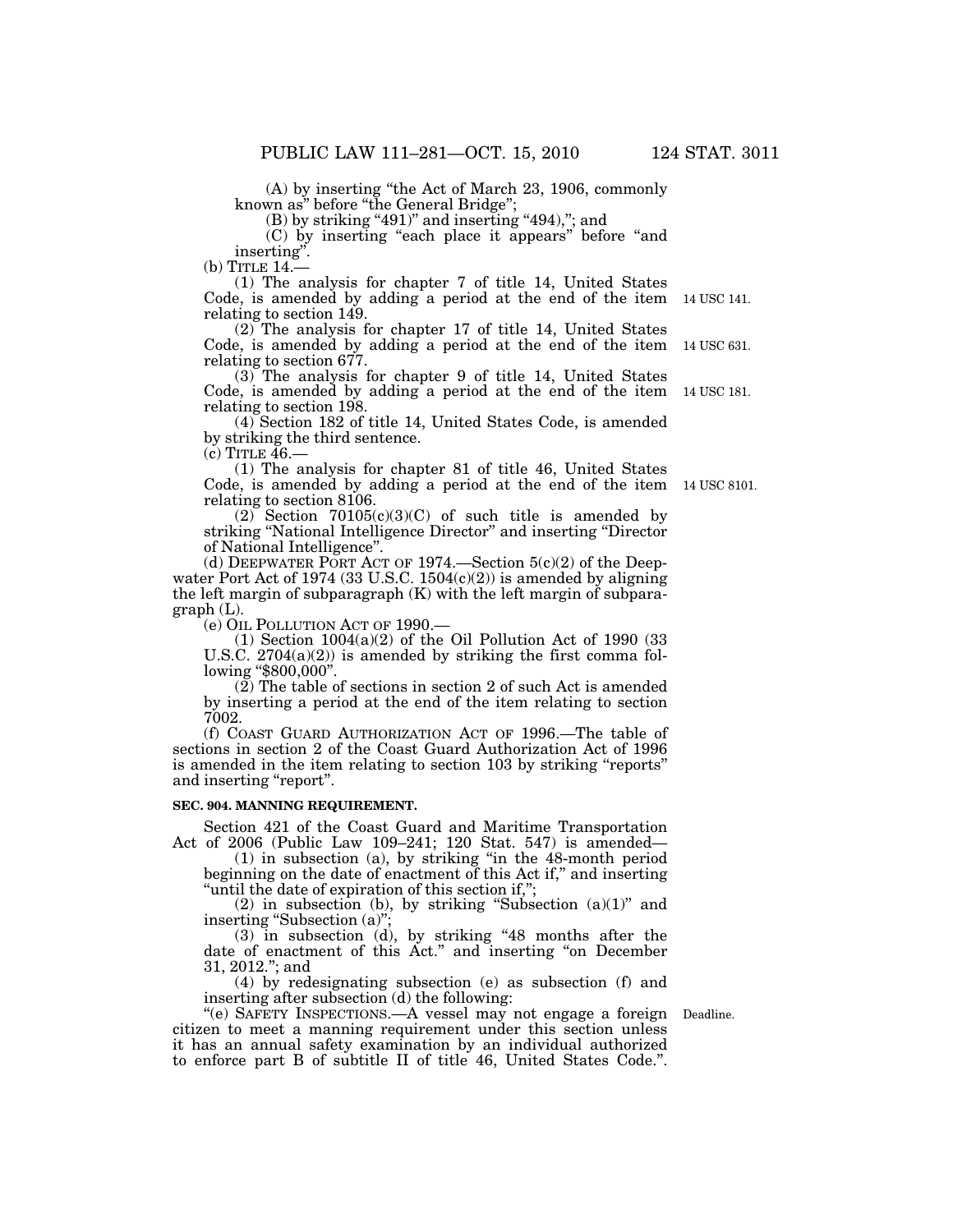33 USC 494a.

## **SEC. 905. STUDY OF BRIDGES OVER NAVIGABLE WATERS.**

The Commandant of the Coast Guard shall submit to the Committee on Commerce, Science, and Transportation of the Senate and the Committee on Transportation and Infrastructure of the House of Representatives a comprehensive study on the proposed construction or alteration of any bridge, drawbridge, or causeway over navigable waters with a channel depth of 25 feet or greater of the United States that may impede or obstruct future navigation to or from port facilities.

## **SEC. 906. LIMITATION ON JURISDICTION OF STATES TO TAX CERTAIN SEAMEN.**

Section 11108(b)(2)(B) of title 46, United States Code, is amended to read as follows:

> ''(B) who performs regularly assigned duties while engaged as a master, officer, or crewman on a vessel operating on navigable waters in 2 or more States.''.

## **SEC. 907. LAND CONVEYANCE, COAST GUARD PROPERTY IN MAR-QUETTE COUNTY, MICHIGAN, TO THE CITY OF MAR-QUETTE, MICHIGAN.**

(a) CONVEYANCE AUTHORIZED.—

(1) IN GENERAL.—The Commandant of the Coast Guard may convey as surplus property, under section 550 of title 40, United States Code, and other relevant Federal Laws governing the disposal of Federal surplus property, to the City of Marquette, Michigan (in this section referred to as the ''City''), all right, title, and interest of the United States in and to a parcel of real property, together with any improvements thereon, located in Marquette County, Michigan, that is under the administrative control of the Coast Guard, consisting of approximately 5.5 acres of real property, as depicted on the Van Neste survey (#204072), dated September 7, 2006, together with the land between the intermediate traverse line as shown on such survey and the ordinary high water mark, the total comprising 9 acres, more or less, and commonly identified as Coast Guard Station Marquette and Lighthouse Point.

(2) COSTS OF CONVEYANCE.—The responsibility for all reasonable and necessary costs, including real estate transaction and environmental documentation costs, associated with the transaction shall be determined by the Commandant of the Coast Guard and the City.

(b) RETENTION OF CERTAIN EASEMENTS.—In conveying the property under subsection (a), the Commandant of the Coast Guard may retain such easements over the property as the Commandant considers appropriate for access to aids to navigation.

(c) LIMITATIONS.—The property to be conveyed under subsection (a) may not be conveyed under that subsection until—

(1) the Coast Guard has relocated Coast Guard Station Marquette to a newly constructed station;

(2) any environmental remediation required under Federal law with respect to the property has been completed; and

(3) the Commandant of the Coast Guard determines that retention of the property by the United States is not required to carry out Coast Guard missions or functions.

Determination.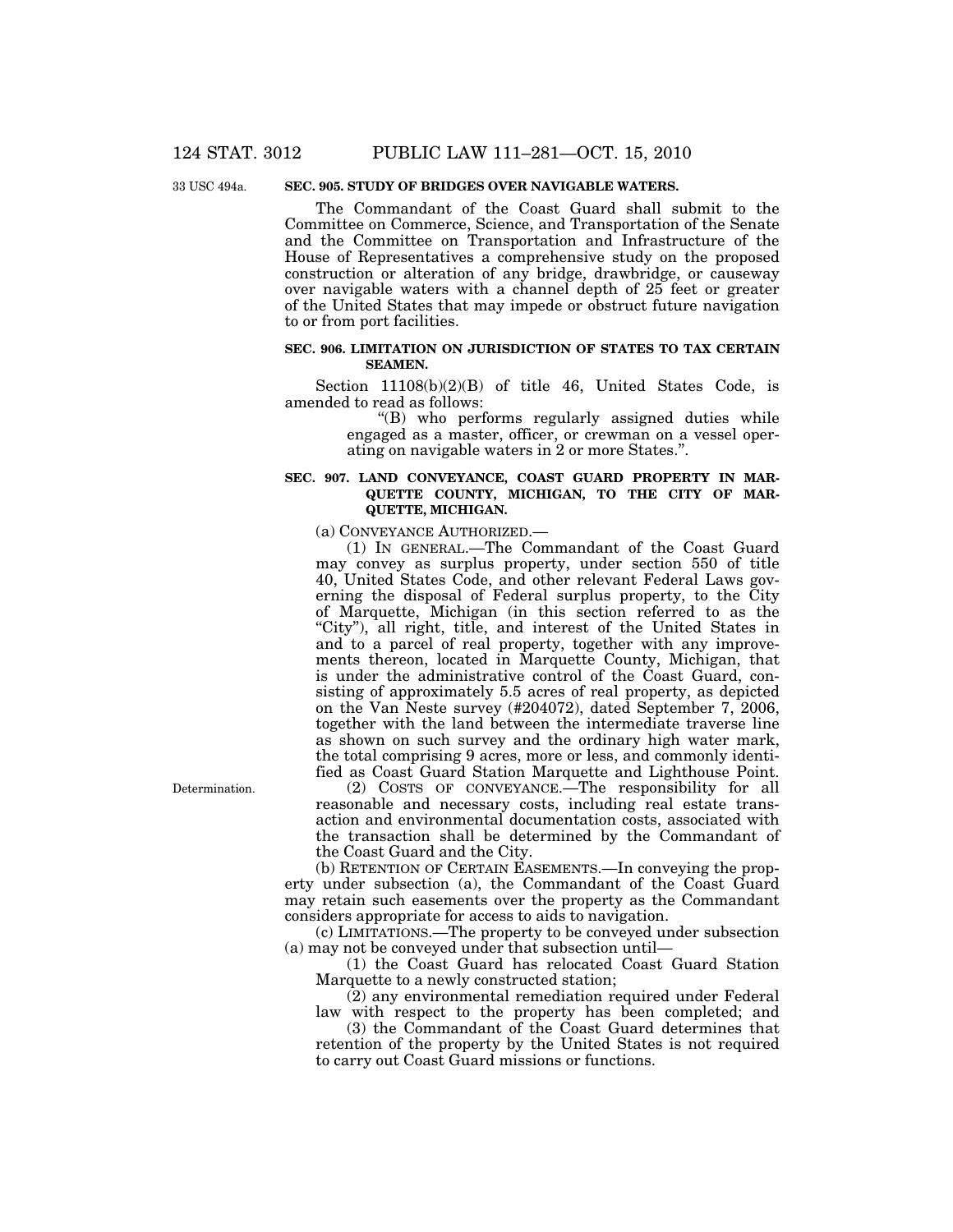(d) CONDITIONS OF TRANSFER.—All conditions placed within the deed of title of the property to be conveyed under subsection (a) shall be construed as covenants running with the land.

(e) DESCRIPTION OF PROPERTY.—The exact acreage and legal description of the property to be conveyed under subsection (a) shall be determined by a survey satisfactory to the Commandant of the Coast Guard.

(f) ADDITIONAL TERMS AND CONDITIONS.—The Commandant of the Coast Guard may require such additional terms and conditions in connection with the conveyance authorized by subsection (a) as the Commandant considers appropriate to protect the interests of the United States.

## **SEC. 908. MISSION REQUIREMENT ANALYSIS FOR NAVIGABLE POR-TIONS OF THE RIO GRANDE RIVER, TEXAS, INTER-NATIONAL WATER BOUNDARY.**

Not later than 90 days after the date of the enactment of Deadline. this Act, the Secretary of the department in which the Coast Guard is operating shall prepare a mission requirement analysis for the navigable portions of the Rio Grande River, Texas, international water boundary. The analysis shall take into account the Coast Guard's involvement on the Rio Grande River by assessing Coast Guard missions, assets, and personnel assigned along the Rio Grande River. The analysis shall also identify what would be needed for the Coast Guard to increase search and rescue operations, migrant interdiction operations, and drug interdiction operations. In carrying out this section, the Secretary shall work with all Reports. appropriate entities to facilitate the collection of information under this section as necessary and shall report the analysis to the Congress.

## **SEC. 909. CONVEYANCE OF COAST GUARD PROPERTY IN CHEBOYGAN, MICHIGAN.**

(a) CONVEYANCE AUTHORIZED.—Notwithstanding any other provision of law, the Commandant of the Coast Guard is authorized to convey, at fair market value, all right, title, and interest of the United States in and to a parcel of real property, consisting of approximately 3 acres, more or less, that is under the administrative control of the Coast Guard and located at 900 S. Western Avenue in Cheboygan, Michigan.

(b) RIGHT OF FIRST REFUSAL.—The Cornerstone Christian Academy, located in Cheboygan, MI, shall have the right of first refusal to purchase, at fair market value, all or a portion of the real property described in subsection (a).

(c) DESCRIPTION OF PROPERTY.—The exact acreage and legal description of the property to be conveyed under subsection (a) shall be determined by a survey satisfactory to the Commandant of the Coast Guard.

(d) FAIR MARKET VALUE.—The fair market value of the property shall be—

(1) determined by appraisal, in accordance with the Uniform Appraisal Standards for Federal Land Acquisitions and the Uniform Standards of Professional Appraisal Practice; and

(2) subject to the approval of the Commandant.

(e) COSTS OF CONVEYANCE.—The responsibility for all reasonable and necessary costs, including real estate transaction and environmental documentation costs, associated with the transaction

Determination.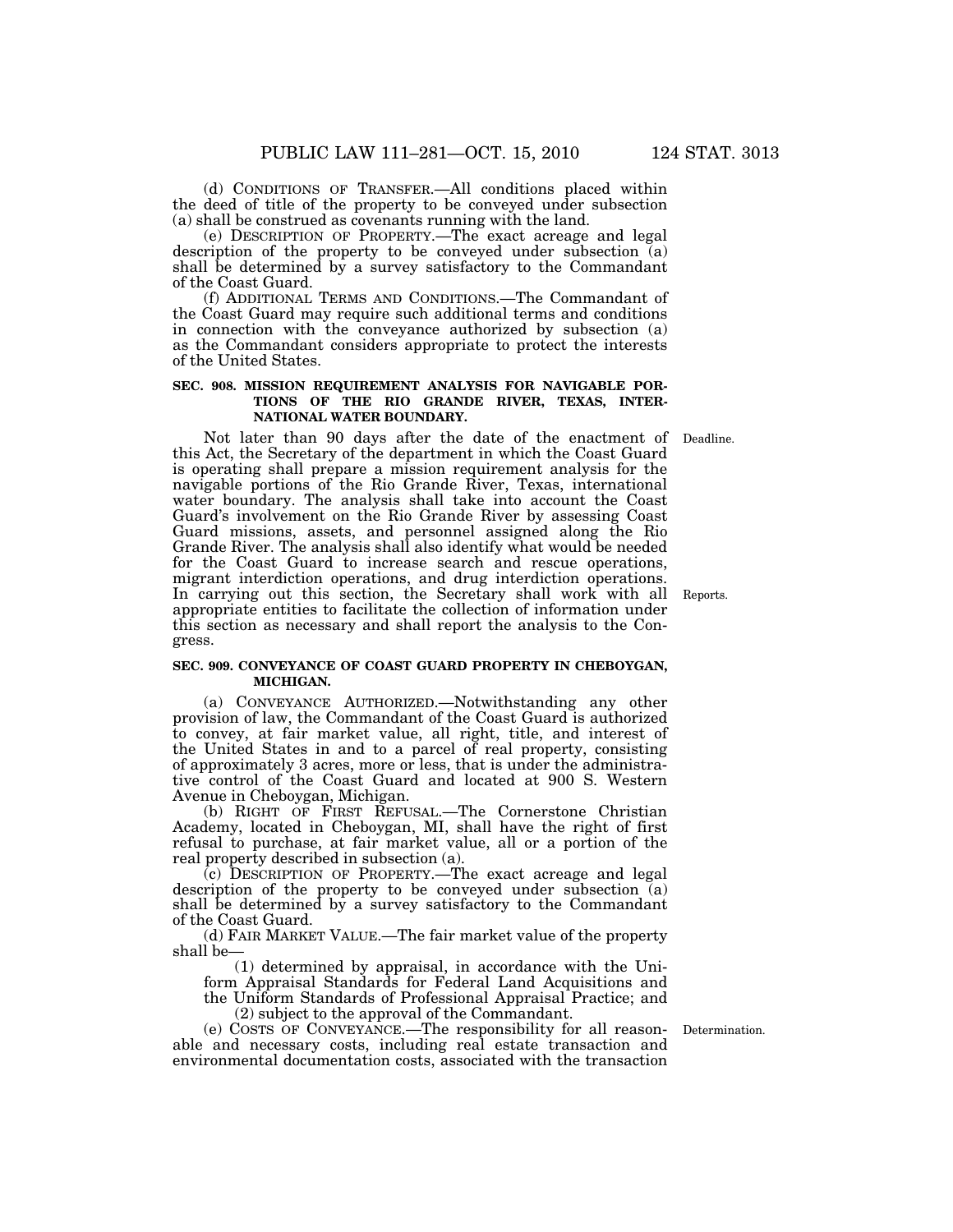shall be determined by the Commandant of the Coast Guard and the purchaser.

(f) ADDITIONAL TERMS AND CONDITIONS.—The Commandant of the Coast Guard may require such additional terms and conditions in connection with the conveyance under subsection (a) as is considered appropriate to protect the interests of the United States.

## **SEC. 910. ALTERNATIVE LICENSING PROGRAM FOR OPERATORS OF UNINSPECTED PASSENGER VESSELS ON LAKE TEXOMA IN TEXAS AND OKLAHOMA.**

(a) IN GENERAL.—Upon the request of the Governor of the State of Texas or the Governor of the State of Oklahoma, the Secretary of the department in which the Coast Guard is operating shall enter into an agreement with the Governor of the State whereby the State shall license operators of uninspected passenger vessels operating on Lake Texoma in Texas and Oklahoma in lieu of the Secretary issuing the license pursuant to section 8903 of title 46, United States Code, and the regulations issued thereunder, but only if the State plan for licensing the operators of uninspected passenger vessels—

> (1) meets the equivalent standards of safety and protection of the environment as those contained in subtitle II of title

> 46, United States Code, and regulations issued thereunder; (2) includes—

(A) standards for chemical testing for such operators; (B) physical standards for such operators;

(C) professional service and training requirements for such operators; and

(D) criminal history background check for such operators;

(3) provides for the suspension and revocation of State licenses;

(4) makes an individual, who is ineligible for a license issued under title 46, United States Code, ineligible for a State license; and

(5) provides for a report that includes—

(A) the number of applications that, for the preceding year, the State rejected due to failure to—

(i) meet chemical testing standards;

(ii) meet physical standards;

(iii) meet professional service and training requirements; and

(iv) pass criminal history background check for such operators;

(B) the number of licenses that, for the preceding year, the State issued;

(C) the number of license investigations that, for the preceding year, the State conducted;

(D) the number of licenses that, for the preceding year, the State suspended or revoked, and the cause for such suspensions or revocations; and

(E) the number of injuries, deaths, collisions, and loss or damage associated with uninspected passenger vessels operations that, for the preceding year, the State investigated.

(b) ADMINISTRATION.—

Contracts.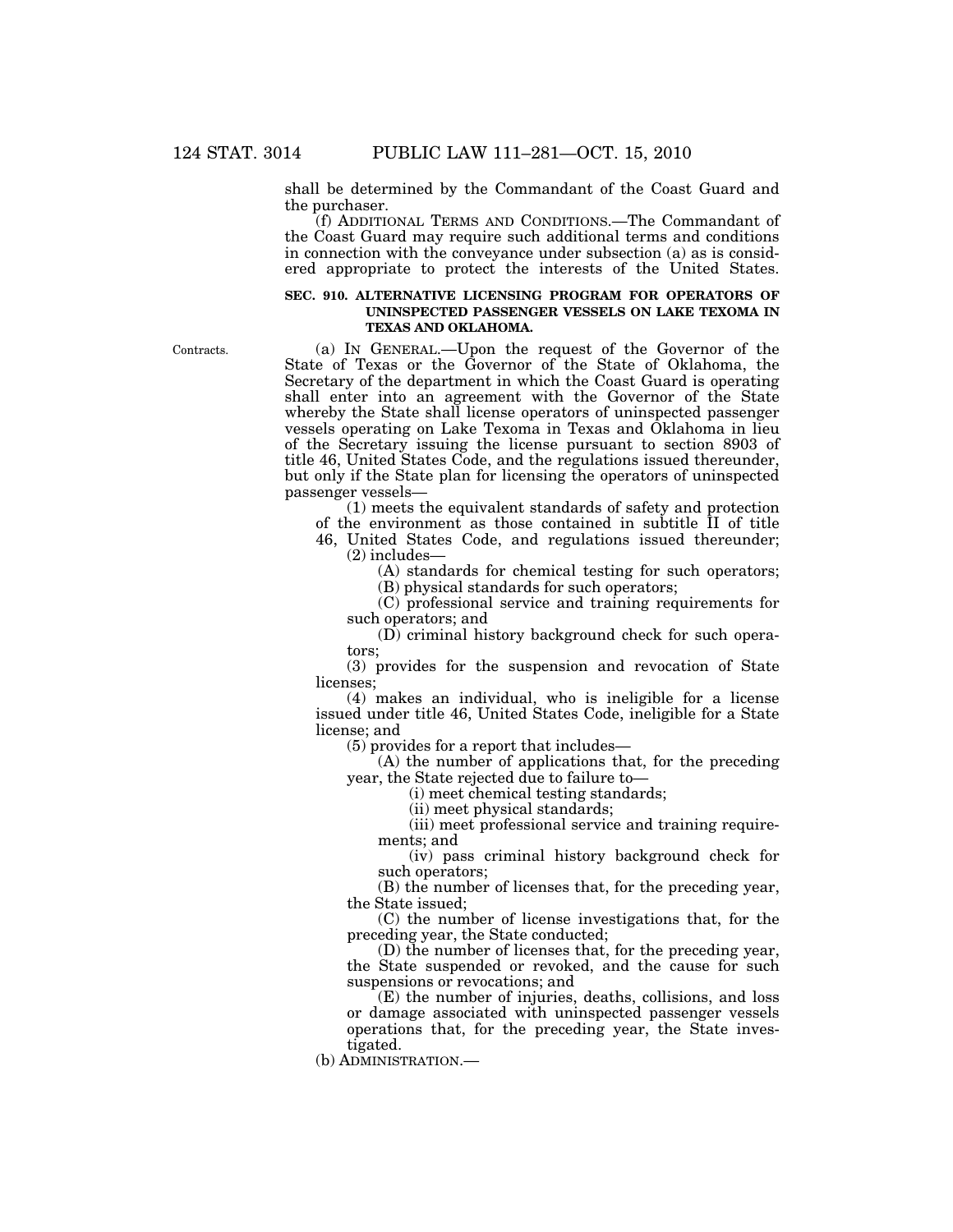(1) The Governor of the State may delegate the execution and enforcement of the State plan, including the authority to license and the duty to report information pursuant to subsection (a), to any subordinate State officer. The Governor shall provide, to the Secretary, written notice of any delegation.

 $(2)$  The Governor (or the Governor's designee) shall provide written notice of any amendment to the State plan no less than 45 days prior to the effective date of such amendment.

(3) At the request of the Secretary, the Governor of the State (or the Governor's designee) shall grant, on a biennial basis, the Secretary access to State records and State personnel for the purpose of auditing State execution and enforcement of the State plan.<br>(c) APPLICATION.

 $(1)$  The requirements of section 8903 of title 46, United States Code, and the regulations issued thereunder shall not apply to any person operating under the authority of a State license issued pursuant to an agreement under this section.

(2) The State shall not compel a person, operating under the authority of a license issued either by another State, pursuant to a valid agreement under this section, or by the Secretary, pursuant to section 8903 of title 46, United States Code, to—

(A) hold a license issued by the State, pursuant to an agreement under this section; or

(B) pay any fee, associated with licensing, because the person does not hold a license issued by the State, pursuant to an agreement under this section.

Nothing in this paragraph shall limit the authority of the State to impose requirements or fees for privileges, other than licensing, that are associated with the operation of uninspected passenger vessels on Lake Texoma.

(3) For the purpose of enforcement, if an individual is issued a license—

(A) by a State, pursuant to an agreement entered into under to this section; or

(B) by the Secretary, pursuant to section 8903 of title 46, United States Code,

then the individual shall be entitled to lawfully operate an uninspected passenger vessel on Lake Texoma in Texas and Oklahoma without further requirement to hold an additional operator's license.

(d) TERMINATION.—

 $(1)$  If-

(A) the Secretary finds that the State plan for the licensing the operators of uninspected passenger vessels—

(i) does not meet the equivalent standards of safety and protection of the environment as those contained in subtitle II of title 46, United States Code, and regulations issued thereunder;

(ii) does not include—

(I) standards for chemical testing for such operators,

(II) physical standards for such operators,

(III) professional service and training requirements for such operators, or

(IV) background and criminal investigations for such operators;

**Notices** Deadlines.

Records.

Notice. Deadline.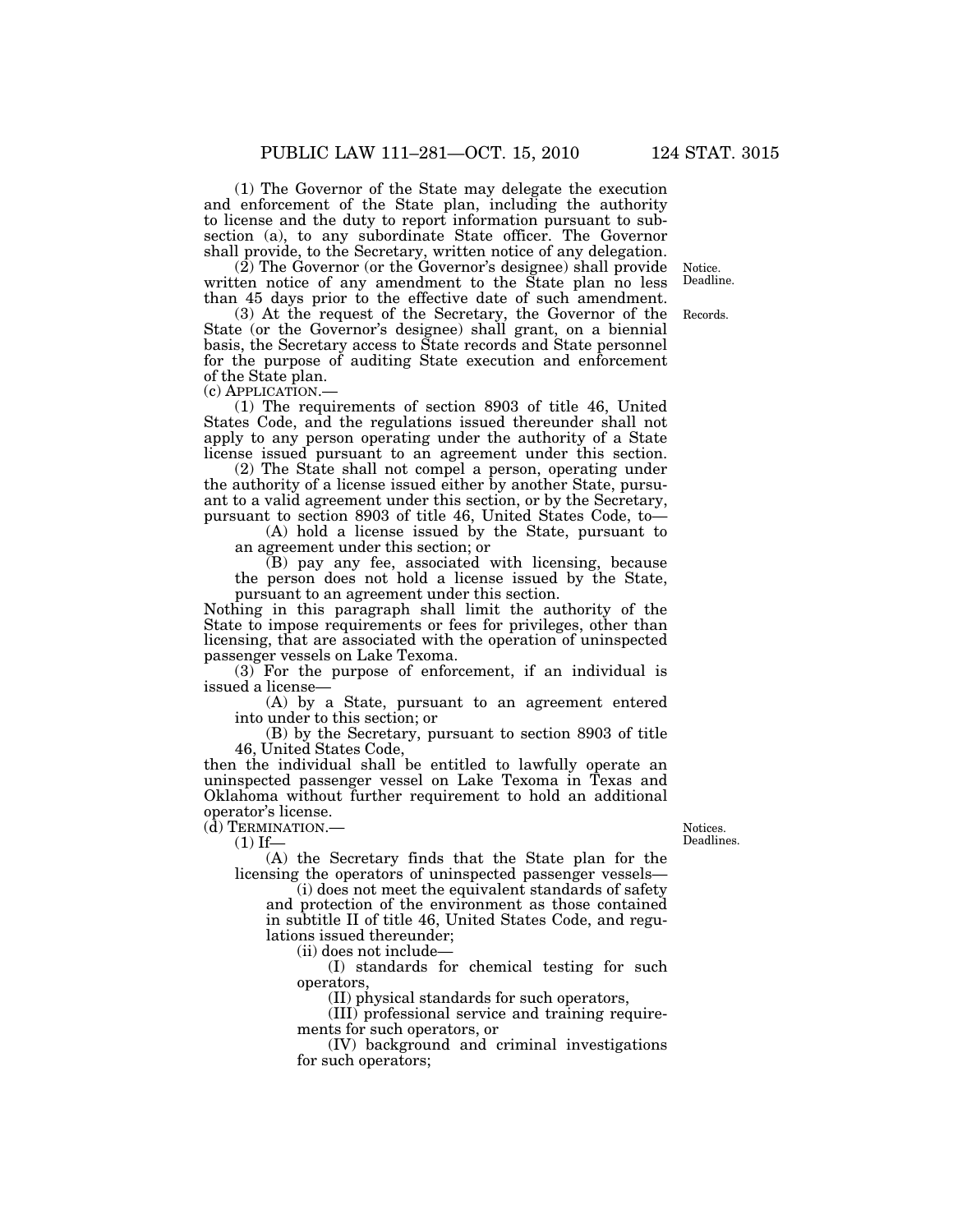(iii) does not provide for the suspension and revocation of State licenses; or

(iv) does not make an individual, who is ineligible for a license issued under title 46, United States Code, ineligible for a State license; or

(B) the Governor (or the Governor's designee) fails to report pursuant to subsection (b),

the Secretary shall terminate the agreement authorized by this section, provided that the Secretary provides written notice to the Governor of the State 60 days in advance of termination. The findings of fact and conclusions of the Secretary, if based on a preponderance of the evidence, shall be conclusive.

(2) The Governor of the State may terminate the agreement authorized by this section, provided that the Governor provides written notice to the Secretary 60 days in advance of the termination date.

(e) EXISTING AUTHORITY.—Nothing in this section shall affect or diminish the authority or jurisdiction of any Federal or State officer to investigate, or require reporting of, marine casualties.

(f) DEFINITIONS.—For the purposes of this section, the term "uninspected passenger vessel" has the same meaning such term has in section  $2101(42)$ (B) of title 46, United States Code.

# **SEC. 911. STRATEGY REGARDING DRUG TRAFFICKING VESSELS.**

Within 180 days after the date of enactment of this Act, the Secretary of the department in which the Coast Guard is operating, acting through the Commandant of the Coast Guard, shall submit a report to Congress on its comprehensive strategy to combat the illicit flow of narcotics, weapons, bulk cash, and other contraband through the use of submersible and semi-submersible vessels. The strategy shall be developed in coordination with other Federal agencies engaged in detection, interdiction, or apprehension of such vessels. At a minimum, the report shall include the following:

(1) An assessment of the threats posed by submersible and semi-submersible vessels, including the number of such vessels that have been detected or interdicted.

(2) Information regarding the Federal personnel, technology and other resources available to detect and interdict such vessels.

(3) An explanation of the Coast Guard's plan, working with other Federal agencies as appropriate, to detect and interdict such vessels.

(4) An assessment of additional personnel, technology, or other resources necessary to address such vessels.

#### **SEC. 912. USE OF FORCE AGAINST PIRACY.**

(a) IN GENERAL.—Chapter 81 of title 46, United States Code, is amended by adding at the end the following new section:

## **''§ 8107. Use of force against piracy**

"(a) LIMITATION ON LIABILITY.- An owner, operator, time charterer, master, mariner, or individual who uses force or authorizes the use of force to defend a vessel of the United States against an act of piracy shall not be liable for monetary damages for any injury or death caused by such force to any person engaging in an act of piracy if such force was in accordance with standard rules for the use of force in self-defense of vessels prescribed by the Secretary.

Deadline. Reports.

Regulations.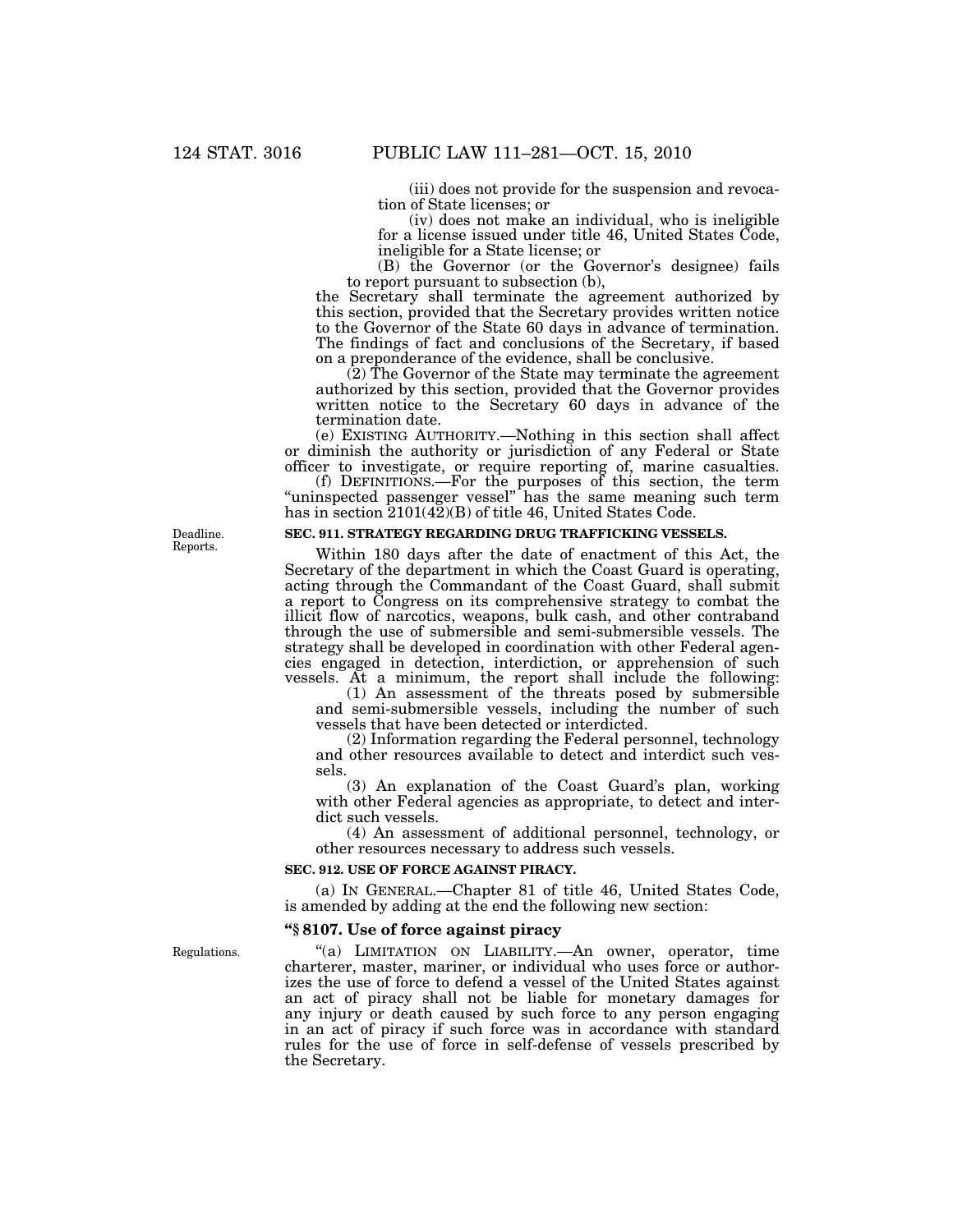''(b) PROMOTION OF COORDINATED ACTION.—To carry out the Contracts. purpose of this section, the Secretary of the department in which the Coast Guard is operating shall work through the International Maritime Organization to establish agreements to promote coordinated action among flag- and port-states to deter, protect against, and rapidly respond to piracy against the vessels of, and in the waters under the jurisdiction of, those nations, and to ensure limitations on liability similar to those established by subsection (a).

''(c) DEFINITION.—For the purpose of this section, the term 'act of piracy' means any act of aggression, search, restraint, depredation, or seizure attempted against a vessel of the United States by an individual not authorized by the United States, a foreign government, or an international organization recognized by the United States to enforce law on the high seas.''.

(b) CLERICAL AMENDMENT.—The analysis at the beginning of 46 USC 8101. such chapter is amended by adding at the end the following new item:

''8107. Use of force against piracy.''.

(c) STANDARD RULES FOR THE USE OF FORCE FOR SELF-DEFENSE OF VESSELS OF THE UNITED STATES.—Not later than 180 days after the date of enactment of this act, the secretary of the department in which the coast guard is operating, in consultation with representatives of industry and labor, shall develop standard rules for the use of force for self-defense of vessels of the United States.

## **SEC. 913. TECHNICAL AMENDMENTS TO CHAPTER 313 OF TITLE 46, UNITED STATES CODE.**

(a) IN GENERAL.—Chapter 313 of title 46, United States Code, is amended—

(1) by striking ''of Transportation'' in sections 31302, 31306, 31321, 31330, and 31343 each place it appears;

(2) by striking ''and'' after the semicolon in section  $31301(5)(\dot{F})$ ;

 $(3)$  by striking "office." in section 31301 $(6)$  and inserting "office; and"; and

(4) by adding at the end of section 31301 the following: "(7) 'Secretary' means the Secretary of the Department Definition.

of Homeland Security, unless otherwise noted.''.

(b) SECRETARY AS MORTGAGEE.—Section 31308 of such title is amended by striking ''When the Secretary of Commerce or Transportation is a mortgagee under this chapter, the Secretary'' and inserting ''The Secretary of Commerce or Transportation, as a mortgagee under this chapter,''.

(c) SECRETARY OF TRANSPORTATION.—Section 31329(d) of such title is amended by striking ''Secretary.'' and inserting ''Secretary of Transportation.''.

(d) MORTGAGEE.—

(1) Section  $31330(a)(1)$  of such title, as amended by subsection  $(a)(1)$  of this section, is amended–

 $(A)$  by inserting "or" after the semicolon in subparagraph (B);

 $(B)$  by striking "Secretary; or" in subparagraph  $(C)$ and inserting "Secretary."; and

(C) by striking subparagraph (D).

(2) Section  $31330(a)(2)$  is amended—

Deadline. 46 USC 8107 note.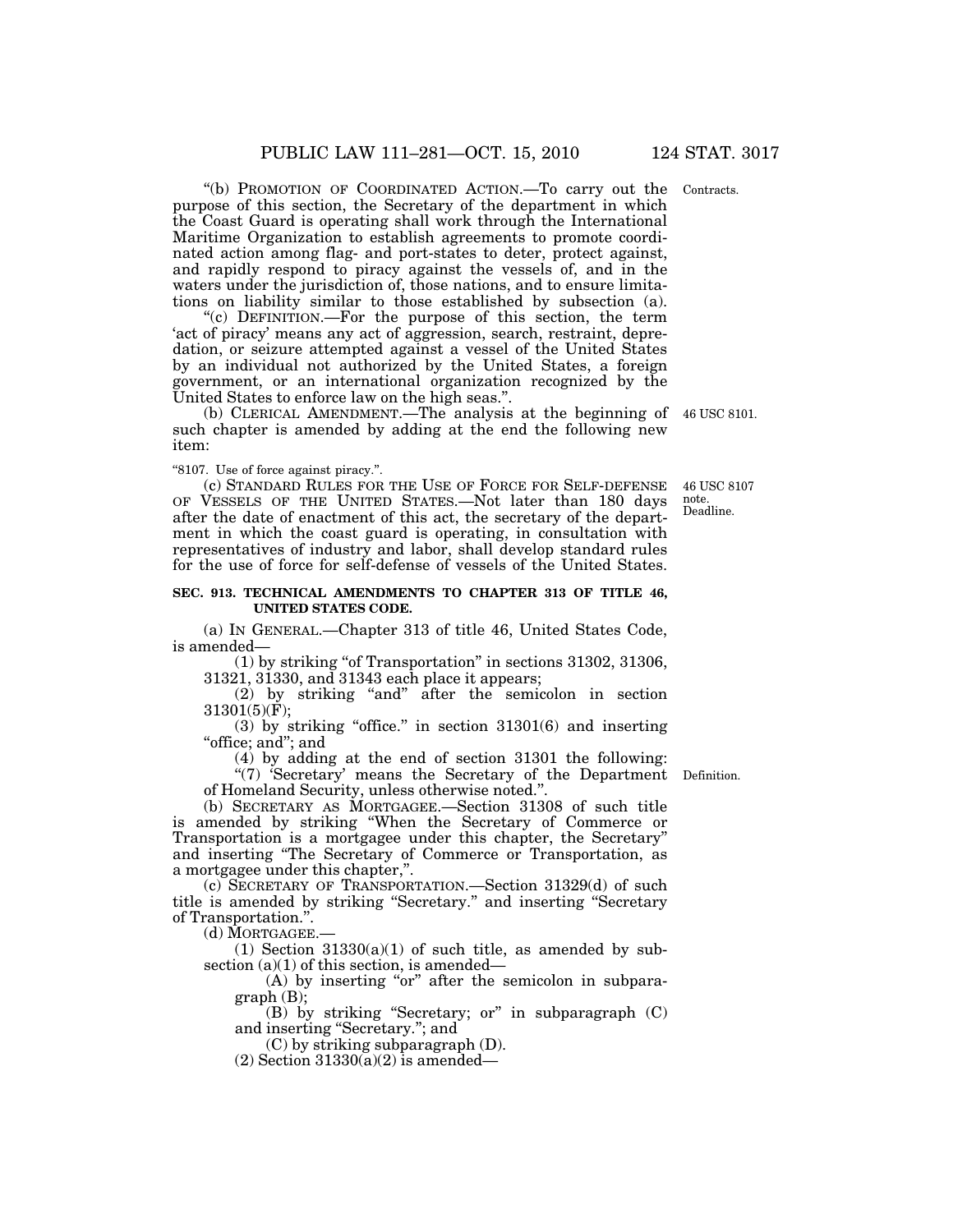(A) by inserting "or" after the semicolon in subparagraph (B);

(B) by striking "faith; or" in subparagraph (C) and inserting "faith."; and

(C) by striking subparagraph (D).

14 USC 92 note.

## **SEC. 914. CONVEYANCE OF COAST GUARD VESSELS FOR PUBLIC PUR-POSES.**

(a) IN GENERAL.—Whenever the transfer of ownership of a Coast Guard vessel or aircraft to an eligible entity for use for educational, cultural, historical, charitable, recreational, or other public purposes is authorized by law or declared excess by the Commandant, the Coast Guard shall transfer the vessel or aircraft to the General Services Administration for conveyance to the eligible entity.

(b) CONDITIONS OF CONVEYANCE.—The General Services Administration may not convey a vessel or aircraft to an eligible entity as authorized by law unless the eligible entity agrees—

(1) to provide the documentation needed by the General Services Administration to process a request for aircraft or vessels under section 102.37.225 of title 41, Code of Federal Regulations;

(2) to comply with the special terms, conditions, and restrictions imposed on aircraft and vessels under section 102.37.460 of such title;

(3) to make the vessel available to the United States Government if it is needed for use by the Commandant of the Coast Guard in time of war or a national emergency; and

(4) to hold the United States Government harmless for any claims arising from exposure to hazardous materials, including asbestos and polychlorinated biphenyls, that occurs after conveyance of the vessel, except for claims arising from use of the vessel by the United States Government under paragraph (3).

(c) OTHER OBLIGATIONS UNAFFECTED.—Nothing in this section amends or affects any obligation of the Coast Guard or any other person under the Toxic Substances Control Act (15 U.S.C. 2601 et seq.) or any other law regarding use or disposal of hazardous materials including asbestos and polychlorinated biphenyls.

(d) ELIGIBLE ENTITY DEFINED.—In this section, the term ''eligible entity'' means a State or local government, nonprofit corporation, educational agency, community development organization, or other entity that agrees to comply with the conditions established under this section.

## **SEC. 915. ASSESSMENT OF CERTAIN AIDS TO NAVIGATION AND TRAFFIC FLOW.**

(a) INFORMATION ON USAGE.—Within 60 days after the date of enactment of this Act, the Commandant of the Coast Guard shall—

(1) determine the types and numbers of vessels typically transiting or utilizing that portion of the Atlantic Intracoastal Waterway beginning at a point that is due East of the outlet of the Cutler Drain Canal C–100 in Dade County, Florida, and ending at the Dade County line, during a period of 30 days; and

Deadline.

Determination.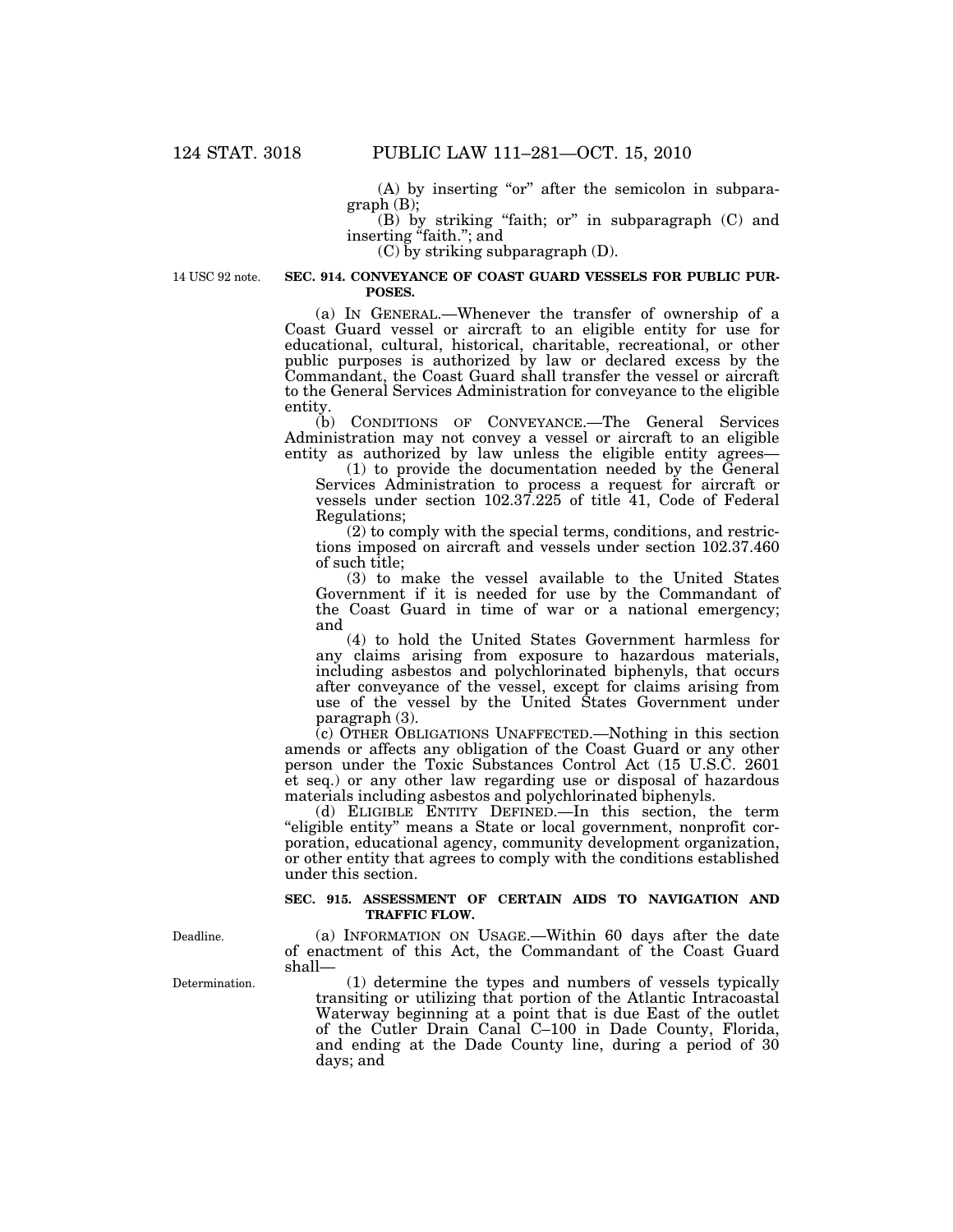(2) provide the information on usage compiled under this subsection to the Senate Committee on Commerce, Science, and Transportation and the House of Representatives Committee on Transportation and Infrastructure.

(b) ASSESSMENT OF CERTAIN AIDS TO NAVIGATION.—Within 90 days after the date of enactment of this Act, the Commandant of the Coast Guard shall— Deadline.

(1) review and assess the buoys, markers, and other aids to navigation in and along that portion of the Atlantic Intracoastal Waterway specified in subsection (a), to determine the adequacy and sufficiency of such aids, and the need to replace such aids, install additional aids, or both; and

(2) submit a report on the assessment required by this section to the committees.

(c) SUBMISSION OF PLAN.—Within 180 days after the date of Deadline. enactment of this Act, the Commandant shall submit a plan to the committees to address the needs identified under subsection (b).

## **SEC. 916. FRESNEL LENS FROM PRESQUE ISLE LIGHT STATION IN PRESQUE ISLE, MICHIGAN.**

(a) DETERMINATION; ANALYSES.—

(1) DETERMINATION.—The Commandant of the Coast Guard shall determine the necessity and adequacy of the existing Federal aids to navigation at Presque Isle Light Station, Presque Isle, Michigan (hereinafter "Light Station"), and submit such determination to the Committee on Transportation and Infrastructure of the House of Representatives and the Committee on Commerce, Science, and Transportation of the Senate. The Commandant may base such determination on the Waterways Analysis and Management System study of such Federal aid to navigation, provided that such study was completed not more than 1 year prior to the date of enactment of this section.

(2) ANALYSES.—The Commandant of the Coast Guard shall conduct—

(A) an analysis of the feasibility of restoring the Fresnel Lens from the Light Station to operating condition, the capacity of the Coast Guard to maintain the Fresnel Lens as a Federal aid to navigation, and the impact on the Fresnel Lens as an artifact if used as a Federal aid to navigation; and

(B) a comparative analysis of the cost of restoring, reinstalling, operating, and maintaining the Fresnel Lens (including life-cycle costs) and the cost of operating and maintaining the existing Federal aid to navigation at the Light Station (including life-cycle costs).

(3) SUBMISSION.—Not later than 1 year after the date of Deadline. enactment of this section, the Commandant of the Coast Guard shall submit the determination and analyses, conducted pursuant to this subsection, to the Committee on Transportation and Infrastructure of the House of Representatives and the Committee on Commerce, Science, and Transportation of the Senate.<br>(b) Transfer Possession of Lens Authorized.—

 $(1)$  TRANSFER OF POSSESSION.—Notwithstanding any other provision of law, the Commandant of the Coast Guard may

Reports.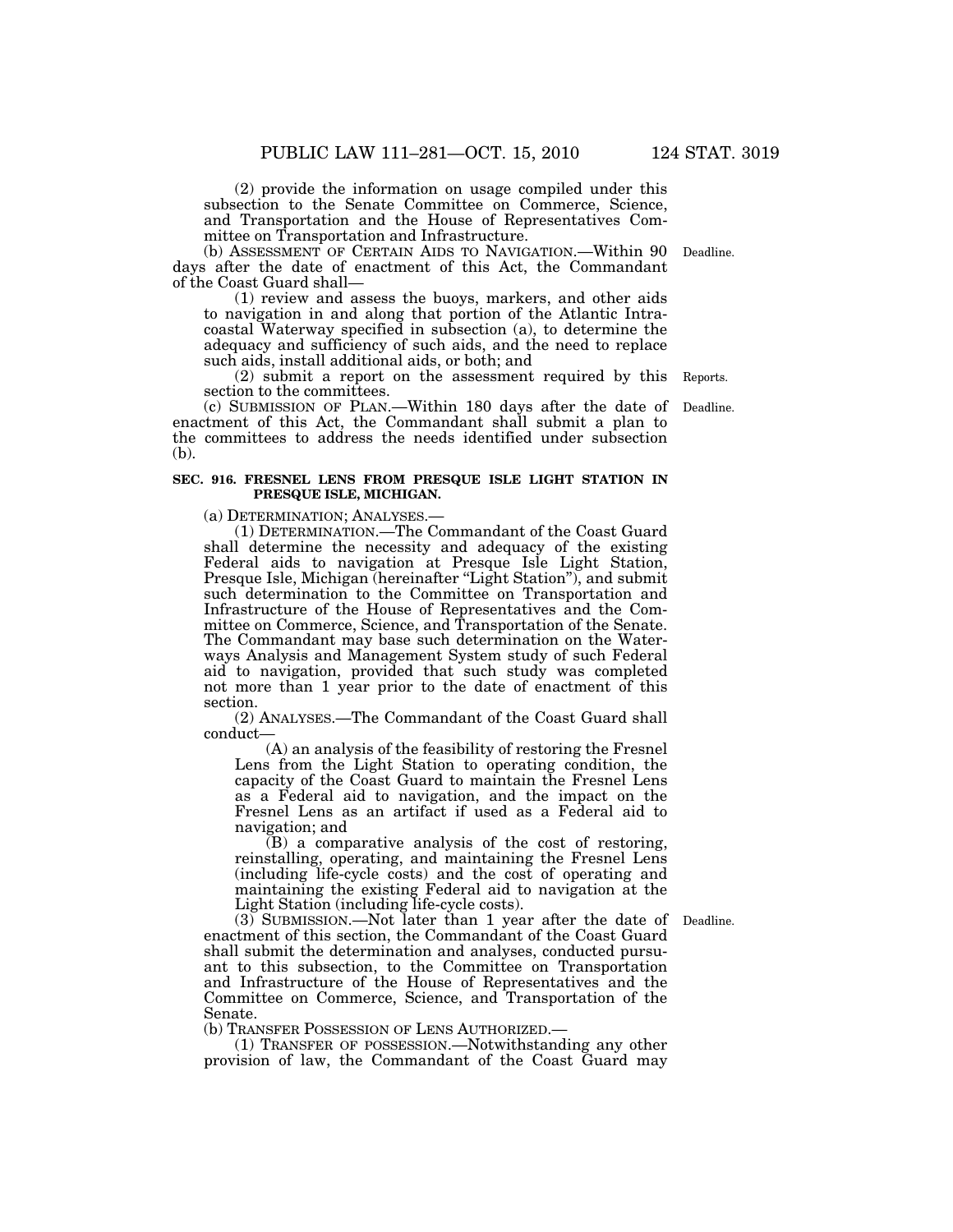transfer to the Township of Presque Isle, Michigan (hereinafter ''Township''), possession of the Fresnel Lens from the Light Station for the purpose of conserving and displaying such Fresnel Lens as an artifact in an exhibition facility at or near the Light Station.

 $(2)$  CONDITION.—As a condition of the transfer of possession pursuant to paragraph (1)—

(A) all Federal aids to navigation located at, on, or in the Light Station in operation on the date of transfer of possession shall remain the personal property of the United States and continue to be operated and maintained by the United States for as long as needed for navigational purposes;

(B) there is reserved to the United States the right to maintain, remove, replace, or install any Federal aid to navigation located at, on, or in the Light Station as may be necessary for navigational purposes; and

(C) the Township shall neither interfere nor allow interference in any manner with any Federal aid to navigation, nor hinder activities required for the operation and maintenance of any Federal aid to navigation.

(3) ALTERNATIVE DISPLAY.—

(A) In the event that—

(i) the Commandant of the Coast Guard, pursuant to a Waterways Analysis and Management System study, discontinues the existing Federal aids to navigation at, on, or in the Light Station; and

(ii) the Township demonstrates to the satisfaction of the Commandant that the Township can restore, reinstall, and display the Fresnel Lens from the Light Station in the lantern room of such Light Station in a manner that conserves such Fresnel Lens as an artifact,

the Township is authorized, notwithstanding paragraph (1), to display such Fresnel Lens in the lantern room of such Light Station.

(B) Nothing in this paragraph shall be construed to prevent the Township from installing a replica of the Fresnel Lens in the lantern room of such Light Station.

(c) CONVEYANCE, TRANSFER OF ADDITIONAL PERSONAL PROP-ERTY.—Notwithstanding any other provision of law, the Commandant may convey or transfer possession of any personal property of the United States, pertaining to the Fresnel Lens or the Light Station, as an artifact to the Township.

(d) TERMS; REVERSIONARY INTEREST.—As a condition of transfer of possession of personal property of the United States, pursuant to subsection (c), the Commandant may require the Township to comply with terms and conditions necessary to protect and conserve such personal property. Upon notice that the Commandant has determined that the Township has not complied with such terms and conditions, the Township shall immediately transfer possession of such personal property to the Coast Guard, except to the extent otherwise approved by the Commandant.

(e) CONVEYANCE WITHOUT CONSIDERATION.—The conveyance or transfer of possession of any personal property of the United States (including the Fresnel Lens) under this section shall be without consideration.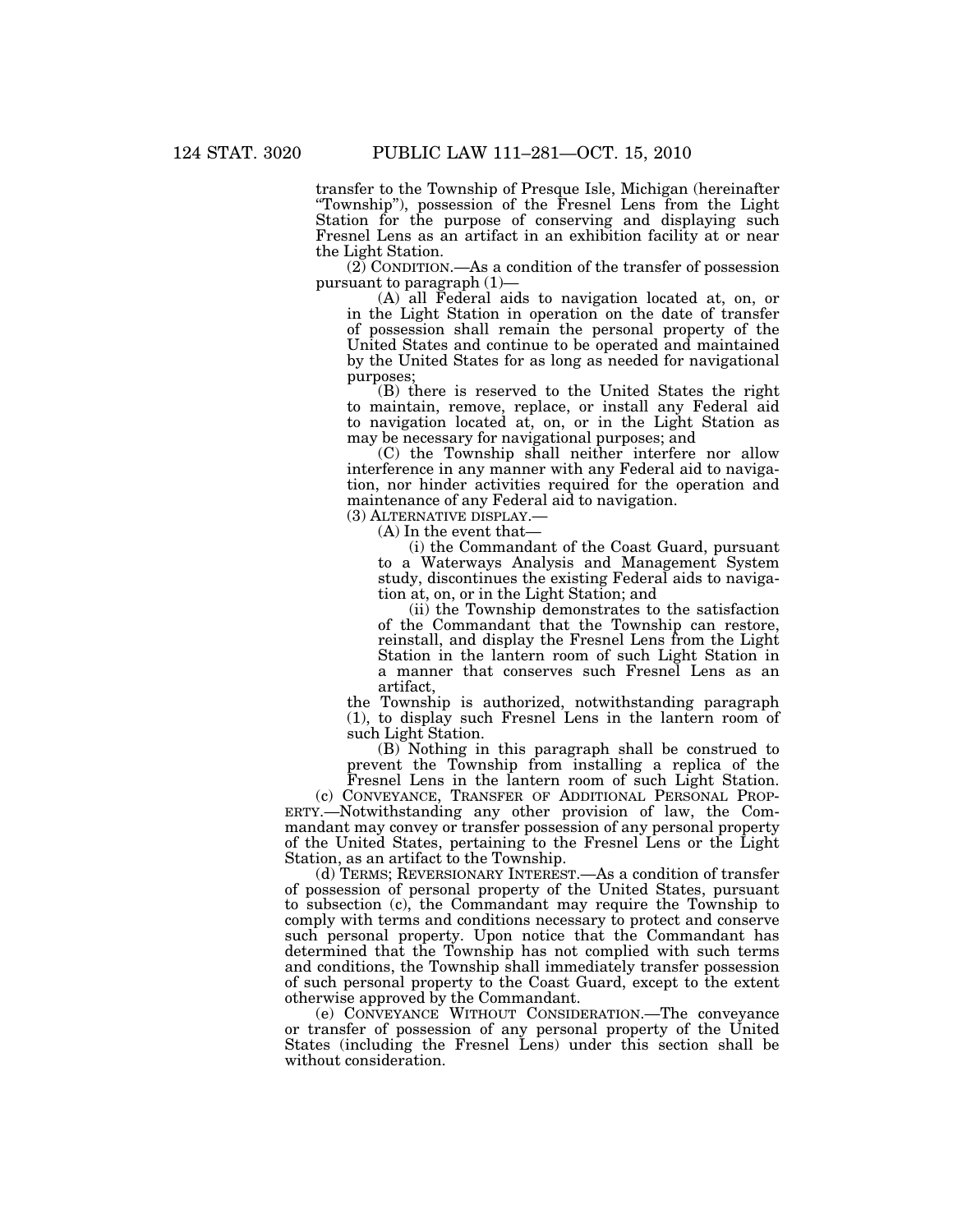(f) DELIVERY OF PROPERTY.—The Commandant shall deliver any personal property, conveyed or transferred pursuant to this section (including the Fresnel Lens)—

(1) at the place where such property is located on the date of the conveyance;

(2) in condition on the date of conveyance; and

(3) without cost to the United States.

(g) MAINTENANCE OF PROPERTY.—As a condition of the transfer Contracts. of possession of the Fresnel Lens and any other personal property of the United States to the Township under this section, the Commandant shall enter into an agreement with the Township under which the Township agrees to hold the United States harmless for any claim arising with respect to the Fresnel Lens or such personal property.

(h) LIMITATION ON FUTURE TRANSFERS.—The instruments providing for the transfer of possession of the Fresnel Lens or any other personal property of the United States under this section shall—

(1) require that any further transfer of an interest in the Fresnel Lens or personal property may not be made without the advance approval of the Commandant; and

(2) provide that, if the Commandant determines that an Determination. interest in the Fresnel Lens or personal property was transferred without such approval—

(A) all right, title, and interest in the Fresnel Lens or personal property shall revert to the United States, and the United States shall have the right to immediate possession of the Fresnel Lens or personal property; and

(B) the recipient of the Fresnel Lens or personal prop-Payments. erty shall pay the United States for costs incurred by the United States in recovering the Fresnel Lens or personal property.

(i) ADDITIONAL TERMS AND CONDITIONS.—The Commandant may require such additional terms and conditions in connection with the conveyance or transfer of personal property of the United States (including the Fresnel Lens) authorized by this section as the Commandant considers appropriate to protect the interests of the United States.

### **SEC. 917. MARITIME LAW ENFORCEMENT.**

(a) PENALTIES.—Subsection (b) of section 2237 of title 18, United States Code, is amended to read as follows:

" $(b)(1)$  Except as otherwise provided in this subsection, whoever knowingly violates subsection (a) shall be fined under this title or imprisoned for not more than 5 years, or both.

" $(2)(A)$  If the offense is one under paragraph  $(1)$  or  $(2)(A)$ of subsection (a) and has an aggravating factor set forth in subparagraph (B) of this paragraph, the offender shall be fined under this title or imprisoned for any term of years or life, or both.

"(B) The aggravating factor referred to in subparagraph  $(A)$ is that the offense—

''(i) results in death; or

"(ii) involves-

''(I) an attempt to kill;

''(II) kidnapping or an attempt to kidnap; or

''(III) an offense under section 2241.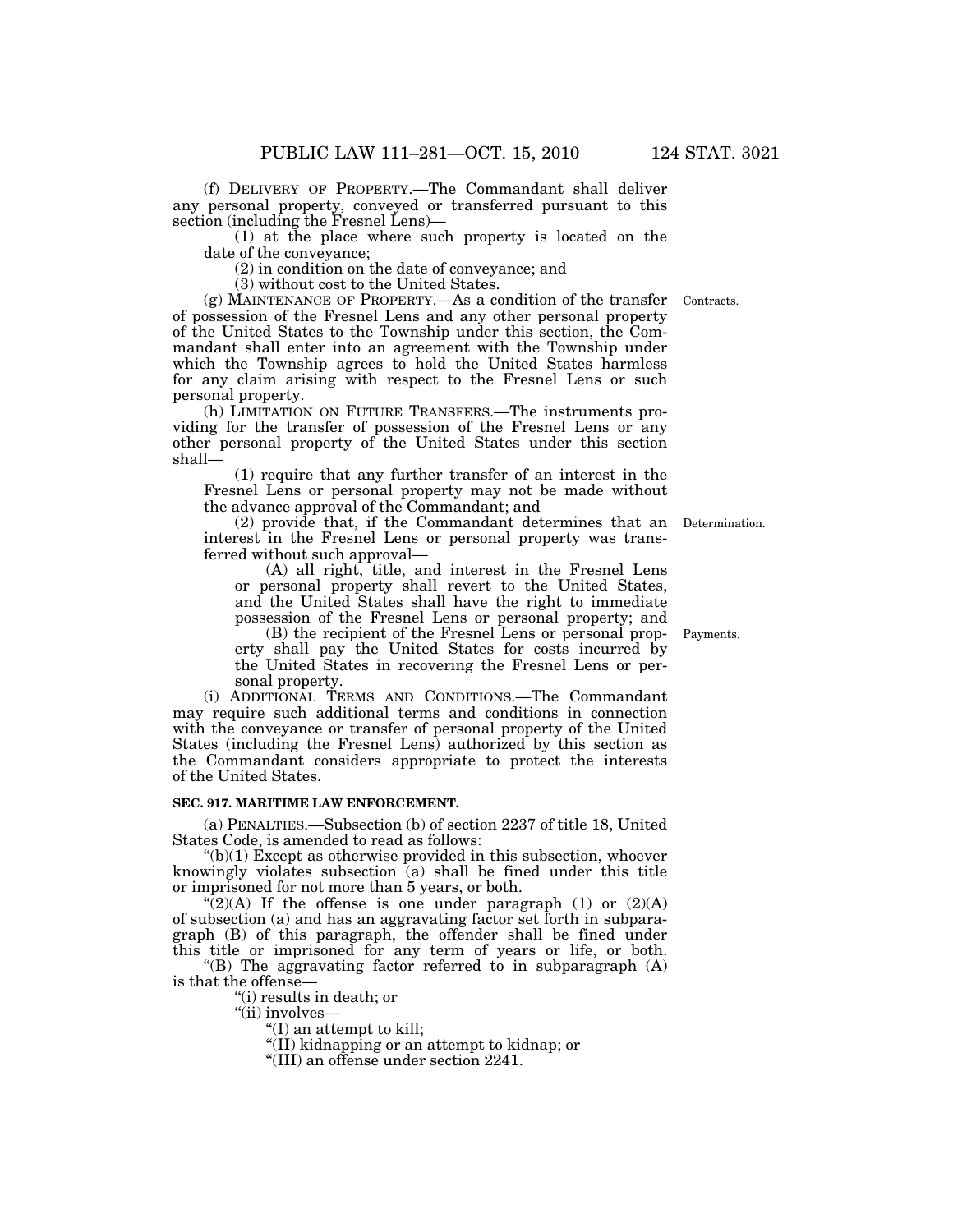"(3) If the offense is one under paragraph  $(1)$  or  $(2)(A)$  of subsection (a) and results in serious bodily injury (as defined in section 1365), the offender shall be fined under this title or imprisoned for not more than 15 years, or both.

"(4) If the offense is one under paragraph  $(1)$  or  $(2)(A)$  of subsection (a), involves knowing transportation under inhumane conditions, and is committed in the course of a violation of section 274 of the Immigration and Nationality Act, or chapter 77 or section 113 (other than under subsection  $(a)(4)$  or  $(a)(5)$  of such section) or 117 of this title, the offender shall be fined under this title or imprisoned for not more than 15 years, or both.''.

(b) DEFINITION.—Section 2237(e) of title 18, United States Code, is amended—

(1) by amending paragraph (3) to read as follows:

''(3) the term 'vessel subject to the jurisdiction of the United States' has the meaning given the term in section 70502 of title 46;'';

(2) in paragraph (4), by striking ''section 2 of the Maritime Drug Law Enforcement Act (46 U.S.C. App. 1903)." and inserting ''section 70502 of title 46; and''; and

(3) by adding at the end the following new paragraph: ''(5) the term 'transportation under inhumane conditions' means—

''(A) transportation—

''(i) of one or more persons in an engine compartment, storage compartment, or other confined space;

''(ii) at an excessive speed; or

''(iii) of a number of persons in excess of the rated capacity of the vessel; or

 $\operatorname{``}(\dot{B})$  intentional grounding of a vessel in which persons are being transported.''.

14 USC 663 note.

## **SEC. 918. CAPITAL INVESTMENT PLAN.**

The Commandant of the Coast Guard shall submit to the Committee on Transportation and Infrastructure and the Committee on Commerce, Science, and Transportation of the Senate the Coast Guard's 5-year capital investment plan concurrent with the President's budget submission for each fiscal year.

### **SEC. 919. REPORTS.**

Notwithstanding any other provision of law, in fiscal year 2011 the total amount of appropriated funds obligated or expended by the Coast Guard during any fiscal year in connection with any study or report required by law may not exceed the total amount of appropriated funds obligated or expended by the Coast Guard for such purpose in fiscal year 2010. In order to comply with the requirements of this limitation, the Commandant of the Coast Guard shall establish for each fiscal year a rank order of priority for studies and reports that can be conducted or completed during the fiscal year consistent with this limitation and shall post the list on the Coast Guard's public website.

## **SEC. 920. COMPLIANCE PROVISION.**

The budgetary effects of this Act, for purposes of complying with the Statutory Pay-As-You-Go Act of 2010, shall be determined by reference to the latest statement titled ''Budgetary Effects of PAYGO Legislation'' for this Act, jointly submitted for printing in the Congressional Record by the Chairmen of the House and

Web posting.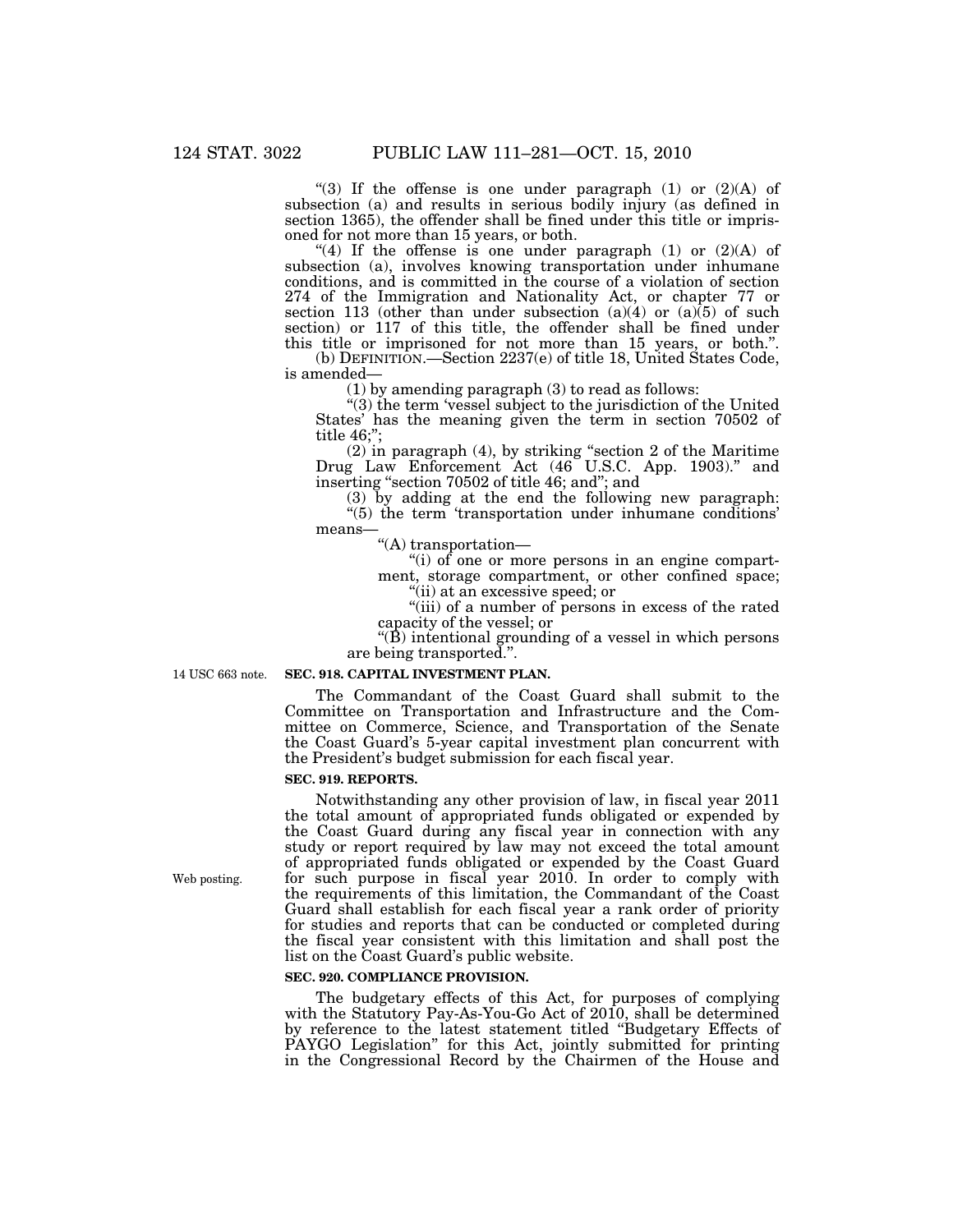Senate Budget Committees, provided that such statement has been submitted prior to the vote on passage in the House acting first on this conference report or amendments between the Houses.

# **SEC. 921. CONVEYANCE OF COAST GUARD PROPERTY IN PORTLAND, MAINE.**

Section 347 of the Maritime Transportation Security Act of 2002 (116 Stat. 2108; as amended by section 706 of Public Law 109–347 (120 Stat. 1946)) is amended in subsection (i), by adding at the end the following new paragraph:

Definition.

''(3) PUBLIC AQUARIUM.—For purposes of this section, the term 'aquarium' or 'public aquarium' as used in this section or in the deed delivered to the Corporation or any agreement entered into pursuant to this section, means any new building constructed by the Corporation adjacent to the pier and bulkhead in compliance with the waterfront provisions of the City of Portland Code of Ordinances.''.

# **TITLE X—CLEAN HULLS**

# **Subtitle A—General Provisions**

# **SEC. 1011. DEFINITIONS.**

In this title:

(1) ADMINISTRATOR.—The term ''Administrator'' means the Administrator of the Environmental Protection Agency.

(2) ANTIFOULING SYSTEM.—The term ''antifouling system'' means a coating, paint, surface treatment, surface, or device that is used or intended to be used on a vessel to control or prevent attachment of unwanted organisms.

(3) CONVENTION.—The term "Convention" means the International Convention on the Control of Harmful Anti-Fouling Systems on Ships, 2001, including its annexes, and including any amendments to the Convention or annexes which have entered into force for the United States.

(4) FPSO.—The term "FPSO" means a floating production, storage, or offloading unit.

(5) FSU.—The term ''FSU'' means a floating storage unit.

(6) GROSS TONNAGE.—The term ''gross tonnage'' as defined in chapter 143 of title 46, United States Code, means the gross tonnage calculated in accordance with the tonnage measurement regulations contained in annex 1 to the International Convention on Tonnage Measurement of Ships, 1969.

(7) INTERNATIONAL VOYAGE.—The term ''international voyage'' means a voyage by a vessel entitled to fly the flag of one country to or from a port, shipyard, offshore terminal, or other place under the jurisdiction of another country.

(8) ORGANOTIN.—The term ''organotin'' means any compound or additive of tin bound to an organic ligand, that is used or intended to be used as biocide in an antifouling system. (9) PERSON.—The term ''person'' means—

(A) any individual, partnership, association, corpora-

tion, or organized group of persons whether incorporated or not;

(B) any department, agency, or instrumentality of the United States, except as provided in section  $3(b)(2)$ ; or

33 USC 3801.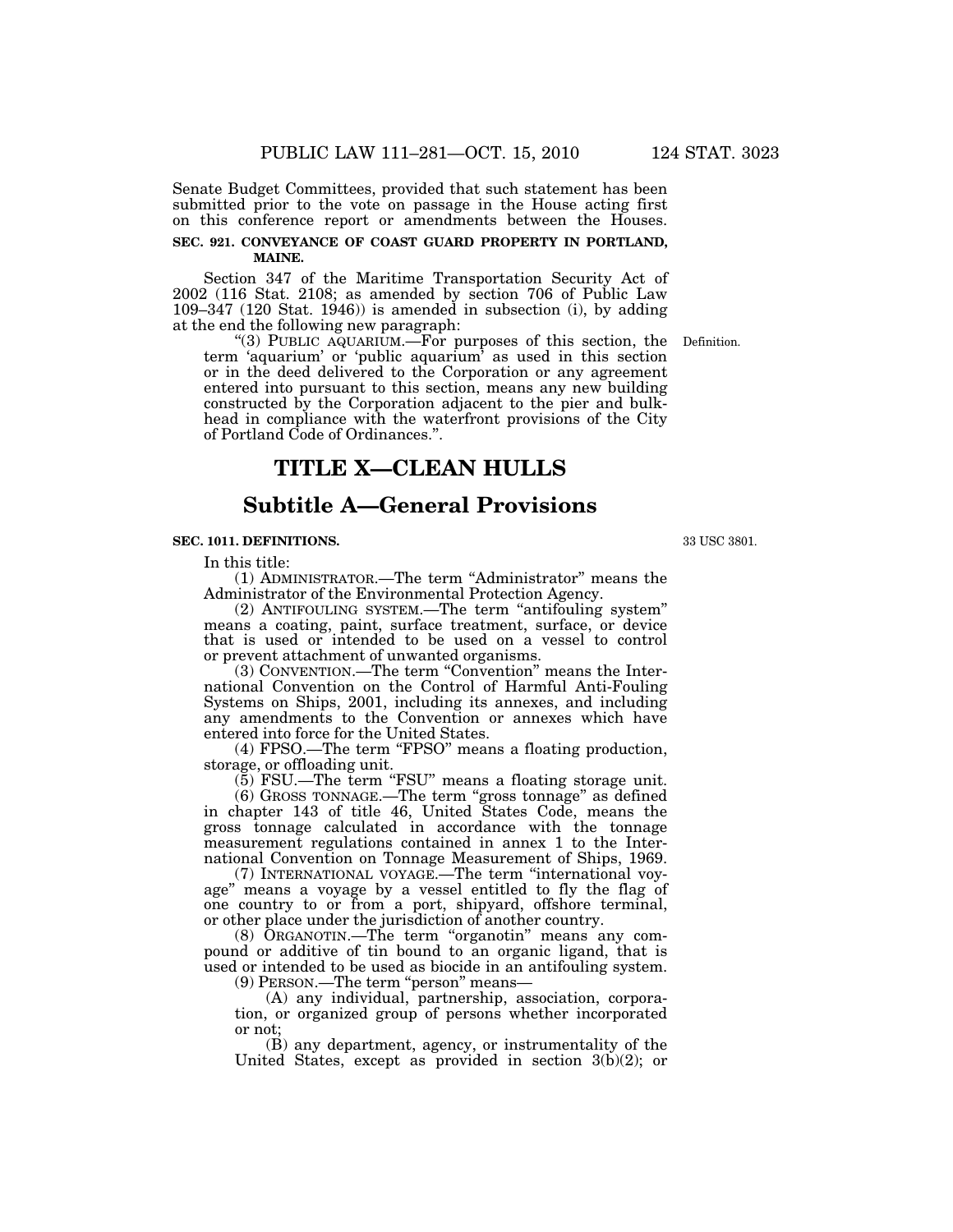(C) any other government entity.

(10) SECRETARY.—The term ''Secretary'' means the Secretary of the department in which the Coast Guard is operating.

(11) SELL OR DISTRIBUTE.—The term ''sell or distribute'' means to distribute, sell, offer for sale, hold for distribution, hold for sale, hold for shipment, ship, deliver for shipment, release for shipment, import, export, hold for import, hold for export, or receive and (having so received) deliver or offer to deliver.

(12) VESSEL.—The term ''vessel'' has the meaning given that term in section 3 of title 1, United States Code, including hydrofoil boats, air cushion watercraft, submersibles, floating craft, fixed or floating platforms, floating storage units, and floating production, storage, and offloading units.

 $(13)$  TERRITORIAL SEA.—The term "territorial sea" means the territorial sea as described in Presidential Proclamation No. 5928 on December 27, 1988.

(14) UNITED STATES.—The term ''United States'' means the several States of the United States, the District of Columbia, Puerto Rico, Guam, American Samoa, the Virgin Islands, the Commonwealth of the Northern Marianas, and any other territory or possession over which the United States has jurisdiction.

 $(15)$  USE.—The term "use" includes application, reapplication, installation, or any other employment of an antifouling system.

33 USC 3802.

## **SEC. 1012. COVERED VESSELS.**

(a) INCLUDED VESSEL.—Except as provided in subsection (b), after the Convention enters into force for the United States, the following vessels are subject to the requirements of this title:

(1) A vessel documented under chapter 121 of title 46, United States Code, or one operated under the authority of the United States, wherever located.

(2) Any vessel permitted by a Federal agency to operate on the Outer Continental Shelf.

(3) Any other vessel when—

(A) in the internal waters of the United States;

(B) in any port, shipyard, offshore terminal, or other place in the United States;

(C) lightering in the territorial sea; or

(D) to the extent consistent with international law, anchoring in the territorial sea of the United States.

(b) EXCLUDED VESSELS.—

(1) IN GENERAL.—The following vessels are not subject to the requirements of this title:

(A) Any warship, naval auxiliary, or other vessel owned or operated by a foreign state, and used, for the time being, only on government noncommercial service.

(B) Except as provided in paragraph (2), any warship, naval auxiliary, or other vessel owned or operated by the United States and used for the time being only on government noncommercial service.

(2) APPLICATION TO UNITED STATES GOVERNMENT VESSELS.—

(A) IN GENERAL.—The Administrator may apply any requirement of this title to one or more classes of vessels described in paragraph  $(1)(B)$ , if the head of the Federal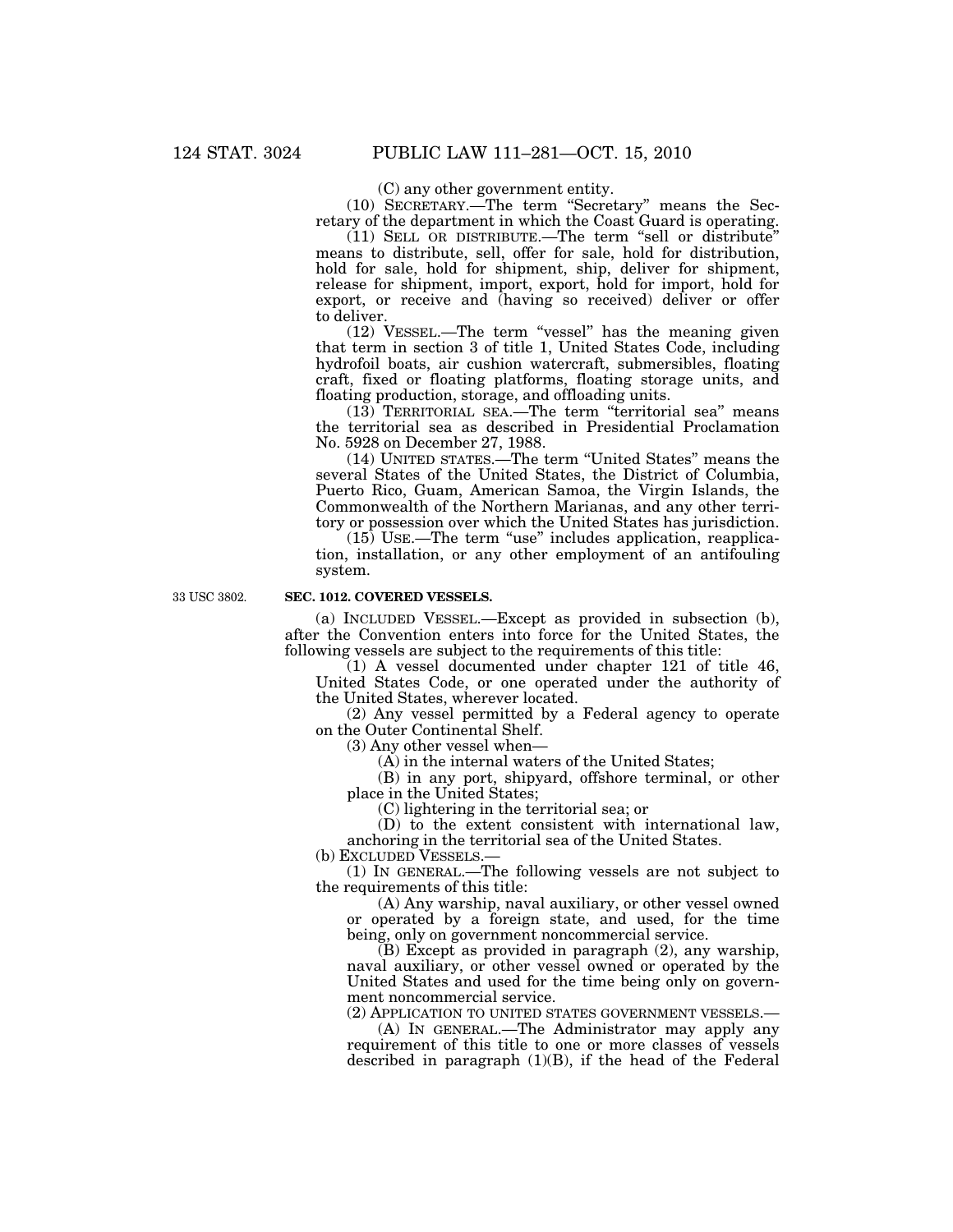department or agency under which those vessels operate concurs in that application.

(B) LIMITATION FOR COMBAT-RELATED VESSEL.— Subparagraph (A) shall not apply to combat-related vessels.

## **SEC. 1013. ADMINISTRATION AND ENFORCEMENT.**

(a) IN GENERAL.—Unless otherwise specified in this title, with respect to a vessel, the Secretary shall administer and enforce the Convention and this title.

(b) ADMINISTRATOR.—Except with respect to section 1031(b) and (c), the Administrator shall administer and enforce subtitle C.

(c) REGULATIONS.—The Administrator and the Secretary may each prescribe and enforce regulations as may be necessary to carry out their respective responsibilities under this title.

## **SEC. 1014. COMPLIANCE WITH INTERNATIONAL LAW.**

Any action taken under this title shall be taken in accordance with treaties to which the United States is a party and other international obligations of the United States.

## **SEC. 1015. UTILIZATION OF PERSONNEL, FACILITIES OR EQUIPMENT OF OTHER FEDERAL DEPARTMENTS AND AGENCIES.**

The Secretary and the Administrator may utilize by agreement, with or without reimbursement, personnel, facilities, or equipment of other Federal departments and agencies in administering the Convention, this title, or any regulations prescribed under this title.

# **Subtitle B—Implementation of the Convention**

### **SEC. 1021. CERTIFICATES.**

33 USC 3821.

(a) CERTIFICATE REQUIRED.—On entry into force of the Convention for the United States, any vessel of at least 400 gross tons that engages in one or more international voyages (except fixed or floating platforms, FSUs, and FPSOs) shall carry an International Antifouling System Certificate.

(b) ISSUANCE OF CERTIFICATE.—On entry into force of the Convention, on a finding that a successful survey required by the Convention has been completed, a vessel of at least 400 gross tons that engages in at least one international voyage (except fixed or floating platforms, FSUs, and FPSOs) shall be issued an International Antifouling System Certificate. The Secretary may issue the Certificate required by this section. The Secretary may delegate this authority to an organization that the Secretary determines is qualified to undertake that responsibility.

(c) MAINTENANCE OF CERTIFICATE.—The Certificate required by this section shall be maintained as required by the Secretary.

(d) CERTIFICATES ISSUED BY OTHER PARTY COUNTRIES.—A Certificate issued by any country that is a party to the Convention has the same validity as a Certificate issued by the Secretary under this section.

(e) VESSELS OF NONPARTY COUNTRIES.—Notwithstanding subsection (a), a vessel of at least 400 gross tons, having the nationality of or entitled to fly the flag of a country that is not a party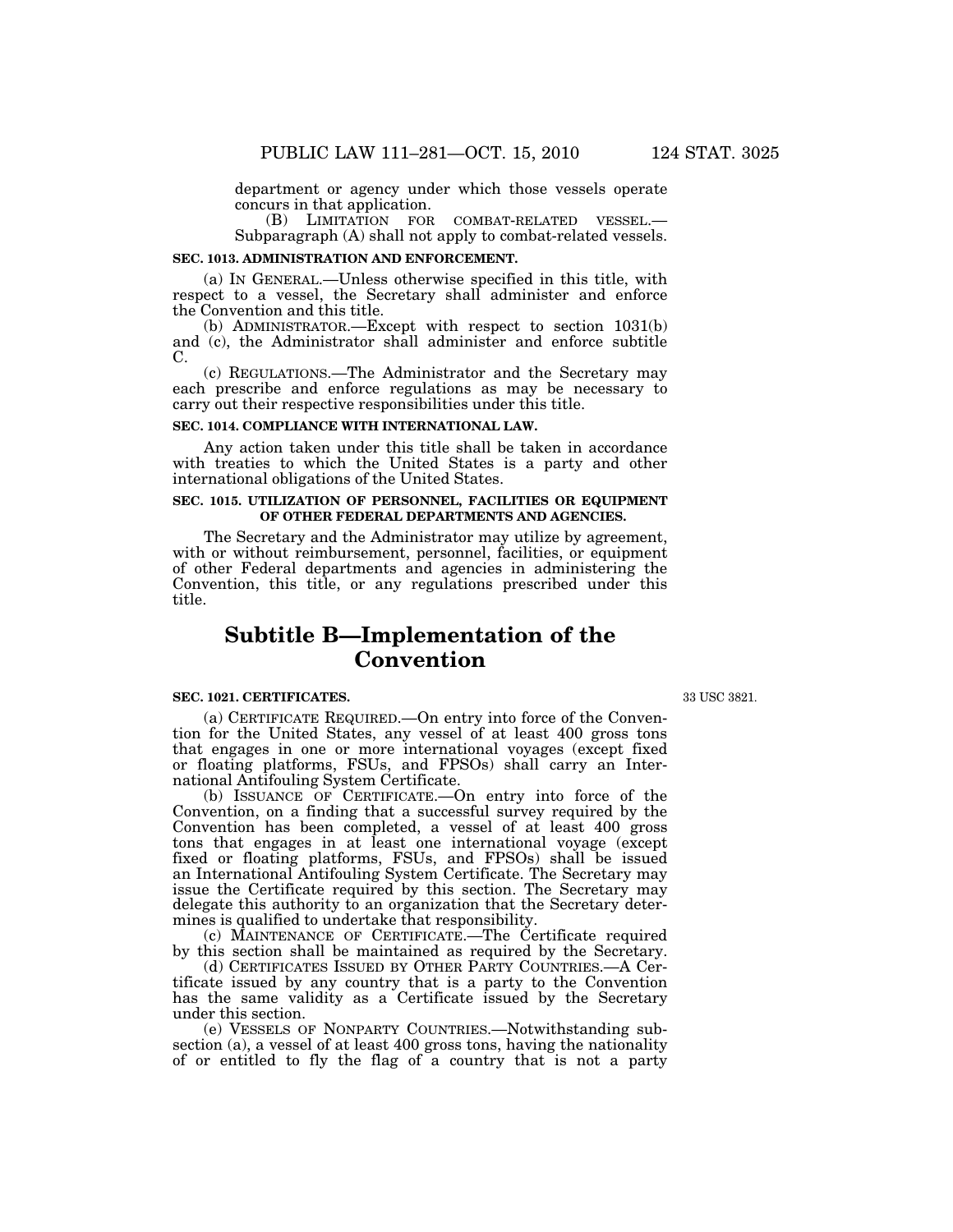to the Convention, may demonstrate compliance with this title through other appropriate documentation considered acceptable by the Secretary.

33 USC 3822.

# **SEC. 1022. DECLARATION.**

(a) REQUIREMENTS.—On entry into force of the Convention for the United States, a vessel of at least 24 meters in length, but less than 400 gross tons engaged on an international voyage (except fixed or floating platforms, FSUs, and FPSOs) must carry a declaration described in subsection (b) that is signed by the owner or owner's authorized agent. That declaration shall be accompanied by appropriate documentation, such as a paint receipt or a contractor invoice, or contain an appropriate endorsement.

(b) CONTENT OF DECLARATION.—The declaration must contain a clear statement that the antifouling system on the vessel complies with the Convention. The Secretary may prescribe the form and other requirements of the declaration.

## **SEC. 1023. OTHER COMPLIANCE DOCUMENTATION.**

In addition to the requirements under sections 1021 and 1022, the Secretary may require vessels to hold other documentation considered necessary to verify compliance with this title.

## **SEC. 1024. PROCESS FOR CONSIDERING ADDITIONAL CONTROLS.**

(a) ACTIONS BY ADMINISTRATOR.—The Administrator may—

(1) participate in the technical group described in Article 7 of the Convention, and in any other body convened pursuant to the Convention for the consideration of new or additional controls on antifouling systems;

(2) evaluate any risks of adverse effects on nontarget organisms or human health presented by a given antifouling system such that the amendment of annex 1 of the Convention may be warranted;

(3) undertake an assessment of relevant environmental, technical, and economic considerations necessary to evaluate any proposals for new or additional controls of antifouling systems under the Convention, including benefits in the United States and elsewhere associated with the production and use in the United States and elsewhere, of the subject antifouling system; and

(4) develop recommendations based on that assessment. (b) REFERRALS TO TECHNICAL GROUP.—

(1) CONVENING OF SHIPPING COORDINATING COMMITTEE.— On referral of any antifouling system to the technical group described in article 7 of the Convention for consideration of new or additional controls, the Secretary of State shall convene a public meeting of the Shipping Coordinating Committee for the purpose of receiving information and comments regarding controls on such antifouling system. The Secretary of State shall publish advance notice of such meeting in the Federal Register and on the State Department's Web site. The Administrator shall assemble and maintain a public docket containing notices pertaining to that meeting, any comments responding to those notices, the minutes of that meeting, and materials presented at that meeting.

(2) REPORT BY TECHNICAL GROUP.—The Administrator shall promptly make any report by the technical group described in the Convention available to the public through the docket

33 USC 3823.

33 USC 3824.

Public information.

Federal Register, publication. Notice. Web posting.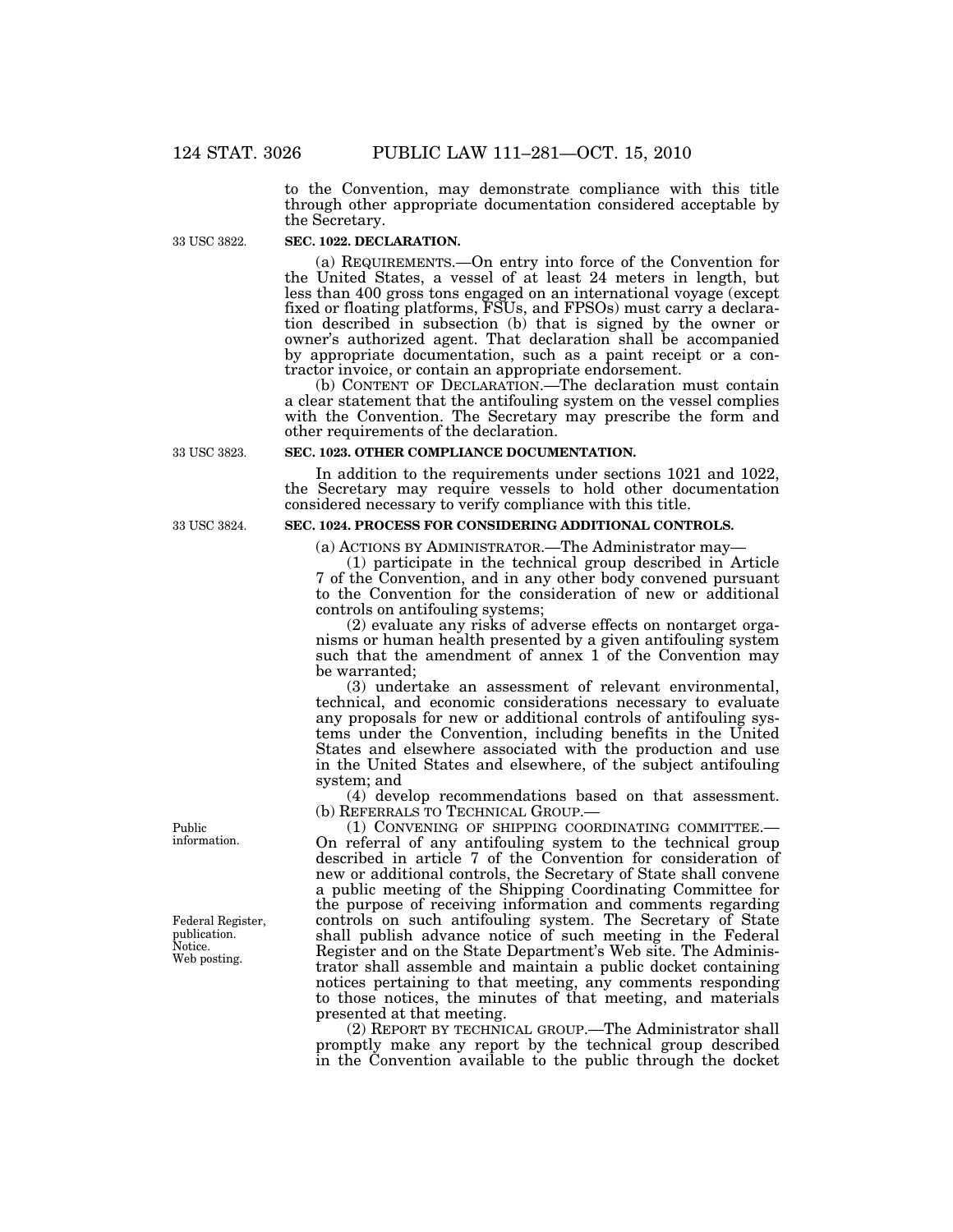established pursuant to subsection (b) and announce the availability of that report in the Federal Register. The Administrator shall provide an opportunity for public comment on the report for a period of not less than 30 days from the time the availability of the report is announced in the Federal Register.

(3) CONSIDERATION OF COMMENTS.—To the extent practicable, the Administrator shall take any comments into consideration in developing recommendations under subsection (a).

#### **SEC. 1025. SCIENTIFIC AND TECHNICAL RESEARCH AND MONITORING;**  33 USC 3825. **COMMUNICATION AND INFORMATION.**

The Secretary, the Administrator, and the Administrator of the National Oceanic and Atmospheric Administration may each undertake scientific and technical research and monitoring pursuant to article 8 of the Convention and to promote the availability of relevant information concerning—

(1) scientific and technical activities undertaken in accordance with the Convention;

(2) marine scientific and technological programs and their objectives; and

(3) the effects observed from any monitoring and assessment programs relating to antifouling systems.

### **SEC. 1026. COMMUNICATION AND EXCHANGE OF INFORMATION.**

(a) IN GENERAL.—Except as provided in subsection (b), with respect to those antifouling systems regulated by the Administrator, the Administrator shall provide to any party to the Convention that requests it, relevant information on which the decision to regulate was based, including information provided for in annex 3 to the Convention, or other information suitable for making an appropriate evaluation of the antifouling system.

(b) LIMITATION.—This section shall not be construed to authorize the provision of information the disclosure of which is otherwise prohibited by law.

# **Subtitle C—Prohibitions and Enforcement Authority**

## **SEC. 1031. PROHIBITIONS.**

(a) IN GENERAL.—Notwithstanding any other provision of law, it is unlawful for any person—

(1) to act in violation of this title, or any regulation prescribed under this title;

(2) to sell or distribute in domestic or international commerce organotin or an antifouling system containing organotin;

(3) to manufacture, process, or use organotin to formulate an antifouling system;

(4) to apply an antifouling system containing organotin on any vessel to which this title applies; or

(5) after the Convention enters into force for the United States, to apply or otherwise use in a manner inconsistent with the Convention, an antifouling system on any vessel that is subject to this title.

(b) VESSEL HULLS.—Except as provided in subsection (c), no vessel shall bear on its hull or outer surface any antifouling system containing organotin, regardless of when such system was applied,

33 USC 3841.

33 USC 3826.

Public comments.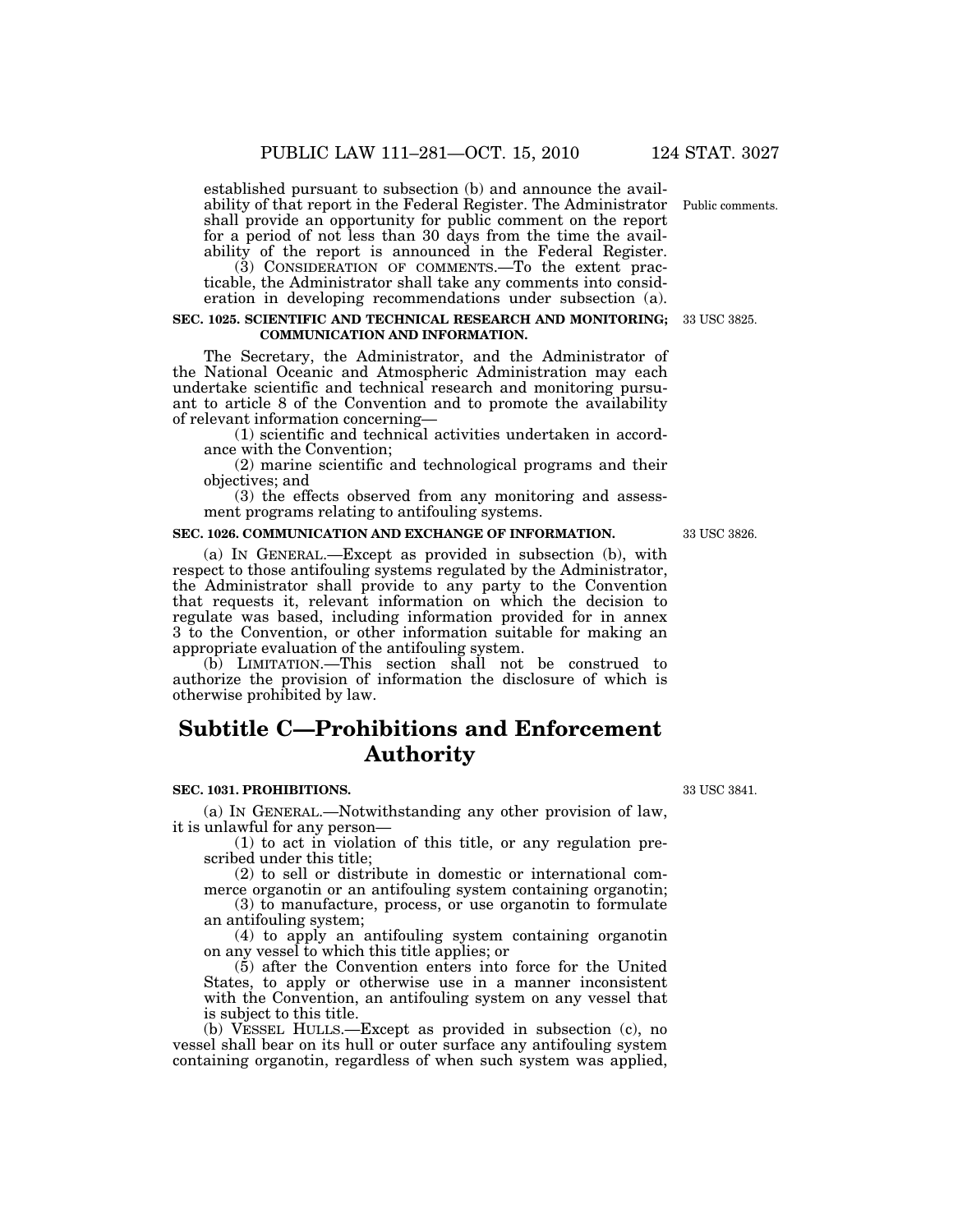unless that vessel bears an overcoating which forms a barrier to organotin leaching from the underlying antifouling system.

(1) EXCEPTED VESSEL.—Subsection (b) does not apply to fixed or floating platforms, FSUs, or FPSOs that were constructed prior to January 1, 2003, and that have not been in dry dock on or after that date.

(2) SALE, MANUFACTURE, ETC.—This section does not apply to—

(A) the sale, distribution, or use pursuant to any agreement between the Administrator and any person that results in an earlier prohibition or cancellation date than specified in this title; or

(B) the manufacture, processing, formulation, sale, distribution, or use of organotin or antifouling systems containing organotin used or intended for use only for sonar domes or in conductivity sensors in oceanographic instruments.

33 USC 3842.

# **SEC. 1032. INVESTIGATIONS AND INSPECTIONS BY SECRETARY.**

(a) IN GENERAL.—The Secretary may conduct investigations and inspections regarding a vessel's compliance with this title or the Convention.<br>(b) VIOLATIONS; SUBPOENAS.—

 $(1)$  In GENERAL.—In any investigation under this section, the Secretary may issue a subpoena to require the attendance of a witness or the production of documents or other evidence if—

(A) before the issuance of the subpoena, the Secretary requests a determination by the Attorney General of the United States as to whether the subpoena will interfere with a criminal investigation; and

(B) the Attorney General—

(i) determines that the subpoena will not interfere with a criminal investigation; or

(ii) fails to make a determination under clause (i) before the date that is 30 days after the date on which the Secretary makes a request under subparagraph (A).

(2) ENFORCEMENT.—In the case of refusal to obey a subpoena issued to any person under this subsection, the Secretary may request the Attorney General to invoke the aid of the appropriate district court of the United States to compel compliance.

(c) FURTHER ACTION.—On completion of an investigation, the Secretary may take whatever further action the Secretary considers appropriate under the Convention or this title.

(d) COOPERATION.—The Secretary may cooperate with other parties to the Convention in the detection of violations and in enforcement of the Convention. Nothing in this section affects or alters requirements under any other laws.

## 33 USC 3843.

# **SEC. 1033. EPA ENFORCEMENT.**

(a) INSPECTIONS, SUBPOENAS.—

(1) IN GENERAL.—For purposes of enforcing this title or any regulation prescribed under this title, officers or employees of the Environmental Protection Agency or of any State designated by the Administrator may enter at reasonable times

Determination.

Deadline.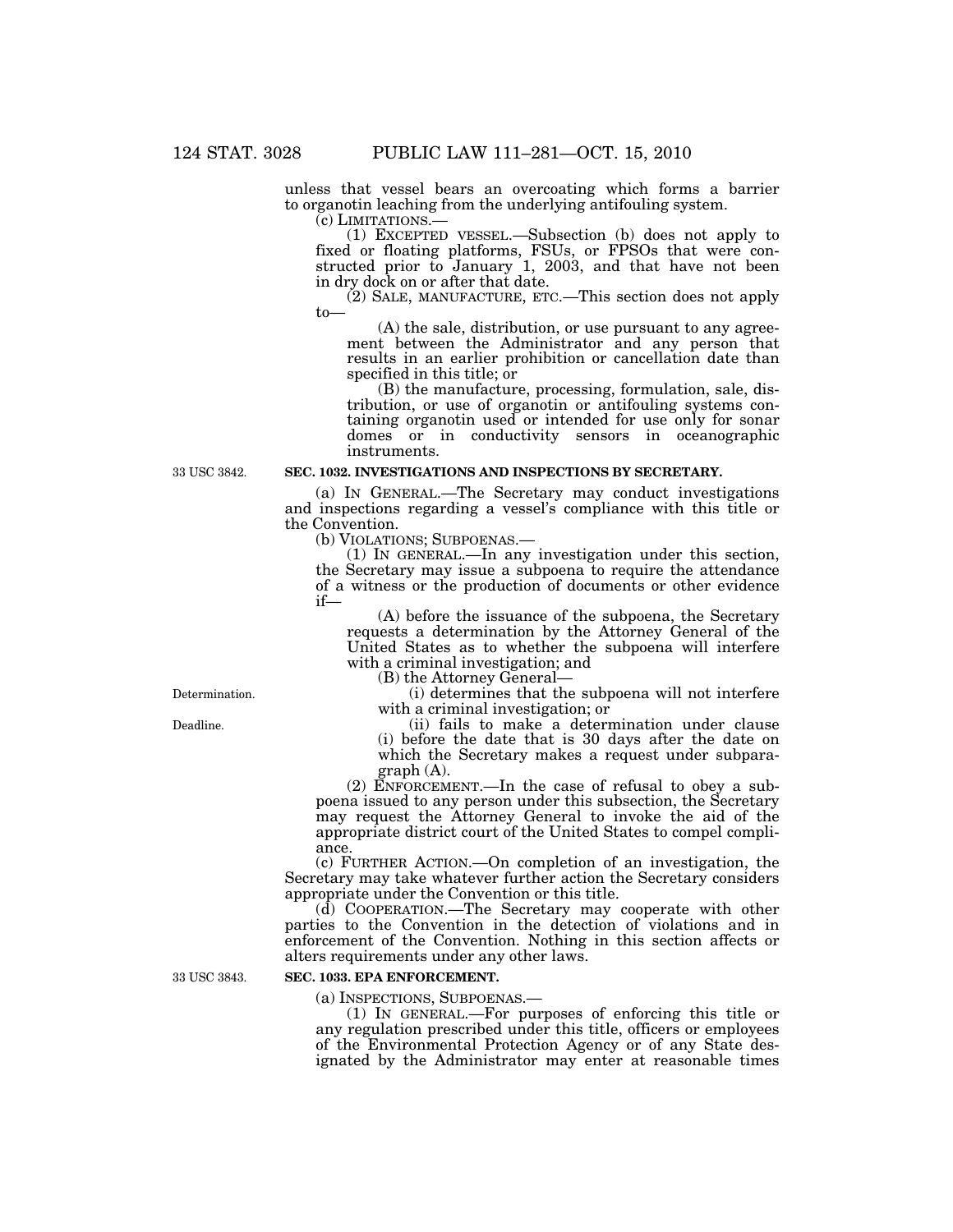any location where there is being held or may be held organotin or any other substance or antifouling system regulated under the Convention, for the purpose of inspecting and obtaining samples of any containers or labeling for organotin or other substance or system regulated under the Convention.<br>(2) SUBPOENAS.—

 $(A)$  In GENERAL.—In any investigation under this section, the Administrator may issue a subpoena to require the attendance of a witness or the production of documents or other evidence if—

(i) before the issuance of the subpoena, the Administrator requests a determination by the Attorney General of the United States as to whether the subpoena will interfere with a criminal investigation; and

(ii) the Attorney General—

(I) determines that the subpoena will not interfere with a criminal investigation; or

(II) fails to make a determination under sub-Deadline. clause (I) before the date that is 30 days after the date on which the Administrator makes a request under clause (i).

(B) ENFORCEMENT.—In the case of refusal to obey a subpoena issued to any person under this paragraph, the Administrator may request the Attorney General to invoke the aid of the appropriate district court of the United States to compel compliance.

(b) STOP MANUFACTURE, SALE, USE, OR REMOVAL ORDERS.— Consistent with section 1013, whenever any organotin or other substance or system regulated under the Convention is found by the Administrator and there is reason to believe that a manufacturer, seller, distributor, or user has violated or is in violation of any provision of this title, or that such organotin or other substance or system regulated under the Convention has been or is intended to be manufactured, distributed, sold, or used in violation of this title, the Administrator may issue a stop manufacture, sale, use, or removal order to any person that owns, controls, or has custody of such organotin or other substance or system regulated under the Convention. After receipt of that order the person may not manufacture, sell, distribute, use, or remove the organotin or other substance or system regulated under the Convention described in the order except in accordance with the order.

#### **SEC. 1034. ADDITIONAL AUTHORITY OF THE ADMINISTRATOR.**

The Administrator, in consultation with the Secretary, may establish, as necessary, terms and conditions regarding the removal and disposal of antifouling systems prohibited or restricted under this title.

# **Subtitle D—Action on Violation, Penalties, and Referrals**

### **SEC. 1041. CRIMINAL ENFORCEMENT.**

Any person who knowingly violates paragraph (2), (3), (4), or  $(5)$  of section  $1031(a)$  or section  $1031(b)$  shall be fined under

33 USC 3851.

Determination.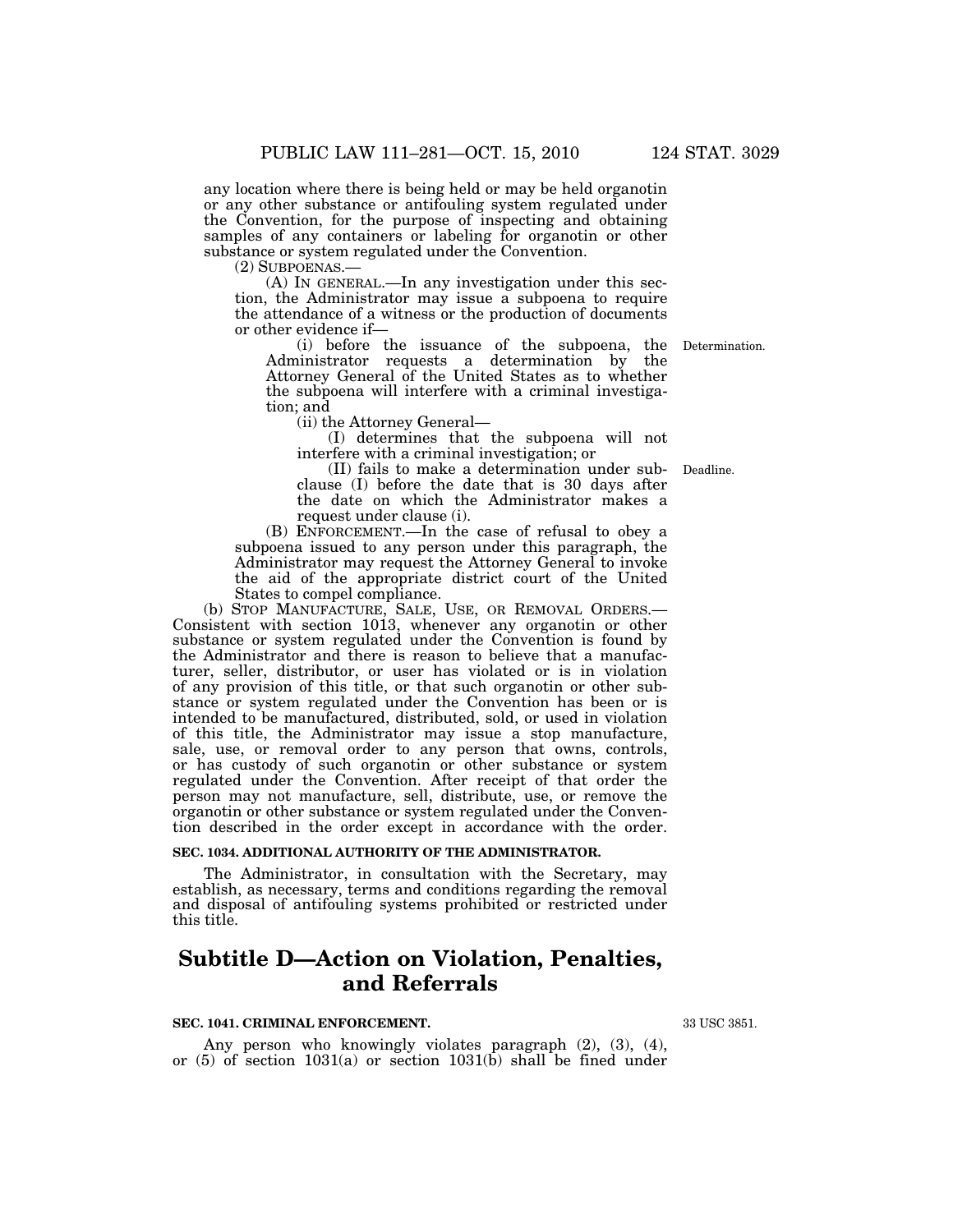title 18, United States Code, or imprisoned not more than 6 years, or both.

33 USC 3852.

# **SEC. 1042. CIVIL ENFORCEMENT.**

(a) CIVIL PENALTY.— $(1)$  In GENERAL.—Any person who is found by the Secretary or the Administrator, as appropriate, after notice and an opportunity for a hearing, to have—

(A) violated the Convention, this title, or any regulation prescribed under this title, is liable to the United States Government for a civil penalty of not more than \$37,500 for each violation; or

(B) made a false, fictitious, or fraudulent statement or representation in any matter in which a statement or representation is required to be made to the Secretary under the Convention, this title, or any regulations prescribed under this title, is liable to the United States for a civil penalty of not more than \$50,000 for each such statement or representation.

(2) RELATIONSHIP TO OTHER LAW.—This subsection shall not limit or affect the authority of the Government under section 1001 of title 18, United States Code.

(b) ASSESSMENT OF PENALTY.—The amount of the civil penalty shall be assessed by the Secretary or Administrator, as appropriate, by written notice.

(c) LIMITATION FOR RECREATIONAL VESSEL.—A civil penalty imposed under subsection (a) against the owner or operator of a recreational vessel, as that term is defined in section 2101 of title 46, United States Code, for a violation of the Convention, this title, or any regulation prescribed under this title involving that recreational vessel, may not exceed \$5,000 for each violation.

(d) DETERMINATION OF PENALTY.—For purposes of penalties under this section, each day of a continuing violation constitutes a separate violation. In determining the amount of the penalty, the Secretary or Administrator shall take into account the nature, circumstances, extent, and gravity of the prohibited acts committed and, with respect to the violator, the degree of culpability, any history of prior offenses, the economic impact of the penalty on the violator, the economic benefit to the violator and other matters as justice may require.

(e) REWARD.—An amount equal to not more than one-half of any civil penalty assessed by the Secretary or Administrator under this section may, subject to the availability of appropriations, be paid by the Secretary or Administrator, respectively, to any person who provided information that led to the assessment or imposition of the penalty.

(f) REFERRAL TO ATTORNEY GENERAL.—If any person fails to pay a civil penalty assessed under this section after it has become final, or comply with an order issued under this title, the Secretary or Administrator, as appropriate, may refer the matter to the Attorney General of the United States for collection in any appropriate district court of the United States.

(g) COMPROMISE, MODIFICATION, OR REMISSION.—Before referring any civil penalty that is subject to assessment or has been assessed under this section to the Attorney General, the Secretary, or Administrator, as appropriate, may compromise, modify, or remit, with or without conditions, the civil penalty.

Notice.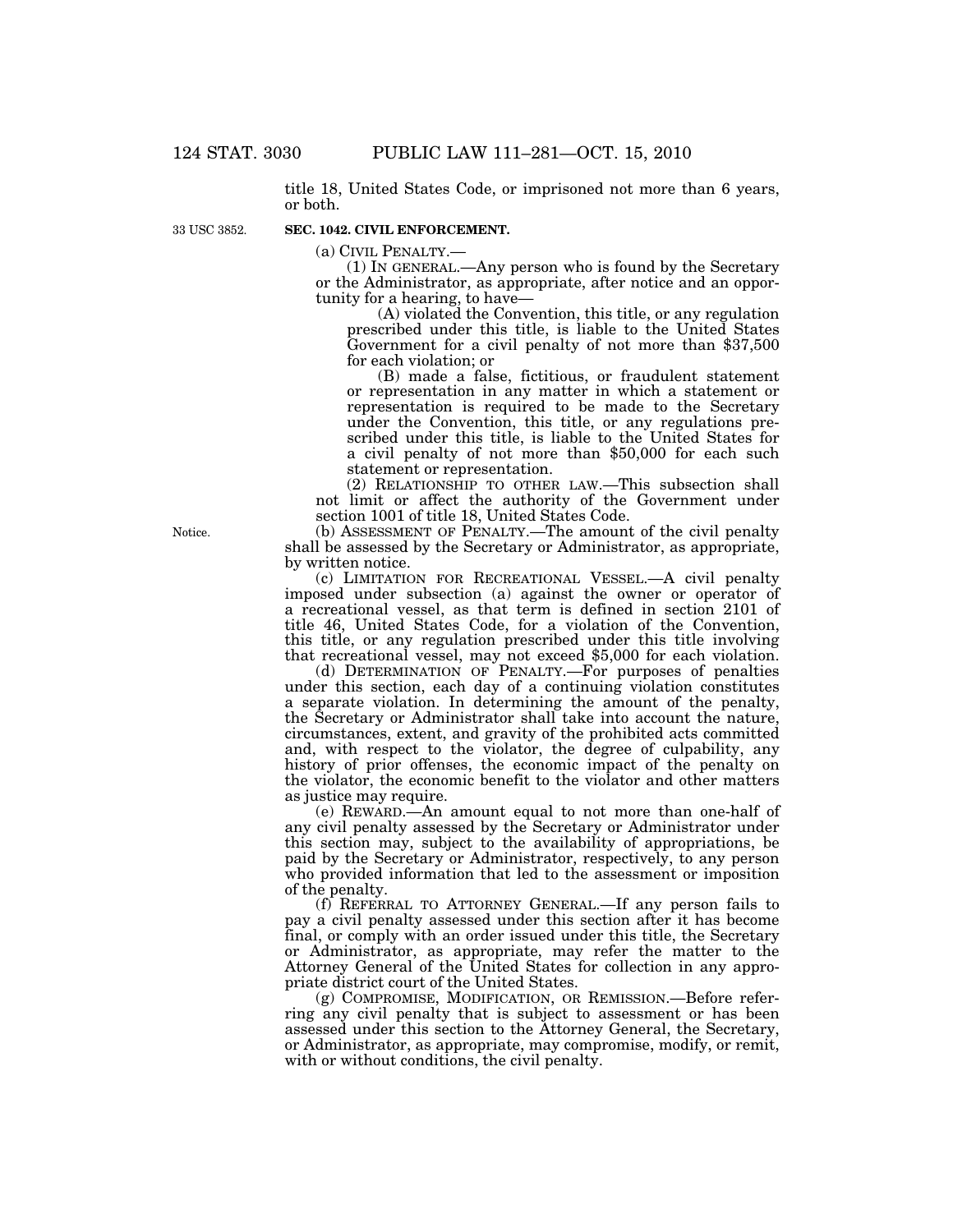(h) NONPAYMENT PENALTY.—Any person who fails to pay on a timely basis a civil penalty assessed under this section shall also be liable to the United States for interest on the penalty at an annual rate equal to 11 percent compounded quarterly, attorney fees and costs for collection proceedings, and a quarterly nonpayment penalty for each quarter during which such failure to pay persists. That nonpayment penalty shall be in an amount equal to 20 percent of the aggregate amount of that person's penalties and nonpayment penalties that are unpaid as of the beginning of that quarter.

## **SEC. 1043. LIABILITY IN REM.**

A vessel operated in violation of the Convention, this title, or any regulation prescribed under this title, is liable in rem for any fine imposed under section 18, United States Code, or civil penalty assessed pursuant to section 1042, and may be proceeded against in the United States district court of any district in which the vessel may be found.

#### **SEC. 1044. VESSEL CLEARANCE OR PERMITS; REFUSAL OR REVOCA-**33 USC 3854. **TION; BOND OR OTHER SURETY.**

If any vessel that is subject to the Convention or this title, or its owner, operator, or person in charge, is liable for a fine or civil penalty under section 1042 or 1043, or if reasonable cause exists to believe that the vessel, its owner, operator, or person in charge may be subject to a fine or civil penalty under section 1042 or 1043, the Secretary may refuse or revoke the clearance required by section 60105 of title 46, United States Code. Clearance may be granted upon the filing of a bond or other surety satisfaction to the Secretary.

## **SEC. 1045. WARNINGS, DETENTIONS, DISMISSALS, EXCLUSION.**

(a) IN GENERAL.—If a vessel is detected to be in violation of the Convention, this title, or any regulation prescribed under this title, the Secretary may warn, detain, dismiss, or exclude the vessel from any port or offshore terminal under the jurisdiction of the United States.

(b) NOTIFICATIONS.—If action is taken under subsection (a), the Secretary, in consultation with the Secretary of State, shall make the notifications required by the Convention.

#### **SEC. 1046. REFERRALS FOR APPROPRIATE ACTION BY FOREIGN**  33 USC 3856. **COUNTRY.**

Notwithstanding sections 1041, 1042, 1043, and 1045, if a violation of the Convention is committed by a vessel registered in or of the nationality of a country that is a party to the Convention, or by a vessel operated under the authority of a country that is a party to the Convention, the Secretary, acting in coordination with the Secretary of State, may refer the matter to the government of the country of the vessel's registry or nationality, or under whose authority the vessel is operating, for appropriate action, rather than taking the actions otherwise required or authorized by this subtitle.

### **SEC. 1047. REMEDIES NOT AFFECTED.**

(a) IN GENERAL.—Nothing in this title limits, denies, amends, modifies, or repeals any other remedy available to the United States.

33 USC 3857.

33 USC 3855.

33 USC 3853.